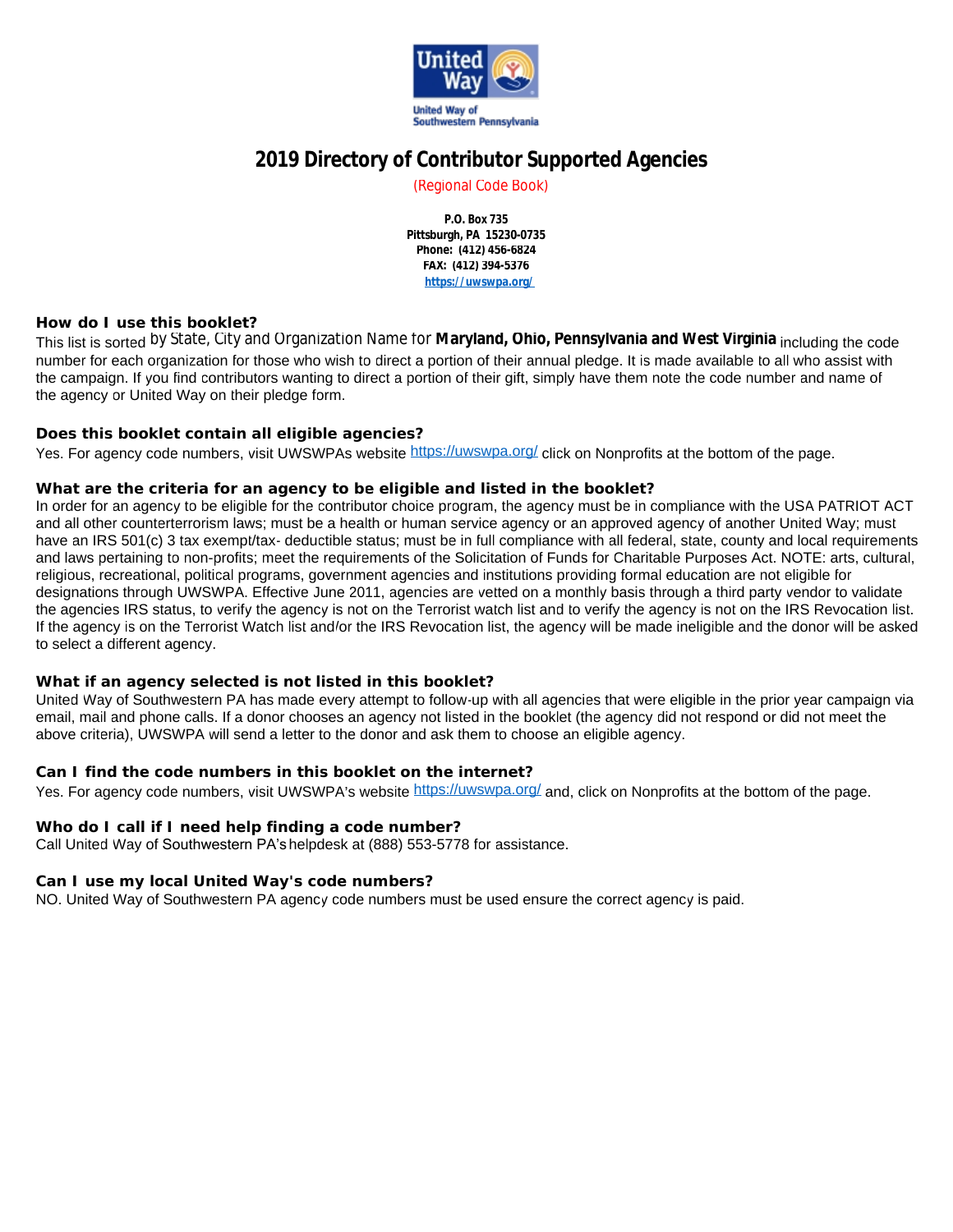1/9/2020 Regional Code Book Eligible Organizations as of 1/9/2020

| 1797 ZUZU NEYIUHAI GUUE DUUN                                       |                  | Liigipie Organizations as OL 17972020 |           |
|--------------------------------------------------------------------|------------------|---------------------------------------|-----------|
| <b>Organization Name</b>                                           | <b>Book Code</b> | City                                  | State     |
| Metavivor Research and Support, Inc.                               | 12980124         | Annapolis                             | MD        |
| American Red Cross of Central Maryland                             | 14174015         | <b>Baltimore</b>                      | <b>MD</b> |
| <b>Associated Catholic Charities</b>                               | 3159             | <b>Baltimore</b>                      | MD        |
| Believe In Tomorrow National Children's Foundation, Inc.           | 221038           | <b>Baltimore</b>                      | <b>MD</b> |
| <b>Catholic Charities of Baltimore Anna's House</b>                | 14652804         | <b>Baltimore</b>                      | <b>MD</b> |
| <b>Catholic Relief Services</b>                                    | 4749             | <b>Baltimore</b>                      | MD        |
| <b>Children's House at Johns Hopkins</b>                           | 9934             | <b>Baltimore</b>                      | <b>MD</b> |
| Immune Deficiency Foundation                                       | 42176            | <b>Baltimore</b>                      | MD        |
| International Orthodox Christian Charities, Inc.                   | 8085             | <b>Baltimore</b>                      | MD        |
| Johns Hopkins Hospital - Sarcoma Program                           | 12550372         | <b>Baltimore</b>                      | MD        |
| KeraLink International (Dba Medical Eye Bank of Maryland)          | 220889           | <b>Baltimore</b>                      | <b>MD</b> |
| Lutheran World Relief/Lutheran Center                              | 5099             | <b>Baltimore</b>                      | <b>MD</b> |
| NAACP - Baltimore                                                  | 12580718         | <b>Baltimore</b>                      | <b>MD</b> |
| The William S. Baer School                                         | 12471298         | <b>Baltimore</b>                      | <b>MD</b> |
| United Way of Central Maryland                                     | 3128             | <b>Baltimore</b>                      | MD        |
| American Childhood Cancer Organization                             | 12957387         | <b>Beltsville</b>                     | MD        |
| <b>Cancer Research America</b>                                     | 1136153          | Bethedsa                              | <b>MD</b> |
| Aplastic Anemia and MDS International Foundation, Inc.             | 2507             | Bethesda                              | <b>MD</b> |
| <b>Bethesda Cares</b>                                              | 12453460         | Bethesda                              | <b>MD</b> |
| Cancer Research America - NFCR                                     | 887873           | Bethesda                              | <b>MD</b> |
| <b>Hydrocephalus Association</b>                                   | 14173017         | Bethesda                              | <b>MD</b> |
| <b>National Pancreas Foundation</b>                                | 929714           | Bethesda                              | MD        |
| The Children's Inn at NIH                                          | 863              | Bethesda                              | <b>MD</b> |
| United Way of St. Mary's County, Inc.                              | 1228586          | California                            | MD        |
| United Way of Queen Anne's County                                  | 1320018          | Chester                               | <b>MD</b> |
| United Way of Kent County, Inc.                                    | 1228262          | Chestertown                           | <b>MD</b> |
| BrightFocus Foundation/Alzheimer's Disease Research                | 1382925          | Clarksburg                            | <b>MD</b> |
| <b>Cystic Fibrosis Foundation/Maryland Chapter</b>                 | 14176309         | Cockeysville                          | <b>MD</b> |
| Foundation Fighting Blindness, Inc (The)                           | 4792             | Columbia                              | MD        |
| HopeWorks of Howard County (formerly the Domestic Violence Center) | 11885977         | Columbia                              | MD        |
| <b>County United Way</b>                                           | 1131             | Cumberland                            | MD        |
| Salvation Army/Cumberland                                          | 931345           | Cumberland                            | <b>MD</b> |
| United Way of Allegany County                                      | 1383211          | Cumberland                            | <b>MD</b> |
| United Way of Grant Hardy & Pendleton County                       | 1383214          | Cumberland                            | MD        |
| <b>United Way of Tucker County</b>                                 | 1383213          | Cumberland                            | <b>MD</b> |
| United Way of Caroline County, MD, Inc.                            | 1320020          | Denton                                | MD        |
| <b>United Fund of Talbot County</b>                                | 13943204         | Easton                                | MD        |
| United Way of Cecil County, Inc.                                   | 1227975          | Elkton                                | MD        |
| <b>National Fallen Firefighters Foundation</b>                     | 887943           | Emmitsburg                            | <b>MD</b> |
| <b>First Candle/SIDS Alliance</b>                                  | 220894           | <b>Forest Hill</b>                    | MD        |
| ARC of Frederick Co.                                               | 998217           | Frederick                             | <b>MD</b> |
| <b>Frederick Community Action Agency</b>                           | 998312           | Frederick                             | <b>MD</b> |
| <b>Hospice of Frederick County</b>                                 | 1376058          | Frederick                             | MD        |
| Religious Coalition for Emergency Human Needs                      | 1371050          | Frederick                             | <b>MD</b> |
| United Way of Frederick County, Inc.                               | 9731             | Frederick                             | MD        |
| Osteogenesis Imperfecta Foundation                                 | 964              | Gaithersburg                          | <b>MD</b> |
| National Fatherhood Initiative, The                                | 1136148          | Germantown                            | MD        |
| CASA, Inc.                                                         | 963363           | Hagerstown                            | <b>MD</b> |
| Hospice of Washington County, Inc.                                 | 907707           | Hagerstown                            | MD        |
| United Way of Washington County, Maryland, Inc.                    | 3132             | Hagerstown                            | <b>MD</b> |
| United Way of Washington CountyMD - Strengthing Families           | 998901           | Hagerstown                            | <b>MD</b> |
|                                                                    |                  |                                       |           |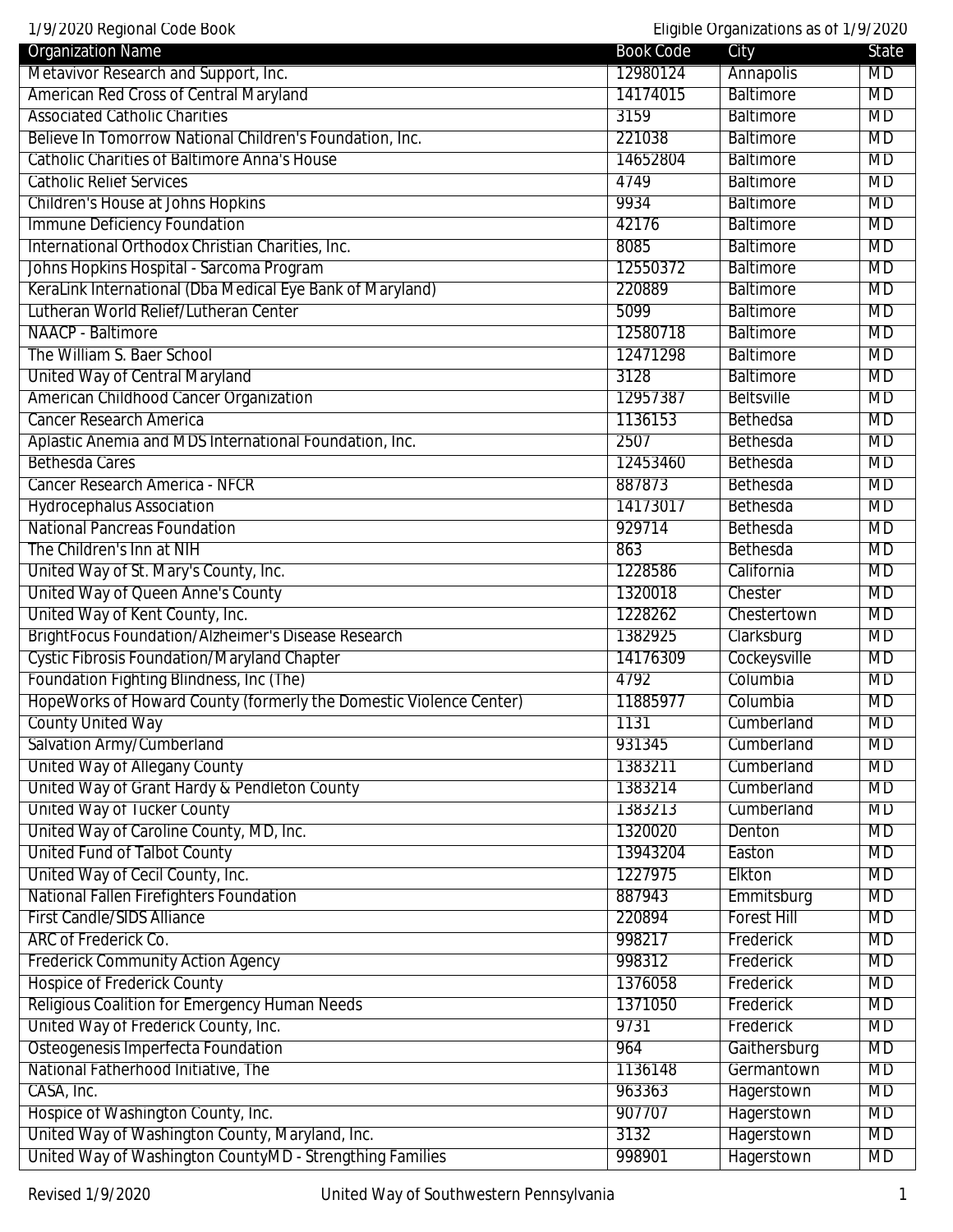| YMCA/Hagerstown MD<br>Hagerstown<br>945643<br><b>MD</b><br>Leukemia and Lymphoma Society, MD Chapter<br><b>Hunt Valley</b><br>220887<br><b>MD</b><br>Project Healing Waters Fly Fishing Inc<br>13968086<br>La Plata<br>MD<br>United Way of Charles County, Inc.<br>1229950<br><b>MD</b><br>La Plata<br><b>Epilepsy Foundation of America</b><br>5253<br>Landover<br>MD<br><b>JDRF International - Maryland Chapter</b><br>220886<br><b>MD</b><br>Linthicum<br>Opportunity Builders, Inc.<br>12963195<br><b>MD</b><br><b>Millersville</b><br><b>Hospice of Garrett County</b><br>999265<br>MD<br>Oakland<br><b>United Way of Garrett County</b><br><b>MD</b><br>1383212<br>Oakland<br>Junior Achievement of Central Maryland<br>14173025<br><b>Owings Mills</b><br>MD<br><b>United Way of Calvert County</b><br><b>Prince Frederick</b><br>1692<br><b>MD</b><br><b>ALS Association - DC/MD/VA</b><br>1394629<br><b>MD</b><br>Rockville<br>American Kidney Fund<br>3375<br><b>MD</b><br>Rockville<br><b>Hebrew Home of Greater Washington</b><br>Rockville<br>224594<br><b>MD</b><br>United Way of the Lower Eastern Shore<br>648<br>Salisbury<br>MD<br>Adventist Development and Relief Agency<br><b>Silver Spring</b><br>MD<br>4001<br><b>Anxiety Disorders Assoc of America</b><br><b>Silver Spring</b><br>5591<br><b>MD</b><br><b>Cradle of Hope Adoption Center</b><br><b>Silver Spring</b><br><b>MD</b><br>10051<br><b>Hepatitis Foundation InternationI</b><br><b>Silver Spring</b><br><b>MD</b><br>937239<br><b>Pulmonary Hypertension Association</b><br>995722<br><b>Silver Spring</b><br>MD<br>Veterans Support Foundation formerly Vietnam Veterans Assistance Fun<br>5962<br><b>Silver Spring</b><br><b>MD</b><br>Alzheimer's Association of Greater Maryland Chapter<br>963359<br>MD<br><b>Timonium</b><br>CurePSP, Inc.<br>MD<br>222843<br>Timonium<br><b>Cool Kids Campaign Foundation</b><br>14652770<br>MD<br>Towson<br>American Red Cross/Frederick County Chapter 20044<br><b>MD</b><br>222039<br>Walkersville<br>Akron Children's Hospital Foundation<br>1209<br>$\overline{OH}$<br>Akron<br>Akron-Canton Regional Foodbank<br>14186522<br>$\overline{OH}$<br>Akron<br>American Red Cross/Summit County Chapter 35384<br>929351<br>$\overline{OH}$<br>Akron<br>Battered Women's Shelter and Rape Crisis Center<br>929354<br>Akron<br>$\overline{OH}$<br><b>Big Brothers Sisters of Summit and Medina Counties</b><br>929355<br>$\overline{OH}$<br>Akron<br>Boy Scouts of America/Great Trail Coun.<br>929356<br>$\overline{OH}$<br>Akron<br>Boys and Girls Club of the Western Reserve<br>1449352<br>Akron<br>$\overline{OH}$<br><b>Catholic Charities Community Services/Summit County</b><br>929363<br>$\overline{OH}$<br>Akron<br><b>Greenleaf Family Center</b><br>$\overline{OH}$<br>929374<br>Akron<br><b>Haven of Rest Mission</b><br>4754<br>Akron<br>$\overline{OH}$<br>Project Learn of Summit County<br>929393<br>OH<br>Akron<br>Ronald McDonald House of Akron<br>OH<br>1361874<br>Akron<br>United Disability Services Adult Social and Rec Program<br>929399<br>$\overline{OH}$<br>Akron<br><b>United Way of Summit County</b><br>585<br>$\overline{OH}$<br>Akron<br><b>Children's Development Center</b><br>224978<br>$\overline{OH}$<br>Amherst<br><b>United Way of Ashland County</b><br>$\overline{OH}$<br>1318708<br>Ashland<br>American Red Cross - Ashtabula County 35024<br>1324045<br>OH<br>Ashtabula<br>Ashtabula Regional Home Health<br>222471<br>Ashtabula<br>OH<br><b>Catholic Charities of Ashtabula County</b><br>223188<br>Ashtabula<br>$\overline{OH}$ | <b>Organization Name</b>                                              | <b>Book Code</b> | $E1$ quintations as only<br>City | State           |
|----------------------------------------------------------------------------------------------------------------------------------------------------------------------------------------------------------------------------------------------------------------------------------------------------------------------------------------------------------------------------------------------------------------------------------------------------------------------------------------------------------------------------------------------------------------------------------------------------------------------------------------------------------------------------------------------------------------------------------------------------------------------------------------------------------------------------------------------------------------------------------------------------------------------------------------------------------------------------------------------------------------------------------------------------------------------------------------------------------------------------------------------------------------------------------------------------------------------------------------------------------------------------------------------------------------------------------------------------------------------------------------------------------------------------------------------------------------------------------------------------------------------------------------------------------------------------------------------------------------------------------------------------------------------------------------------------------------------------------------------------------------------------------------------------------------------------------------------------------------------------------------------------------------------------------------------------------------------------------------------------------------------------------------------------------------------------------------------------------------------------------------------------------------------------------------------------------------------------------------------------------------------------------------------------------------------------------------------------------------------------------------------------------------------------------------------------------------------------------------------------------------------------------------------------------------------------------------------------------------------------------------------------------------------------------------------------------------------------------------------------------------------------------------------------------------------------------------------------------------------------------------------------------------------------------------------------------------------------------------------------------------------------------------------------------------------------------------------------------------------------------------------------------------------------------------------------------------------------------------------------------------------------------------------------------------------------------------------------------------------------------------------------------------------------------------------------------------------------------------------------------------------------------------------------------------------------------------------------------|-----------------------------------------------------------------------|------------------|----------------------------------|-----------------|
|                                                                                                                                                                                                                                                                                                                                                                                                                                                                                                                                                                                                                                                                                                                                                                                                                                                                                                                                                                                                                                                                                                                                                                                                                                                                                                                                                                                                                                                                                                                                                                                                                                                                                                                                                                                                                                                                                                                                                                                                                                                                                                                                                                                                                                                                                                                                                                                                                                                                                                                                                                                                                                                                                                                                                                                                                                                                                                                                                                                                                                                                                                                                                                                                                                                                                                                                                                                                                                                                                                                                                                                                          |                                                                       |                  |                                  |                 |
|                                                                                                                                                                                                                                                                                                                                                                                                                                                                                                                                                                                                                                                                                                                                                                                                                                                                                                                                                                                                                                                                                                                                                                                                                                                                                                                                                                                                                                                                                                                                                                                                                                                                                                                                                                                                                                                                                                                                                                                                                                                                                                                                                                                                                                                                                                                                                                                                                                                                                                                                                                                                                                                                                                                                                                                                                                                                                                                                                                                                                                                                                                                                                                                                                                                                                                                                                                                                                                                                                                                                                                                                          |                                                                       |                  |                                  |                 |
|                                                                                                                                                                                                                                                                                                                                                                                                                                                                                                                                                                                                                                                                                                                                                                                                                                                                                                                                                                                                                                                                                                                                                                                                                                                                                                                                                                                                                                                                                                                                                                                                                                                                                                                                                                                                                                                                                                                                                                                                                                                                                                                                                                                                                                                                                                                                                                                                                                                                                                                                                                                                                                                                                                                                                                                                                                                                                                                                                                                                                                                                                                                                                                                                                                                                                                                                                                                                                                                                                                                                                                                                          |                                                                       |                  |                                  |                 |
|                                                                                                                                                                                                                                                                                                                                                                                                                                                                                                                                                                                                                                                                                                                                                                                                                                                                                                                                                                                                                                                                                                                                                                                                                                                                                                                                                                                                                                                                                                                                                                                                                                                                                                                                                                                                                                                                                                                                                                                                                                                                                                                                                                                                                                                                                                                                                                                                                                                                                                                                                                                                                                                                                                                                                                                                                                                                                                                                                                                                                                                                                                                                                                                                                                                                                                                                                                                                                                                                                                                                                                                                          |                                                                       |                  |                                  |                 |
|                                                                                                                                                                                                                                                                                                                                                                                                                                                                                                                                                                                                                                                                                                                                                                                                                                                                                                                                                                                                                                                                                                                                                                                                                                                                                                                                                                                                                                                                                                                                                                                                                                                                                                                                                                                                                                                                                                                                                                                                                                                                                                                                                                                                                                                                                                                                                                                                                                                                                                                                                                                                                                                                                                                                                                                                                                                                                                                                                                                                                                                                                                                                                                                                                                                                                                                                                                                                                                                                                                                                                                                                          |                                                                       |                  |                                  |                 |
|                                                                                                                                                                                                                                                                                                                                                                                                                                                                                                                                                                                                                                                                                                                                                                                                                                                                                                                                                                                                                                                                                                                                                                                                                                                                                                                                                                                                                                                                                                                                                                                                                                                                                                                                                                                                                                                                                                                                                                                                                                                                                                                                                                                                                                                                                                                                                                                                                                                                                                                                                                                                                                                                                                                                                                                                                                                                                                                                                                                                                                                                                                                                                                                                                                                                                                                                                                                                                                                                                                                                                                                                          |                                                                       |                  |                                  |                 |
|                                                                                                                                                                                                                                                                                                                                                                                                                                                                                                                                                                                                                                                                                                                                                                                                                                                                                                                                                                                                                                                                                                                                                                                                                                                                                                                                                                                                                                                                                                                                                                                                                                                                                                                                                                                                                                                                                                                                                                                                                                                                                                                                                                                                                                                                                                                                                                                                                                                                                                                                                                                                                                                                                                                                                                                                                                                                                                                                                                                                                                                                                                                                                                                                                                                                                                                                                                                                                                                                                                                                                                                                          |                                                                       |                  |                                  |                 |
|                                                                                                                                                                                                                                                                                                                                                                                                                                                                                                                                                                                                                                                                                                                                                                                                                                                                                                                                                                                                                                                                                                                                                                                                                                                                                                                                                                                                                                                                                                                                                                                                                                                                                                                                                                                                                                                                                                                                                                                                                                                                                                                                                                                                                                                                                                                                                                                                                                                                                                                                                                                                                                                                                                                                                                                                                                                                                                                                                                                                                                                                                                                                                                                                                                                                                                                                                                                                                                                                                                                                                                                                          |                                                                       |                  |                                  |                 |
|                                                                                                                                                                                                                                                                                                                                                                                                                                                                                                                                                                                                                                                                                                                                                                                                                                                                                                                                                                                                                                                                                                                                                                                                                                                                                                                                                                                                                                                                                                                                                                                                                                                                                                                                                                                                                                                                                                                                                                                                                                                                                                                                                                                                                                                                                                                                                                                                                                                                                                                                                                                                                                                                                                                                                                                                                                                                                                                                                                                                                                                                                                                                                                                                                                                                                                                                                                                                                                                                                                                                                                                                          |                                                                       |                  |                                  |                 |
|                                                                                                                                                                                                                                                                                                                                                                                                                                                                                                                                                                                                                                                                                                                                                                                                                                                                                                                                                                                                                                                                                                                                                                                                                                                                                                                                                                                                                                                                                                                                                                                                                                                                                                                                                                                                                                                                                                                                                                                                                                                                                                                                                                                                                                                                                                                                                                                                                                                                                                                                                                                                                                                                                                                                                                                                                                                                                                                                                                                                                                                                                                                                                                                                                                                                                                                                                                                                                                                                                                                                                                                                          |                                                                       |                  |                                  |                 |
|                                                                                                                                                                                                                                                                                                                                                                                                                                                                                                                                                                                                                                                                                                                                                                                                                                                                                                                                                                                                                                                                                                                                                                                                                                                                                                                                                                                                                                                                                                                                                                                                                                                                                                                                                                                                                                                                                                                                                                                                                                                                                                                                                                                                                                                                                                                                                                                                                                                                                                                                                                                                                                                                                                                                                                                                                                                                                                                                                                                                                                                                                                                                                                                                                                                                                                                                                                                                                                                                                                                                                                                                          |                                                                       |                  |                                  |                 |
|                                                                                                                                                                                                                                                                                                                                                                                                                                                                                                                                                                                                                                                                                                                                                                                                                                                                                                                                                                                                                                                                                                                                                                                                                                                                                                                                                                                                                                                                                                                                                                                                                                                                                                                                                                                                                                                                                                                                                                                                                                                                                                                                                                                                                                                                                                                                                                                                                                                                                                                                                                                                                                                                                                                                                                                                                                                                                                                                                                                                                                                                                                                                                                                                                                                                                                                                                                                                                                                                                                                                                                                                          |                                                                       |                  |                                  |                 |
|                                                                                                                                                                                                                                                                                                                                                                                                                                                                                                                                                                                                                                                                                                                                                                                                                                                                                                                                                                                                                                                                                                                                                                                                                                                                                                                                                                                                                                                                                                                                                                                                                                                                                                                                                                                                                                                                                                                                                                                                                                                                                                                                                                                                                                                                                                                                                                                                                                                                                                                                                                                                                                                                                                                                                                                                                                                                                                                                                                                                                                                                                                                                                                                                                                                                                                                                                                                                                                                                                                                                                                                                          |                                                                       |                  |                                  |                 |
|                                                                                                                                                                                                                                                                                                                                                                                                                                                                                                                                                                                                                                                                                                                                                                                                                                                                                                                                                                                                                                                                                                                                                                                                                                                                                                                                                                                                                                                                                                                                                                                                                                                                                                                                                                                                                                                                                                                                                                                                                                                                                                                                                                                                                                                                                                                                                                                                                                                                                                                                                                                                                                                                                                                                                                                                                                                                                                                                                                                                                                                                                                                                                                                                                                                                                                                                                                                                                                                                                                                                                                                                          |                                                                       |                  |                                  |                 |
|                                                                                                                                                                                                                                                                                                                                                                                                                                                                                                                                                                                                                                                                                                                                                                                                                                                                                                                                                                                                                                                                                                                                                                                                                                                                                                                                                                                                                                                                                                                                                                                                                                                                                                                                                                                                                                                                                                                                                                                                                                                                                                                                                                                                                                                                                                                                                                                                                                                                                                                                                                                                                                                                                                                                                                                                                                                                                                                                                                                                                                                                                                                                                                                                                                                                                                                                                                                                                                                                                                                                                                                                          |                                                                       |                  |                                  |                 |
|                                                                                                                                                                                                                                                                                                                                                                                                                                                                                                                                                                                                                                                                                                                                                                                                                                                                                                                                                                                                                                                                                                                                                                                                                                                                                                                                                                                                                                                                                                                                                                                                                                                                                                                                                                                                                                                                                                                                                                                                                                                                                                                                                                                                                                                                                                                                                                                                                                                                                                                                                                                                                                                                                                                                                                                                                                                                                                                                                                                                                                                                                                                                                                                                                                                                                                                                                                                                                                                                                                                                                                                                          |                                                                       |                  |                                  |                 |
|                                                                                                                                                                                                                                                                                                                                                                                                                                                                                                                                                                                                                                                                                                                                                                                                                                                                                                                                                                                                                                                                                                                                                                                                                                                                                                                                                                                                                                                                                                                                                                                                                                                                                                                                                                                                                                                                                                                                                                                                                                                                                                                                                                                                                                                                                                                                                                                                                                                                                                                                                                                                                                                                                                                                                                                                                                                                                                                                                                                                                                                                                                                                                                                                                                                                                                                                                                                                                                                                                                                                                                                                          |                                                                       |                  |                                  |                 |
|                                                                                                                                                                                                                                                                                                                                                                                                                                                                                                                                                                                                                                                                                                                                                                                                                                                                                                                                                                                                                                                                                                                                                                                                                                                                                                                                                                                                                                                                                                                                                                                                                                                                                                                                                                                                                                                                                                                                                                                                                                                                                                                                                                                                                                                                                                                                                                                                                                                                                                                                                                                                                                                                                                                                                                                                                                                                                                                                                                                                                                                                                                                                                                                                                                                                                                                                                                                                                                                                                                                                                                                                          |                                                                       |                  |                                  |                 |
|                                                                                                                                                                                                                                                                                                                                                                                                                                                                                                                                                                                                                                                                                                                                                                                                                                                                                                                                                                                                                                                                                                                                                                                                                                                                                                                                                                                                                                                                                                                                                                                                                                                                                                                                                                                                                                                                                                                                                                                                                                                                                                                                                                                                                                                                                                                                                                                                                                                                                                                                                                                                                                                                                                                                                                                                                                                                                                                                                                                                                                                                                                                                                                                                                                                                                                                                                                                                                                                                                                                                                                                                          |                                                                       |                  |                                  |                 |
|                                                                                                                                                                                                                                                                                                                                                                                                                                                                                                                                                                                                                                                                                                                                                                                                                                                                                                                                                                                                                                                                                                                                                                                                                                                                                                                                                                                                                                                                                                                                                                                                                                                                                                                                                                                                                                                                                                                                                                                                                                                                                                                                                                                                                                                                                                                                                                                                                                                                                                                                                                                                                                                                                                                                                                                                                                                                                                                                                                                                                                                                                                                                                                                                                                                                                                                                                                                                                                                                                                                                                                                                          |                                                                       |                  |                                  |                 |
|                                                                                                                                                                                                                                                                                                                                                                                                                                                                                                                                                                                                                                                                                                                                                                                                                                                                                                                                                                                                                                                                                                                                                                                                                                                                                                                                                                                                                                                                                                                                                                                                                                                                                                                                                                                                                                                                                                                                                                                                                                                                                                                                                                                                                                                                                                                                                                                                                                                                                                                                                                                                                                                                                                                                                                                                                                                                                                                                                                                                                                                                                                                                                                                                                                                                                                                                                                                                                                                                                                                                                                                                          |                                                                       |                  |                                  |                 |
|                                                                                                                                                                                                                                                                                                                                                                                                                                                                                                                                                                                                                                                                                                                                                                                                                                                                                                                                                                                                                                                                                                                                                                                                                                                                                                                                                                                                                                                                                                                                                                                                                                                                                                                                                                                                                                                                                                                                                                                                                                                                                                                                                                                                                                                                                                                                                                                                                                                                                                                                                                                                                                                                                                                                                                                                                                                                                                                                                                                                                                                                                                                                                                                                                                                                                                                                                                                                                                                                                                                                                                                                          |                                                                       |                  |                                  |                 |
|                                                                                                                                                                                                                                                                                                                                                                                                                                                                                                                                                                                                                                                                                                                                                                                                                                                                                                                                                                                                                                                                                                                                                                                                                                                                                                                                                                                                                                                                                                                                                                                                                                                                                                                                                                                                                                                                                                                                                                                                                                                                                                                                                                                                                                                                                                                                                                                                                                                                                                                                                                                                                                                                                                                                                                                                                                                                                                                                                                                                                                                                                                                                                                                                                                                                                                                                                                                                                                                                                                                                                                                                          |                                                                       |                  |                                  |                 |
|                                                                                                                                                                                                                                                                                                                                                                                                                                                                                                                                                                                                                                                                                                                                                                                                                                                                                                                                                                                                                                                                                                                                                                                                                                                                                                                                                                                                                                                                                                                                                                                                                                                                                                                                                                                                                                                                                                                                                                                                                                                                                                                                                                                                                                                                                                                                                                                                                                                                                                                                                                                                                                                                                                                                                                                                                                                                                                                                                                                                                                                                                                                                                                                                                                                                                                                                                                                                                                                                                                                                                                                                          |                                                                       |                  |                                  |                 |
|                                                                                                                                                                                                                                                                                                                                                                                                                                                                                                                                                                                                                                                                                                                                                                                                                                                                                                                                                                                                                                                                                                                                                                                                                                                                                                                                                                                                                                                                                                                                                                                                                                                                                                                                                                                                                                                                                                                                                                                                                                                                                                                                                                                                                                                                                                                                                                                                                                                                                                                                                                                                                                                                                                                                                                                                                                                                                                                                                                                                                                                                                                                                                                                                                                                                                                                                                                                                                                                                                                                                                                                                          |                                                                       |                  |                                  |                 |
|                                                                                                                                                                                                                                                                                                                                                                                                                                                                                                                                                                                                                                                                                                                                                                                                                                                                                                                                                                                                                                                                                                                                                                                                                                                                                                                                                                                                                                                                                                                                                                                                                                                                                                                                                                                                                                                                                                                                                                                                                                                                                                                                                                                                                                                                                                                                                                                                                                                                                                                                                                                                                                                                                                                                                                                                                                                                                                                                                                                                                                                                                                                                                                                                                                                                                                                                                                                                                                                                                                                                                                                                          |                                                                       |                  |                                  |                 |
|                                                                                                                                                                                                                                                                                                                                                                                                                                                                                                                                                                                                                                                                                                                                                                                                                                                                                                                                                                                                                                                                                                                                                                                                                                                                                                                                                                                                                                                                                                                                                                                                                                                                                                                                                                                                                                                                                                                                                                                                                                                                                                                                                                                                                                                                                                                                                                                                                                                                                                                                                                                                                                                                                                                                                                                                                                                                                                                                                                                                                                                                                                                                                                                                                                                                                                                                                                                                                                                                                                                                                                                                          |                                                                       |                  |                                  |                 |
|                                                                                                                                                                                                                                                                                                                                                                                                                                                                                                                                                                                                                                                                                                                                                                                                                                                                                                                                                                                                                                                                                                                                                                                                                                                                                                                                                                                                                                                                                                                                                                                                                                                                                                                                                                                                                                                                                                                                                                                                                                                                                                                                                                                                                                                                                                                                                                                                                                                                                                                                                                                                                                                                                                                                                                                                                                                                                                                                                                                                                                                                                                                                                                                                                                                                                                                                                                                                                                                                                                                                                                                                          |                                                                       |                  |                                  |                 |
|                                                                                                                                                                                                                                                                                                                                                                                                                                                                                                                                                                                                                                                                                                                                                                                                                                                                                                                                                                                                                                                                                                                                                                                                                                                                                                                                                                                                                                                                                                                                                                                                                                                                                                                                                                                                                                                                                                                                                                                                                                                                                                                                                                                                                                                                                                                                                                                                                                                                                                                                                                                                                                                                                                                                                                                                                                                                                                                                                                                                                                                                                                                                                                                                                                                                                                                                                                                                                                                                                                                                                                                                          |                                                                       |                  |                                  |                 |
|                                                                                                                                                                                                                                                                                                                                                                                                                                                                                                                                                                                                                                                                                                                                                                                                                                                                                                                                                                                                                                                                                                                                                                                                                                                                                                                                                                                                                                                                                                                                                                                                                                                                                                                                                                                                                                                                                                                                                                                                                                                                                                                                                                                                                                                                                                                                                                                                                                                                                                                                                                                                                                                                                                                                                                                                                                                                                                                                                                                                                                                                                                                                                                                                                                                                                                                                                                                                                                                                                                                                                                                                          |                                                                       |                  |                                  |                 |
|                                                                                                                                                                                                                                                                                                                                                                                                                                                                                                                                                                                                                                                                                                                                                                                                                                                                                                                                                                                                                                                                                                                                                                                                                                                                                                                                                                                                                                                                                                                                                                                                                                                                                                                                                                                                                                                                                                                                                                                                                                                                                                                                                                                                                                                                                                                                                                                                                                                                                                                                                                                                                                                                                                                                                                                                                                                                                                                                                                                                                                                                                                                                                                                                                                                                                                                                                                                                                                                                                                                                                                                                          |                                                                       |                  |                                  |                 |
|                                                                                                                                                                                                                                                                                                                                                                                                                                                                                                                                                                                                                                                                                                                                                                                                                                                                                                                                                                                                                                                                                                                                                                                                                                                                                                                                                                                                                                                                                                                                                                                                                                                                                                                                                                                                                                                                                                                                                                                                                                                                                                                                                                                                                                                                                                                                                                                                                                                                                                                                                                                                                                                                                                                                                                                                                                                                                                                                                                                                                                                                                                                                                                                                                                                                                                                                                                                                                                                                                                                                                                                                          |                                                                       |                  |                                  |                 |
|                                                                                                                                                                                                                                                                                                                                                                                                                                                                                                                                                                                                                                                                                                                                                                                                                                                                                                                                                                                                                                                                                                                                                                                                                                                                                                                                                                                                                                                                                                                                                                                                                                                                                                                                                                                                                                                                                                                                                                                                                                                                                                                                                                                                                                                                                                                                                                                                                                                                                                                                                                                                                                                                                                                                                                                                                                                                                                                                                                                                                                                                                                                                                                                                                                                                                                                                                                                                                                                                                                                                                                                                          |                                                                       |                  |                                  |                 |
|                                                                                                                                                                                                                                                                                                                                                                                                                                                                                                                                                                                                                                                                                                                                                                                                                                                                                                                                                                                                                                                                                                                                                                                                                                                                                                                                                                                                                                                                                                                                                                                                                                                                                                                                                                                                                                                                                                                                                                                                                                                                                                                                                                                                                                                                                                                                                                                                                                                                                                                                                                                                                                                                                                                                                                                                                                                                                                                                                                                                                                                                                                                                                                                                                                                                                                                                                                                                                                                                                                                                                                                                          |                                                                       |                  |                                  |                 |
|                                                                                                                                                                                                                                                                                                                                                                                                                                                                                                                                                                                                                                                                                                                                                                                                                                                                                                                                                                                                                                                                                                                                                                                                                                                                                                                                                                                                                                                                                                                                                                                                                                                                                                                                                                                                                                                                                                                                                                                                                                                                                                                                                                                                                                                                                                                                                                                                                                                                                                                                                                                                                                                                                                                                                                                                                                                                                                                                                                                                                                                                                                                                                                                                                                                                                                                                                                                                                                                                                                                                                                                                          |                                                                       |                  |                                  |                 |
|                                                                                                                                                                                                                                                                                                                                                                                                                                                                                                                                                                                                                                                                                                                                                                                                                                                                                                                                                                                                                                                                                                                                                                                                                                                                                                                                                                                                                                                                                                                                                                                                                                                                                                                                                                                                                                                                                                                                                                                                                                                                                                                                                                                                                                                                                                                                                                                                                                                                                                                                                                                                                                                                                                                                                                                                                                                                                                                                                                                                                                                                                                                                                                                                                                                                                                                                                                                                                                                                                                                                                                                                          |                                                                       |                  |                                  |                 |
|                                                                                                                                                                                                                                                                                                                                                                                                                                                                                                                                                                                                                                                                                                                                                                                                                                                                                                                                                                                                                                                                                                                                                                                                                                                                                                                                                                                                                                                                                                                                                                                                                                                                                                                                                                                                                                                                                                                                                                                                                                                                                                                                                                                                                                                                                                                                                                                                                                                                                                                                                                                                                                                                                                                                                                                                                                                                                                                                                                                                                                                                                                                                                                                                                                                                                                                                                                                                                                                                                                                                                                                                          |                                                                       |                  |                                  |                 |
|                                                                                                                                                                                                                                                                                                                                                                                                                                                                                                                                                                                                                                                                                                                                                                                                                                                                                                                                                                                                                                                                                                                                                                                                                                                                                                                                                                                                                                                                                                                                                                                                                                                                                                                                                                                                                                                                                                                                                                                                                                                                                                                                                                                                                                                                                                                                                                                                                                                                                                                                                                                                                                                                                                                                                                                                                                                                                                                                                                                                                                                                                                                                                                                                                                                                                                                                                                                                                                                                                                                                                                                                          |                                                                       |                  |                                  |                 |
|                                                                                                                                                                                                                                                                                                                                                                                                                                                                                                                                                                                                                                                                                                                                                                                                                                                                                                                                                                                                                                                                                                                                                                                                                                                                                                                                                                                                                                                                                                                                                                                                                                                                                                                                                                                                                                                                                                                                                                                                                                                                                                                                                                                                                                                                                                                                                                                                                                                                                                                                                                                                                                                                                                                                                                                                                                                                                                                                                                                                                                                                                                                                                                                                                                                                                                                                                                                                                                                                                                                                                                                                          |                                                                       |                  |                                  |                 |
|                                                                                                                                                                                                                                                                                                                                                                                                                                                                                                                                                                                                                                                                                                                                                                                                                                                                                                                                                                                                                                                                                                                                                                                                                                                                                                                                                                                                                                                                                                                                                                                                                                                                                                                                                                                                                                                                                                                                                                                                                                                                                                                                                                                                                                                                                                                                                                                                                                                                                                                                                                                                                                                                                                                                                                                                                                                                                                                                                                                                                                                                                                                                                                                                                                                                                                                                                                                                                                                                                                                                                                                                          |                                                                       |                  |                                  |                 |
|                                                                                                                                                                                                                                                                                                                                                                                                                                                                                                                                                                                                                                                                                                                                                                                                                                                                                                                                                                                                                                                                                                                                                                                                                                                                                                                                                                                                                                                                                                                                                                                                                                                                                                                                                                                                                                                                                                                                                                                                                                                                                                                                                                                                                                                                                                                                                                                                                                                                                                                                                                                                                                                                                                                                                                                                                                                                                                                                                                                                                                                                                                                                                                                                                                                                                                                                                                                                                                                                                                                                                                                                          |                                                                       |                  |                                  |                 |
|                                                                                                                                                                                                                                                                                                                                                                                                                                                                                                                                                                                                                                                                                                                                                                                                                                                                                                                                                                                                                                                                                                                                                                                                                                                                                                                                                                                                                                                                                                                                                                                                                                                                                                                                                                                                                                                                                                                                                                                                                                                                                                                                                                                                                                                                                                                                                                                                                                                                                                                                                                                                                                                                                                                                                                                                                                                                                                                                                                                                                                                                                                                                                                                                                                                                                                                                                                                                                                                                                                                                                                                                          |                                                                       |                  |                                  |                 |
|                                                                                                                                                                                                                                                                                                                                                                                                                                                                                                                                                                                                                                                                                                                                                                                                                                                                                                                                                                                                                                                                                                                                                                                                                                                                                                                                                                                                                                                                                                                                                                                                                                                                                                                                                                                                                                                                                                                                                                                                                                                                                                                                                                                                                                                                                                                                                                                                                                                                                                                                                                                                                                                                                                                                                                                                                                                                                                                                                                                                                                                                                                                                                                                                                                                                                                                                                                                                                                                                                                                                                                                                          |                                                                       |                  |                                  |                 |
|                                                                                                                                                                                                                                                                                                                                                                                                                                                                                                                                                                                                                                                                                                                                                                                                                                                                                                                                                                                                                                                                                                                                                                                                                                                                                                                                                                                                                                                                                                                                                                                                                                                                                                                                                                                                                                                                                                                                                                                                                                                                                                                                                                                                                                                                                                                                                                                                                                                                                                                                                                                                                                                                                                                                                                                                                                                                                                                                                                                                                                                                                                                                                                                                                                                                                                                                                                                                                                                                                                                                                                                                          |                                                                       |                  |                                  |                 |
|                                                                                                                                                                                                                                                                                                                                                                                                                                                                                                                                                                                                                                                                                                                                                                                                                                                                                                                                                                                                                                                                                                                                                                                                                                                                                                                                                                                                                                                                                                                                                                                                                                                                                                                                                                                                                                                                                                                                                                                                                                                                                                                                                                                                                                                                                                                                                                                                                                                                                                                                                                                                                                                                                                                                                                                                                                                                                                                                                                                                                                                                                                                                                                                                                                                                                                                                                                                                                                                                                                                                                                                                          | Head Start Program/Ashtabula Ashtabula County Community Action Agency | 1317585          | Ashtabula                        | $\overline{OH}$ |
| United Way of Ashtabula County<br>2796<br>$\overline{OH}$<br>Ashtabula                                                                                                                                                                                                                                                                                                                                                                                                                                                                                                                                                                                                                                                                                                                                                                                                                                                                                                                                                                                                                                                                                                                                                                                                                                                                                                                                                                                                                                                                                                                                                                                                                                                                                                                                                                                                                                                                                                                                                                                                                                                                                                                                                                                                                                                                                                                                                                                                                                                                                                                                                                                                                                                                                                                                                                                                                                                                                                                                                                                                                                                                                                                                                                                                                                                                                                                                                                                                                                                                                                                                   |                                                                       |                  |                                  |                 |
| United Way of Greater Cincinnati-Eastern Area<br>2968<br>$\overline{OH}$<br>Batavia                                                                                                                                                                                                                                                                                                                                                                                                                                                                                                                                                                                                                                                                                                                                                                                                                                                                                                                                                                                                                                                                                                                                                                                                                                                                                                                                                                                                                                                                                                                                                                                                                                                                                                                                                                                                                                                                                                                                                                                                                                                                                                                                                                                                                                                                                                                                                                                                                                                                                                                                                                                                                                                                                                                                                                                                                                                                                                                                                                                                                                                                                                                                                                                                                                                                                                                                                                                                                                                                                                                      |                                                                       |                  |                                  |                 |
| Twin to Twin Transfusion Syndrome Found.<br><b>Bay Village</b><br>947528<br>$\overline{OH}$                                                                                                                                                                                                                                                                                                                                                                                                                                                                                                                                                                                                                                                                                                                                                                                                                                                                                                                                                                                                                                                                                                                                                                                                                                                                                                                                                                                                                                                                                                                                                                                                                                                                                                                                                                                                                                                                                                                                                                                                                                                                                                                                                                                                                                                                                                                                                                                                                                                                                                                                                                                                                                                                                                                                                                                                                                                                                                                                                                                                                                                                                                                                                                                                                                                                                                                                                                                                                                                                                                              |                                                                       |                  |                                  |                 |
| Alzheimer's Association/Beachwood Ohio<br>14772669<br>Beachwood<br>$\overline{OH}$                                                                                                                                                                                                                                                                                                                                                                                                                                                                                                                                                                                                                                                                                                                                                                                                                                                                                                                                                                                                                                                                                                                                                                                                                                                                                                                                                                                                                                                                                                                                                                                                                                                                                                                                                                                                                                                                                                                                                                                                                                                                                                                                                                                                                                                                                                                                                                                                                                                                                                                                                                                                                                                                                                                                                                                                                                                                                                                                                                                                                                                                                                                                                                                                                                                                                                                                                                                                                                                                                                                       |                                                                       |                  |                                  |                 |
| Diabetes Association of Greater Cleveland<br>4336<br>Beachwood<br>OH                                                                                                                                                                                                                                                                                                                                                                                                                                                                                                                                                                                                                                                                                                                                                                                                                                                                                                                                                                                                                                                                                                                                                                                                                                                                                                                                                                                                                                                                                                                                                                                                                                                                                                                                                                                                                                                                                                                                                                                                                                                                                                                                                                                                                                                                                                                                                                                                                                                                                                                                                                                                                                                                                                                                                                                                                                                                                                                                                                                                                                                                                                                                                                                                                                                                                                                                                                                                                                                                                                                                     |                                                                       |                  |                                  |                 |
| 3764<br>Bellefontaine<br>United Way of Logan County, Inc.<br>OH                                                                                                                                                                                                                                                                                                                                                                                                                                                                                                                                                                                                                                                                                                                                                                                                                                                                                                                                                                                                                                                                                                                                                                                                                                                                                                                                                                                                                                                                                                                                                                                                                                                                                                                                                                                                                                                                                                                                                                                                                                                                                                                                                                                                                                                                                                                                                                                                                                                                                                                                                                                                                                                                                                                                                                                                                                                                                                                                                                                                                                                                                                                                                                                                                                                                                                                                                                                                                                                                                                                                          |                                                                       |                  |                                  |                 |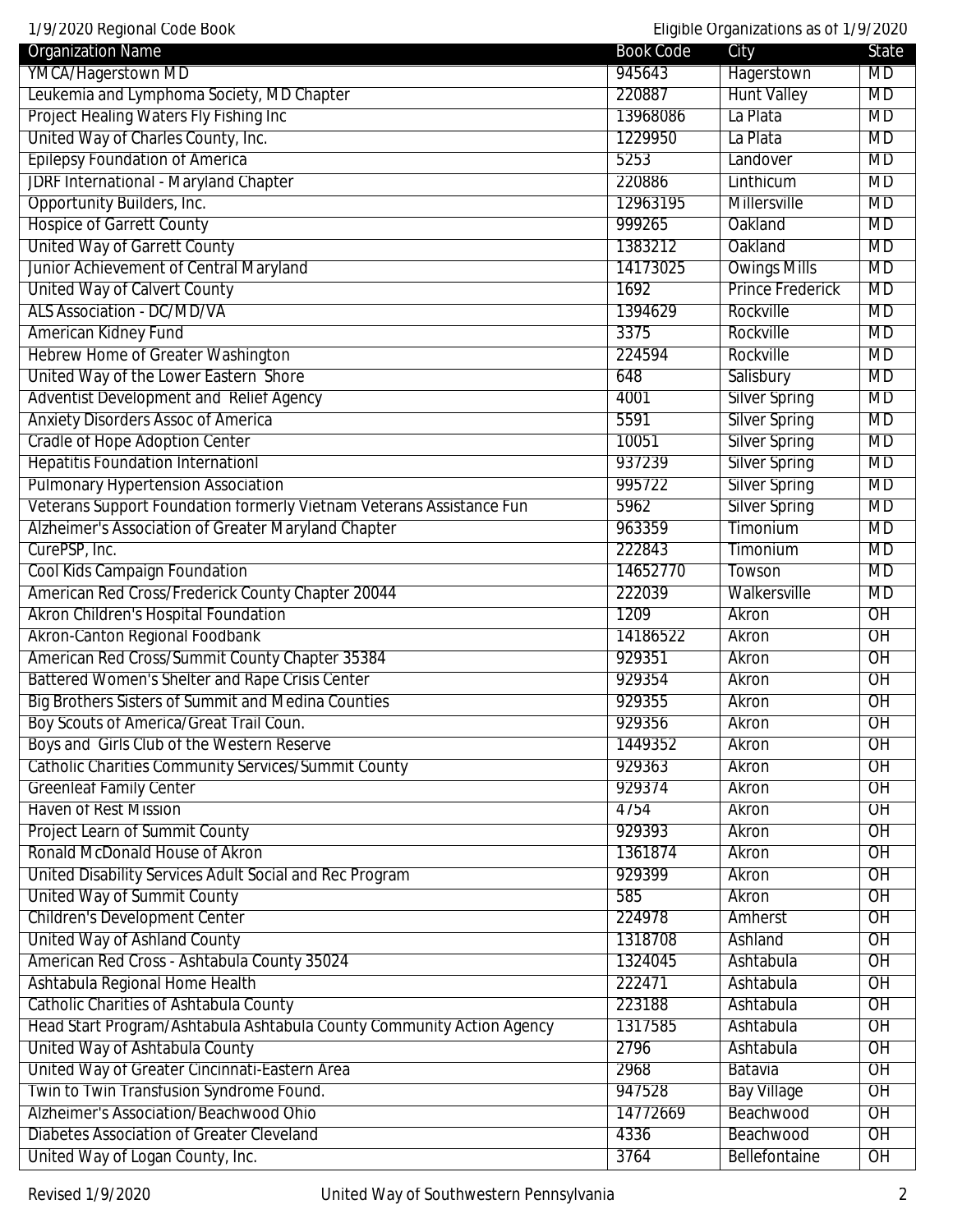1/9/2020 Regional Code Book Eligible Organizations as of 1/9/2020

| <b>Organization Name</b>                                           | <b>Book Code</b> | City                 | State           |
|--------------------------------------------------------------------|------------------|----------------------|-----------------|
| Guidestone Ohio                                                    | 1455686          | Berea                | O <sub>H</sub>  |
| Apostolate for Family Consecration, Inc. - DBA Catholic Familyland | 1454726          | Bloomingdale         | $\overline{OH}$ |
| United Way of Bluffton, Beaverdam and Richland Township            | 1227934          | <b>Bluffton</b>      | $\overline{OH}$ |
| <b>United Way of Williams County</b>                               | 1318968          | <b>Bryan</b>         | $\overline{OH}$ |
| <b>Bucyrus Area United Way</b>                                     | 9465             | <b>Bucyrus</b>       | $\overline{OH}$ |
| United Way of Guernsey and Noble County                            | 1826             | Cambridge            | $\overline{OH}$ |
| <b>Neighborhood Ministries</b>                                     | 941133           | Campbell             | $\overline{OH}$ |
| American Red Cross of Columbiana County 35060                      | 4622             | Canton               | OH              |
| Boy Scouts of America - Buckeye Council #436 BSA                   | 4446             | Canton               | OH              |
| Domestic Violence Project, Inc.                                    | 11510534         | Canton               | $\overline{OH}$ |
| Pathway Caring for Children                                        | 22945            | Canton               | $\overline{OH}$ |
| United Way of Greater Stark County                                 | 582              | Canton               | $\overline{OH}$ |
| Carey United Way (OH)                                              | 1227515          | Carey                | $\overline{OH}$ |
| Fieldstone Farm Therapeutic Riding Center                          | 11717196         | <b>Chagrin Falls</b> | OH              |
| Hiram House (The)                                                  | 999721           | <b>Chagrin Falls</b> | OH              |
| United Way Services of Geauga County                               | 222765           | Chardon              | OH              |
| WomenSafe Inc.                                                     | 999801           | Chardon              | $\overline{OH}$ |
| <b>United Way of Ross County</b>                                   | 2692             | Chillicothe          | $\overline{OH}$ |
| American Cancer Society/Cincinnati Ohio Division                   | 930305           | Cincinnati           | $\overline{OH}$ |
| <b>Big Bros and Big Sisters of Greater Cincinnati</b>              | 930316           | Cincinnati           | $\overline{OH}$ |
| <b>Boys and Girls Clubs of Greater Cincinnati</b>                  | 938904           | Cincinnati           | $\overline{OH}$ |
| Children's Home of Cincinnati, Ohio                                | 930340           | Cincinnati           | OH              |
| Cincinnati Assoc. for the Blind and Visually Impaired              | 930343           | Cincinnati           | OH              |
| Cincinnati Works                                                   | 930348           | Cincinnati           | $\overline{OH}$ |
| <b>Crossroad Health Center</b>                                     | 938913           | Cincinnati           | $\overline{OH}$ |
| Elderly Persons In Community, Inc.                                 | 14172985         | Cincinnati           | $\overline{OH}$ |
| <b>Families Forward of Cincinnati</b>                              | 224178           | Cincinnati           | $\overline{OH}$ |
| Family Service of the Cincinnati Area                              | 938914           | Cincinnati           | OH              |
| <b>Friars Club</b>                                                 | 938917           | Cincinnati           | OH              |
| Grant County, Kentucky c/o United Way of Cincinnati                | 224180           | Cincinnati           | OH              |
| Greater Cincinnati Oral Health Council                             | 939274           | Cincinnati           | $\overline{OH}$ |
| Healthy People c/o United Way of Cincinnati                        | 224181           | Cincinnati           | OH              |
| Hearing Speech and Deaf Center of Greater Cincinnati               | 224182           | Cincinnati           | $\overline{OH}$ |
| <b>International Rett Syndrome Foundation</b>                      | 5256             | Cincinnati           | $\overline{OH}$ |
| <b>LAM Foundation (The)</b>                                        | 966883           | Cincinnati           | $\overline{OH}$ |
| Lighthouse Youth Services, Inc.                                    | 939283           | Cincinnati           | OH              |
| Rape Crisis and Abuse Center / Women Helping Women                 | 940011           | Cincinnati           | OH              |
| The Cure Starts Now                                                | 12559001         | Cincinnati           | $\overline{OH}$ |
| Thriving Children c/o United Way of Cincinnati                     | 224196           | Cincinnati           | $\overline{OH}$ |
| United Way of Cincinnati - Every Child Succeeds                    | 224177           | Cincinnati           | $\overline{OH}$ |
| United Way of Greater Cincinnati                                   | 2770             | Cincinnati           | $\overline{OH}$ |
| United Way of Pickaway County                                      | 9475             | Circleville          | $\overline{OH}$ |
| <b>Achievement Centers for Children</b>                            | 3180             | Cleveland            | OH              |
| <b>Adoption Network Cleveland</b>                                  | 1455477          | Cleveland            | OH              |
| American Cancer Society/Lorain County                              | 1452202          | Cleveland            | $\overline{OH}$ |
| American Red Cross/Greater Cleveland Chapter 35168                 | 999656           | Cleveland            | $\overline{OH}$ |
| American Sickle Cell Anemia Assoication                            | 999659           | Cleveland            | $\overline{OH}$ |
| <b>Applewood Centers</b>                                           | 999660           | Cleveland            | OH              |
| Big Brothers Big Sisters/Greater Cleveland                         | 999665           | Cleveland            | $\overline{OH}$ |
| Boy Scouts of America/Greater Cleveland Council                    | 4730             | Cleveland            | OH              |
| Boys and Girls Club of Cleveland                                   | 999667           | Cleveland            | OH              |
|                                                                    |                  |                      |                 |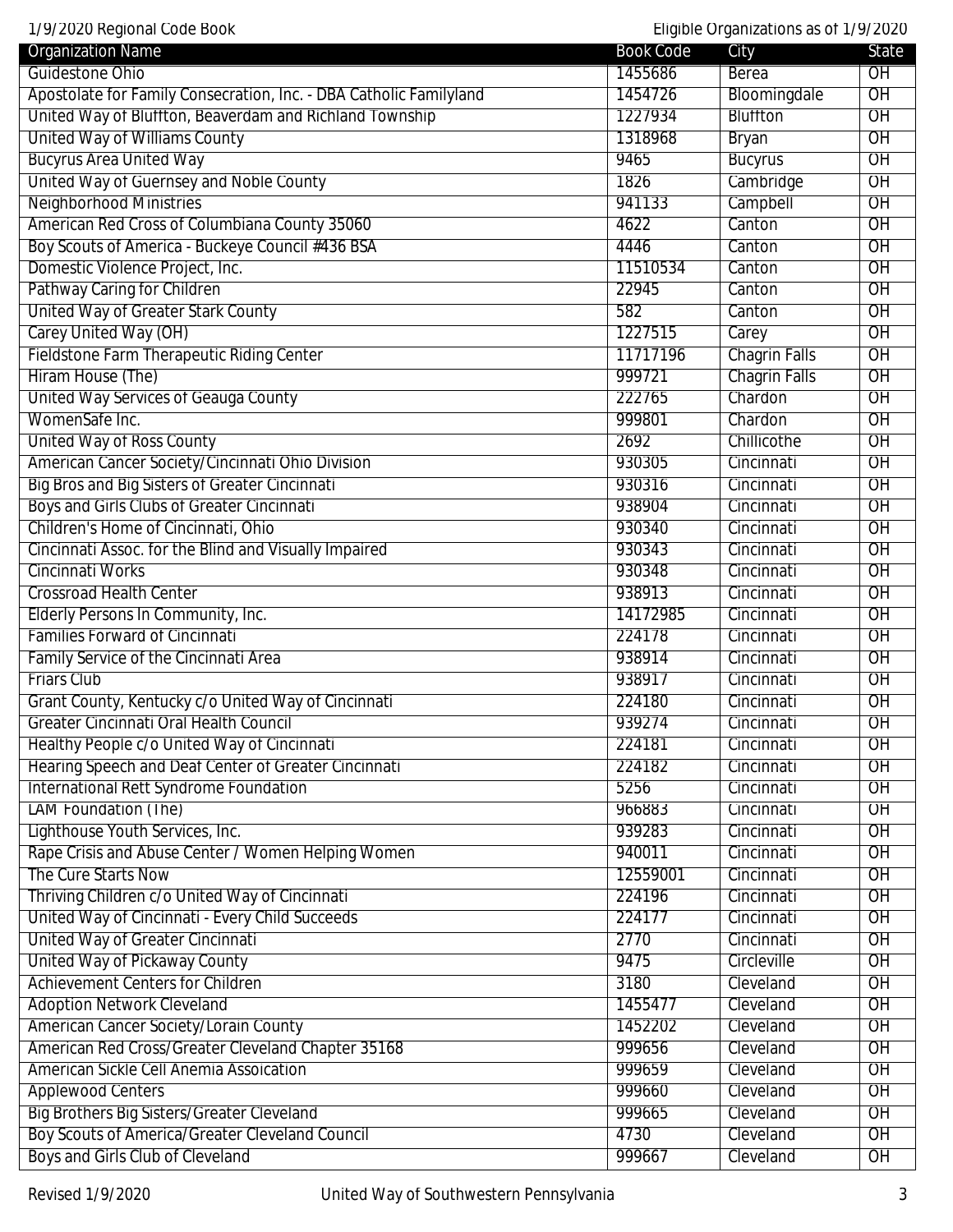1/9/2020 Regional Code Book Eligible Organizations as of 1/9/2020

| <i>n</i> EsEs Rogional sous Book<br><b>Organization Name</b>   | <b>Book Code</b> | $L$ ngibio organizationo ao or $n$<br>City | <b>State</b>    |
|----------------------------------------------------------------|------------------|--------------------------------------------|-----------------|
| Catholic Charities Community Services of Geauga                | 999673           | Cleveland                                  | $\overline{OH}$ |
| <b>Catholic Charities Diocese of Cleveland</b>                 | 3603             | Cleveland                                  | $\overline{OH}$ |
| <b>Center for Families and Children</b>                        | 999674           | Cleveland                                  | $\overline{OH}$ |
| <b>Cleveland Clinic Foundation Children's Hospital</b>         | 1224             | Cleveland                                  | $\overline{OH}$ |
| <b>Cleveland Foodbank</b>                                      | 999706           | Cleveland                                  | $\overline{OH}$ |
| <b>Cleveland Hearing &amp; Speech Center</b>                   | 999682           | Cleveland                                  | $\overline{OH}$ |
| <b>Cleveland Rape Crisis Center</b>                            | 999685           | Cleveland                                  | $\overline{OH}$ |
| <b>Cleveland Sight Center</b>                                  | 951648           | Cleveland                                  | OH              |
| Domestic Violence and Child Advocacy Center                    | 951854           | Cleveland                                  | O <sub>H</sub>  |
| Eleanor B. Rainey Memorial Institute Rainey Memorial Institute | 999754           | Cleveland                                  | $\overline{OH}$ |
| <b>Epilepsy Association/Cleveland OH</b>                       | 999699           | Cleveland                                  | $\overline{OH}$ |
| <b>Friendly Inn Settlement</b>                                 | 999707           | Cleveland                                  | $\overline{OH}$ |
| Hospice of the Western Reserve                                 | 999722           | Cleveland                                  | $\overline{OH}$ |
| Karamu House Inc.                                              | 999727           | Cleveland                                  | OH              |
| Lutheran Children's Aid and Family Services                    | 999738           | Cleveland                                  | OH              |
|                                                                | 14196885         |                                            | OH              |
| Lutheran Metropolitan Ministry                                 |                  | Cleveland                                  |                 |
| March of Dimes, Ohio Chapter                                   | 1318029          | Cleveland                                  | $\overline{OH}$ |
| Merrick House, Inc.                                            | 999742           | Cleveland                                  | $\overline{OH}$ |
| MetroHealth Foundation, Inc.                                   | 1525258          | Cleveland                                  | $\overline{OH}$ |
| <b>Platelet Disorder Support Association</b>                   | 1331274          | Cleveland                                  | $\overline{OH}$ |
| Rainbow Babies and Children's Hospital                         | 3554             | Cleveland                                  | $\overline{OH}$ |
| Ronald McDonald House/Cleveland OH                             | 960398           | Cleveland                                  | OH              |
| Salvation Army/Cleveland Ohio                                  | 999760           | Cleveland                                  | $\overline{OH}$ |
| Starting Point - Child Care Resource Center of Cuyahoga County | 13943162         | Cleveland                                  | $\overline{OH}$ |
| The Legal Aid Society of Cleveland                             | 999733           | Cleveland                                  | $\overline{OH}$ |
| United Black Fund of Greater Cleveland                         | 999778           | Cleveland                                  | $\overline{OH}$ |
| United Cerebral Palsy Association of Greater Cleveland, Inc.   | 999779           | Cleveland                                  | $\overline{OH}$ |
| <b>Urban League of Greater Cleveland</b>                       | 999789           | Cleveland                                  | $\overline{OH}$ |
| <b>Vocational Guidance Services</b>                            | 999794           | Cleveland                                  | OH              |
| West Side Catholic Center                                      | 14649420         | Cleveland                                  | $\overline{OH}$ |
| <b>Youth Opportunities Unlimited</b>                           | 999815           | Cleveland                                  | $\overline{OH}$ |
| A Special Wish Foundation Inc                                  | 5763             | Columbus                                   | $\overline{OH}$ |
| American Diabetes Association of Ohio                          | 8505             | Columbus                                   | $\overline{OH}$ |
| <b>American Heart Association Ashland KY</b>                   | 1657329          | Columbus                                   | $\overline{OH}$ |
| <b>American Heart Association Bowling Green</b>                | 1657331          | Columbus                                   | $\overline{OH}$ |
| American Heart Association Canton, OH                          | 1657332          | Columbus                                   | OH              |
| American Heart Association Cincinnati, OH                      | 1657335          | Columbus                                   | OH              |
| American Heart Association Hermitage, PA                       | 1657339          | Columbus                                   | $\overline{OH}$ |
| American Heart Association Johnstown, PA                       | 1657340          | Columbus                                   | $\overline{OH}$ |
| American Heart Association Lebanon, PA                         | 1657341          | Columbus                                   | $\overline{OH}$ |
| American Heart Association Lehigh Valley                       | 1657330          | Columbus                                   | $\overline{OH}$ |
| American Heart Association Miami Valley, OH                    | 1657336          | Columbus                                   | $\overline{OH}$ |
| American Heart Association Sussex County, DE                   | 1657338          | Columbus                                   | OH              |
| <b>American Heart Association/Altoona</b>                      | 997987           | Columbus                                   | OH              |
| <b>American Heart Association/Armstrong County</b>             | 9548             | Columbus                                   | $\overline{OH}$ |
| <b>American Heart Association/Butler County</b>                | 505              | Columbus                                   | $\overline{OH}$ |
| American Heart Association/Mon Valley Division                 | 9528             | Columbus                                   | $\overline{OH}$ |
| American Red Cross of Greater Columbus 35086                   | 4805             | Columbus                                   | $\overline{OH}$ |
| Big Brothers Big Sisters of Central Ohio                       | 1315305          | Columbus                                   | OH              |
| <b>Catholic Social Services/Columbus</b>                       | 4908             | Columbus                                   | OH              |
| <b>Central Community House of Columbus</b>                     | 1332036          | Columbus                                   | OH              |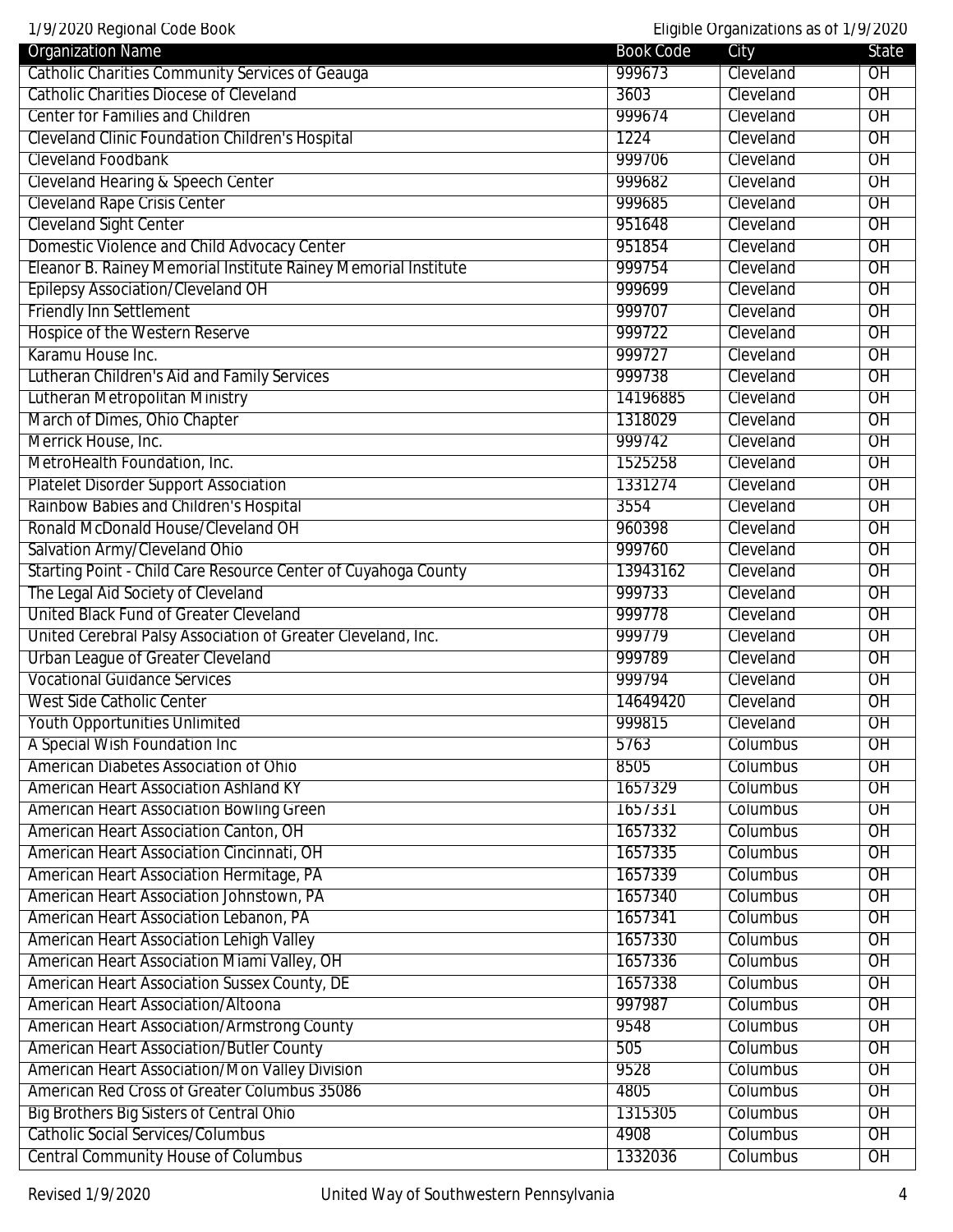| 1/9/2020 Regional Code Book                                   |                    | Eligible Organizations as of 1/9/2020 |                 |
|---------------------------------------------------------------|--------------------|---------------------------------------|-----------------|
| <b>Organization Name</b>                                      | <b>Book Code</b>   | City                                  | State           |
| <b>Columbus Early Learning Centers Association</b>            | 1332085            | Columbus                              | OH              |
| <b>Columbus Speech and Hearing Center</b>                     | 1332047            | Columbus                              | $\overline{OH}$ |
| <b>Directions for Youth and Families</b>                      | 1332054            | Columbus                              | $\overline{OH}$ |
| <b>Jewish Family Services</b>                                 | 1332065            | Columbus                              | $\overline{OH}$ |
| LifeCare Alliance                                             | 1332068            | Columbus                              | $\overline{OH}$ |
| Make-A-Wish Foundation of Greater Ohio, Kentucky, and Indiana | 924329             | Columbus                              | $\overline{OH}$ |
| Mental Health America of Franklin County                      | 1332071            | Columbus                              | $\overline{OH}$ |
| Nationwide Children's Hospital Foundation                     | 1321742            | Columbus                              | OH              |
| Neighborhood House, Inc. (The)                                | 1332073            | Columbus                              | OH              |
| <b>Ohio United Way</b>                                        | 3203               | Columbus                              | $\overline{OH}$ |
| South Side Learning and Development Center                    | 1332081            | Columbus                              | $\overline{OH}$ |
| <b>Teen Challenge Columbus</b>                                | 907446             | Columbus                              | $\overline{OH}$ |
| The Breathing Association                                     | 1331992            | Columbus                              | $\overline{OH}$ |
| <b>TransOhio</b>                                              | 14633325           | Columbus                              | OH              |
| United Way of Central Ohio                                    | 1284               | Columbus                              | OH              |
| United Way of Central Ohio - Education                        | 1333764            | Columbus                              | OH              |
| United Way of Central Ohio - Employment                       | 1333765            | Columbus                              | $\overline{OH}$ |
| United Way of Central Ohio - Health                           | 1333766            | Columbus                              | $\overline{OH}$ |
| United Way of Central Ohio - Housing                          | 1333767            | Columbus                              | $\overline{OH}$ |
| United Way of Coshocton County, Inc.                          | 1667               | Coshocton                             | $\overline{OH}$ |
| <b>Crestline Area United Appeal</b>                           | 4579               | Crestline                             | $\overline{OH}$ |
| <b>Crestline Area United Way</b>                              | 1227551            | Crestline                             | OH              |
| <b>Baby's 1st Network</b>                                     | 1317853            | Cuyahoga Falls                        | OH              |
| Big Brothers Big Sisters of the Greater Miami Valley, Inc.    | 221606             | Dayton                                | $\overline{OH}$ |
| Daybreak Inc.                                                 | 11522380           | Dayton                                | $\overline{OH}$ |
| Equitas Health - Dayton Resource Center Ohio)                 | 1332042            | Dayton                                | $\overline{OH}$ |
| National Youth Advocate Program's ACTION Adoption Services    | 12558821           | Dayton                                | OH              |
| <b>Target Dayton Ministries</b>                               | 11447752           | Dayton                                | OH              |
| The Hospice of Dayton, Inc.                                   | 4976               | Dayton                                | $\overline{OH}$ |
| United Way of the Greater Dayton Area                         | 1754               | Dayton                                | OH              |
| United Way of Defiance County, Inc.                           | 1228027            | Defiance                              | OH              |
| United Way of Delaware County, Inc.                           | 3499               | Delaware                              | $\overline{OH}$ |
| American Cancer Soc./Franklin County/Ohio Division            | 4809               | <b>Dublin</b>                         | $\overline{OH}$ |
|                                                               |                    |                                       | $\overline{OH}$ |
| American Cancer Society / Dublin Ohio                         | 1375404<br>1332030 | Dublin                                | $\overline{OH}$ |
| American Cancer Society/Central Ohio                          |                    | Dublin                                |                 |
| American Cancer Society/Cuyahoga County                       | 999654             | Dublin                                | OH              |
| American Cancer Society/Lisbon                                | 628                | Dublin                                | OH              |
| American Cancer Society/Ohio Division                         | 2191               | <b>Dublin</b>                         | $\overline{OH}$ |
| American Cancer Society/Youngstown                            | 2220               | <b>Dublin</b>                         | $\overline{OH}$ |
| American Lung Association of the Midland States               | 938009             | <b>Dublin</b>                         | $\overline{OH}$ |
| <b>Community Resource Center</b>                              | 674                | <b>East Liverpool</b>                 | $\overline{OH}$ |
| United Way of Southern Columbiana Cty.                        | 446                | <b>East Liverpool</b>                 | O <sub>H</sub>  |
| American Red Cross/Lorain County-35248                        | 1452197            | Elyria                                | OH              |
| <b>Family Planning Services/Elyria</b>                        | 1649101            | Elyria                                | OH              |
| Linden School                                                 | 10633501           | Elyria                                | $\overline{OH}$ |
| Lorain County Office on Aging                                 | 10635357           | Elyria                                | $\overline{OH}$ |
| Lorain County Urban League                                    | 1644688            | Elyria                                | $\overline{OH}$ |
| Neighborhood Alliance                                         | 10633550           | Elyria                                | $\overline{OH}$ |
| Vocational Guidance Services - Elyria Center                  | 10663474           | Elyria                                | OH              |
| Volunteer Guardianship Program of Lorain County               | 9691668            | Elyria                                | OH              |
| <b>YWCA of Elyria</b>                                         | 9691627            | Elyria                                | OH              |

 $\perp$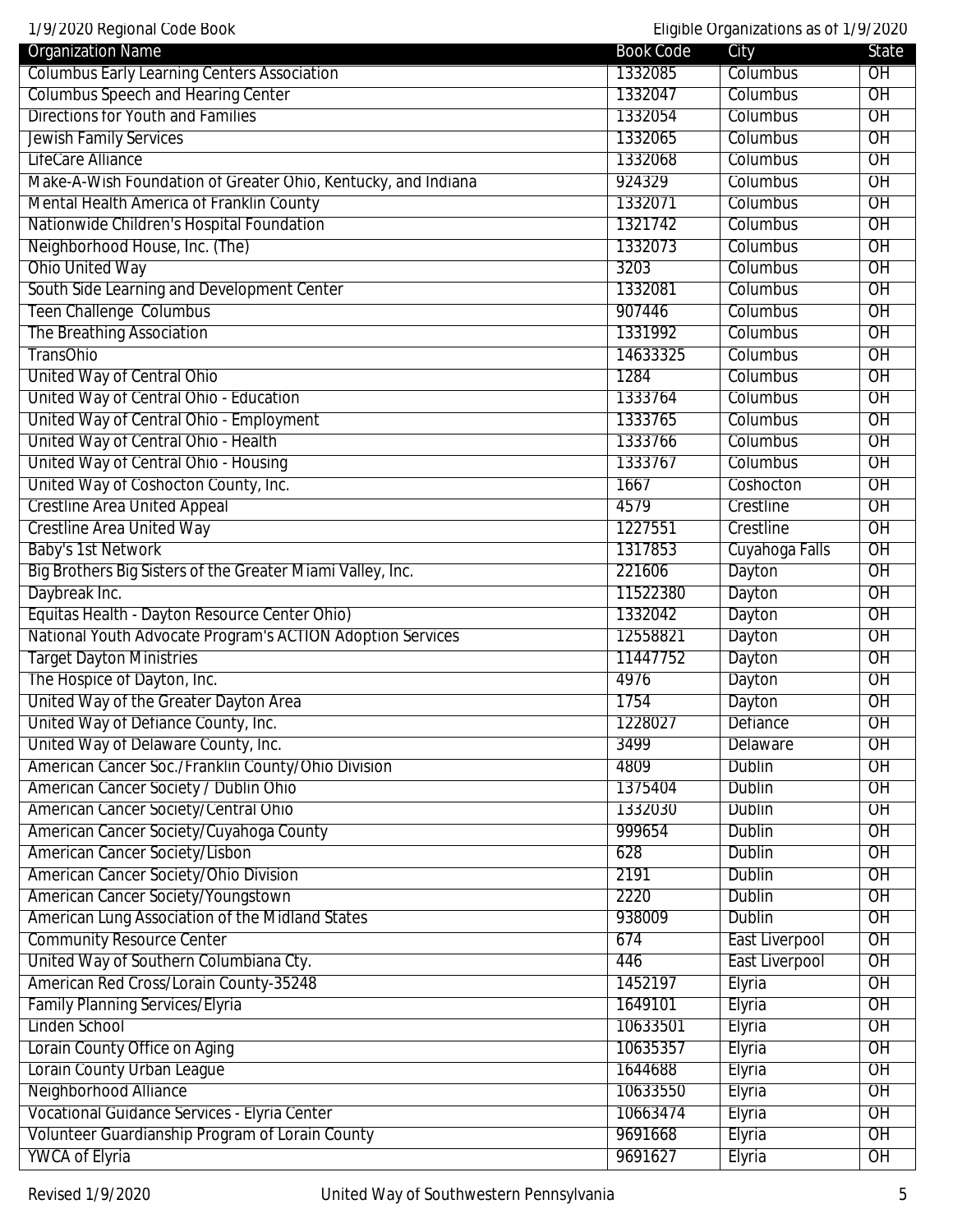| 1/9/2020 Regional Code Book                              |                  | Eligible Organizations as of 1/9/2020 |                 |
|----------------------------------------------------------|------------------|---------------------------------------|-----------------|
| <b>Organization Name</b>                                 | <b>Book Code</b> | City                                  | State           |
| Rose Mary Center                                         | 999758           | Euclid                                | OH              |
| <b>Shared Harvest Foodbank</b>                           | 939536           | Fairfield                             | $\overline{OH}$ |
| <b>United Way of Hancock County</b>                      | 3250             | Findlay                               | $\overline{OH}$ |
| United Way of Fostoria, Ohio, Inc.                       | 1228122          | Fostoria                              | $\overline{OH}$ |
| United Way of Sandusky County, Inc.                      | 1318974          | Fremont                               | $\overline{OH}$ |
| <b>United Way of Gallia County</b>                       | 223793           | Gallipolis                            | $\overline{OH}$ |
| <b>Brown County Helping Hands</b>                        | 938905           | Georgetown                            | $\overline{OH}$ |
| Big Bros and Big Sisters of Mahoning Valley              | 940629           | Girard                                | OH              |
| Darke County United Way, Inc.                            | 1321010          | Greenville                            | OH              |
| Mid Ohio Food Bank                                       | 1315192          | <b>Grove City</b>                     | $\overline{OH}$ |
| <b>Big Brothers Big Sisters of Butler County</b>         | 224169           | Hamilton                              | $\overline{OH}$ |
| <b>Butler County United Way</b>                          | 3321             | Hamilton                              | $\overline{OH}$ |
| <b>Center For Disability Services</b>                    | 1525400          | <b>Heath</b>                          | $\overline{OH}$ |
| Easter Seals Central and Southeast Ohio Inc.             | 4844             | Hilliard                              | OH              |
| American Diabetes Association/Ohio Affiliate             | 2941             | Independence                          | OH              |
| Hemophilia Foundation, Northern Ohio                     | 999719           | Independence                          | O <sub>H</sub>  |
| <b>JDRF International - Northeast Ohio Chapter</b>       | 1587             | Independence                          | $\overline{OH}$ |
| National Multiple Sclerosis Society Ohio Buckeye Chapter | 929389           | Independence                          | $\overline{OH}$ |
| <b>Coleman Foundation</b>                                | 9040585          | Kent                                  | $\overline{OH}$ |
| <b>Coleman Professional Services</b>                     | 1372088          | Kent                                  | $\overline{OH}$ |
| United Way of Hardin County, Inc.                        | 9477             | Kenton                                | $\overline{OH}$ |
| United Way of Fairfield County                           | 2264             | Lancaster                             | OH              |
| United Way of Warren County Ohio                         | 996168           | Lebanon                               | OH              |
| United Way of Greater Lima, Inc.                         | 221576           | Lima                                  | $\overline{OH}$ |
| <b>United Way of Hocking County</b>                      | 965473           | Logan                                 | $\overline{OH}$ |
| United Way of Madison County                             | 1383200          | London                                | $\overline{OH}$ |

Big Brothers Big Sisters of Lorain County **1648883** Lorain County 1648883 Blessing House **10633436** Lorain **CH** El Centro De Servicios Sociales, Inc. 1652936 Lorain OH Faith House 1631204 Lorain OH Lorain County Alcohol and Drug Abuse Services, Inc. 19691841 Lorain Lorain County Alcohol and Drug Abuse Services, Inc. Lorain County Labor Agency **County Labor Agency County Lorain County Lorain OH** Lorain County Safe Harbor / Genesis House 1649102 Lorain County Safe Harbor / Genesis House Second Harvest Food Bank of North Central Ohio 3889 Lorain 3889 Lorain OH The Nord Center 2008 Content 2008 Content 2008 Content 2008 Content 2008 Content 2008 Content 2008 Content 200 United Way of Greater Lorain County **1252** Lorain County 1252 Lorain COH Girl Scouts of North East Ohio 1318676 Macedonia OH United Way of Richland County 9445 Mansfield OH United Way of Crawford County County County County County County County County County County County County County United Way of Marion County **Accord County 1996** Marion County 19582 Marion County OH The United Way of Union County, Inc. **3208** Marysville OH Boys and Girls Club of Massilion and Club of Massilion 223555 Massillon CH Rivertree Christian Church - RippleFX Camp 14448617 Massillon 14448617 Massillon Salvation Army/Massillon 2012 1320099 Massillon OH Flashes of Hope - Pittsburgh Chapter 11524436 Mayfielt Hts OH United Way of Vinton County **1228662** McArthur OH American Red Cross - Medina County Chapter 35272 220899 220899 Medina DH Hospice of Medina County **Medina County Medina** OH United Way of Medina County **1167** Medina OU OH United Way of Lake County, Inc. **1682** Mentor Mentor OH Community Services West Community Services West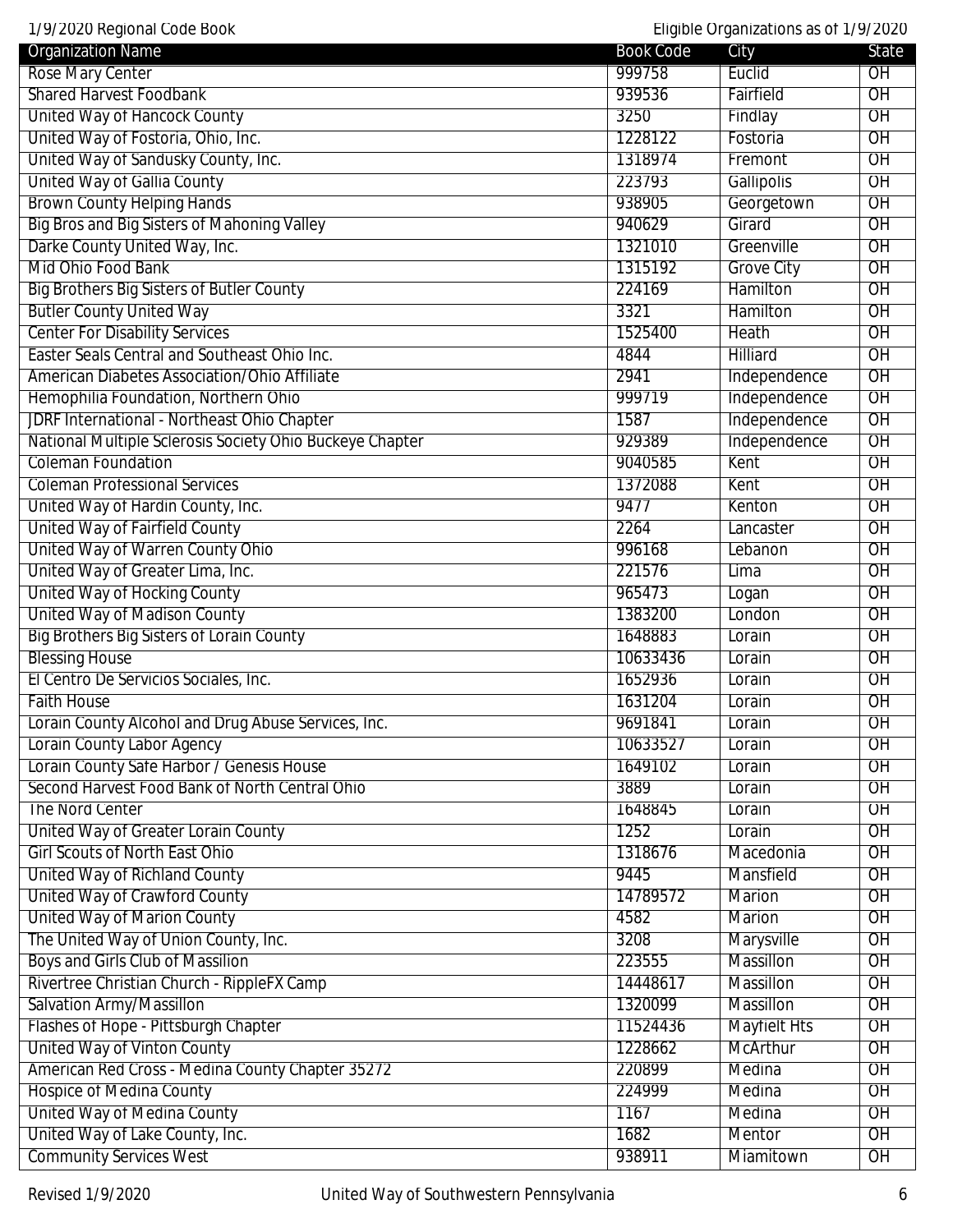Organization Name State State City State State City United Way of Gtr. Cincinnati-Middletown Area  $\vert$  3812 Middletown  $\vert$  OH United Way of Morrow County, Inc. 1228409 Mount Gilead OH United Way of Knox County, Inc. 1318976 Mount Vernon OH United Way of Henry County **1228201** Napoleon OH United Way of Tuscarawas County **New Philadelphia** OH American Red Cross of Licking Chapter 35240 1454796 Newark Newark OH United Way of Licking County **Newark County County County County County County County County County County County** Niles Community Services, Inc. 2008 1999 1999416 Niles OH Norwalk Area Food Bank 1459120 Norwalk Area Food Bank 1459120 Norwalk 1459120 Norwalk OH Boys and Girls Club of Lorain County **10635399** Oberlin **10635399** Oberlin **OH** Common Ground 10633485 Oberlin OH Oberlin Early Childhood Center 1648879 Oberlin Childhood Center 1648879 Oberlin OH Old Washington Community Volunteer Fire Department 12549820 | Old Washington | OH Orrville Area United Way, Inc. 222509 Orrville CH Forbes House/Lake County Committee on Family Violence, Inc. 1452205 Painesville OH Torchlight Youth Mentoring Alliance **1967313** Painesville OH Aspire Greater Cleveland - Project Learn **15639545** Parma OH Cuyahoga County Public Library **14802219** Parma OH United Way of Paulding County **122777 Paulding County** Hospice of Northwest Ohio **Perrysburg COM** Piqua Area United Way 222359 Piqua OH Rehabilitation Center for Neurological D 999401 Piqua OH United Way of Scioto & Adams Counties, Inc. 2163 Portsmouth OH Family and Community Services, Inc. **Example 2018** Ravenna **Community Services, Inc.** 941278 Ravenna OH Family Community Services of Portage County **Community Services of Portage County Ravenna** OH Famly and Community Services, Inc. Chagrin Falls Park 1999676 999676 Ravenna POH United Way of Portage County **The County County County County County County County County County County County** Batten Disease Support and Research Association and all the state of 963554 Reynoldsburg OH Tri County Help Center, Inc. 2008 Saint Clairsville County Help Center, Inc. 2014 United Way Services of Northern Columbiana County 1507 1507 Salem 1988 United Way of Erie County, Inc. **224973** Sandusky **OH** Shelby County Arc **999402** Sidney OH Shelby County United Way **1996115** Sidney OH Sidney-Shelby County YMCA-Child Development Center **1999396** Sidney Sidney Sidney OH The Wilma Valentine Creative Learning Center **1990 Community 1999393** Sidney Sidney OH Arthritis Foundation, Northeastern Ohio **1999661** Solon 1999661 Solon OH United Way of Clark, Champaign and Madison Counties, Inc. 9107 Springfield OH United Way of Jefferson County **Step Act and Step Act of Step Act of Step Act of Step Act of Step Act of OH** Urban Mission of Steubenville 12549812 Steubenville 12549812 Steubenville 12549812 Steubenville 12549812 Steubenville 12549812 Steubenville 12549812 Steubenville 12549812 Steubenville 12549812 Steubenville 12549812 Steuben American Red Cross of Summit and Portage Counties-35384 929352 Stow Stow Stow OH Habitat for Humanity of Mahoning County 11526027 Struthers 1988 Tiffin-Seneca United Way **2906** Tiffin OH Tipp City Area United Way (OH) and the City Area United Way (OH) and the City of Tipp City of OH Autism Society of Northwest Ohio **1997897** Toledo **OH** Family and Child Abuse Prevention Center **Child Abuse Prevention Center 1997** Toledo **The Struck Communist Communist Communist Communist Communist Communist Communist Communist Communist Communist Communist Communist Commu** James C. Caldwell Community Center **1997-1997948** Toledo **OH** Legal Aid of Western Ohio, Inc. **Contract to the Contract of America** Contract of America OH Mom's House of Toledo 11514726 Toledo OH United Way of Greater Toledo **2450** Toledo OH United Way of Miami County, Ohio 1166 1166 Troy OH

1/9/2020 Regional Code Book Eligible Organizations as of 1/9/2020

United Way of Upper Sandusky and Pitt Township (OH) 1228646 Upper Sandusky OH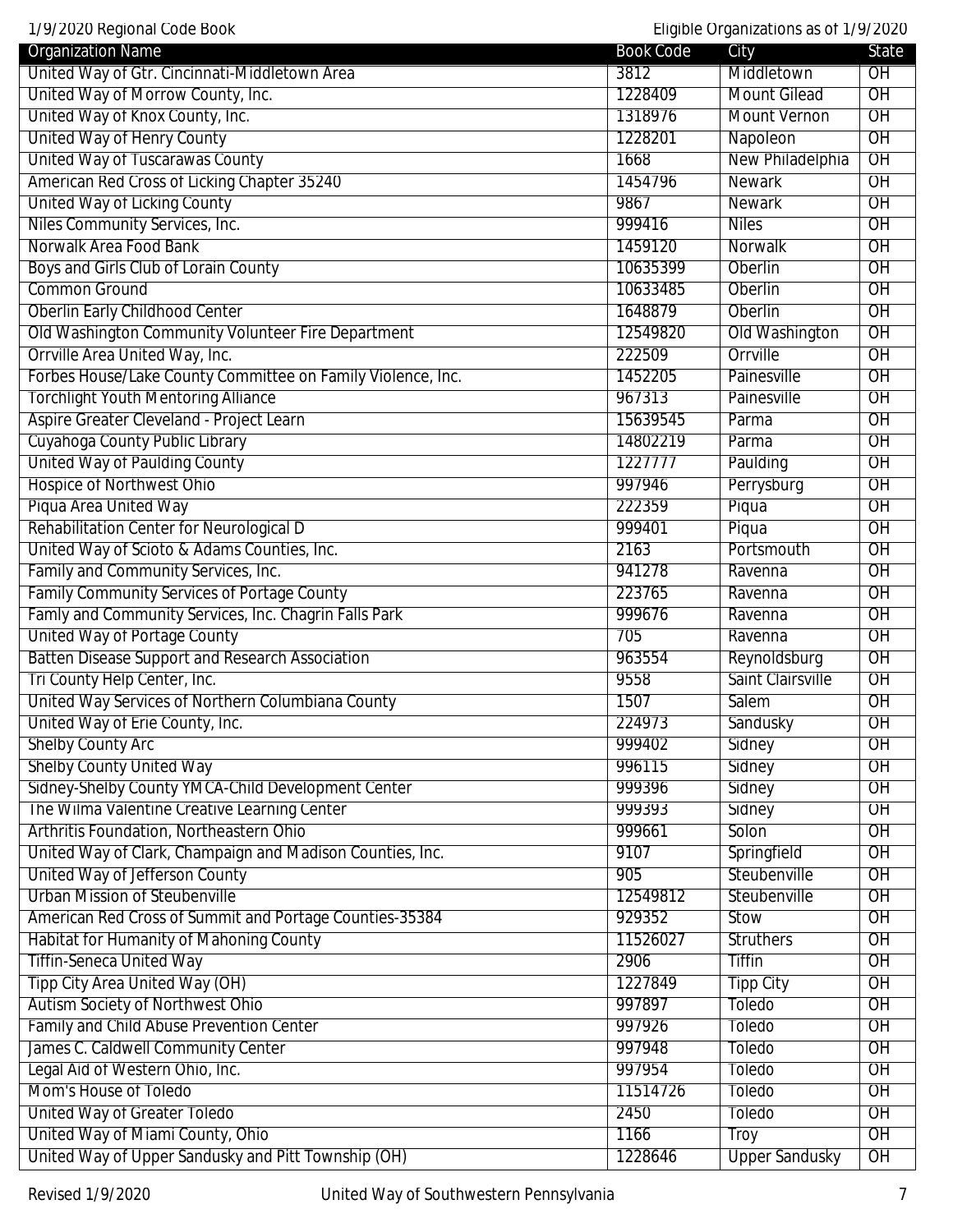| 1/9/2020 Regional Code Book                                  |                  | Eligible Organizations as of 1/9/2020 |                 |
|--------------------------------------------------------------|------------------|---------------------------------------|-----------------|
| <b>Organization Name</b>                                     | <b>Book Code</b> | City                                  | State           |
| United Way of Van Wert County, Inc.                          | 1228655          | Van Wert                              | $\overline{OH}$ |
| Lucy Idol Center for the Handicapped                         | 10635373         | Vermillion                            | $\overline{OH}$ |
| United Way of Auglaize County, Inc.                          | 221021           | Wapakoneta                            | $\overline{OH}$ |
| <b>Bella Women's Center</b>                                  | 1317586          | Warren                                | $\overline{OH}$ |
| <b>Boy Scouts of America/Burton</b>                          | 1324049          | Warren                                | $\overline{OH}$ |
| Someplace Safe, Inc.                                         | 999476           | Warren                                | $\overline{OH}$ |
| <b>Trumbull County Area AIDS Task Force</b>                  | 1524956          | Warren                                | $\overline{OH}$ |
| United Way of Trumbull County                                | 606              | Warren                                | OH              |
| Warren Philharmonic Orchestra                                | 15493513         | Warren                                | OH              |
| United Way of Fayette County                                 | 965475           | Washington                            | $\overline{OH}$ |
|                                                              |                  | Court House                           |                 |
| United Way of Fulton County                                  | 221592           | Wauseon                               | $\overline{OH}$ |
| Far West Center                                              | 999703           | Westlake                              | $\overline{OH}$ |
| United Way of Clinton County                                 | 1318983          | Wilmington                            | $\overline{OH}$ |
| American Red Cross/Wayne County 35424                        | 1371206          | Wooster                               | $\overline{OH}$ |
| Liberty City Connections Inc                                 | 1371052          | Wooster                               | $\overline{OH}$ |
| <b>People to People Ministries</b>                           | 1371250          | Wooster                               | $\overline{OH}$ |
| United Way of Wayne & Holmes Counties, Inc.                  | 974666           | Wooster                               | OH              |
| Autism Society of America/Central Ohio Chapter               | 14787501         | Worthington                           | $\overline{OH}$ |
| Faith Mission, Inc.                                          | 14779615         | Worthington                           | $\overline{OH}$ |
| Boys and Girls Club of Youngstown                            | 9776             | Youngstown                            | $\overline{OH}$ |
| <b>Catholic Charities Diocese of Youngstown</b>              | 3448             | Youngstown                            | $\overline{OH}$ |
| <b>Catholic Charities Regional Agency</b>                    | 940631           | Youngstown                            | $\overline{OH}$ |
| Golden String, Inc.                                          | 11930708         | Youngstown                            | OH              |
| Help Hotline Crisis Center, Inc.                             | 940903           | Youngstown                            | $\overline{OH}$ |
| Interfaith Home Maintenance Svs, Inc.                        | 941125           | Youngstown                            | $\overline{OH}$ |
| <b>Millcreek Childrens Center</b>                            | 9469             | Youngstown                            | $\overline{OH}$ |
| Salvation Army/Youngstown                                    | 1269080          | Youngstown                            | $\overline{OH}$ |
| Second Harvest Food Bank/Mahoning OH                         | 929107           | Youngstown                            | $\overline{OH}$ |
| Sojourner House Domestic Violence Program Burdman Group Inc. | 222602           | Youngstown                            | $\overline{OH}$ |
| United Way of Youngstown and the Mahoning Valley             | 476              | Youngstown                            | OH              |
| United Way of Muskingum, Perry, and Morgan Counties          | 222536           | Zanesville                            | $\overline{OH}$ |
| Rhema Christian School                                       | 14655161         | 15108                                 | PA              |
| <b>Adamsburg and Community VFD</b>                           | 1745             | Adamsburg                             | PA              |
| Rescue 14 EMS, Inc.                                          | 1113             | Adamsburg                             | PA              |
| Aliquippa Impact, Inc.                                       | 11940699         | Aliquippa                             | PA              |
| Church Army USA/Social Services                              | 931187           | Aliquippa                             | PA              |
| <b>Family Life Center Inc</b>                                | 9510             | Aliquippa                             | PA              |
| Franklin Center of Beaver County, Inc.                       | 964930           | Aliquippa                             | PA              |
| <b>Gateway Rehabilitation Center</b>                         | 183              | Aliquippa                             | PA              |
| Salvation Army/Aliquippa Corps                               | 1747             |                                       | PA              |
|                                                              | 222461           | Aliquippa<br>Allentown                | $\overline{PA}$ |
| <b>Big Brothers Big Sisters of Lehigh Valley</b>             |                  |                                       | PA              |
| Boys and Girls Club of Allentown                             | 989832           | Allentown                             |                 |
| <b>Family Answers</b>                                        | 1380074          | Allentown                             | PA              |
| Lehigh County Conference of Churches                         | 987062           | Allentown                             | PA              |
| The Literacy Center                                          | 989677           | Allentown                             | PA              |
| Turning Point of Lehigh Valley, Inc.                         | 1323617          | Allentown                             | PA              |
| United Way of the Greater Lehigh Valley                      | 2381             | Allentown                             | PA              |
| <b>Beaver County Rehabilitation Center</b>                   | 685              | Alliquippa                            | $\overline{PA}$ |
| <b>Hampton Alliance for Education Excl</b>                   | 4241             | <b>Allison Park</b>                   | PA              |
| <b>Hampton Community Association</b>                         | 973216           | <b>Allison Park</b>                   | PA              |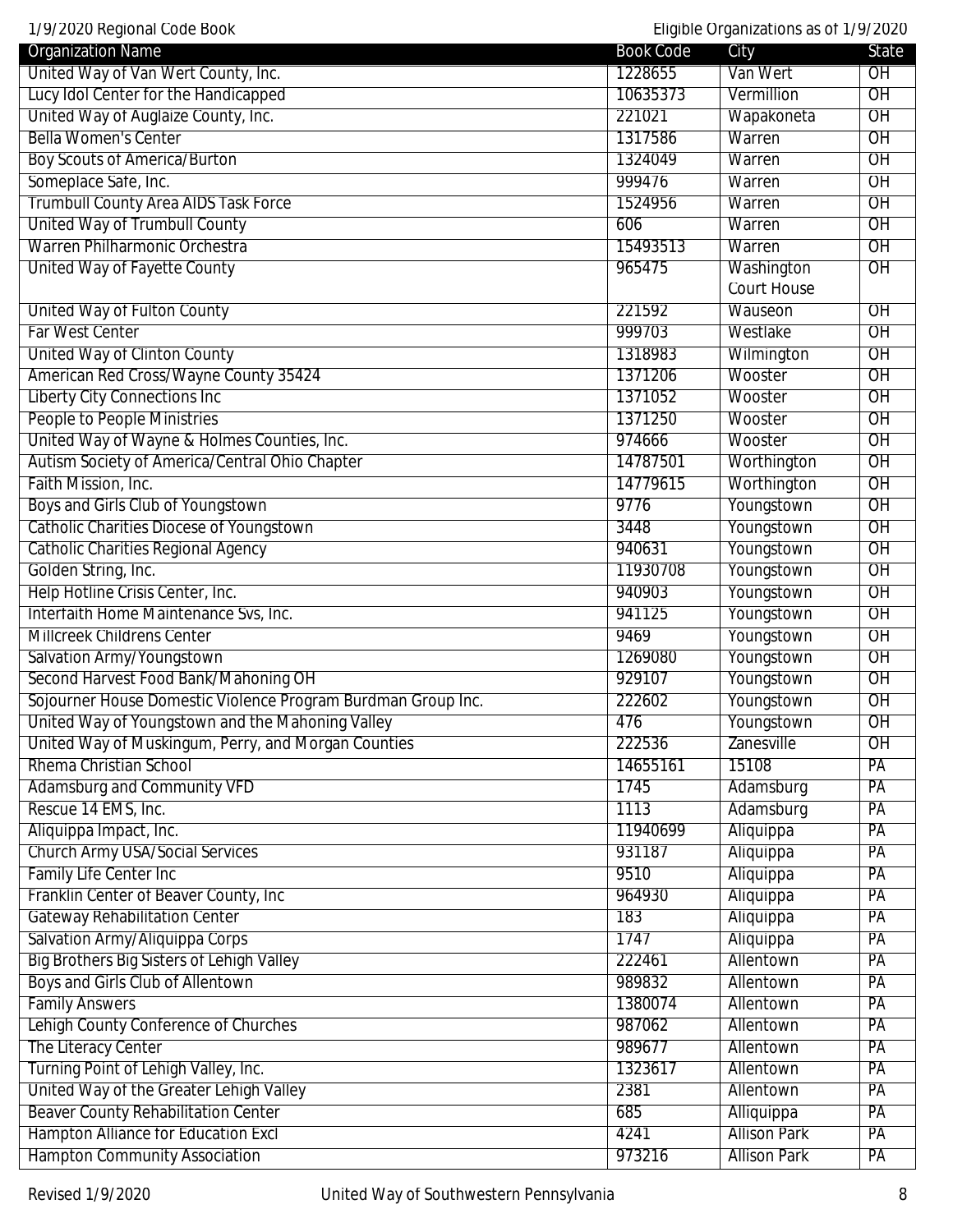1/9/2020 Regional Code Book Eligible Organizations as of 1/9/2020 Organization Name State State City State City Hampton Township EMS 2346 Allison Park PA Network of Hope 223455 Allison Park PA North Hills Community Outreach 2357 Allison Park PA North Hills Community Outreach Loaves and Fishes Food Pantry 19140 Allison Park PA North Hills Community Outreach/Emp Service 3806 Allison Park PA Providence Heights Alpha School **2008** Providence Heights Alpha School **3842** Allison Park PA Riding for the Handicapped of Western PA **869** Allison Park PA Sisters of Divine Providence/Soc Con Com **1999** Allison Park PA St. Paul's Pre School/ Parent Consultation Program 941482 Allison Park PA St. Paul's Preschool/ Collaboration Program 947174 Allison Park PA North Hills Senior Services **Contained Accord Parking Contained Accord Parking Contained Parking Park** PA STRIVE4XLNTS, Inc. 2004 PA 2014 14649719 Alquippa PA Blair Senior Services, Inc. **Altoona** PA Blair/Clearfield Association for the Blind and Visually Impaired 889810 Altoona PA Catholic Charities Diocese of Altoona / Johnstown 3004 Altoona PA Family Services Incorporated **1941** Altoona PA Home Nursing Agency Foundation **PA** Altoona PA Patched Together Inc 12545091 Altoona PA Salvation Army - Altoona **PACK Contract Contract Contract Contract Contract Contract Contract Contract Contract Contract Contract Contract Contract Contract Contract Contract Contract Contract Contract Contract Contract Co** The Center for Hope - Ambridge 10583524 Ambridge 10583524 Ambridge PA The Lazarus Center 9538 Ambridge PA Valley Care Adult Day Services **2351** Ambridge PA Valley Care Home Safe Home 9940370 Ambridge PA Young Life of Beaver County **The County County County County 1318232** Ambridge PA Apollo Memorial Library/Summer Reading Program 222811 Apollo PA Kiski Twp Fire Dept 1 **2293** Apollo PA Washington Twp VFC **1773** Apollo PA Breastcancer.Org 1331427 Ardmore PA Arnold Fire Department **34918** Arnold PA Concordia at Villa St. Joseph 14238323 Baden PA Sisters of St Joseph Foster Care **PA** Alex's Lemonade Stand Foundation **Bala Cynus and Stand Foundation** 9691908 Bala Cynus Bala Cynus PA American Diabetes Association Bala Cynwyd 1528342 Bala Cynwyd PA JDRF International - Eastern PA/Delaware Chapter **19320** Bala Cynwyd PA Adoption Connection, PA 13939467 Beaver PA American Red Cross,Beaver-Lawrence Chapter 38052 435 Beaver PA Beaver Area School District Education Foundation 12952875 Beaver PA Heritage Valley Beaver Oncology Fund **2461** Beaver PA Heritage Valley Beaver Unrestricted Fund **1954** and 1954 Beaver PA Hertigae Valley Beaver Cardiology Fund **Beaver Cardiology Fund Community Community** 3689 Beaver **PA** Special Olympics of Beaver County **2558** Beaver PA Womens Center of Beaver Cty **Example 20 and 20 and 20 and 20 and 20 and 20 and 20 and 20 and 20 and 20 and 20 and 20 and 20 and 20 and 20 and 20 and 20 and 20 and 20 and 20 and 20 and 20 and 20 and 20 and 20 and 20 and 20** Beaver County Association for the Blind **1990 Beaver County Association for the Blind** 559 Beaver Falls PA Best Friends, Inc. 2006 Beaver Falls PA and the Beaver Falls PA and the Beaver Falls PA Habitat for Humanity/Beaver County **Bisk and Structure County 19197** Beaver Falls PA Salvation Army/Beaver County Corps 6-40 and the Salvation Army/Beaver County Corps 340 Beaver Falls PA<br>
Salvation Army/Beaver County/Food Bank 6-40 and 5-40 and 5-40 and 5-40 and 5-40 and 5-40 and 5-40 and 5-40 an<br>
Salvati Salvation Army/Beaver County/Food Bank 1903694 Beaver Falls PA Salvation Army/Rochester **Army-Rochester Beaver Falls** PA Helping Hands, Inc. **PARTIC EXAMPLE 1982821** Bechtelsville PA Bedford County Library 223721 Bedford PA United Way of Bedford County **3247** Bedford PA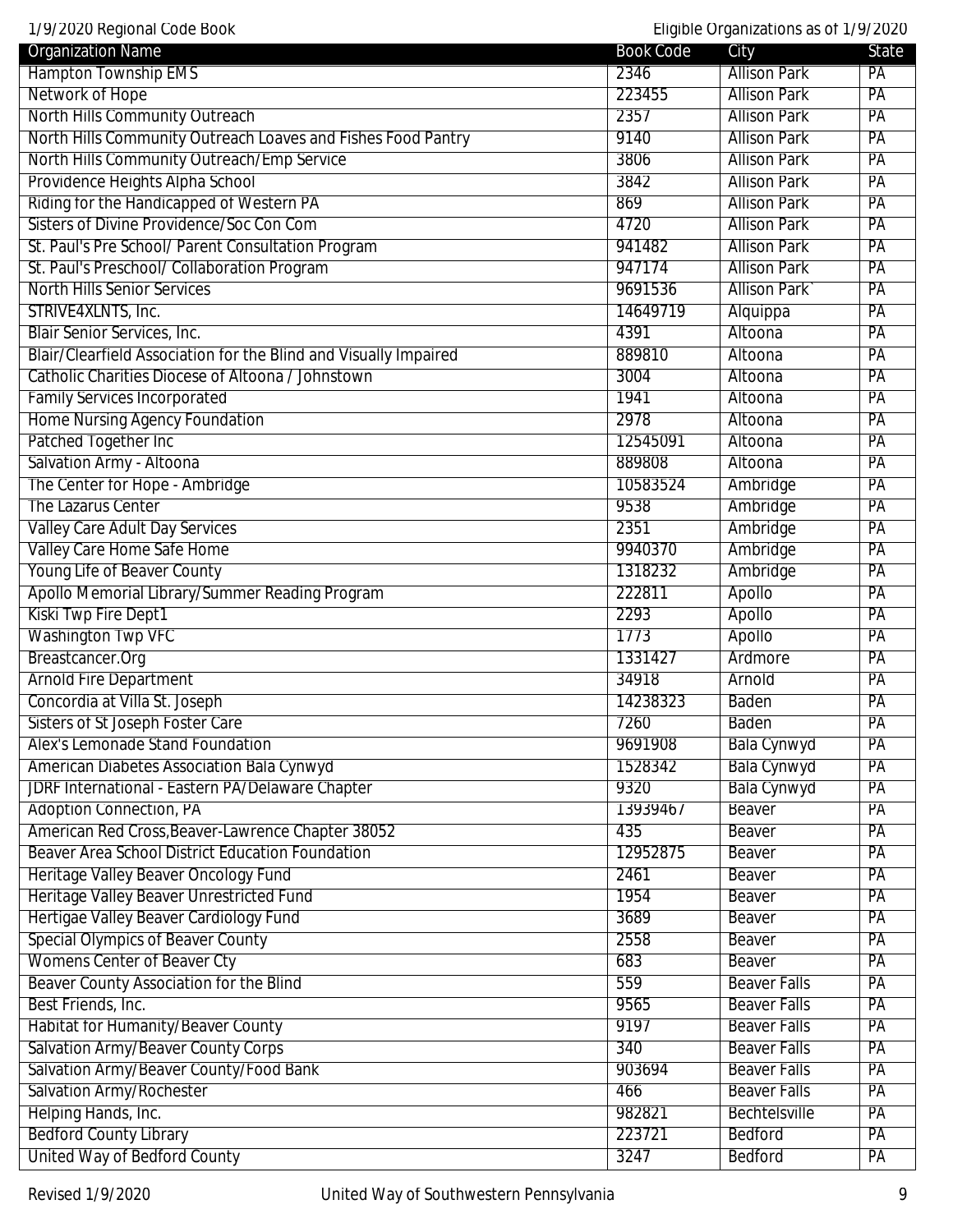1/9/2020 Regional Code Book Eligible Organizations as of 1/9/2020

| <b>Organization Name</b>                                         | <b>Book Code</b> | City                | State           |
|------------------------------------------------------------------|------------------|---------------------|-----------------|
| Foundation for Health and Wellness                               | 11294501         | <b>Bell Vernon</b>  | PA              |
| Camp Carmel                                                      | 892803           | <b>Belle Vernon</b> | PA              |
| Life'sWork of Western PA/Belle Vernon                            | 1527             | <b>Belle Vernon</b> | PA              |
| Marcus L. Ruscitto Charitable Foundation                         | 9969221          | <b>Belle Vernon</b> | PA              |
| Rostraver/ West Newton Emergency Services, Inc.                  | 1394             | <b>Belle Vernon</b> | PA              |
| Centre County Library and Historical Museum                      | 932552           | <b>Bellefonte</b>   | PA              |
| Centre Peace, Inc                                                | 932556           | <b>Bellefonte</b>   | PA              |
| <b>Family Health Services</b>                                    | 1525412          | Bellefonte          | PA              |
| Parkinson Foundation of Western Pennsylvania                     | 885037           | <b>Bellevue</b>     | PA              |
| Adopt a Family, Inc.                                             | 14198147         | <b>Bethel Park</b>  | $\overline{PA}$ |
| <b>Bethel Park Community Foundation</b>                          | 892191           | <b>Bethel Park</b>  | PA              |
| <b>Bethel Park Education Foundation</b>                          | 12998472         | <b>Bethel Park</b>  | PA              |
| <b>Bethel Park Volunteer Fire Company</b>                        | 1379             | <b>Bethel Park</b>  | PA              |
| <b>Bethel-St Clair Meals on Wheels</b>                           | 10251460         | <b>Bethel Park</b>  | PA              |
| <b>Glock Foundation</b>                                          | 12858023         | <b>Bethel Park</b>  | PA              |
| <b>Hillcrest Christian Academy</b>                               | 1532253          | <b>Bethel Park</b>  | PA              |
| Horses with Hope, Inc.                                           | 11179819         | <b>Bethel Park</b>  | PA              |
| Prime Time Adult Care, Inc.                                      | 2631             | <b>Bethel Park</b>  | PA              |
| South Hills Interfaith Movement                                  | 383              | <b>Bethel Park</b>  | PA              |
| <b>ArtsQuest</b>                                                 | 14545008         | <b>Bethlehem</b>    | PA              |
| Meals on Wheels of the Greater Lehigh Valley                     | 12969242         | <b>Bethlehem</b>    | PA              |
| Sayre Child Center                                               | 1459284          | Bethlehem           | PA              |
| United Way of Greater Lehigh Valley - Alliance on Aging          | 1331334          | Bethlehem           | PA              |
| Valley Youth House Committee, Inc.                               | 15615107         | Bethlehem           | PA              |
| American Red Cross/Bloomsburg Chapter 38036                      | 224524           | Bloomsburg          | PA              |
| Columbia Child Development Program                               | 224534           | Bloomsburg          | PA              |
| United Way of Columbia and Montour County                        | 712              | Bloomsburg          | PA              |
| Women's Center, Inc. (The)                                       | 221107           | Bloomsburg          | PA              |
| <b>Angel Flight East</b>                                         | 14652648         | <b>Blue Bell</b>    | PA              |
| <b>KenCrest Centers</b>                                          | 649              | <b>Blue Bell</b>    | PA              |
| Christian Camps of Pittsburgh, Inc., DBA Summer's Best Two Weeks | 3414             | <b>Boswell</b>      | $\overline{PA}$ |
| North Star Youth Outreach                                        | 14173082         | <b>Boswell</b>      | PA              |
| United Way of Boyertown Area                                     | 964277           | Boyertown           | PA              |
| Salvation Army/Allegheny Valley Corps                            | 4133             | Brackenridge        | PA              |
| <b>Braddock Carnegie Library</b>                                 | 3965             | <b>Braddock</b>     | PA              |
| <b>Greater Valley Community Services Inc.</b>                    | 14198105         | <b>Braddock</b>     | PA              |
| Heritage 4 Kids Early Learning Center                            | 966658           | <b>Braddock</b>     | PA              |
| <b>Heritage Community Initiatives</b>                            | 991688           | <b>Braddock</b>     | PA              |
| <b>Salvation Army/Braddock Corps</b>                             | 4127             | <b>Braddock</b>     | PA              |
| Shady Park Place/Presbyterian SeniorCare                         | 222556           | <b>Braddock</b>     | PA              |
| <b>TCV Community Services</b>                                    | 136              | <b>Braddock</b>     | $\overline{PA}$ |
| <b>UPMC House of Hope</b>                                        | 224953           | <b>Braddock</b>     | PA              |
| Derry Township Volunteer Fire Department of Bradenville          | 223441           | <b>Bradenvile</b>   | PA              |
| Futures Rehabilitation Center, Inc.                              | 929427           | <b>Bradford</b>     | PA              |
| Smethport Area United Way c/o United Way of the Bradford Area    | 9713             | <b>Bradford</b>     | PA              |
| The Guidance Center                                              | 929435           | <b>Bradford</b>     | $\overline{PA}$ |
| United Way of the Bradford Area                                  | 1374             | <b>Bradford</b>     | $\overline{PA}$ |
| YMCA of Olean, NY and Bradford, PA                               | 929433           | <b>Bradford</b>     | PA              |
| <b>Bower Hill VFD</b>                                            | 2341             | <b>Bridgeville</b>  | PA              |
| <b>Bradford Childcare Services/Tender Care</b>                   | 220865           | <b>Bridgeville</b>  | PA              |
| <b>Bridgeville Public Library</b>                                | 1315315          | <b>Bridgeville</b>  | PA              |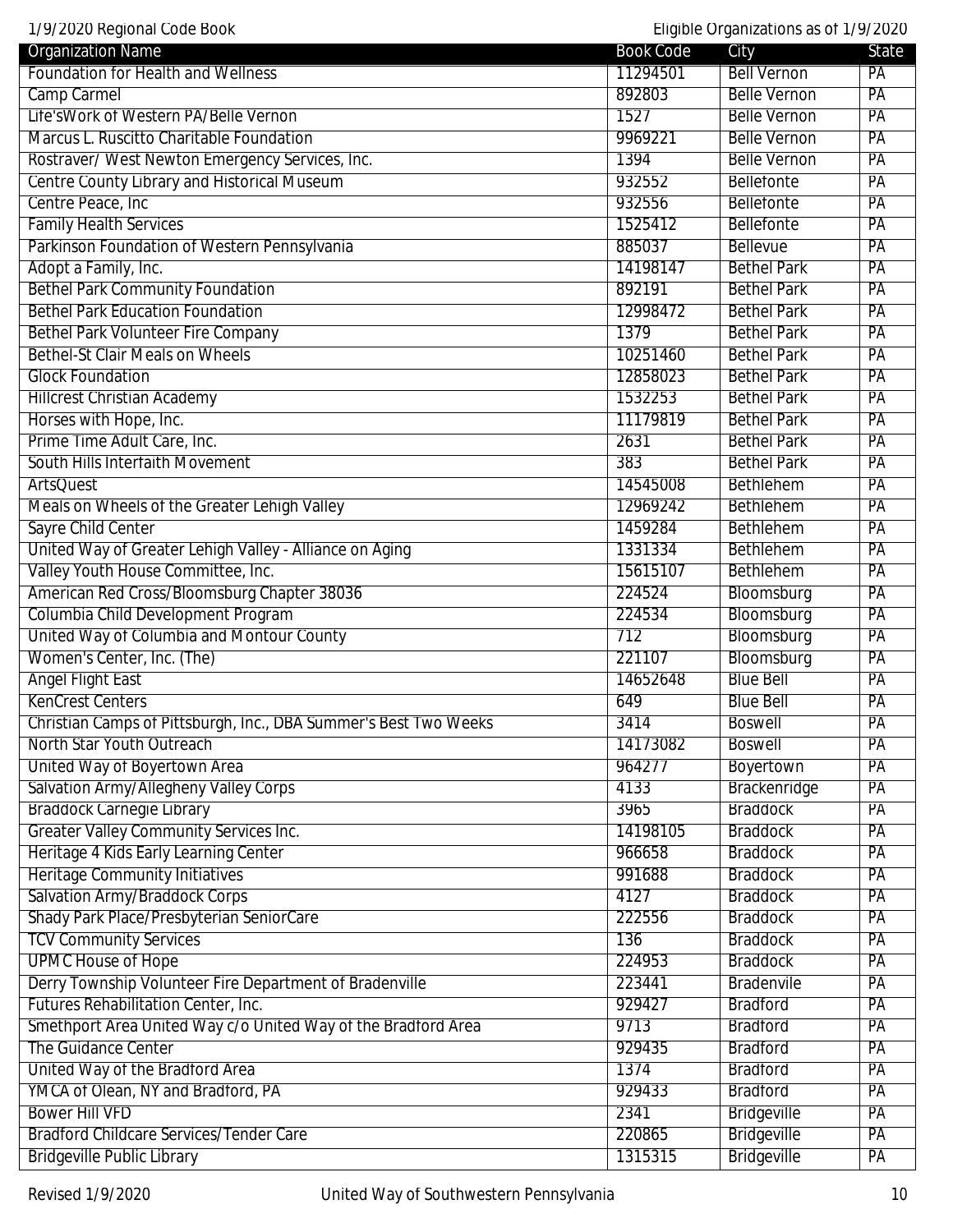| <b>Book Code</b> | City                               | <b>State</b>                                                                                                                                                                                                                                                 |
|------------------|------------------------------------|--------------------------------------------------------------------------------------------------------------------------------------------------------------------------------------------------------------------------------------------------------------|
| 9826             | Bridgeville                        | PA                                                                                                                                                                                                                                                           |
| 12453437         | <b>Bridgeville</b>                 | PA                                                                                                                                                                                                                                                           |
| 201              |                                    | PA                                                                                                                                                                                                                                                           |
| 9116             |                                    | PA                                                                                                                                                                                                                                                           |
| 12438909         |                                    | PA                                                                                                                                                                                                                                                           |
| 630              |                                    | PA                                                                                                                                                                                                                                                           |
| 3308             |                                    | PA                                                                                                                                                                                                                                                           |
| 10635514         |                                    | PA                                                                                                                                                                                                                                                           |
| 696              |                                    | PA                                                                                                                                                                                                                                                           |
| 1455178          | Broomall                           | PA                                                                                                                                                                                                                                                           |
| 3748             | Brownsville                        | $\overline{PA}$                                                                                                                                                                                                                                              |
| 962935           | Brownsville                        | $\overline{PA}$                                                                                                                                                                                                                                              |
| 1382             | <b>Buena Vista</b>                 | PA                                                                                                                                                                                                                                                           |
| 337              | <b>Buena Vista</b>                 | PA                                                                                                                                                                                                                                                           |
| 1174             | <b>Butler</b>                      | PA                                                                                                                                                                                                                                                           |
| 989418           | <b>Butler</b>                      | PA                                                                                                                                                                                                                                                           |
| 196              | <b>Butler</b>                      | PA                                                                                                                                                                                                                                                           |
|                  |                                    | PA                                                                                                                                                                                                                                                           |
| 430              | <b>Butler</b>                      | PA                                                                                                                                                                                                                                                           |
|                  |                                    | PA                                                                                                                                                                                                                                                           |
|                  |                                    | PA                                                                                                                                                                                                                                                           |
| 966588           | <b>Butler</b>                      | PA                                                                                                                                                                                                                                                           |
| 510              | <b>Butler</b>                      | PA                                                                                                                                                                                                                                                           |
|                  |                                    | PA                                                                                                                                                                                                                                                           |
| 853              | <b>Butler</b>                      | PA                                                                                                                                                                                                                                                           |
| 3301             | <b>Butler</b>                      | PA                                                                                                                                                                                                                                                           |
| 9524             | <b>Butler</b>                      | PA                                                                                                                                                                                                                                                           |
| 10249183         | <b>Butler</b>                      | PA                                                                                                                                                                                                                                                           |
| 634              | <b>Butler</b>                      | PA                                                                                                                                                                                                                                                           |
| 974544           | <b>Butler</b>                      | PA                                                                                                                                                                                                                                                           |
| 328              | <b>Butler</b>                      | PА                                                                                                                                                                                                                                                           |
| 602              | <b>Butler</b>                      | PA                                                                                                                                                                                                                                                           |
| 974555           | <b>Butler</b>                      | $\overline{PA}$                                                                                                                                                                                                                                              |
| 967185           | <b>Butler</b>                      | PA                                                                                                                                                                                                                                                           |
| 974545           | <b>Butler</b>                      | PA                                                                                                                                                                                                                                                           |
| 974548           | <b>Butler</b>                      | PA                                                                                                                                                                                                                                                           |
| 974550           | <b>Butler</b>                      | PA                                                                                                                                                                                                                                                           |
| 2644             | <b>Butler</b>                      | PA                                                                                                                                                                                                                                                           |
| 15614894         | <b>Butler</b>                      | PA                                                                                                                                                                                                                                                           |
| 942477           | <b>Butler</b>                      | PA                                                                                                                                                                                                                                                           |
| 3950             | <b>Butler</b>                      | PA                                                                                                                                                                                                                                                           |
| 930280           | <b>Butler</b>                      | PA                                                                                                                                                                                                                                                           |
| 199              | <b>Butler</b>                      | PA                                                                                                                                                                                                                                                           |
| 9423948          | <b>Butler</b>                      | PA                                                                                                                                                                                                                                                           |
| 9423971          | <b>Butler</b>                      | $\overline{PA}$                                                                                                                                                                                                                                              |
| 9423963          | <b>Butler</b>                      | PA                                                                                                                                                                                                                                                           |
| 162              | <b>Butler</b>                      | $\overline{PA}$                                                                                                                                                                                                                                              |
| 2957             | <b>Butler</b>                      | PA                                                                                                                                                                                                                                                           |
| 526              | <b>Butler</b>                      | PA                                                                                                                                                                                                                                                           |
| 4687             | <b>Butler</b>                      | PA                                                                                                                                                                                                                                                           |
|                  | 14643894<br>2625<br>707<br>9466848 | Eligible Organizations as of 1/9/2020<br><b>Bridgeville</b><br><b>Bridgeville</b><br><b>Bridgeville</b><br><b>Bridgeville</b><br><b>Bridgeville</b><br>Bridgeville<br><b>Bridgeville</b><br><b>Butler</b><br><b>Butler</b><br><b>Butler</b><br><b>Butler</b> |

VOICE - Victim Outreach Intervention Center/Evans City | 222601 | Butler | PA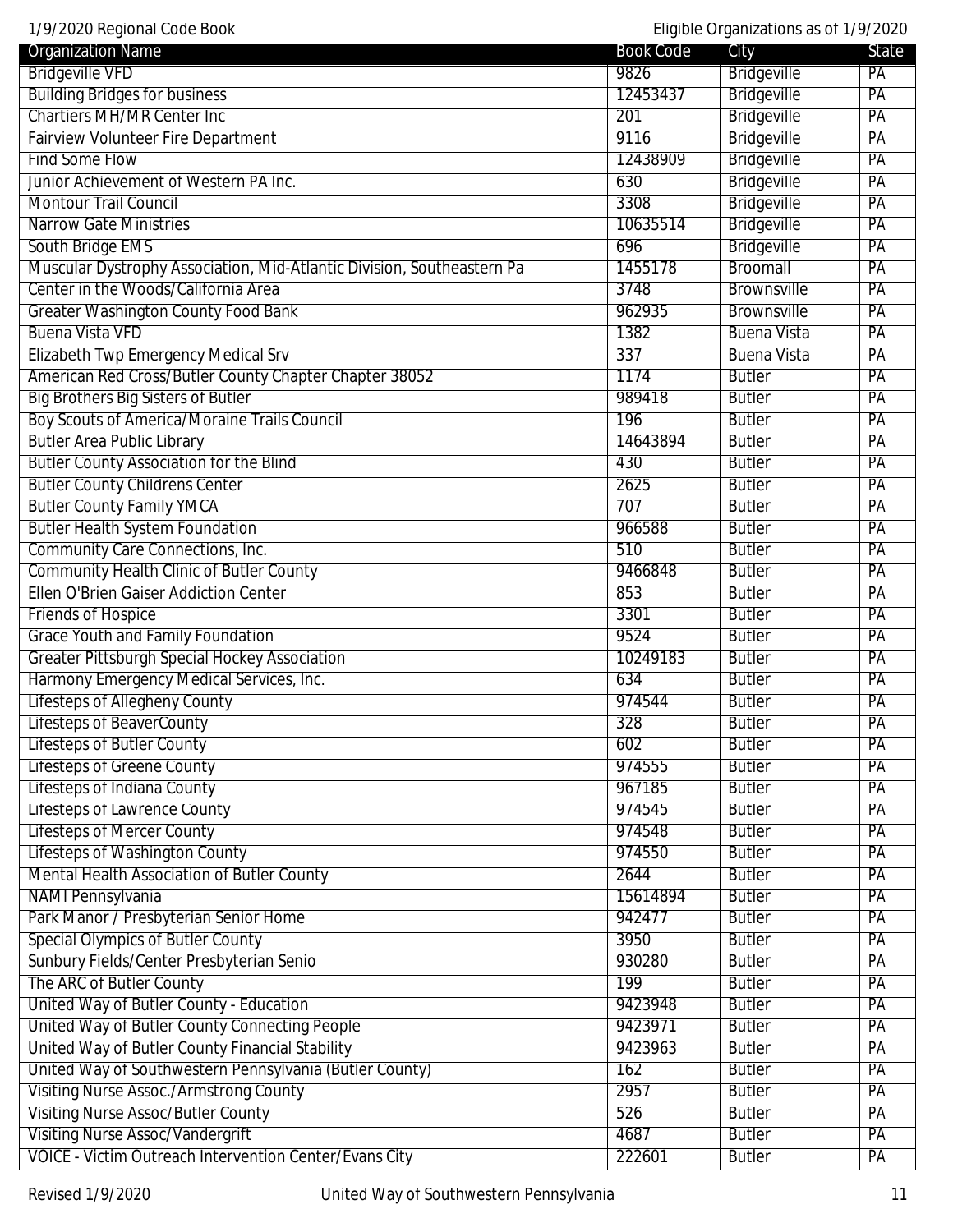1/9/2020 Regional Code Book Eligible Organizations as of 1/9/2020

| YWCA of Butler City<br><b>Butler</b><br>1339<br>PA<br><b>Concordia Lutheran Ministries</b><br>298<br>PA<br>Cabot<br>American Heart Association/PA Affiliate Inc<br>2570<br>Camp Hill<br>PA<br>Camp Hill<br>American Lung Association of Mid Alantic<br>1327789<br>$\overline{PA}$<br><b>Disabled American Veterans/Pittsburgh</b><br>Camp Hill<br>420<br>PA<br><b>JDRF International - Central PA Chapter</b><br>Camp Hill<br>PA<br>11887668<br>RSVP of the Capital Region, Inc.<br>Camp Hill<br>13859079<br>PA<br>Leukemia and Lymphoma Society - Central PA Chapter<br>Camphill<br>PA<br>1390340<br>All Saints Greek Orthodox Food Bank<br>Canonsburg<br>9479502<br>PA<br>Canonsburg Hospital - Employee Assistance Fund<br>Canonsburg<br>14831978<br>PA<br>Canonsburg Hospital - Greatest Need<br>Canonsburg<br>11959541<br>PA<br>Canonsburg Hospital - Nursing Fund<br>Canonsburg<br>13855267<br>PA<br>Canonsburg VFD<br>1080<br>Canonsburg<br>PA<br><b>Childrens Therapy Center</b><br>Canonsburg<br>907422<br>PA<br>Arc of Cumberland and Perry Counties<br>13858964<br>Carlisle<br>PA<br>Domestic Violence Services of Cumberland and Perry Counties<br>4804<br>PA<br>Carlisle<br><b>Project Share of Carlisle</b><br>14650188<br>Carlisle<br>PA<br>United Way of Carlisle & Cumberland County<br>1123<br>Carlisle<br>PA<br><b>YWCA of Carlisle</b><br>1525624<br>Carlisle<br>PA<br><b>Carlynton Education Foundation</b><br>13855192<br>Carnegie<br>PA<br>Focus North America/Pittsburgh<br>11180007<br>Carnegie<br>PA<br>Our Own Home<br>1631236<br>Carnegie<br>PA<br>Salvation Army of WPA Headquarters<br>Carnegie<br>PA<br>93<br>Salvation Army of WPA/Connellsville<br>Carnegie<br>$\overline{PA}$<br>1949<br>Salvation Army of WPA/WTC Relief<br>224888<br>Carnegie<br>PA<br><b>Salvation Army Women's Auxiliary</b><br>1334371<br>Carnegie<br>PA<br>Salvation Army, Erie Service Units<br>PA<br>9427535<br>Carnegie<br>Salvation Army/Camp Allegheny<br>Carnegie<br>PA<br>885176<br>Salvation Army/Canon-Houston Service Unit<br>Carnegie<br>PA<br>45<br>Salvation Army/Ellwood City<br>9365<br>Carnegie<br>PA<br>Salvation Army/Harbor Light Center<br>7024<br>Carnegie<br>PA<br><b>Salvation Army/Homeless Center</b><br>885174<br>Carnegie<br>PA<br>Salvation Army/Mars Service Unit<br>4300<br>Carnegie<br>PA<br>Salvation Army/McKeesport<br>4875<br>Carnegie<br>PA<br>Salvation Army/Oakmont-Verona Service<br>9390<br>Carnegie<br>PA<br>Salvation Army/Pittsburgh<br>Carnegie<br>PA<br>885182<br>Salvation Army/Project Bundle-Up Program<br>3386<br>Carnegie<br>PA<br>Salvation Army/Scottdale Service Unit<br>Carnegie<br>835<br>PA<br>Salvation Army/Services to Youth<br>Carnegie<br>885175<br>PA<br>Salvation Army/SWPA<br>Carnegie<br>4225<br>PA<br>Friends of The Community Library of Castle Shannon<br>Castle Shannon<br>10319077<br>PA<br>Childrens Aid Society of Franklin County<br>960171<br>Chambersburg<br>PA<br>Lutheran Home Care and Hospice, Inc.<br>Chambersburg<br>960196<br>PA<br>United Way of Franklin County<br>9851<br>Chambersburg<br>PA<br>United Way of Franklin County, Inc.<br>Chambersburg<br>PA<br>222861<br>Women in Need (Win)<br>Chambersburg<br>960207<br>PA<br>Indian Creek Valley Ch Fam and Child Ctr<br>2956<br>Champion<br>PA<br>United Way of Mon Valley<br>Charleroi<br>PA<br>3<br>United Way of Mon Valley - Children<br>341222<br>Charleroi<br>PA<br>United Way of Mon Valley - Health and Wellness<br>341248<br>Charleroi<br>PA<br><b>YMCA of Mon Valley</b><br>Charleroi<br>PA<br>16 | $\frac{1}{2}$ // 2020 nugiunal vouu Doon<br><b>Organization Name</b> | <b>Book Code</b> | Liigibic Organizations as on 1777 zozo<br>City | State |
|------------------------------------------------------------------------------------------------------------------------------------------------------------------------------------------------------------------------------------------------------------------------------------------------------------------------------------------------------------------------------------------------------------------------------------------------------------------------------------------------------------------------------------------------------------------------------------------------------------------------------------------------------------------------------------------------------------------------------------------------------------------------------------------------------------------------------------------------------------------------------------------------------------------------------------------------------------------------------------------------------------------------------------------------------------------------------------------------------------------------------------------------------------------------------------------------------------------------------------------------------------------------------------------------------------------------------------------------------------------------------------------------------------------------------------------------------------------------------------------------------------------------------------------------------------------------------------------------------------------------------------------------------------------------------------------------------------------------------------------------------------------------------------------------------------------------------------------------------------------------------------------------------------------------------------------------------------------------------------------------------------------------------------------------------------------------------------------------------------------------------------------------------------------------------------------------------------------------------------------------------------------------------------------------------------------------------------------------------------------------------------------------------------------------------------------------------------------------------------------------------------------------------------------------------------------------------------------------------------------------------------------------------------------------------------------------------------------------------------------------------------------------------------------------------------------------------------------------------------------------------------------------------------------------------------------------------------------------------------------------------------------------------------------------------------------------------------------------------------------------------------------------------------------------------------------------------------------------------------------------------------------------------------------------------------------------------------------------------------------------------------------------------------------------------------------------------------------------------------------------------------------------------------------------------------|----------------------------------------------------------------------|------------------|------------------------------------------------|-------|
|                                                                                                                                                                                                                                                                                                                                                                                                                                                                                                                                                                                                                                                                                                                                                                                                                                                                                                                                                                                                                                                                                                                                                                                                                                                                                                                                                                                                                                                                                                                                                                                                                                                                                                                                                                                                                                                                                                                                                                                                                                                                                                                                                                                                                                                                                                                                                                                                                                                                                                                                                                                                                                                                                                                                                                                                                                                                                                                                                                                                                                                                                                                                                                                                                                                                                                                                                                                                                                                                                                                                                            |                                                                      |                  |                                                |       |
|                                                                                                                                                                                                                                                                                                                                                                                                                                                                                                                                                                                                                                                                                                                                                                                                                                                                                                                                                                                                                                                                                                                                                                                                                                                                                                                                                                                                                                                                                                                                                                                                                                                                                                                                                                                                                                                                                                                                                                                                                                                                                                                                                                                                                                                                                                                                                                                                                                                                                                                                                                                                                                                                                                                                                                                                                                                                                                                                                                                                                                                                                                                                                                                                                                                                                                                                                                                                                                                                                                                                                            |                                                                      |                  |                                                |       |
|                                                                                                                                                                                                                                                                                                                                                                                                                                                                                                                                                                                                                                                                                                                                                                                                                                                                                                                                                                                                                                                                                                                                                                                                                                                                                                                                                                                                                                                                                                                                                                                                                                                                                                                                                                                                                                                                                                                                                                                                                                                                                                                                                                                                                                                                                                                                                                                                                                                                                                                                                                                                                                                                                                                                                                                                                                                                                                                                                                                                                                                                                                                                                                                                                                                                                                                                                                                                                                                                                                                                                            |                                                                      |                  |                                                |       |
|                                                                                                                                                                                                                                                                                                                                                                                                                                                                                                                                                                                                                                                                                                                                                                                                                                                                                                                                                                                                                                                                                                                                                                                                                                                                                                                                                                                                                                                                                                                                                                                                                                                                                                                                                                                                                                                                                                                                                                                                                                                                                                                                                                                                                                                                                                                                                                                                                                                                                                                                                                                                                                                                                                                                                                                                                                                                                                                                                                                                                                                                                                                                                                                                                                                                                                                                                                                                                                                                                                                                                            |                                                                      |                  |                                                |       |
|                                                                                                                                                                                                                                                                                                                                                                                                                                                                                                                                                                                                                                                                                                                                                                                                                                                                                                                                                                                                                                                                                                                                                                                                                                                                                                                                                                                                                                                                                                                                                                                                                                                                                                                                                                                                                                                                                                                                                                                                                                                                                                                                                                                                                                                                                                                                                                                                                                                                                                                                                                                                                                                                                                                                                                                                                                                                                                                                                                                                                                                                                                                                                                                                                                                                                                                                                                                                                                                                                                                                                            |                                                                      |                  |                                                |       |
|                                                                                                                                                                                                                                                                                                                                                                                                                                                                                                                                                                                                                                                                                                                                                                                                                                                                                                                                                                                                                                                                                                                                                                                                                                                                                                                                                                                                                                                                                                                                                                                                                                                                                                                                                                                                                                                                                                                                                                                                                                                                                                                                                                                                                                                                                                                                                                                                                                                                                                                                                                                                                                                                                                                                                                                                                                                                                                                                                                                                                                                                                                                                                                                                                                                                                                                                                                                                                                                                                                                                                            |                                                                      |                  |                                                |       |
|                                                                                                                                                                                                                                                                                                                                                                                                                                                                                                                                                                                                                                                                                                                                                                                                                                                                                                                                                                                                                                                                                                                                                                                                                                                                                                                                                                                                                                                                                                                                                                                                                                                                                                                                                                                                                                                                                                                                                                                                                                                                                                                                                                                                                                                                                                                                                                                                                                                                                                                                                                                                                                                                                                                                                                                                                                                                                                                                                                                                                                                                                                                                                                                                                                                                                                                                                                                                                                                                                                                                                            |                                                                      |                  |                                                |       |
|                                                                                                                                                                                                                                                                                                                                                                                                                                                                                                                                                                                                                                                                                                                                                                                                                                                                                                                                                                                                                                                                                                                                                                                                                                                                                                                                                                                                                                                                                                                                                                                                                                                                                                                                                                                                                                                                                                                                                                                                                                                                                                                                                                                                                                                                                                                                                                                                                                                                                                                                                                                                                                                                                                                                                                                                                                                                                                                                                                                                                                                                                                                                                                                                                                                                                                                                                                                                                                                                                                                                                            |                                                                      |                  |                                                |       |
|                                                                                                                                                                                                                                                                                                                                                                                                                                                                                                                                                                                                                                                                                                                                                                                                                                                                                                                                                                                                                                                                                                                                                                                                                                                                                                                                                                                                                                                                                                                                                                                                                                                                                                                                                                                                                                                                                                                                                                                                                                                                                                                                                                                                                                                                                                                                                                                                                                                                                                                                                                                                                                                                                                                                                                                                                                                                                                                                                                                                                                                                                                                                                                                                                                                                                                                                                                                                                                                                                                                                                            |                                                                      |                  |                                                |       |
|                                                                                                                                                                                                                                                                                                                                                                                                                                                                                                                                                                                                                                                                                                                                                                                                                                                                                                                                                                                                                                                                                                                                                                                                                                                                                                                                                                                                                                                                                                                                                                                                                                                                                                                                                                                                                                                                                                                                                                                                                                                                                                                                                                                                                                                                                                                                                                                                                                                                                                                                                                                                                                                                                                                                                                                                                                                                                                                                                                                                                                                                                                                                                                                                                                                                                                                                                                                                                                                                                                                                                            |                                                                      |                  |                                                |       |
|                                                                                                                                                                                                                                                                                                                                                                                                                                                                                                                                                                                                                                                                                                                                                                                                                                                                                                                                                                                                                                                                                                                                                                                                                                                                                                                                                                                                                                                                                                                                                                                                                                                                                                                                                                                                                                                                                                                                                                                                                                                                                                                                                                                                                                                                                                                                                                                                                                                                                                                                                                                                                                                                                                                                                                                                                                                                                                                                                                                                                                                                                                                                                                                                                                                                                                                                                                                                                                                                                                                                                            |                                                                      |                  |                                                |       |
|                                                                                                                                                                                                                                                                                                                                                                                                                                                                                                                                                                                                                                                                                                                                                                                                                                                                                                                                                                                                                                                                                                                                                                                                                                                                                                                                                                                                                                                                                                                                                                                                                                                                                                                                                                                                                                                                                                                                                                                                                                                                                                                                                                                                                                                                                                                                                                                                                                                                                                                                                                                                                                                                                                                                                                                                                                                                                                                                                                                                                                                                                                                                                                                                                                                                                                                                                                                                                                                                                                                                                            |                                                                      |                  |                                                |       |
|                                                                                                                                                                                                                                                                                                                                                                                                                                                                                                                                                                                                                                                                                                                                                                                                                                                                                                                                                                                                                                                                                                                                                                                                                                                                                                                                                                                                                                                                                                                                                                                                                                                                                                                                                                                                                                                                                                                                                                                                                                                                                                                                                                                                                                                                                                                                                                                                                                                                                                                                                                                                                                                                                                                                                                                                                                                                                                                                                                                                                                                                                                                                                                                                                                                                                                                                                                                                                                                                                                                                                            |                                                                      |                  |                                                |       |
|                                                                                                                                                                                                                                                                                                                                                                                                                                                                                                                                                                                                                                                                                                                                                                                                                                                                                                                                                                                                                                                                                                                                                                                                                                                                                                                                                                                                                                                                                                                                                                                                                                                                                                                                                                                                                                                                                                                                                                                                                                                                                                                                                                                                                                                                                                                                                                                                                                                                                                                                                                                                                                                                                                                                                                                                                                                                                                                                                                                                                                                                                                                                                                                                                                                                                                                                                                                                                                                                                                                                                            |                                                                      |                  |                                                |       |
|                                                                                                                                                                                                                                                                                                                                                                                                                                                                                                                                                                                                                                                                                                                                                                                                                                                                                                                                                                                                                                                                                                                                                                                                                                                                                                                                                                                                                                                                                                                                                                                                                                                                                                                                                                                                                                                                                                                                                                                                                                                                                                                                                                                                                                                                                                                                                                                                                                                                                                                                                                                                                                                                                                                                                                                                                                                                                                                                                                                                                                                                                                                                                                                                                                                                                                                                                                                                                                                                                                                                                            |                                                                      |                  |                                                |       |
|                                                                                                                                                                                                                                                                                                                                                                                                                                                                                                                                                                                                                                                                                                                                                                                                                                                                                                                                                                                                                                                                                                                                                                                                                                                                                                                                                                                                                                                                                                                                                                                                                                                                                                                                                                                                                                                                                                                                                                                                                                                                                                                                                                                                                                                                                                                                                                                                                                                                                                                                                                                                                                                                                                                                                                                                                                                                                                                                                                                                                                                                                                                                                                                                                                                                                                                                                                                                                                                                                                                                                            |                                                                      |                  |                                                |       |
|                                                                                                                                                                                                                                                                                                                                                                                                                                                                                                                                                                                                                                                                                                                                                                                                                                                                                                                                                                                                                                                                                                                                                                                                                                                                                                                                                                                                                                                                                                                                                                                                                                                                                                                                                                                                                                                                                                                                                                                                                                                                                                                                                                                                                                                                                                                                                                                                                                                                                                                                                                                                                                                                                                                                                                                                                                                                                                                                                                                                                                                                                                                                                                                                                                                                                                                                                                                                                                                                                                                                                            |                                                                      |                  |                                                |       |
|                                                                                                                                                                                                                                                                                                                                                                                                                                                                                                                                                                                                                                                                                                                                                                                                                                                                                                                                                                                                                                                                                                                                                                                                                                                                                                                                                                                                                                                                                                                                                                                                                                                                                                                                                                                                                                                                                                                                                                                                                                                                                                                                                                                                                                                                                                                                                                                                                                                                                                                                                                                                                                                                                                                                                                                                                                                                                                                                                                                                                                                                                                                                                                                                                                                                                                                                                                                                                                                                                                                                                            |                                                                      |                  |                                                |       |
|                                                                                                                                                                                                                                                                                                                                                                                                                                                                                                                                                                                                                                                                                                                                                                                                                                                                                                                                                                                                                                                                                                                                                                                                                                                                                                                                                                                                                                                                                                                                                                                                                                                                                                                                                                                                                                                                                                                                                                                                                                                                                                                                                                                                                                                                                                                                                                                                                                                                                                                                                                                                                                                                                                                                                                                                                                                                                                                                                                                                                                                                                                                                                                                                                                                                                                                                                                                                                                                                                                                                                            |                                                                      |                  |                                                |       |
|                                                                                                                                                                                                                                                                                                                                                                                                                                                                                                                                                                                                                                                                                                                                                                                                                                                                                                                                                                                                                                                                                                                                                                                                                                                                                                                                                                                                                                                                                                                                                                                                                                                                                                                                                                                                                                                                                                                                                                                                                                                                                                                                                                                                                                                                                                                                                                                                                                                                                                                                                                                                                                                                                                                                                                                                                                                                                                                                                                                                                                                                                                                                                                                                                                                                                                                                                                                                                                                                                                                                                            |                                                                      |                  |                                                |       |
|                                                                                                                                                                                                                                                                                                                                                                                                                                                                                                                                                                                                                                                                                                                                                                                                                                                                                                                                                                                                                                                                                                                                                                                                                                                                                                                                                                                                                                                                                                                                                                                                                                                                                                                                                                                                                                                                                                                                                                                                                                                                                                                                                                                                                                                                                                                                                                                                                                                                                                                                                                                                                                                                                                                                                                                                                                                                                                                                                                                                                                                                                                                                                                                                                                                                                                                                                                                                                                                                                                                                                            |                                                                      |                  |                                                |       |
|                                                                                                                                                                                                                                                                                                                                                                                                                                                                                                                                                                                                                                                                                                                                                                                                                                                                                                                                                                                                                                                                                                                                                                                                                                                                                                                                                                                                                                                                                                                                                                                                                                                                                                                                                                                                                                                                                                                                                                                                                                                                                                                                                                                                                                                                                                                                                                                                                                                                                                                                                                                                                                                                                                                                                                                                                                                                                                                                                                                                                                                                                                                                                                                                                                                                                                                                                                                                                                                                                                                                                            |                                                                      |                  |                                                |       |
|                                                                                                                                                                                                                                                                                                                                                                                                                                                                                                                                                                                                                                                                                                                                                                                                                                                                                                                                                                                                                                                                                                                                                                                                                                                                                                                                                                                                                                                                                                                                                                                                                                                                                                                                                                                                                                                                                                                                                                                                                                                                                                                                                                                                                                                                                                                                                                                                                                                                                                                                                                                                                                                                                                                                                                                                                                                                                                                                                                                                                                                                                                                                                                                                                                                                                                                                                                                                                                                                                                                                                            |                                                                      |                  |                                                |       |
|                                                                                                                                                                                                                                                                                                                                                                                                                                                                                                                                                                                                                                                                                                                                                                                                                                                                                                                                                                                                                                                                                                                                                                                                                                                                                                                                                                                                                                                                                                                                                                                                                                                                                                                                                                                                                                                                                                                                                                                                                                                                                                                                                                                                                                                                                                                                                                                                                                                                                                                                                                                                                                                                                                                                                                                                                                                                                                                                                                                                                                                                                                                                                                                                                                                                                                                                                                                                                                                                                                                                                            |                                                                      |                  |                                                |       |
|                                                                                                                                                                                                                                                                                                                                                                                                                                                                                                                                                                                                                                                                                                                                                                                                                                                                                                                                                                                                                                                                                                                                                                                                                                                                                                                                                                                                                                                                                                                                                                                                                                                                                                                                                                                                                                                                                                                                                                                                                                                                                                                                                                                                                                                                                                                                                                                                                                                                                                                                                                                                                                                                                                                                                                                                                                                                                                                                                                                                                                                                                                                                                                                                                                                                                                                                                                                                                                                                                                                                                            |                                                                      |                  |                                                |       |
|                                                                                                                                                                                                                                                                                                                                                                                                                                                                                                                                                                                                                                                                                                                                                                                                                                                                                                                                                                                                                                                                                                                                                                                                                                                                                                                                                                                                                                                                                                                                                                                                                                                                                                                                                                                                                                                                                                                                                                                                                                                                                                                                                                                                                                                                                                                                                                                                                                                                                                                                                                                                                                                                                                                                                                                                                                                                                                                                                                                                                                                                                                                                                                                                                                                                                                                                                                                                                                                                                                                                                            |                                                                      |                  |                                                |       |
|                                                                                                                                                                                                                                                                                                                                                                                                                                                                                                                                                                                                                                                                                                                                                                                                                                                                                                                                                                                                                                                                                                                                                                                                                                                                                                                                                                                                                                                                                                                                                                                                                                                                                                                                                                                                                                                                                                                                                                                                                                                                                                                                                                                                                                                                                                                                                                                                                                                                                                                                                                                                                                                                                                                                                                                                                                                                                                                                                                                                                                                                                                                                                                                                                                                                                                                                                                                                                                                                                                                                                            |                                                                      |                  |                                                |       |
|                                                                                                                                                                                                                                                                                                                                                                                                                                                                                                                                                                                                                                                                                                                                                                                                                                                                                                                                                                                                                                                                                                                                                                                                                                                                                                                                                                                                                                                                                                                                                                                                                                                                                                                                                                                                                                                                                                                                                                                                                                                                                                                                                                                                                                                                                                                                                                                                                                                                                                                                                                                                                                                                                                                                                                                                                                                                                                                                                                                                                                                                                                                                                                                                                                                                                                                                                                                                                                                                                                                                                            |                                                                      |                  |                                                |       |
|                                                                                                                                                                                                                                                                                                                                                                                                                                                                                                                                                                                                                                                                                                                                                                                                                                                                                                                                                                                                                                                                                                                                                                                                                                                                                                                                                                                                                                                                                                                                                                                                                                                                                                                                                                                                                                                                                                                                                                                                                                                                                                                                                                                                                                                                                                                                                                                                                                                                                                                                                                                                                                                                                                                                                                                                                                                                                                                                                                                                                                                                                                                                                                                                                                                                                                                                                                                                                                                                                                                                                            |                                                                      |                  |                                                |       |
|                                                                                                                                                                                                                                                                                                                                                                                                                                                                                                                                                                                                                                                                                                                                                                                                                                                                                                                                                                                                                                                                                                                                                                                                                                                                                                                                                                                                                                                                                                                                                                                                                                                                                                                                                                                                                                                                                                                                                                                                                                                                                                                                                                                                                                                                                                                                                                                                                                                                                                                                                                                                                                                                                                                                                                                                                                                                                                                                                                                                                                                                                                                                                                                                                                                                                                                                                                                                                                                                                                                                                            |                                                                      |                  |                                                |       |
|                                                                                                                                                                                                                                                                                                                                                                                                                                                                                                                                                                                                                                                                                                                                                                                                                                                                                                                                                                                                                                                                                                                                                                                                                                                                                                                                                                                                                                                                                                                                                                                                                                                                                                                                                                                                                                                                                                                                                                                                                                                                                                                                                                                                                                                                                                                                                                                                                                                                                                                                                                                                                                                                                                                                                                                                                                                                                                                                                                                                                                                                                                                                                                                                                                                                                                                                                                                                                                                                                                                                                            |                                                                      |                  |                                                |       |
|                                                                                                                                                                                                                                                                                                                                                                                                                                                                                                                                                                                                                                                                                                                                                                                                                                                                                                                                                                                                                                                                                                                                                                                                                                                                                                                                                                                                                                                                                                                                                                                                                                                                                                                                                                                                                                                                                                                                                                                                                                                                                                                                                                                                                                                                                                                                                                                                                                                                                                                                                                                                                                                                                                                                                                                                                                                                                                                                                                                                                                                                                                                                                                                                                                                                                                                                                                                                                                                                                                                                                            |                                                                      |                  |                                                |       |
|                                                                                                                                                                                                                                                                                                                                                                                                                                                                                                                                                                                                                                                                                                                                                                                                                                                                                                                                                                                                                                                                                                                                                                                                                                                                                                                                                                                                                                                                                                                                                                                                                                                                                                                                                                                                                                                                                                                                                                                                                                                                                                                                                                                                                                                                                                                                                                                                                                                                                                                                                                                                                                                                                                                                                                                                                                                                                                                                                                                                                                                                                                                                                                                                                                                                                                                                                                                                                                                                                                                                                            |                                                                      |                  |                                                |       |
|                                                                                                                                                                                                                                                                                                                                                                                                                                                                                                                                                                                                                                                                                                                                                                                                                                                                                                                                                                                                                                                                                                                                                                                                                                                                                                                                                                                                                                                                                                                                                                                                                                                                                                                                                                                                                                                                                                                                                                                                                                                                                                                                                                                                                                                                                                                                                                                                                                                                                                                                                                                                                                                                                                                                                                                                                                                                                                                                                                                                                                                                                                                                                                                                                                                                                                                                                                                                                                                                                                                                                            |                                                                      |                  |                                                |       |
|                                                                                                                                                                                                                                                                                                                                                                                                                                                                                                                                                                                                                                                                                                                                                                                                                                                                                                                                                                                                                                                                                                                                                                                                                                                                                                                                                                                                                                                                                                                                                                                                                                                                                                                                                                                                                                                                                                                                                                                                                                                                                                                                                                                                                                                                                                                                                                                                                                                                                                                                                                                                                                                                                                                                                                                                                                                                                                                                                                                                                                                                                                                                                                                                                                                                                                                                                                                                                                                                                                                                                            |                                                                      |                  |                                                |       |
|                                                                                                                                                                                                                                                                                                                                                                                                                                                                                                                                                                                                                                                                                                                                                                                                                                                                                                                                                                                                                                                                                                                                                                                                                                                                                                                                                                                                                                                                                                                                                                                                                                                                                                                                                                                                                                                                                                                                                                                                                                                                                                                                                                                                                                                                                                                                                                                                                                                                                                                                                                                                                                                                                                                                                                                                                                                                                                                                                                                                                                                                                                                                                                                                                                                                                                                                                                                                                                                                                                                                                            |                                                                      |                  |                                                |       |
|                                                                                                                                                                                                                                                                                                                                                                                                                                                                                                                                                                                                                                                                                                                                                                                                                                                                                                                                                                                                                                                                                                                                                                                                                                                                                                                                                                                                                                                                                                                                                                                                                                                                                                                                                                                                                                                                                                                                                                                                                                                                                                                                                                                                                                                                                                                                                                                                                                                                                                                                                                                                                                                                                                                                                                                                                                                                                                                                                                                                                                                                                                                                                                                                                                                                                                                                                                                                                                                                                                                                                            |                                                                      |                  |                                                |       |
|                                                                                                                                                                                                                                                                                                                                                                                                                                                                                                                                                                                                                                                                                                                                                                                                                                                                                                                                                                                                                                                                                                                                                                                                                                                                                                                                                                                                                                                                                                                                                                                                                                                                                                                                                                                                                                                                                                                                                                                                                                                                                                                                                                                                                                                                                                                                                                                                                                                                                                                                                                                                                                                                                                                                                                                                                                                                                                                                                                                                                                                                                                                                                                                                                                                                                                                                                                                                                                                                                                                                                            |                                                                      |                  |                                                |       |
|                                                                                                                                                                                                                                                                                                                                                                                                                                                                                                                                                                                                                                                                                                                                                                                                                                                                                                                                                                                                                                                                                                                                                                                                                                                                                                                                                                                                                                                                                                                                                                                                                                                                                                                                                                                                                                                                                                                                                                                                                                                                                                                                                                                                                                                                                                                                                                                                                                                                                                                                                                                                                                                                                                                                                                                                                                                                                                                                                                                                                                                                                                                                                                                                                                                                                                                                                                                                                                                                                                                                                            |                                                                      |                  |                                                |       |
|                                                                                                                                                                                                                                                                                                                                                                                                                                                                                                                                                                                                                                                                                                                                                                                                                                                                                                                                                                                                                                                                                                                                                                                                                                                                                                                                                                                                                                                                                                                                                                                                                                                                                                                                                                                                                                                                                                                                                                                                                                                                                                                                                                                                                                                                                                                                                                                                                                                                                                                                                                                                                                                                                                                                                                                                                                                                                                                                                                                                                                                                                                                                                                                                                                                                                                                                                                                                                                                                                                                                                            |                                                                      |                  |                                                |       |
|                                                                                                                                                                                                                                                                                                                                                                                                                                                                                                                                                                                                                                                                                                                                                                                                                                                                                                                                                                                                                                                                                                                                                                                                                                                                                                                                                                                                                                                                                                                                                                                                                                                                                                                                                                                                                                                                                                                                                                                                                                                                                                                                                                                                                                                                                                                                                                                                                                                                                                                                                                                                                                                                                                                                                                                                                                                                                                                                                                                                                                                                                                                                                                                                                                                                                                                                                                                                                                                                                                                                                            |                                                                      |                  |                                                |       |
|                                                                                                                                                                                                                                                                                                                                                                                                                                                                                                                                                                                                                                                                                                                                                                                                                                                                                                                                                                                                                                                                                                                                                                                                                                                                                                                                                                                                                                                                                                                                                                                                                                                                                                                                                                                                                                                                                                                                                                                                                                                                                                                                                                                                                                                                                                                                                                                                                                                                                                                                                                                                                                                                                                                                                                                                                                                                                                                                                                                                                                                                                                                                                                                                                                                                                                                                                                                                                                                                                                                                                            |                                                                      |                  |                                                |       |
|                                                                                                                                                                                                                                                                                                                                                                                                                                                                                                                                                                                                                                                                                                                                                                                                                                                                                                                                                                                                                                                                                                                                                                                                                                                                                                                                                                                                                                                                                                                                                                                                                                                                                                                                                                                                                                                                                                                                                                                                                                                                                                                                                                                                                                                                                                                                                                                                                                                                                                                                                                                                                                                                                                                                                                                                                                                                                                                                                                                                                                                                                                                                                                                                                                                                                                                                                                                                                                                                                                                                                            |                                                                      |                  |                                                |       |
|                                                                                                                                                                                                                                                                                                                                                                                                                                                                                                                                                                                                                                                                                                                                                                                                                                                                                                                                                                                                                                                                                                                                                                                                                                                                                                                                                                                                                                                                                                                                                                                                                                                                                                                                                                                                                                                                                                                                                                                                                                                                                                                                                                                                                                                                                                                                                                                                                                                                                                                                                                                                                                                                                                                                                                                                                                                                                                                                                                                                                                                                                                                                                                                                                                                                                                                                                                                                                                                                                                                                                            |                                                                      |                  |                                                |       |
|                                                                                                                                                                                                                                                                                                                                                                                                                                                                                                                                                                                                                                                                                                                                                                                                                                                                                                                                                                                                                                                                                                                                                                                                                                                                                                                                                                                                                                                                                                                                                                                                                                                                                                                                                                                                                                                                                                                                                                                                                                                                                                                                                                                                                                                                                                                                                                                                                                                                                                                                                                                                                                                                                                                                                                                                                                                                                                                                                                                                                                                                                                                                                                                                                                                                                                                                                                                                                                                                                                                                                            |                                                                      |                  |                                                |       |
|                                                                                                                                                                                                                                                                                                                                                                                                                                                                                                                                                                                                                                                                                                                                                                                                                                                                                                                                                                                                                                                                                                                                                                                                                                                                                                                                                                                                                                                                                                                                                                                                                                                                                                                                                                                                                                                                                                                                                                                                                                                                                                                                                                                                                                                                                                                                                                                                                                                                                                                                                                                                                                                                                                                                                                                                                                                                                                                                                                                                                                                                                                                                                                                                                                                                                                                                                                                                                                                                                                                                                            |                                                                      |                  |                                                |       |
|                                                                                                                                                                                                                                                                                                                                                                                                                                                                                                                                                                                                                                                                                                                                                                                                                                                                                                                                                                                                                                                                                                                                                                                                                                                                                                                                                                                                                                                                                                                                                                                                                                                                                                                                                                                                                                                                                                                                                                                                                                                                                                                                                                                                                                                                                                                                                                                                                                                                                                                                                                                                                                                                                                                                                                                                                                                                                                                                                                                                                                                                                                                                                                                                                                                                                                                                                                                                                                                                                                                                                            |                                                                      |                  |                                                |       |
|                                                                                                                                                                                                                                                                                                                                                                                                                                                                                                                                                                                                                                                                                                                                                                                                                                                                                                                                                                                                                                                                                                                                                                                                                                                                                                                                                                                                                                                                                                                                                                                                                                                                                                                                                                                                                                                                                                                                                                                                                                                                                                                                                                                                                                                                                                                                                                                                                                                                                                                                                                                                                                                                                                                                                                                                                                                                                                                                                                                                                                                                                                                                                                                                                                                                                                                                                                                                                                                                                                                                                            |                                                                      |                  |                                                |       |
|                                                                                                                                                                                                                                                                                                                                                                                                                                                                                                                                                                                                                                                                                                                                                                                                                                                                                                                                                                                                                                                                                                                                                                                                                                                                                                                                                                                                                                                                                                                                                                                                                                                                                                                                                                                                                                                                                                                                                                                                                                                                                                                                                                                                                                                                                                                                                                                                                                                                                                                                                                                                                                                                                                                                                                                                                                                                                                                                                                                                                                                                                                                                                                                                                                                                                                                                                                                                                                                                                                                                                            |                                                                      |                  |                                                |       |
|                                                                                                                                                                                                                                                                                                                                                                                                                                                                                                                                                                                                                                                                                                                                                                                                                                                                                                                                                                                                                                                                                                                                                                                                                                                                                                                                                                                                                                                                                                                                                                                                                                                                                                                                                                                                                                                                                                                                                                                                                                                                                                                                                                                                                                                                                                                                                                                                                                                                                                                                                                                                                                                                                                                                                                                                                                                                                                                                                                                                                                                                                                                                                                                                                                                                                                                                                                                                                                                                                                                                                            |                                                                      |                  |                                                |       |
|                                                                                                                                                                                                                                                                                                                                                                                                                                                                                                                                                                                                                                                                                                                                                                                                                                                                                                                                                                                                                                                                                                                                                                                                                                                                                                                                                                                                                                                                                                                                                                                                                                                                                                                                                                                                                                                                                                                                                                                                                                                                                                                                                                                                                                                                                                                                                                                                                                                                                                                                                                                                                                                                                                                                                                                                                                                                                                                                                                                                                                                                                                                                                                                                                                                                                                                                                                                                                                                                                                                                                            |                                                                      |                  |                                                |       |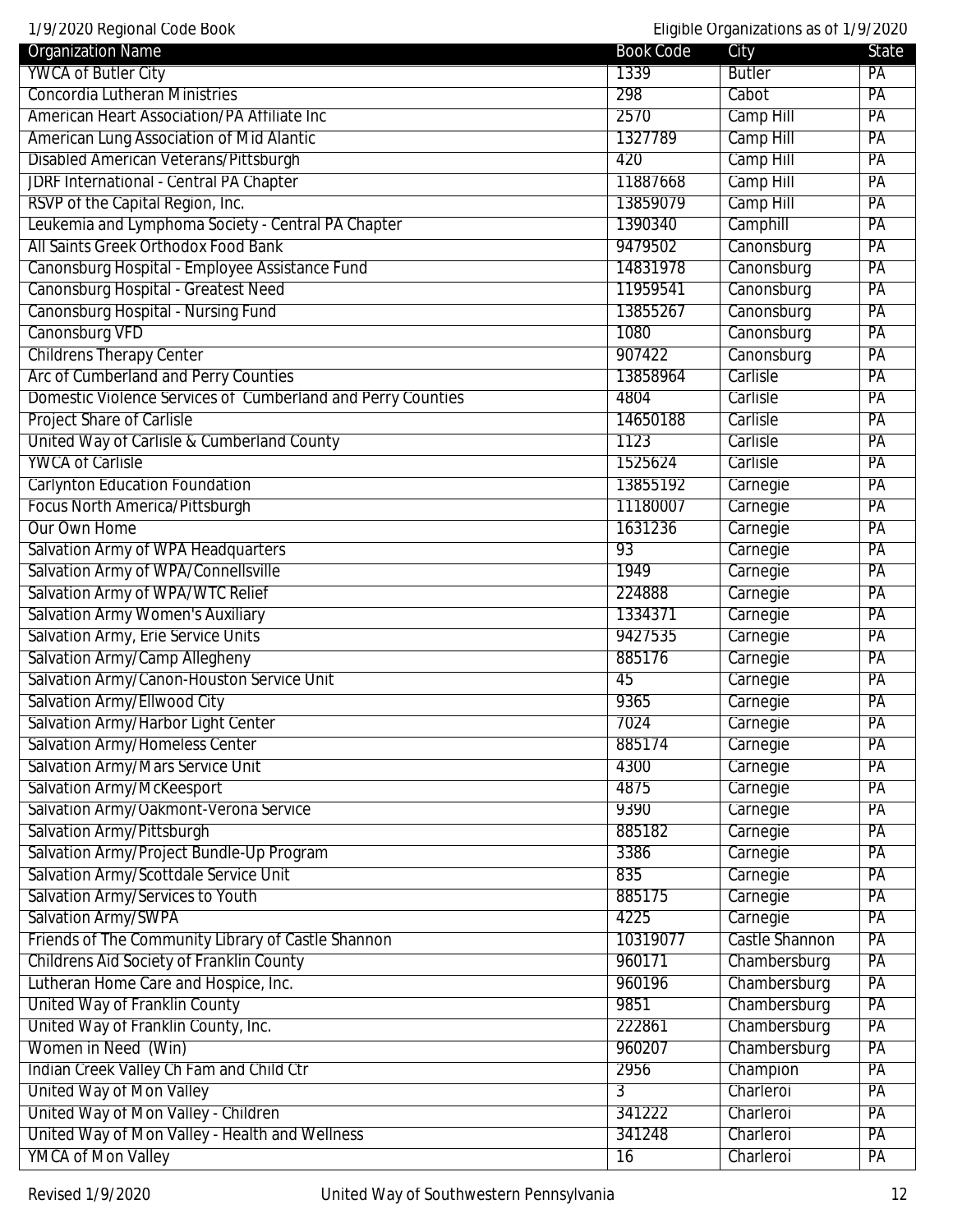| 1/9/2020 Regional Code Book<br>Eligible Organizations as of 1/9/2020   |                  |               |       |
|------------------------------------------------------------------------|------------------|---------------|-------|
| <b>Organization Name</b>                                               | <b>Book Code</b> | City          | State |
| United Way of Southeast Delaware - Katrina Response                    | 1530105          | Chester       | PA    |
| Clairton Bears/Academic and Athletic Assoc.                            | 9353             | Clairton      | PA    |
| Sisters Place, Inc.                                                    | 936537           | Clairton      | PA    |
| <b>AAA Life Services</b>                                               | 4545             | Clarion       | PA    |
| <b>United Way of Clarion County</b>                                    | 951              | Clarion       | PA    |
| <b>Mel Blount Youth Home</b>                                           | 1233             | Claysville    | PA    |
| Clearfield Area United Way, Inc.                                       | 1680             | Clearfield    | PA    |
| <b>Marian House</b>                                                    | 9432             | Clearfield    | PA    |
| <b>Canine Partners For Life</b>                                        | 1406925          | Cochranville  | PA    |
| <b>Alternatives Yes Pregnancy Support Center</b>                       | 15639636         | Connellsville | PA    |
| Carnegie Library Connellsville                                         | 965556           | Connellsville | PA    |
| <b>Connellsville Area Comm Ministries</b>                              | 1767             | Connellsville | PA    |
| <b>Connellsville Community Center</b>                                  | 3477             | Connellsville | PA    |
| Guillain-Barre Syndrome/CIDP Foundation                                | 963539           | Conshohocken  | PA    |
| Allegheny Valley School - NHS Human Services                           | 373              | Coraopolis    | PA    |
| <b>Choices Pregnancy Center</b>                                        | 2226             | Coraopolis    | PA    |
| <b>Coraopolis Community Development Foundation</b>                     | 10714715         | Coraopolis    | PA    |
| Coraopolis Community Development Foundation - Cooperative Food Pantry  | 12621629         | Coraopolis    | PA    |
| Coraopolis Youth Creations, Inc.                                       | 13943857         | Coraopolis    | PA    |
| <b>Girls Hope of Pgh</b>                                               | 3465             | Coraopolis    | PA    |
| Moon Township VFD                                                      | 3716             | Coraopolis    | PA    |
| The Miracle League of Moon Township                                    | 14196091         | Coraopolis    | PA    |
| <b>West Hills Food Pantry</b>                                          | 3558             | Coraopolis    | PA    |
| <b>WHEN SHE THRIVES</b>                                                | 14198113         | Coraopolis    | PA    |
| <b>Women in Christian Ministries</b>                                   | 3439             | Coraopolis    | PA    |
| American Red Cross/Corry PA Chapter 38096                              | 980247           | Corry         | PA    |
| Life Care Pregnancy and Family                                         | 224586           | Corry         | PA    |
| United Fund of the Corry Area                                          | 929711           | Corry         | PA    |
| <b>Charles Cole Memorial Hospital</b>                                  | 4504             | Coudersport   | PA    |
| American Respiratory Alliance of Western Pennsylvania/Armstrong County | 4464             | Cranberry     | PA    |
|                                                                        |                  | Township      |       |
| American Respiratory Alliance of WPA/Westmoreland County               | 312              | Cranberry     | PA    |
|                                                                        |                  | Township      |       |
| Breathe Pennsylvania formerly American Respiratory Alliance of WPA     | 179              | Cranberry     | PA    |
|                                                                        |                  | Township      |       |
| <b>Cranberry Public Library/Comm Srvcs</b>                             | 2569             | Cranberry     | PA    |
|                                                                        |                  | Township      |       |
| <b>Cranberry Township EMS</b>                                          | 12899530         | Cranberry     | PA    |
|                                                                        |                  | Township      |       |
| <b>Cranberry Township Volunteer Fire Company</b>                       | 2193             | Cranberry     | PA    |
|                                                                        |                  | Township      |       |
| <b>Cranberry Twp Community Chest</b>                                   | 296              | Cranberry     | PA    |
|                                                                        |                  | Township      |       |
| <b>Mission Vision</b>                                                  | 1523042          | Cranberry     | PA    |
|                                                                        |                  | Township      |       |
| National Hemophilia Foundation/WPA Chapter                             | 83               | Cranberry     | PA    |
|                                                                        |                  | Township      |       |
| <b>Pittsburgh Mighty Penguins</b>                                      | 10622447         | Cranberry     | PA    |
|                                                                        |                  | Township      |       |
| Prader-Willi Syndrome Association of Pennsylvania                      | 980166           | Cranberry     | PA    |
|                                                                        |                  | Township      |       |
| Victory Family Church/Parenting By One/Single Parents                  | 1369415          | Cranberry     | PA    |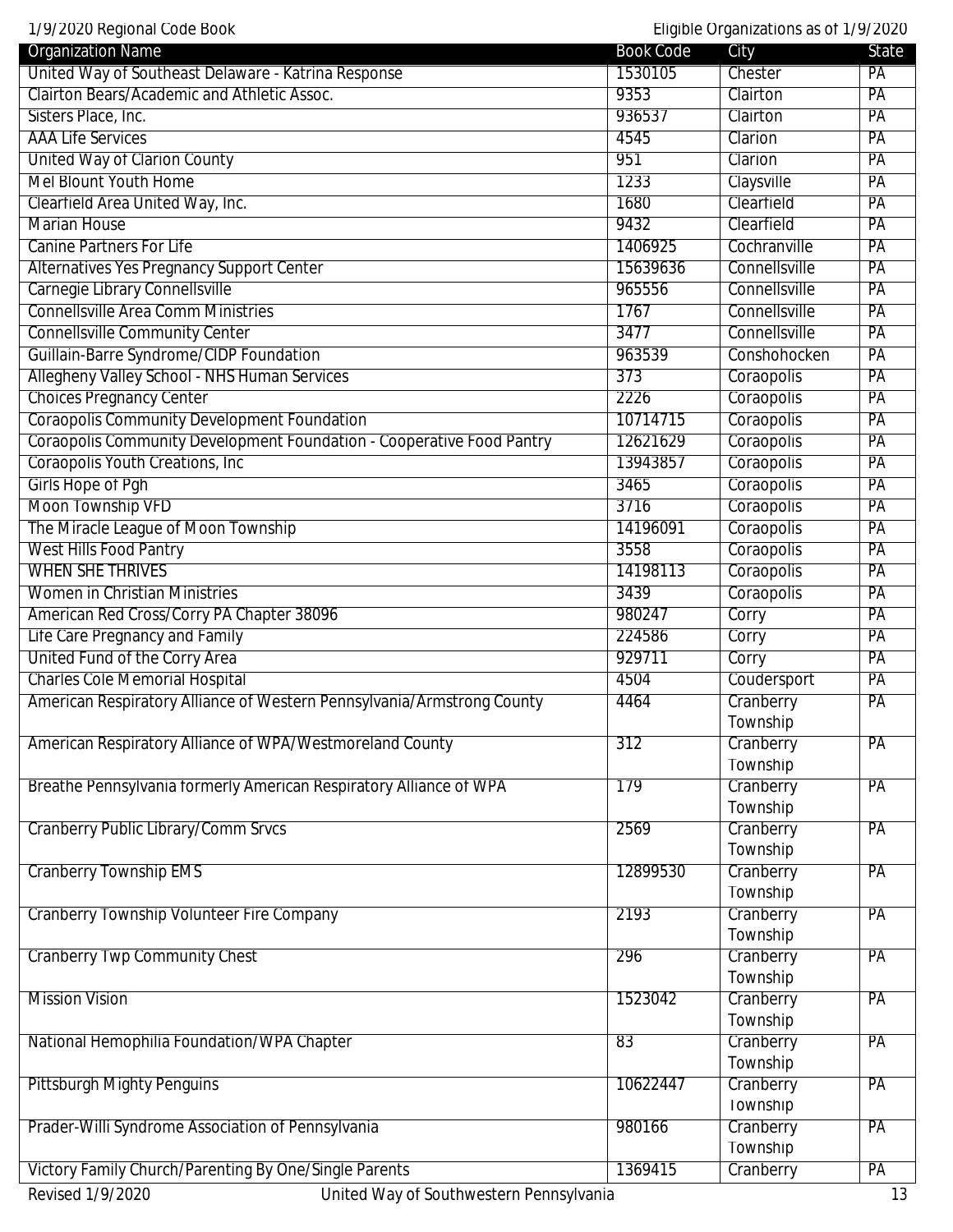| <b>Organization Name</b>                             | <b>Book Code</b> | City                   | <b>State</b>    |
|------------------------------------------------------|------------------|------------------------|-----------------|
|                                                      |                  | Township               |                 |
| <b>Victory Family Church/Victory Group</b>           | 1369416          | Cranberry              | PA              |
|                                                      |                  | Township               |                 |
| Miracle League of Southwestern PA                    | 11499043         | <b>Cranberry Twp</b>   | PA              |
| Rose E. Schneider Family YMCA                        | 15494024         | <b>Cranberry Twp</b>   | PA              |
| Saint Kilian Parish/Kilian Cupboard                  | 15529597         | <b>Cranberry Twp</b>   | PA              |
| South Fayette Township Firemens Association Inc      | 15627375         | Cuddy                  | $\overline{PA}$ |
| <b>Delmont Library</b>                               | 1603             | <b>Delmont</b>         | PA              |
| Westmoreland County Food Bank Inc                    | 1315             | Delmont                | PA              |
| <b>New Hope Ministries Inc</b>                       | 924279           | Dillsburg              | PA              |
| Mon Valley Youth and Teen Association                | $\overline{15}$  | Donora                 | PA              |
| A Woman's Place                                      | 2923             | Doylestown             | PA              |
| <b>Travis Manion Foundation</b>                      | 12536637         | Doylestown             | $\overline{PA}$ |
| Dravosburg Volunteer Fire Department #1              | 2326             | Dravosburg             | $\overline{PA}$ |
| <b>Boy Scouts of Amer/Bucktail Council</b>           | 9433             | Du Bois                | PA              |
| American Red Cross PA Heartland Chapter 38108        | 902069           | <b>DuBois</b>          | PA              |
| <b>Dubois Area Catholic Charities</b>                | 224207           | <b>Dubois</b>          | PA              |
| <b>Dubois Area United Way</b>                        | 642              | <b>Dubois</b>          | PA              |
| <b>Dubois Area YMCA</b>                              | 12956223         | <b>Dubois</b>          | PA              |
| <b>United Way of Blair County</b>                    | 492              | Duncansville           | $\overline{PA}$ |
| <b>C-Clear Empowerment</b>                           | 11526043         | Duquesne               | $\overline{PA}$ |
| <b>Greater Pittsburgh Community Food Bank</b>        | 361              | Duquesne               | PA              |
| <b>Hope Empowerment Project</b>                      | 13918990         | Duquesne               | PA              |
| <b>United Volunteer Fire and Rescue</b>              | 598              | <b>East McKeesport</b> | PA              |
| <b>Wilkins Township VFC 3</b>                        | 2613             | East Pittsburgh        | PA              |
| Edinboro University - Alumni Association             | 14653943         | Edinboro               | PA              |
| New Blossoms, New Life Foundation                    | 9687013          | Edinboro               | $\overline{PA}$ |
| <b>Washington County Community Foundation</b>        | 9638             | <b>Eighty Four</b>     | $\overline{PA}$ |
| <b>Central VFC of Elizabeth Township</b>             | 1362             | Elizabeth              | PA              |
| Elizabeth Borough Volunteer Fire Company             | 13919915         | Elizabeth              | PA              |
| <b>Forward Township VFC</b>                          | 397              | Elizabeth              | PA              |
| <b>Hope Within Community Health Center</b>           | 13858980         | Elizabeth              | PA              |
| Lincoln Volunteer Fire and Rescue #1                 | 1596             | Elizabeth              | PA              |
| <b>Round Hill Food Pantry</b>                        | 3086             | Elizabeth              | PA              |
| Salvation Army of WPA/Elizabeth                      | 9571             | Elizabeth              | PA              |
| Elizabethtown Child Care Center                      | 998904           | Elizabethtown          | PA              |
| <b>Masonic Charities/Masonic Homes</b>               | 1129             | Elizabethtown          | PA              |
| Pennsylvania Youth Foundation                        | 1458061          | Elizabethtown          | PA              |
| <b>Ellwood City United Fund</b>                      | 1002             | <b>Ellwood City</b>    | PA              |
| <b>Pine Valley Bible Camp</b>                        | 931352           | <b>Ellwood City</b>    | PA              |
| East Pennsboro Ambulance Service                     | 1390362          | Enola                  | PA              |
| PA Coalition Against rape (PCAR)                     | 222667           | Enola                  | $\overline{PA}$ |
| United Way Capital Region - Basic Needs              | 1388388          | Enola                  | PA              |
| United Way Capital Region - Education                | 1327916          | Enola                  | PA              |
| United Way Capital Region - Workforce Development    | 11948379         | Enola                  | PA              |
| United Way of Capital Region Basic Needs             | 14822258         | Enola                  | PA              |
| United Way of the Capital Region                     | 1126             | Enola                  | PA              |
| United Way of the Capital Region - Health            | 14826291         | Enola                  | PA              |
| <b>Achievement Center</b>                            | 3701             | Erie                   | PA              |
| <b>American Heart Association/Erie</b>               | 934281           | Erie                   | PA              |
| American Red Cross/Greater Erie County Chapter 38116 | 962832           | Erie                   | PA              |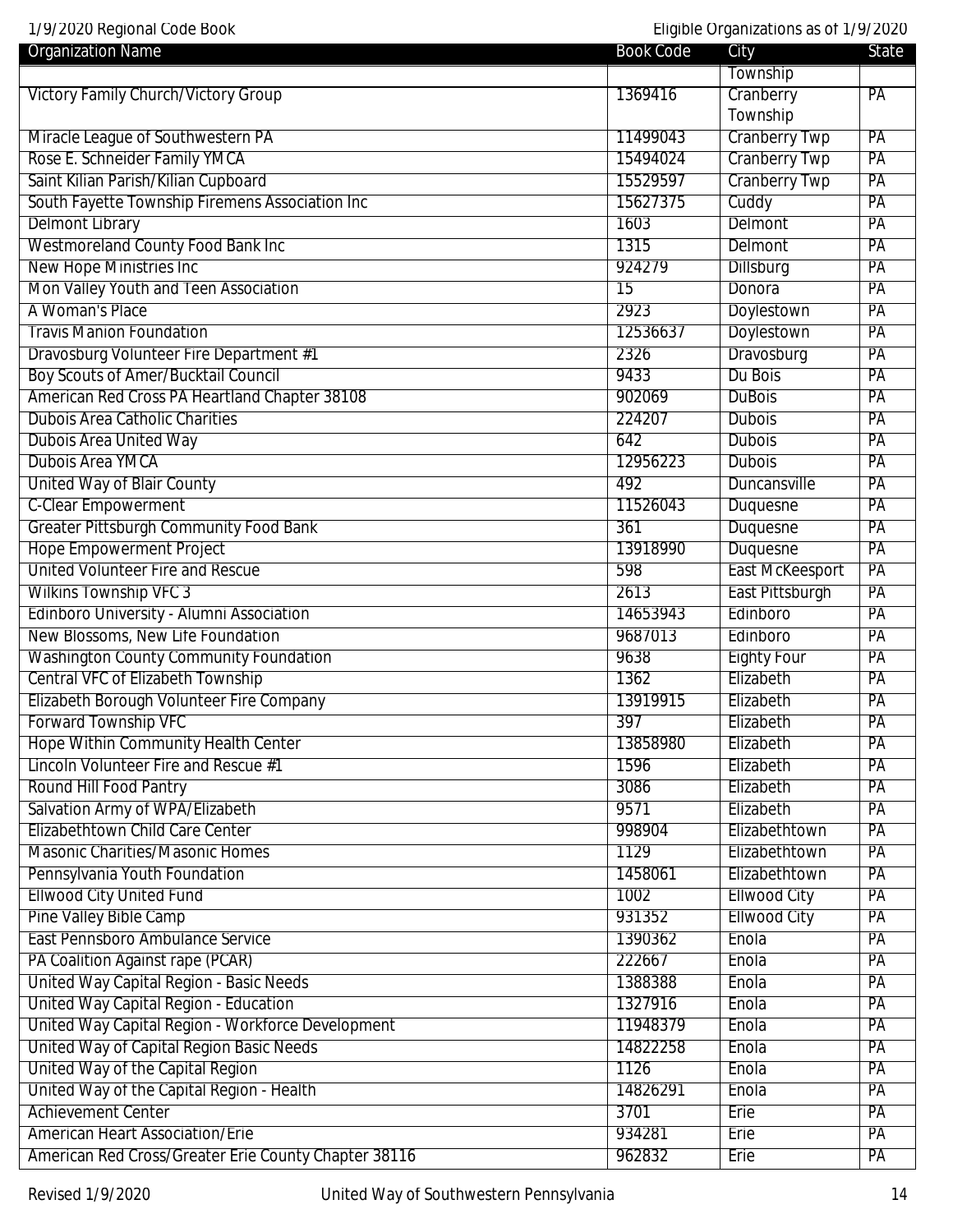| 1/9/2020 Regional Code Book                                     |                  | Eligible Organizations as of 1/9/2020 |       |
|-----------------------------------------------------------------|------------------|---------------------------------------|-------|
| <b>Organization Name</b>                                        | <b>Book Code</b> | City                                  | State |
| Bayfront NATO, Inc/Martin Luther King Jr                        | 962801           | Erie                                  | PA    |
| <b>Boy Scouts of Amer/French Creek Cnl</b>                      | 4708             | Erie                                  | PA    |
| Boys and Girls Club of Erie                                     | 962804           | Erie                                  | PA    |
| <b>Catholic Charities Counseling and Adoption Services/Erie</b> | 1623             | Erie                                  | PA    |
| <b>Community Blood Bank of Erie County</b>                      | 14172969         | Erie                                  | PA    |
| <b>Community Shelter Services</b>                               | 962816           | Erie                                  | PA    |
| Crime Victim Center of Erie County, Inc.                        | 806837           | Erie                                  | PA    |
| Dr. Gertrude A. Barber National Institute                       | 3699             | Erie                                  | PA    |
| Eagle's Nest Leadership Corporation                             | 14005607         | Erie                                  | PA    |
| Early Connections Inc.                                          | 1524778          | Erie                                  | PA    |
| Erie Center on Health and Aging, Inc.                           | 962830           | Erie                                  | PA    |
| <b>Erie City Mission</b>                                        | 9646             | Erie                                  | PA    |
| Erie Homes for Children and Adults, Inc. (EHCA)                 | 11501772         | Erie                                  | PA    |
| <b>Family Services of NW Pa</b>                                 | 4698             | Erie                                  | PA    |
| Foundation for Free Enterprise Education                        | 12957411         | Erie                                  | PA    |
| <b>Greater Erie Area Habitat for Humanity</b>                   | 12543930         | Erie                                  | PA    |
| <b>Greater Erie Community Action Committee</b>                  | 962831           | Erie                                  | PA    |
| <b>Hamot Health Foundation</b>                                  | 14527311         | Erie                                  | PA    |
| <b>Hamot United Charities</b>                                   | 11480720         | Erie                                  | PA    |
| Hospice of Metropolitan Erie                                    | 3555             | Erie                                  | PA    |
| John F. Kennedy Center, Inc.                                    | 962835           | Erie                                  | PA    |
| Linked By Pink                                                  | 10660876         | Erie                                  | PA    |
| Lions Eye Bank of NW Pa., Inc.                                  | 962836           | Erie                                  | PA    |
| <b>Mercy Center for Women</b>                                   | 889806           | Erie                                  | PA    |
| Metro-Erie Meals on Wheels, Inc.                                | 962837           | Erie                                  | PA    |
| Multi-Cultural Health Evaluation Delivery System, Inc.          | 962838           | Erie                                  | PA    |
| Multicultural Community Resource Center                         | 962833           | Erie                                  | PA    |
| National Alliance on Mental Illness of Erie NAMI                | 14173074         | Erie                                  | PA    |
| Quality of Life Learning Center                                 | 14650154         | Erie                                  | PA    |
| SafeNet                                                         | 9648             | Erie                                  | PA    |
| Saint Vincent Hospital Employee Assistance Fund                 | 14832059         | Erie                                  | РA    |
| Salvation Army, Erie Temple Corp                                | 9427543          | Erie                                  | PA    |
| <b>Salvation Army/Greater Erie</b>                              | 2392             | <b>Erie</b>                           | PA    |
| Second Harvest Food Bank Northwest PA                           | 9650             | Erie                                  | PA    |
| <b>Shriners Hospitals for Children/Erie</b>                     | 4783             | Erie                                  | PA    |
| Sisters of St. Josephs Neighborhood Network                     | 14649842         | Erie                                  | PA    |
| St Martin Center, Inc                                           | 962841           | Erie                                  | PA    |
| St Paul's Neighborhood Free Medical Clinic                      | 962844           | Erie                                  | PA    |
| <b>Stringsforacure Foundation</b>                               | 14649784         | Erie                                  | PA    |
| The Regional Cancer Center                                      | 10559730         | <b>Erie</b>                           | PA    |
| The Sight Center of Northwest PA                                | 1374537          | Erie                                  | PA    |
| United Way of Erie County                                       | 710              | Erie                                  | PA    |
| United Way of Erie County (PA) - Family Stability               | 500660           | Erie                                  | PA    |
| United Way of Erie County (PA) - Health                         | 500678           | Erie                                  | PA    |
| United Way of Erie County (PA) - Student Success                | 500652           | Erie                                  | PA    |
| United Way of Erie County- Erie Together                        | 12545737         | Erie                                  | PA    |
| United Way of Erie County-Saint Vincent Community Service Fund  | 13950613         | Erie                                  | PA    |
| Visiting Nurse Assoc and Hospice Erie, PA                       | 2398             | Erie                                  | PA    |
| Voices for Independence, Inc.                                   | 14649461         | Erie                                  | PA    |
| <b>Wesleyville Hose Company</b>                                 | 1454413          | Erie                                  | PA    |
| <b>Womens Care Center of Erie</b>                               | 1461403          | Erie                                  | PA    |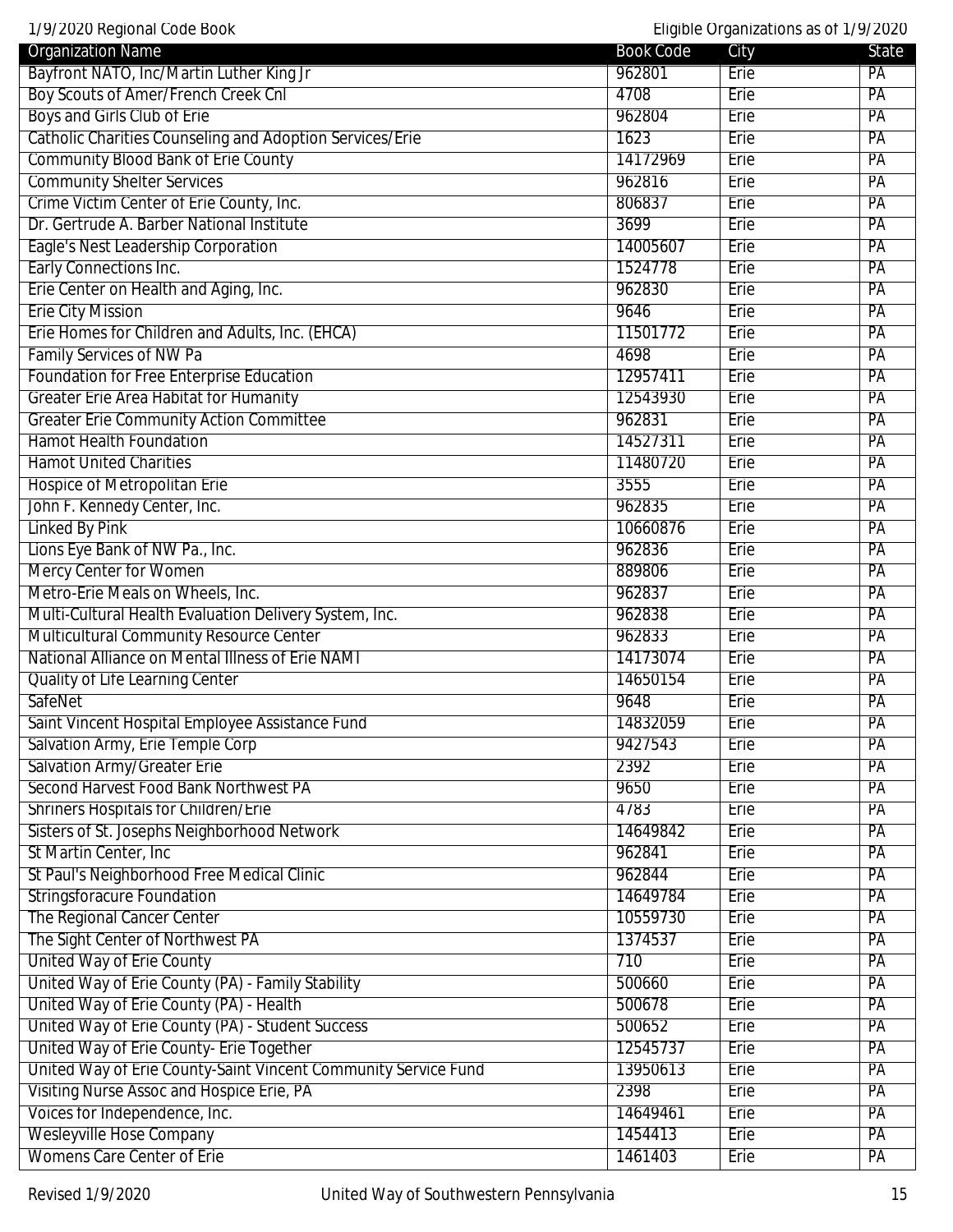| 1/9/2020 Regional Code Book<br>Eligible Organizations as of 1/9/2020 |                  |                       |                 |
|----------------------------------------------------------------------|------------------|-----------------------|-----------------|
| <b>Organization Name</b>                                             | <b>Book Code</b> | City                  | <b>State</b>    |
| <b>YMCA of Greater Erie</b>                                          | 4290             | Erie                  | PA              |
| <b>Bread of Life Food Pantry</b>                                     | 13856182         | Etna                  | PA              |
| <b>Autism Society of Butler County</b>                               | 1456506          | <b>Evans City</b>     | PA              |
| <b>Bedford County Humane Society</b>                                 | 13968631         | Everett               | PA              |
| <b>UPMC Bedford</b>                                                  | 221024           | Everett               | PA              |
| <b>Access Abilities Westmoreland</b>                                 | 8194             | Export                | PA              |
| <b>Cerebral Palsy Association of Chester</b>                         | 220065           | Exton                 | PA              |
| United Way of Chester County                                         | 3129             | Exton                 | PA              |
| <b>United Way of Bucks County</b>                                    | 1119             | <b>Fairless Hills</b> | PA              |
| Gateway Humane Society Inc.                                          | 15614522         | <b>Falls Creek</b>    | PA              |
| <b>Prince of Peace Centers</b>                                       | 9222             | Farrell               | PA              |
| Catholic Charities Diocese of Greensburg / Kittanning                | 2378             | <b>Ford City</b>      | PA              |
| <b>Visiting Nurse Assoc/Ford City</b>                                | 2429             | <b>Ford City</b>      | PA              |
| <b>ABC Life Center</b>                                               | 12508628         | Franklin              | PA              |
| <b>Community Ambulance Service</b>                                   | 963446           | Franklin              | PA              |
| Salvation Army/Franklin                                              | 2422             | Franklin              | PA              |
| Venango Area Riding for the Handicapped                              | 963450           | Franklin              | PA              |
| Visiting Nurse Association/Venango County, UPMC                      | 3255             | Franklin              | PA              |
| Freeport Area Food Bank                                              | 9315             | Freeport              | PA              |
| Love Inc. of West Erie County Co.                                    | 223701           | Gerard                | PA              |
| Survivors Inc                                                        | 924273           | Gettysburg            | PA              |
| United Way of Adams County                                           | 9850             | Gettysburg            | PA              |
| <b>Aquinas Academy</b>                                               | 14653315         | Gibsonia              | PA              |
| <b>Austin's Place</b>                                                | 12820486         | Gibsonia              | PA              |
| <b>Bakerstown United Methodist Preschool Program</b>                 | 1532003          | Gibsonia              | PA              |
| <b>Fund it Forward</b>                                               | 12545810         | Gibsonia              | PA              |
|                                                                      | 12544698         |                       | PA              |
| Judy Palmer Nursing Scholarship Fund                                 |                  | Gibsonia              |                 |
| Living in Liberty                                                    | 13906854         | Gibsonia              | PA              |
| Northern Tier Regional Library Info and Referral                     | 1601             | Gibsonia              | PA              |
| Pine-Richland Opportunities Fund                                     | 921848           | Gibsonia              | PA              |
| Pine-Richland Youth Foundation                                       | 276              | Gibsonia              | $\overline{PA}$ |
| St. Barnabas Nursing Home                                            | 579              | Gibsonia              | $\overline{PA}$ |
| <b>Stepping Stones Childrens Center</b>                              | 285              | Gibsonia              | PA              |
| Valencia Woods at St. Barnabas                                       | 2180             | Gibsonia              | PA              |
| West Deer Township VFC #3                                            | 11940616         | Gibsonia              | $\overline{PA}$ |
| Platea Volunteer Fire Company                                        | 12545034         | Girard                | PA              |
| <b>Glassport Community Outreach</b>                                  | 14842777         | Glassport             | PA              |
| <b>Shaler Area EMS</b>                                               | 638              | Glenshaw              | PA              |
| Surgi-Corps International                                            | 920543           | Glenshaw              | PA              |
| The Education Foundation                                             | 13914650         | Glenshaw              | PA              |
| <b>Capital Area Therapeutic Riding Association</b>                   | 1390364          | Grantville            | PA              |
| Keystone Human Services/Susquehanna Service Dogs                     | 1525625          | Grantville            | PA              |
| <b>Greenock Volunteer Fire Company</b>                               | 2321             | <b>Greenock</b>       | PA              |
| Cornerstone Care Inc.                                                | 2322             | Greensboro            | PA              |
| <b>ACHIEVA - The Arc of Westmoreland</b>                             | 390              | Greensburg            | $\overline{PA}$ |
| <b>American Heart Association/Westmoreland</b>                       | 203              | Greensburg            | PA              |
| American Red Cross Westmoreland-Armstrong Chapter-38412              | 235              | Greensburg            | PA              |
| Autism Society of America Westmoreland County Chapter                | 1078             | Greensburg            | PA              |
| Baileys Bottoms and Random Acts of Kindness Inc.                     | 14641716         | Greensburg            | PA              |
| Big Brothers Big Sisters of the Laurel Region                        | 2643             | Greensburg            | PA              |
| <b>Birthright of Central Westmoreland</b>                            | 1007             | Greensburg            | PA              |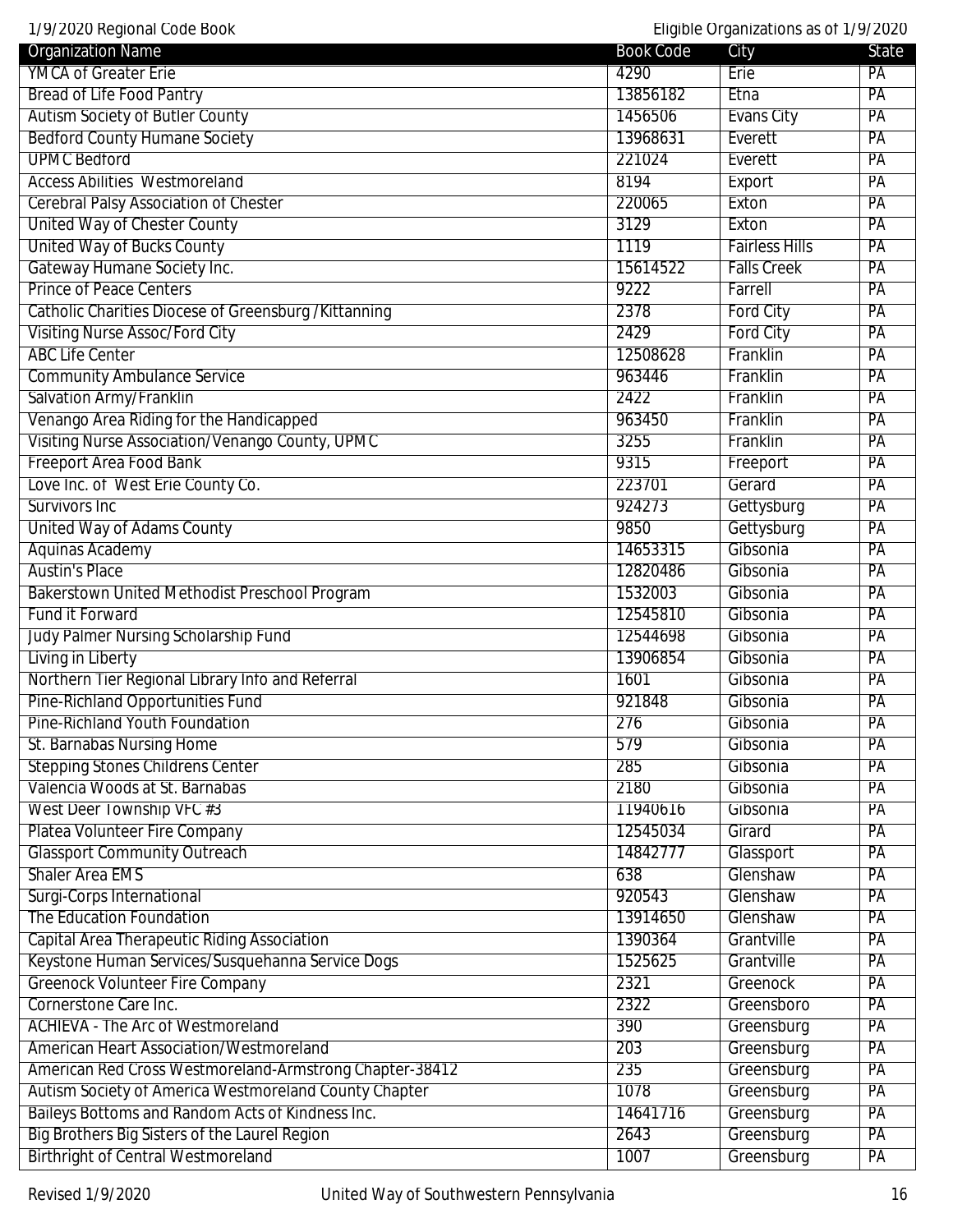1/9/2020 Regional Code Book Eligible Organizations as of 1/9/2020

| <b>Organization Name</b>                                                    | <b>Book Code</b> | City       | State |
|-----------------------------------------------------------------------------|------------------|------------|-------|
| <b>Blackburn Center</b>                                                     | 382              | Greensburg | PA    |
| Boy Scouts of Amer/Westmoreland-Fayette                                     | 493              | Greensburg | PA    |
| Boy Scouts of America Westmoreland Fayette Council                          | 2420             | Greensburg | PA    |
| <b>CASA of Westmoreland Inc.</b>                                            | 12462404         | Greensburg | PA    |
| <b>Catholic Charities Diocese of Greensburg</b>                             | $\overline{12}$  | Greensburg | PA    |
| Catholic Charities Diocese of Greensburg/Mon Valley                         | 2640             | Greensburg | PA    |
| Catholic Charities Diocese of Greensburg/Westmoreland                       | 909390           | Greensburg | PA    |
| <b>Central Westmoreland Habitat for Humanity</b>                            | 1459852          | Greensburg | PA    |
| Clelian Heights School for Exceptional Children                             | 403              | Greensburg | PA    |
| Community Foundation of Westmoreland affiliate of The Pittsburgh Foundation | 967647           | Greensburg | PA    |
| <b>Excela Health Home Care and Hospice</b>                                  | 9011271          | Greensburg | PA    |
| <b>Feeding the Spirit</b>                                                   | 14641880         | greensburg | PA    |
| Greensburg Hempfield Area Library                                           | 1629             | Greensburg | PA    |
| Greensburg Salem Alumni Health and Fitness Center Endowment Fund            | 223205           | Greensburg | PA    |
| Greensburg YMCA                                                             | 587              | Greensburg | PA    |
| Hempfield Area School District Charitable Fund (CFWC)                       | 12555967         | Greensburg | PA    |
| Humane Society of Westmoreland County                                       | 222814           | Greensburg | PA    |
| Latrobe Area Hospital/Prenatal Service                                      | 3654             | Greensburg | PA    |
| <b>Mental Health America of Southwestern PA</b>                             | 530              | Greensburg | PA    |
| North Hempfield Volunteer Fire Company                                      | 4556             | Greensburg | PA    |
| <b>Outside In Sch of Experiential Education</b>                             | 3834             | Greensburg | PA    |
| Pittsburgh Foundation/Michael A. Lamendola Memorial Scholarship Fund        | 1531111          | Greensburg | PA    |
| Pittsburgh Foundation/Seniors Fund                                          | 965513           | Greensburg | PA    |
| Pittsburgh Foundation/The Carol Pacelli Memorial Scholarship Fund           | 1356761          | Greensburg | PA    |
| Pittsburgh Foundation/WNFF Westmoreland Now and Forever Fund                | 965557           | Greensburg | PA    |
| <b>PSCE Westmoreland County 4-H Program</b>                                 | 1327169          | Greensburg | PA    |
| Salvation Army/Greensburg                                                   | 4719             | Greensburg | PA    |
| <b>Seton Hill University</b>                                                | 12996229         | Greensburg | PA    |
| <b>Sisters of Charity of Seton Hill</b>                                     | 965562           | Greensburg | PA    |
| Southwest Greensburg Recreation                                             | 2731             | Greensburg | PA    |
| Special Olympics/Westmoreland County                                        | 381              | Greensburg | PA    |
| St. Anne Home                                                               | 1143             | Greensburg | PA    |
| <b>Stage Right</b>                                                          | 224959           | Greensburg | PA    |
| <b>TLC Foundation</b>                                                       | 2657             | Greensburg | PA    |
| United Way of Southwestern Pennsylvania (Fayette County)                    | 198              | Greensburg | PA    |
| United Way of Southwestern Pennsylvania (Westmoreland County)               | 152              | Greensburg | PA    |
| United Way of Westmoreland County - Basic Needs and Financial Stability     | 962932           | Greensburg | PA    |
| United Way of Westmoreland County - Health Access and Independence          | 1380426          | Greensburg | PA    |
| United Way of Westmoreland County - Increasing Self Sufficiency             | 962930           | Greensburg | PA    |
| United Way of Westmoreland County - Jacob's Creek Open Your Heart to Senior | 1659294          | Greensburg | PA    |
| United Way of Westmoreland County - Neighborhood Development Critical       | 1327985          | Greensburg | PA    |
| United Way of Westmoreland County - Strengthening Families                  | 997453           | Greensburg | PA    |
| United Way of Westmoreland County - Success in Learning and Life            | 962929           | Greensburg | PA    |
| United Way of Westmoreland County Open Your Heart to a Senior               | 9691684          | Greensburg | PA    |
| United Way of Westmoreland County-Womens Leadership Council                 | 9691700          | Greensburg | PA    |
| United Way of Westmoreland County/School Readiness                          | 1486681          | Greensburg | PA    |
| United Way Westmoreland County-Greater Greensburg Open Your Heart to a      | 11064938         | Greensburg | PA    |
| Senior                                                                      |                  |            |       |
| United Way Westmoreland County-Western Westmoreland Open Your Heart to a    | 9691692          | Greensburg | PA    |
| Senior                                                                      |                  |            |       |
| <b>Westmoreland Community Action</b>                                        | 15500986         | Greensburg | PA    |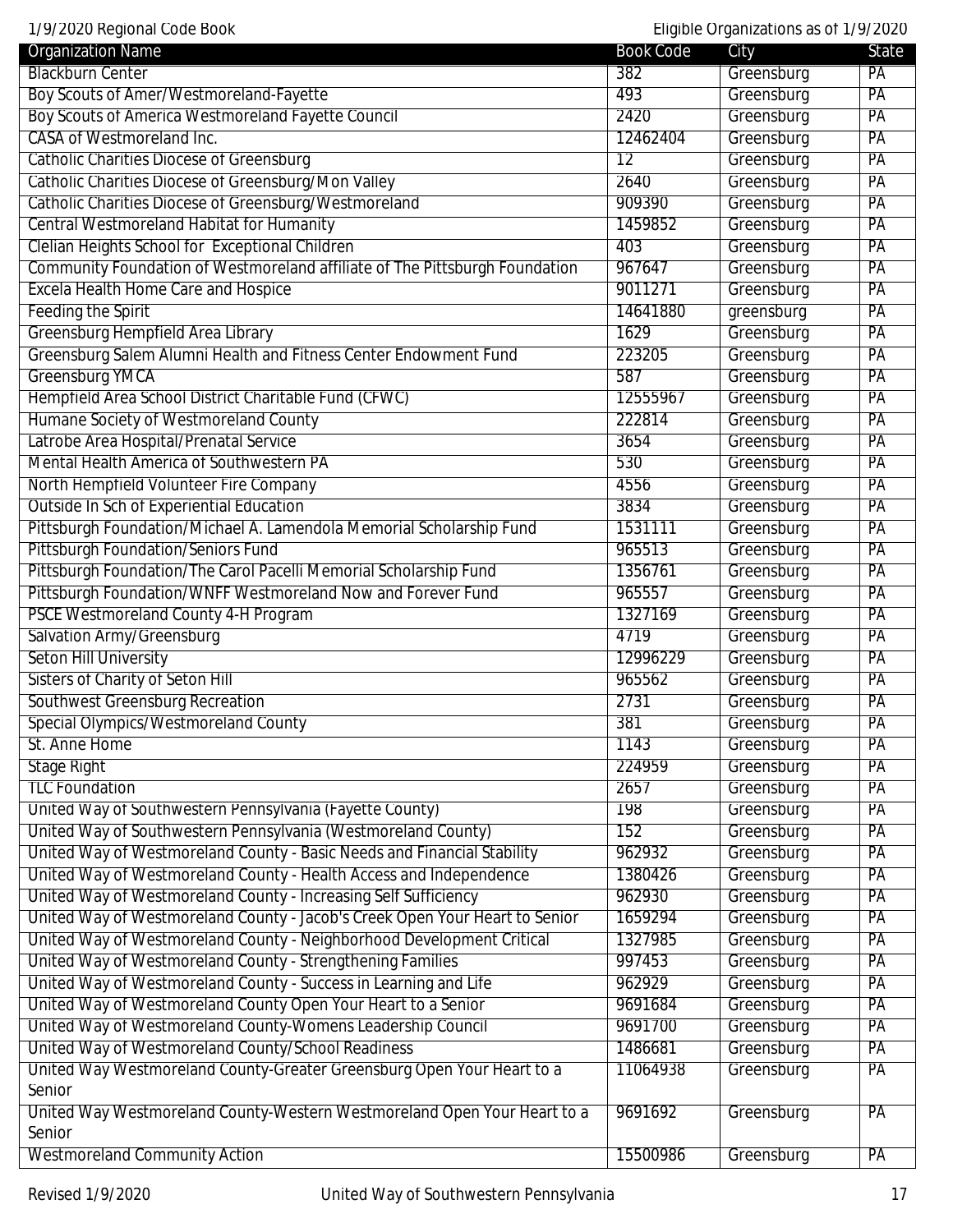| <b>Organization Name</b>                                               | <b>Book Code</b> | City               | State           |
|------------------------------------------------------------------------|------------------|--------------------|-----------------|
| <b>Westmoreland County Blind Association</b>                           | 543              | Greensburg         | PA              |
| <b>Westmoreland County Historical Society</b>                          | 14779664         | Greensburg         | PA              |
| <b>Westmoreland County Parks and Recreation Fund</b>                   | 1327170          | Greensburg         | $\overline{PA}$ |
| <b>Westmoreland Cultural Trust</b>                                     | 14779805         | Greensburg         | PA              |
| <b>Westmoreland Hearing and Deaf Service</b>                           | 4847             | Greensburg         | $\overline{PA}$ |
| Westmoreland Walks, Inc.                                               | 1652935          | Greensburg         | PA              |
| <b>YWCA of Westmoreland County</b>                                     | 1272             | Greensburg         | PA              |
| <b>YWCA/Literacy Program</b>                                           | 2695             | Greensburg         | PA              |
| The Salvation Army/Greenville                                          | 14746630         | Greenville         | PA              |
| Franklin - Grove City YMCA                                             | 3774             | <b>Grove City</b>  | PA              |
| <b>Grove City Area United Way</b>                                      | 1244             | <b>Grove City</b>  | PA              |
| Salvation Army/Grove City                                              | 1377084          | <b>Grove City</b>  | PA              |
| Harborcreek Volunteer Fire Department                                  | 14652697         | <b>Harborcreek</b> | PA              |
| Hunt of a Lifetime                                                     | 997750           | <b>Harborcreek</b> | PA              |
| <b>Grace Church of Harmony/MOSAIC Ministry</b>                         | 11144201         | Harmony            | PA              |
| <b>Alder Health Services</b>                                           | 889968           | Harrisburg         | PA              |
| <b>Alzheimer's Association Greater PA</b>                              | 896417           | Harrisburg         | PA              |
| Alzheimer's Association/Greater Pennsylvania Chapter                   | 2600             | Harrisburg         | PA              |
| <b>American Diabetes Association/Harrisburg</b>                        | 2503             | Harrisburg         | PA              |
| American Red Cross Central PA - formerly Susquehanna Valley            | 889974           | Harrisburg         | PA              |
| <b>Arthritis Foundation Central PA</b>                                 | 963432           | Harrisburg         | PA              |
| <b>Big Brothers Big Sisters of Capital Region</b>                      | 937124           | Harrisburg         | PA              |
| Catholic Charities Diocese of Harrisburg PA Inc.                       | 1525507          | Harrisburg         | PA              |
| Catholic Charities of the Diocese of Harrisburg/Interfaith Family Shel | 1525506          | Harrisburg         | PA              |
| Central Pennsylvania Food Bank                                         | 937172           | Harrisburg         | $\overline{PA}$ |
| Christian Churches United of the Tri-County Area                       | 1525509          | Harrisburg         | PA              |
| <b>CONTACT Helpline</b>                                                | 937133           | Harrisburg         | PA              |
| Disability Rights Pennsylvania                                         | 1531907          | Harrisburg         | PA              |
| Girl Scouts in the Heart of Pennsylvania                               | 910354           | Harrisburg         | PA              |
| Goodwill Keystone Area                                                 | 937153           | Harrisburg         | PA              |
| Hamilton Health Center, Inc.                                           | 13858972         | Harrisburg         | $\overline{PA}$ |
| Harrisburg Area YMCA                                                   | 937988           | Harrisburg         | $\overline{PA}$ |
| Hospice of Central Pennsylvania                                        | 9801             | Harrisburg         | $\overline{PA}$ |
| <b>Hunters Sharing the Harvest</b>                                     | 11542313         | Harrisburg         | PA              |
| <b>International Service Center/Harrisburg</b>                         | 937157           | Harrisburg         | PA              |
| Jewish Family Service of Greater Harrisburg, Inc.                      | 937159           | Harrisburg         | PA              |
| Jewish Federation of Greater Harrisburg                                | 1390341          | Harrisburg         | PA              |
| Joshua Group                                                           | 13858998         | Harrisburg         | $\overline{PA}$ |
| <b>Keystone Autism Services</b>                                        | 13859004         | Harrisburg         | $\overline{PA}$ |
| <b>Kidney Foundation of Central PA</b>                                 | 963427           | Harrisburg         | PA              |
| Latino Hispanic American Community Center                              | 13859012         | Harrisburg         | PA              |
| MidPenn Legal Services, Inc.                                           | 13859020         | Harrisburg         | PA              |
| <b>NAMI Pennsylvania</b>                                               | 4682             | Harrisburg         | PA              |
| National Multiple Sclerosis Society/PA Keystone Chapter                | 2830             | Harrisburg         | PA              |
| Neighborhood Center of the United Methodist Church                     | 963431           | Harrisburg         | PA              |
| PA Coalition Against Domestic Violence                                 | 14652119         | Harrisburg         | PA              |
| Pennsylvania Partnerships For Children                                 | 961531           | Harrisburg         | PA              |
| Pennsylvania Pro-Life Federation Education Fund                        | 9100             | Harrisburg         | PA              |
| Pennsylvania Psychiatric Institute                                     | 13859046         | Harrisburg         | PA              |
| <b>Pinnacle Health Foundation</b>                                      | 13859053         | Harrisburg         | PA              |
| Salvation Army/Harrisburg Capital City Region                          | 937171           | Harrisburg         | PA              |
|                                                                        |                  |                    |                 |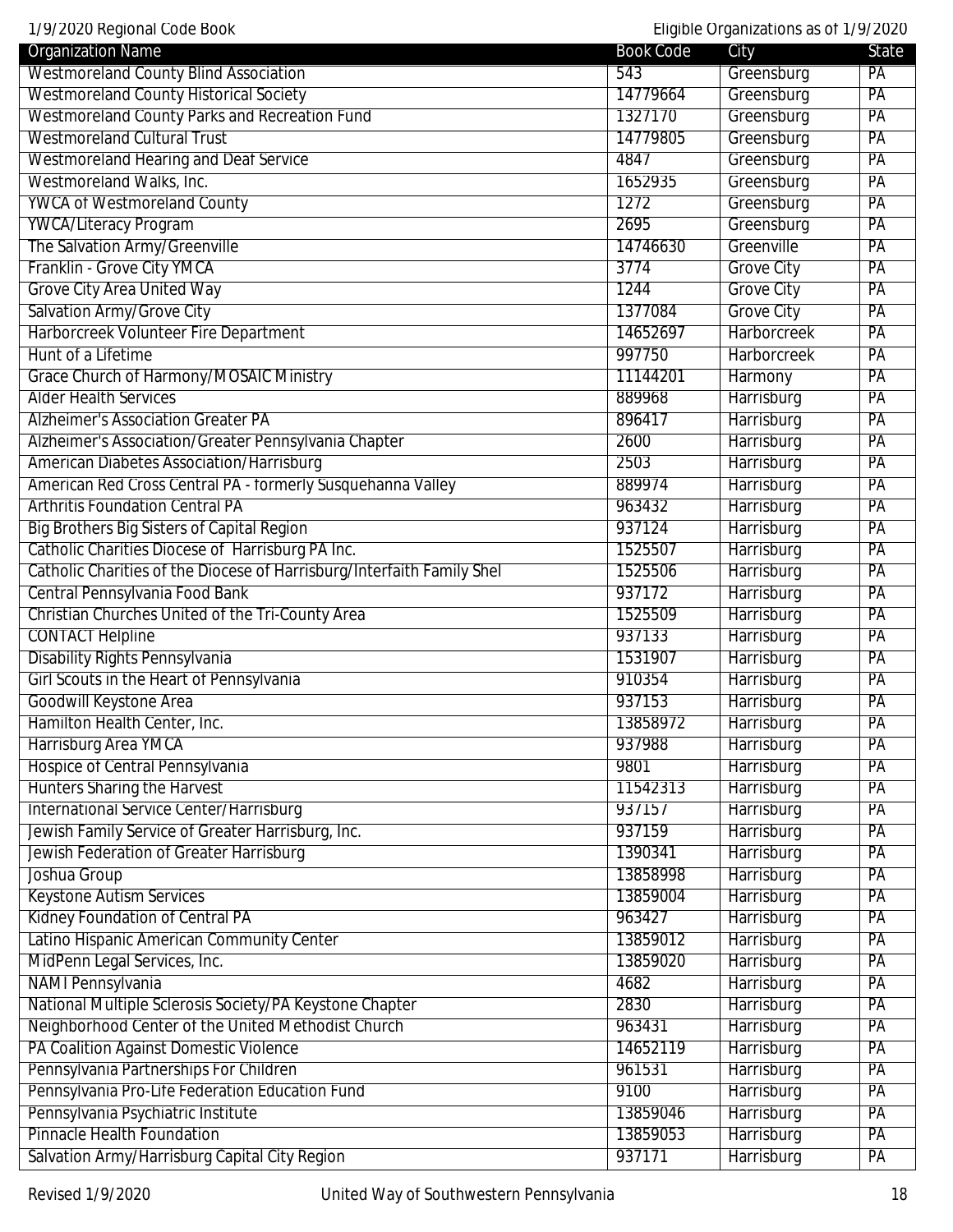1/9/2020 Regional Code Book Eligible Organizations as of 1/9/2020

| 17 77 ZUZU NUYIDHAL UUUU DUUN                          |                  | Lilyibic Organizations as OFT7772020 |       |
|--------------------------------------------------------|------------------|--------------------------------------|-------|
| <b>Organization Name</b>                               | <b>Book Code</b> | City                                 | State |
| Shalom House                                           | 13859087         | Harrisburg                           | PA    |
| The ARC of Dauphin County                              | 13859095         | Harrisburg                           | PA    |
| The Partnership for Hope                               | 15615255         | Harrisburg                           | PA    |
| The PROGRAM - It's About Change                        | 937168           | Harrisburg                           | PA    |
| United Negro College Fund - Central PA Campaign (UNCF) | 1390339          | Harrisburg                           | PA    |
| Vision Resources of Central Pennsylvania               | 963430           | Harrisburg                           | PA    |
| <b>YWCA of Greater Harrisburg</b>                      | 937990           | Harrisburg                           | PA    |
| <b>Harrison City VFD</b>                               | 2816             | <b>Harrison City</b>                 | PA    |
| Penn Area Library                                      | 3076             | <b>Harrison City</b>                 | PA    |
| Penn Township Athletic Association                     | 1141             | <b>Harrison City</b>                 | PA    |
| Penn-Trafford Community Education Foundation           | 11144433         | <b>Harrison City</b>                 | PA    |
| Air Search and Rescue Helicopter Service               | 992845           | <b>Harwick</b>                       | PA    |
| Allegheny Valley VFC #1                                | 14198121         | <b>Harwick</b>                       | PA    |
| United Way of Greater Hazleton, Inc.                   | 3949             | Hazleton                             | PA    |
| <b>Special Olympics of Allegheny County</b>            | 379              | Heidelberg                           | PA    |
| Sewickley Township Library                             | 1154             | Herminie                             | PA    |
| Shenango Valley YMCA                                   | 3583             | Hermitage                            | PA    |
| <b>United Way of Mercer County</b>                     | 677              | Hermitage                            | PA    |
| Whole Life Services Inc.                               | 12472445         | Hermitage                            | PA    |
| K9 Hero Haven                                          | 13919816         | Herndon                              | PA    |
| American Cancer Society PA Division, Inc/Harrisburg    | 933996           | Hershey                              | PA    |
| American Cancer Society/Allegheny County               | 164              | Hershey                              | PA    |
| <b>American Cancer Society/Armstrong</b>               | 1072             | Hershey                              | PA    |
| <b>American Cancer Society/Beaver</b>                  | 331              | <b>Hershey</b>                       | PA    |
| American Cancer Society/Bedford                        | 9741             | <b>Hershey</b>                       | PA    |
| <b>American Cancer Society/Butler</b>                  | 1000             | <b>Hershey</b>                       | PA    |
| American Cancer Society/Cambria County                 | 223718           | Hershey                              | PA    |
| American Cancer Society/Charleroi                      | 2608             | Hershey                              | PA    |
| American Cancer Society/Corry Area Unit                | 946852           | Hershey                              | PA    |
| American Cancer Society/Crawford                       | 556              | Hershey                              | PA    |
| American Cancer Society/Erie                           | 9349             | <b>Hershey</b>                       | PA    |
| American Cancer Society/Fayette                        | 396              | <b>Hershey</b>                       | PA    |
| <b>American Cancer Society/Four Corners</b>            | 1285             | <b>Hershey</b>                       | PA    |
| American Cancer Society/Indiana                        | 975218           | Hershey                              | PA    |
| American Cancer Society/Lancaster, Pa                  | 223457           | <b>Hershey</b>                       | PA    |
| American Cancer Society/Lawrence County                | 2100             | Hershey                              | PA    |
| <b>American Cancer Society/Mercer County</b>           | 1459868          | Hershey                              | PA    |
| American Cancer Society/Mon Yough Unit                 | 1311             | <b>Hershey</b>                       | PA    |
| American Cancer Society/Natrona Heights                | 9340             | <b>Hershey</b>                       | PA    |
|                                                        |                  |                                      |       |
| American Cancer Society/Odessey 2000                   | 902062           | Hershey                              | PA    |
| American Cancer Society/Philadelphia                   | 985              | <b>Hershey</b>                       | PA    |
| American Cancer Society/Reach to Recovery              | 547              | <b>Hershey</b>                       | PA    |
| American Cancer Society/State College PA               | 929229           | Hershey                              | PA    |
| American Cancer Society/Warren PA                      | 945672           | Hershey                              | PA    |
| American Cancer Society/Washington, PA                 | 454              | Hershey                              | PA    |
| American Cancer Society/Westmoreland                   | 427              | <b>Hershey</b>                       | PA    |
| <b>American Cancer Society/York PA</b>                 | 990422           | <b>Hershey</b>                       | PA    |
| Four Diamonds Fund at Penn State Childrens' Hospital   | 9606             | Hershey                              | PA    |
| The Vista School                                       | 12569224         | <b>Hershey</b>                       | PA    |
| La Leche League of WPA                                 | 1407             | Hickory                              | PA    |
| Hidden Valley Ski Patrol                               | 12545307         | <b>Hidden Valley</b>                 | PA    |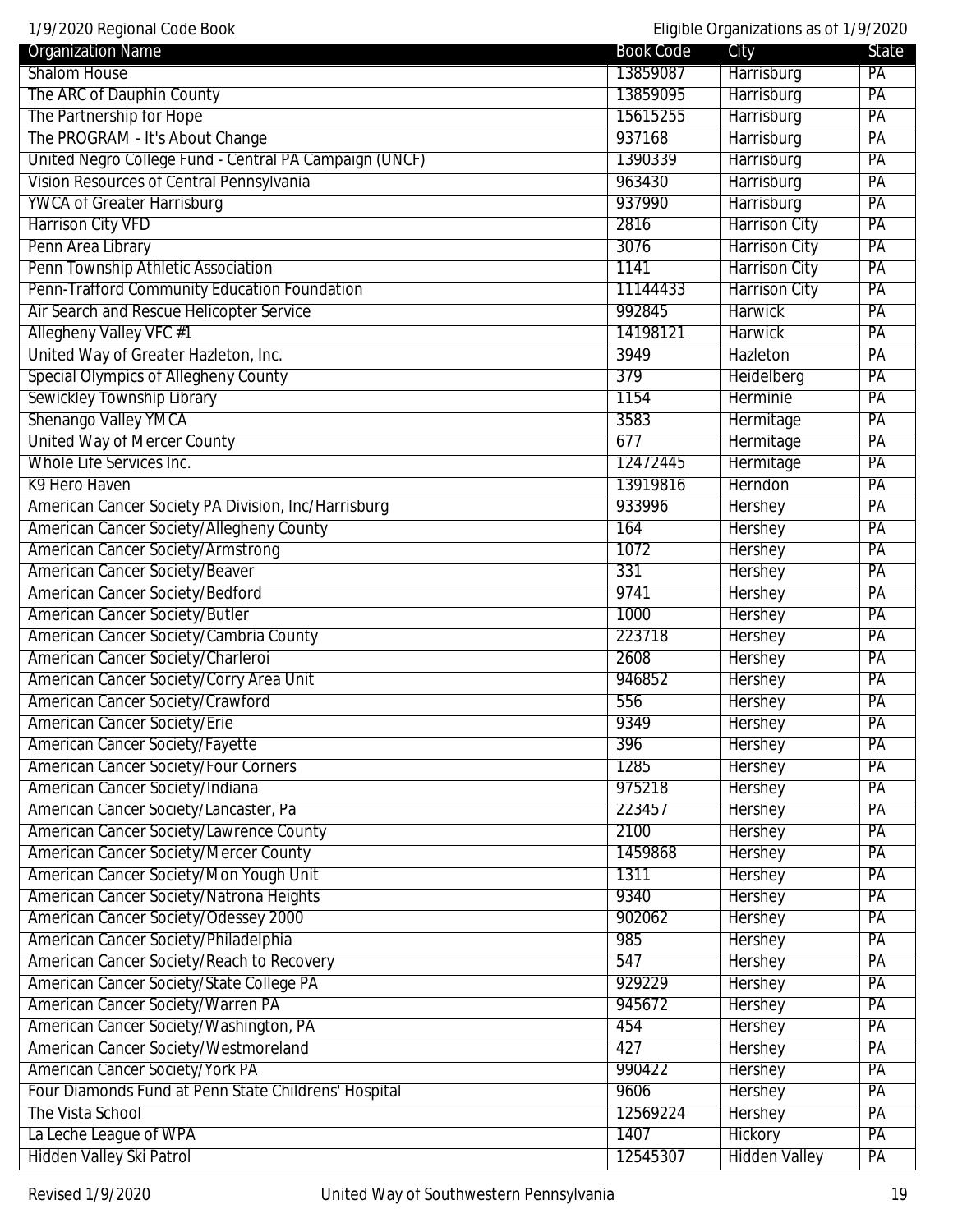| 1/9/2020 Regional Code Book                                               |                  | Eligible Organizations as of 1/9/2020 |                 |
|---------------------------------------------------------------------------|------------------|---------------------------------------|-----------------|
| <b>Organization Name</b>                                                  | <b>Book Code</b> | City                                  | State           |
| Carnegie Library of Homestead                                             | 221593           | Homestead                             | PA              |
| Electric Rainbow Child Development Ctr.                                   | 4902             | Homestead                             | PA              |
| LifeSpan of Homestead                                                     | 118              | Homestead                             | $\overline{PA}$ |
| <b>Methodist Union of Social Agencies</b>                                 | $\overline{81}$  | Homestead                             | $\overline{PA}$ |
| <b>Mon Valley Initiative</b>                                              | 3525             | Homestead                             | PA              |
| Mon Valley Unemployed Committee                                           | 822              | Homestead                             | PA              |
| Rainbow Kitchen/Community Services                                        | 1636             | Homestead                             | PA              |
| <b>Steel Valley Trail Council</b>                                         | 1229848          | Homestead                             | PA              |
| <b>Transitional Services, Inc.</b>                                        | 172              | Homestead                             | PA              |
| West Homestead Volunteer Fire Dept.                                       | 1713             | Homestead                             | PA              |
| Young Life of the Steel Valley                                            | 417              | Homestead                             | PA              |
| Jumonville/Summer Camp                                                    | 243              | Hopwood                               | PA              |
| <b>Chartiers Twp VFD</b>                                                  | 3335             | Houston                               | PA              |
| <b>Washington County Special Olympics</b>                                 | 2619             | Houston                               | PA              |
| Penn State Health/Milton S. Hershey Medical Center                        | 1390369          | Hummelstown                           | PA              |
| Huntingdon County United Way, Inc.                                        | 3877             | Huntingdon                            | PA              |
| <b>Alice Paul House</b>                                                   | 2571             | Indiana                               | PA              |
| American Red Cross/Indiana County Chapter 38180                           | 4776             | Indiana                               | PA              |
| Indiana County Child Day Care                                             | 967184           | Indiana                               | PA              |
| Indiana Regional Medical Center Indiana Hospital                          | 224747           | Indiana                               | PA              |
| The Open Door of Indiana, PA                                              | 2582             | Indiana                               | PA              |
| United Way of Indiana County                                              | 448              | Indiana                               | PA              |
| Visiting Nurse Assoc/Indiana Cty                                          | 1986             | Indiana                               | PA              |
| <b>Christian Assembly Bus Ministry</b>                                    | 1436689          | Industry                              | PA              |
| McCandless-Franklin Park Ambulance Authority                              | 943              | Ingomar                               | PA              |
| North Star Kids, Inc.                                                     | 928862           | Ingomar                               | $\overline{PA}$ |
| First United Methodist Church of Irwin                                    | 11850302         | Irwin                                 | PA              |
| Genre's Kids with Cancer                                                  | 14654685         | Irwin                                 | PA              |
| Irwin Volunteer Fire Department                                           | 14652614         | Irwin                                 | PA              |
| Norwin Band Aides                                                         | 12977054         | Irwin                                 | PA              |
| Norwin Public Library                                                     | 565              | Irwin                                 | $\overline{PA}$ |
| Penn Township Ambulance Assn/Rescue 6                                     | 1082             | Irwin                                 | $\overline{PA}$ |
| Sage's Army                                                               | 11022969         | <b>Irwin</b>                          | PA              |
| The SHORE Foundation                                                      | 12957288         | Irwin                                 | PA              |
| Jeannette Public Library                                                  | 1156             | Jeannette                             | PA              |
| Salvation Army/Jeannette                                                  | 457              | Jeannette                             | PA              |
| <b>Gill Hall VFD</b>                                                      | 3668             | Jefferson Hills                       | PA              |
| Jefferson Hospital - Cardiovascular Fund                                  | 12621454         | <b>Jefferson Hills</b>                | PA              |
| Jefferson Hospital - Greatest Need                                        | 11959467         | <b>Jefferson Hills</b>                | PA              |
| Jefferson Hospital - Nursing Fund                                         | 13855242         | <b>Jefferson Hills</b>                | PA              |
| Jefferson Hospital - Oncology Fund                                        | 12621462         | <b>Jefferson Hills</b>                | PA              |
| Jefferson Hospital Employee Assistance Fund                               | 14832026         | <b>Jefferson Hills</b>                | PA              |
| <b>TJ Arts</b>                                                            | 12887774         | <b>Jefferson Hills</b>                | PA              |
| West Jefferson Hills Foundation for Education                             | 1462189          | Jefferson Hills                       | PA              |
|                                                                           | 1526221          | <b>Jenkintown</b>                     | PA              |
| National Tay Sachs and Allied Diseases Association of the Delaware Valley | 997841           |                                       |                 |
| Pine Springs Camp                                                         |                  | Jennerstown                           | PA              |
| Alternative Community Resource Program, Inc. ACRP                         | 10316560         | Johnstown                             | PA              |
| American Red Cross Keystone Chapter 38194                                 | 924              | Johnstown                             | PA              |
| Beginnings, Inc.                                                          | 9764             | Johnstown                             | PA              |
| Birthright of Johnstown, Inc.                                             | 9759             | Johnstown                             | PA              |
| Easter Seals Western and Central PA Cambria-Somerset Division             | 14652747         | Johnstown                             | PA              |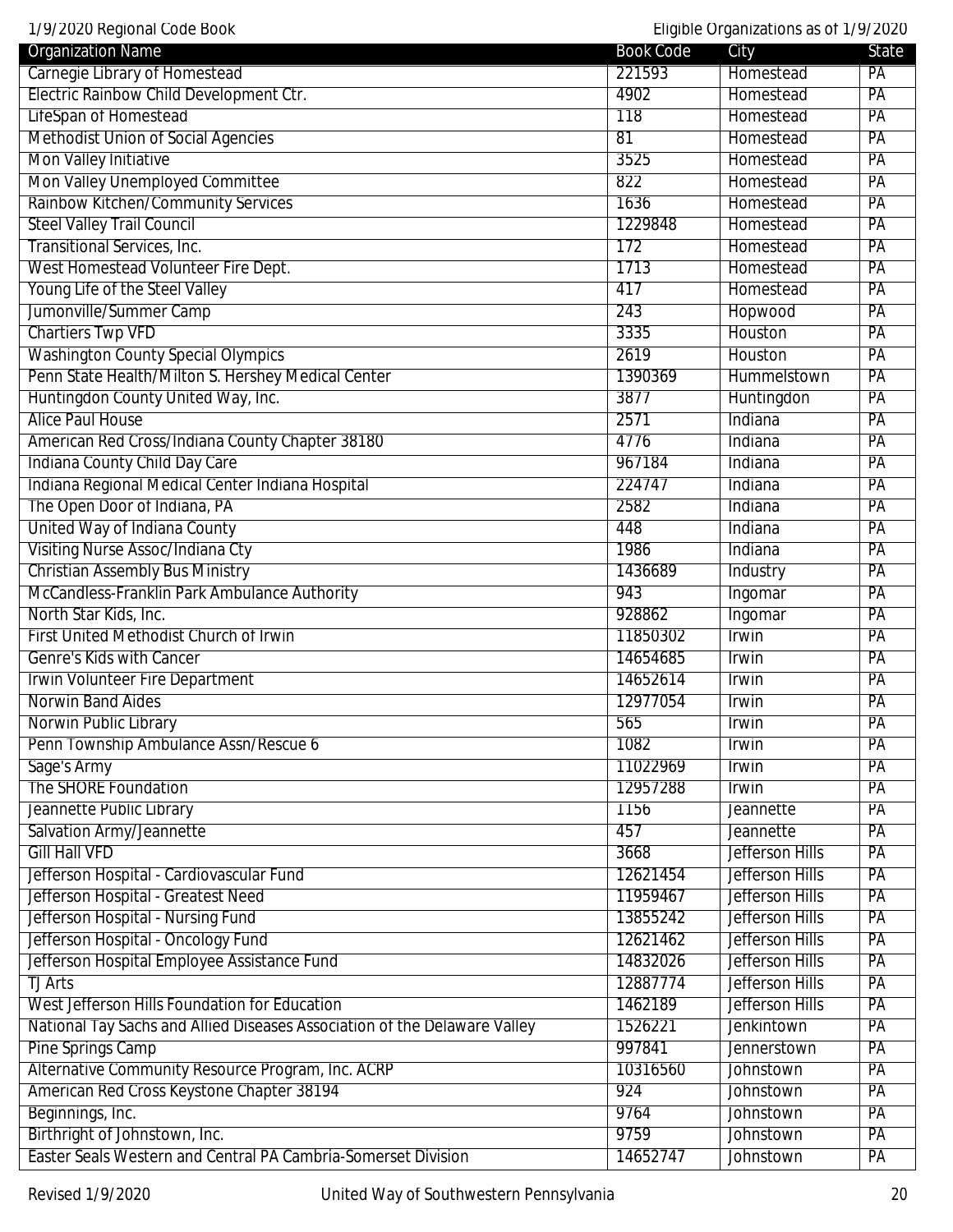| 1/9/2020 Regional Code Book                               |                  | Eligible Organizations as of 1/9/2020 |                 |
|-----------------------------------------------------------|------------------|---------------------------------------|-----------------|
| <b>Organization Name</b>                                  | <b>Book Code</b> | City                                  | State           |
| Goodwill of the Southern Alleghenies                      | 9761             | Johnstown                             | PA              |
| <b>Greater Johnstown Community YMCA</b>                   | 931284           | Johnstown                             | PA              |
| Humane Society of Cambria County                          | 15529639         | Johnstown                             | PA              |
| <b>Johnstown Free Medical Clinic</b>                      | 14652598         | Johnstown                             | PA              |
| Mom's House/Johnstown                                     | 1933             | Johnstown                             | PA              |
| New Day Inc.                                              | 1564             | Johnstown                             | PA              |
| Peniel Residential Drug/Alcohol Treatment Center          | 3155             | Johnstown                             | PA              |
| Planned Parenthood of Cambria/Somerset                    | 2590             | Johnstown                             | PA              |
| Salvation Army/Johnstown                                  | 509              | Johnstown                             | PA              |
| The Challenge Program, Inc.                               | 11487816         | Johnstown                             | PA              |
| The Learning Lamp                                         | 1644684          | <b>Johnstown</b>                      | PA              |
| United Way of Laurel Highlands - Information and Referral | 1436694          | Johnstown                             | PA              |
| United Way of The Laurel Highlands, Inc.                  | 461              | Johnstown                             | PA              |
| <b>Victim Services Incorporated</b>                       | 2787             | Johnstown                             | PA              |
| Womens Help Center Inc.                                   | 2785             | Johnstown                             | PA              |
| Kane Community Hospital Foundation                        | 13917836         | Kane                                  | PA              |
| United Way of Southern Chester County                     | 3888             | <b>Kennett Square</b>                 | PA              |
| <b>Camphill Village/Kimberton Hills</b>                   | 994953           | Kimberton                             | PA              |
| Recording for the Blind and Dyslexic                      | 9684             | King Of Prussia                       | PA              |
| <b>American Red Cross - Manor</b>                         | 3813             | Kittaning                             | PA              |
| American Red Cross/Armstrong - 38428 Westmoreland Chapter | 4281             | Kittanning                            | PA              |
| Havin Incorporated                                        | 2595             | Kittanning                            | PA              |
| Life Choices, Inc.                                        | 2840             | Kittanning                            | PA              |
| Salvation Army of Kittanning                              | 4490             | Kittanning                            | PA              |
| <b>United Way of Armstrong County</b>                     | 541              | Kittanning                            | PA              |
| <b>YMCA of Armstrong County</b>                           | 973              | Kittanning                            | PA              |
| A Woman's Concern, Inc.                                   | 1377615          | Lancaster                             | PA              |
| American Heart Association/Lancaster Cou                  | 998938           | Lancaster                             | PA              |
| Boys Club and Girls Club of Lancaster                     | 998889           | Lancaster                             | PA              |
| <b>Clare House/Lancaster County</b>                       | 998891           | Lancaster                             | PA              |
| <b>Community Action Program of Lancaster County</b>       | 223605           | Lancaster                             | $\overline{PA}$ |
| Compass Mark, Inc.                                        | 998897           | Lancaster                             | $\overline{PA}$ |
| <b>Hospice of Lancaster County</b>                        | 221587           | Lancaster                             | PA              |
| Lancaster Cleft Palate Clinic                             | 998935           | Lancaster                             | PA              |
| Lancaster Day Care Center                                 | 998913           | Lancaster                             | PA              |
| Mid Atlantic Connection for PKU Allied Disorders          | 1529919          | Lancaster                             | PA              |
| <b>Milagro House</b>                                      | 1249590          | Lancaster                             | PA              |
| <b>Pressley Ridge/Lancaster</b>                           | 889972           | Lancaster                             | PA              |
| <b>Salvation Army Lancaster County</b>                    | 998929           | Lancaster                             | PA              |
| Schreiber Pediatric Rehab Center                          | 998930           | Lancaster                             | PA              |
| United Way of Lancaster County                            | 3048             | Lancaster                             | PA              |
| <b>YWCA of Lancaster/Sexual Assault</b>                   | 998916           | Lancaster                             | PA              |
| <b>Adams Memorial Library</b>                             | 1999             | Latrobe                               | PA              |
| Adelphoi Village Inc                                      | 571              | Latrobe                               | PA              |
| Latrobe Area Hospital Charitable Foundation               | 925392           | Latrobe                               | PA              |
| Latrobe Park and Recreation                               | 1641             | Latrobe                               | PA              |
| Laurel Area Interfaith Volunteer Caregivers Inc.          | 14655179         | Latrobe                               | PA              |
| Life-Way Pregnancy Clinic                                 | 965560           | Latrobe                               | PA              |
| St. Paul Lutheran Church/Food Pantry                      | 1331288          | Latrobe                               | PA              |
| Union Mission of Latrobe Incorporated                     | 2913             | Latrobe                               | PA              |
| Laughlintown Community Center, Inc.                       | 981870           | Laughlintown                          | PA              |
|                                                           |                  |                                       |                 |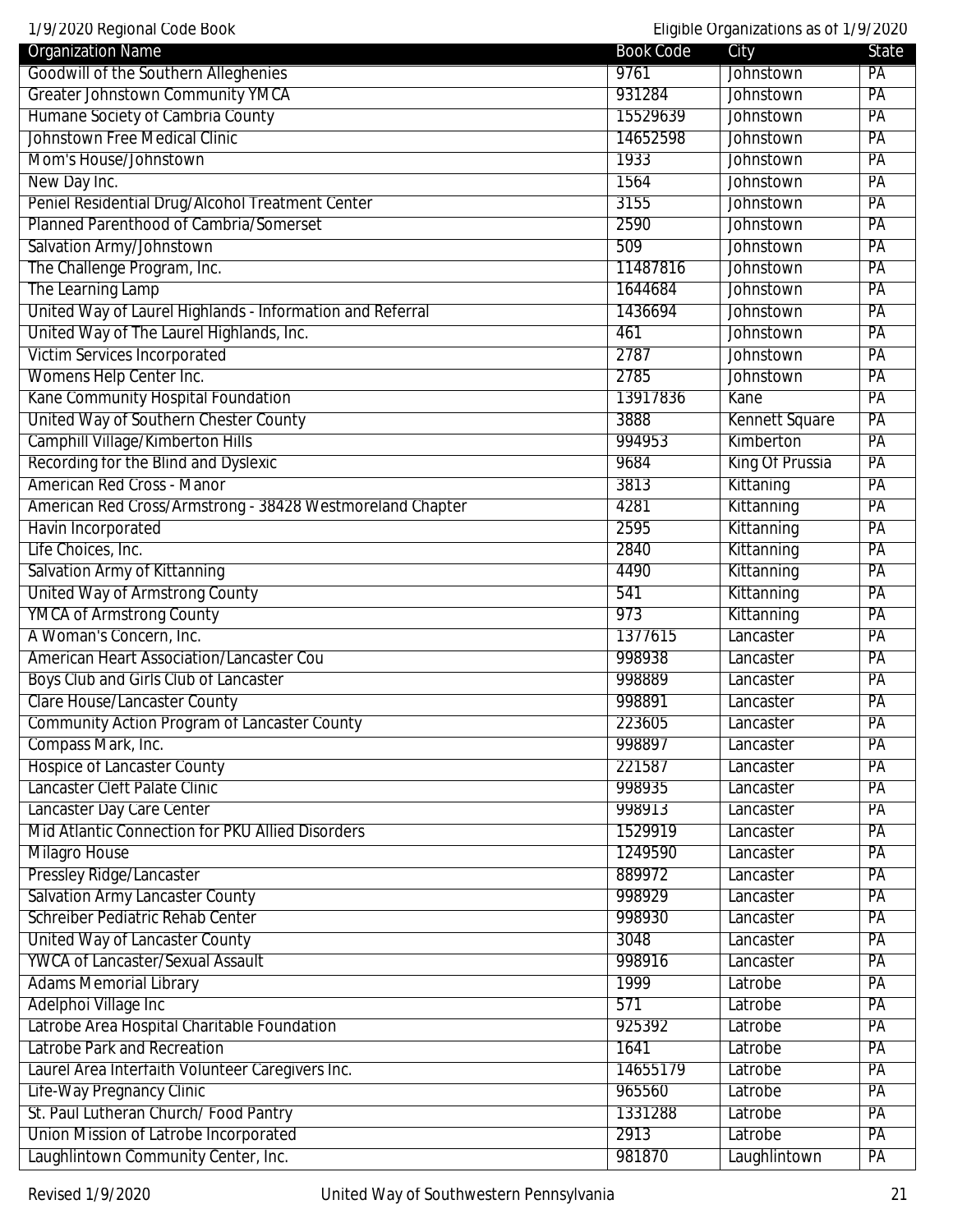| 1/9/2020 Regional Code Book                                        |                  | Eligible Organizations as of 1/9/2020 |                 |
|--------------------------------------------------------------------|------------------|---------------------------------------|-----------------|
| <b>Organization Name</b>                                           | <b>Book Code</b> | City                                  | State           |
| Pennsylvania Breast Cancer Coalition                               | 887870           | Lebanon                               | PA              |
| Susquehanna Valley Pregnancy Services                              | 220907           | Lebanon                               | PA              |
| United Way of Lebanon County                                       | 906381           | Lebanon                               | PA              |
| <b>Allegheny Township VFD</b>                                      | 898334           | Leechburg                             | PA              |
| <b>Boy Scouts of America/Minsi Trails Counsel</b>                  | 989819           | Lehigh Valley                         | PA              |
| <b>South Central Foster Parents</b>                                | 1431459          | Lemoyne                               | PA              |
| United Way of Pennsylvania                                         | $\overline{21}$  | Lemoyne                               | PA              |
| Donald L. Heiter Community Center                                  | 14652762         | Lewisburg                             | PA              |
| <b>Transitions of PA</b>                                           | 14619928         | Lewisburg                             | PA              |
| United Way of Mifflin-Juniata                                      | 825              | Lewistown                             | PA              |
| Youth for Christ Campus Life/Metro Pgh.                            | 1528             | Library                               | PA              |
| <b>Ligonier Camp and Conference Center</b>                         | 3920             | Ligonier                              | PA              |
| <b>Ligonier Valley YMCA</b>                                        | 1823             | Ligonier                              | PA              |
| Luthercare                                                         | 998798           | Lititz                                | PA              |
| Lower Burrell Meals on Wheels                                      | 15615362         | Lower Burrell                         | PA              |
| <b>Tri City Life Center</b>                                        | 223440           | <b>Lower Burrell</b>                  | PA              |
| Upper Dauphin Human Services Center, Inc.                          | 937175           | Lykens                                | PA              |
| Mansfield Area United Way                                          | 3552             | Mansfield                             | PA              |
| Marianna Volunteer Fire Department                                 | 610              | Marianna                              | PA              |
| Adventures in Training with a Purpose                              | 14633135         | <b>Mars</b>                           | PA              |
| <b>Mars Area Band Boosters Inc.</b>                                | 15614860         | <b>Mars</b>                           | PA              |
| Mars Home for Youth                                                | 465              | <b>Mars</b>                           | PA              |
| <b>Quality Emergency Medical Services Inc.</b>                     | 12550349         | <b>Mars</b>                           | PA              |
| St John's Lutheran Specialty Care Center                           | 333              | <b>Mars</b>                           | PA              |
| <b>Zellous Hope Project</b>                                        | 14198139         | <b>Mc Kees Rocks</b>                  | PA              |
| Associated Lutheran Missions, Inc. Sonshine Community Ministries n | 4306             | Mc Keesport                           | PA              |
| Heritage Public Library                                            | 12507968         | McDonald                              | PA              |
| McDonald Volunteer Fire Department                                 | 4758             | McDonald                              | PA              |
| <b>Brilliantly Blessed Community Health and Wellness</b>           | 13919659         | <b>McKees Rocks</b>                   | PA              |
| Citizen Care, Inc. Hyland Hills                                    | 7257             | <b>McKees Rocks</b>                   | PA              |
| Citizen Care, Inc. Walden Senior Ctr                               | 7256             | <b>McKees Rocks</b>                   | $\overline{PA}$ |
| Clean and Sober Humans Assoc., Inc.                                | 997598           | <b>McKees Rocks</b>                   | $\overline{PA}$ |
| Focus on Renewal Sto-Rox Neighborhood Corp/Senior Programs         | 1669660          | <b>McKees Rocks</b>                   | PA              |
| Focus on Renewal Sto-Rox Neighborhood Corporation                  | 208              | <b>McKees Rocks</b>                   | PA              |
| Partners for Quality Foundation, Inc.                              | 241              | <b>McKees Rocks</b>                   | PA              |
| <b>Pink Tie Affair</b>                                             | 11109154         | <b>McKees Rocks</b>                   | PA              |
| <b>Sto-Rox Family Health Center</b>                                | 1359             | <b>McKees Rocks</b>                   | PA              |
| <b>Beulah Park United Methodist Church</b>                         | 15529563         | Mckeesport                            | PA              |
| <b>Intersection The</b>                                            | 433              | McKeesport                            | PA              |
| Jamie's Dream Team                                                 | 10713675         | Mckeesport                            | PA              |
| Liberty Boro Volunteer Firemans Assoc.                             | 1730             | McKeesport                            | PA              |
| Mon Yough Adult Retarded Center                                    | 15614886         | Mckeesport                            | PA              |
| Mon Yough Community Services                                       | 343              | McKeesport                            | PA              |
| <b>Operation Troop Appreciation</b>                                | 1525287          | McKeesport                            | PA              |
| <b>Pauline Auberle Foundation</b>                                  | 339              | McKeesport                            | PA              |
| The 9th Street Clinic                                              | 9691791          | McKeesport                            | PA              |
| The Consortium for Public Education                                | 2910             | McKeesport                            | PA              |
| <b>UPMC McKeesport Oncology Unit</b>                               | 4905             | McKeesport                            | PA              |
| <b>UPMC McKeesport Transitions of Care Co-Pay Fund</b>             | 14576201         | McKeesport                            | PA              |
| <b>UPMC, McKeesport Hospital Foundation</b>                        | 888454           |                                       | PA              |
|                                                                    |                  | McKeesport                            |                 |
| <b>White Oak EMS</b>                                               | 2323             | McKeesport                            | PA              |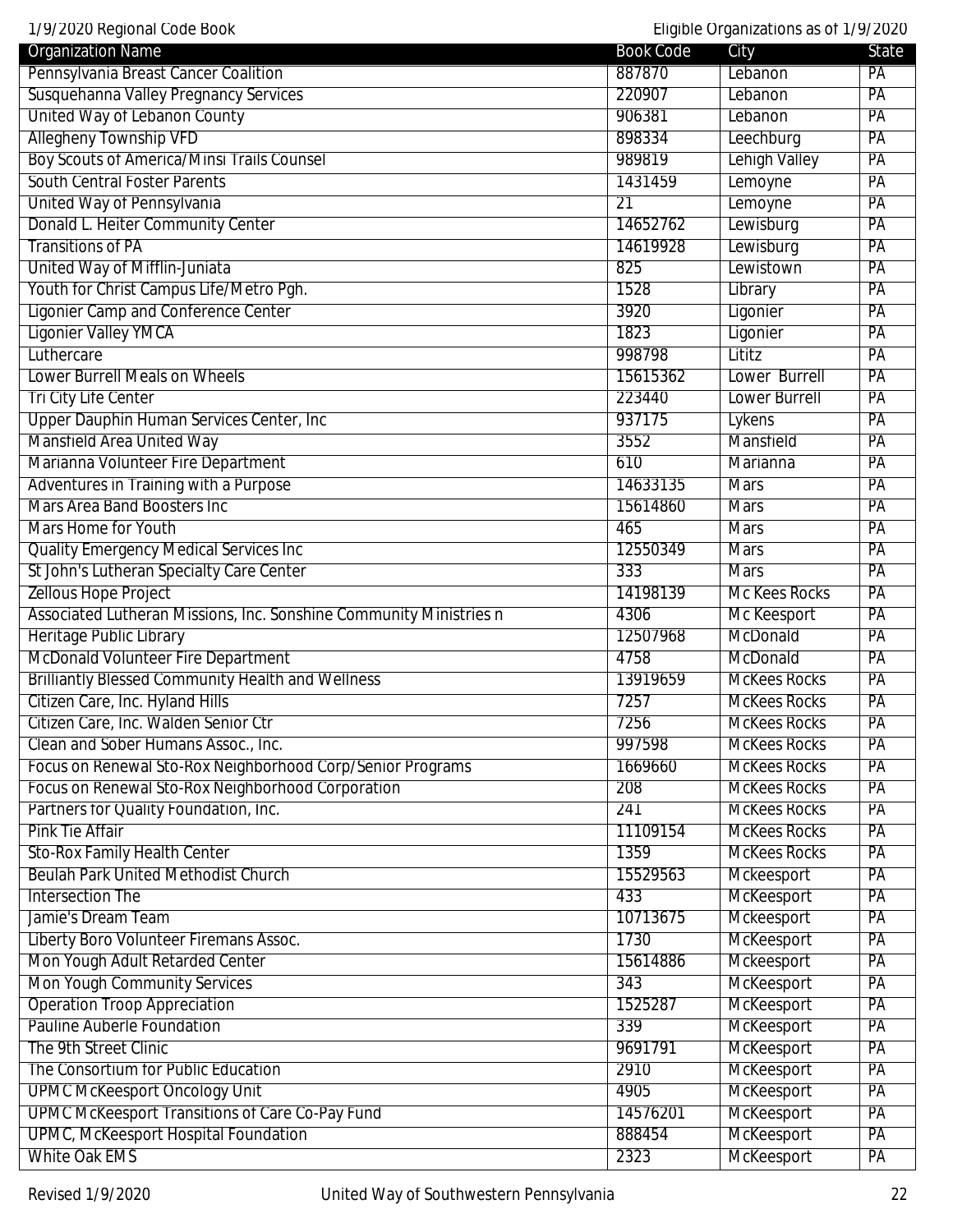1/9/2020 Regional Code Book Eligible Organizations as of 1/9/2020

| <b>Organization Name</b>                                                 | <b>Book Code</b> | $\mathsf{m}$ gives $\mathsf{m}$ gamed not is as on the $\mathsf{m}$<br>City | <b>State</b>    |
|--------------------------------------------------------------------------|------------------|-----------------------------------------------------------------------------|-----------------|
| YMCA of Greater Pittsburgh/McKeesport                                    | 112              | McKeesport                                                                  | PA              |
| <b>VFW Post 764 Ambulance Service</b>                                    | 3921             | McMurray                                                                    | PA              |
| <b>Watchful Shepherd USA</b>                                             | 884988           | <b>McMurray</b>                                                             | PA              |
| PA Tourette Syndrome Alliance, Inc.                                      | 9692             | McSherrystown                                                               | PA              |
| <b>ARC</b> - Crawford County                                             | 4932             | Meadville                                                                   | $\overline{PA}$ |
| Bethesda Children's Home/LSS/Bethesda Fndt for Children                  | 9382             | Meadville                                                                   | PA              |
| <b>Crawford County Special Olympics</b>                                  | 11938511         | Meadville                                                                   | PA              |
| Meadville Family YMCA                                                    | 12913422         | Meadville                                                                   | PA              |
| United Way of Western Crawford County                                    | 583              | Meadville                                                                   | PA              |
| Boy Scouts of America - New Birth of Freedom Council                     | 937160           | Mechanicsburg                                                               | PA              |
| <b>God Luv Ya Foundation</b>                                             | 11501863         | Mechanicsburg                                                               | PA              |
| <b>Helen Krause Animal Foundation</b>                                    | 12570677         | Mechanicsburg                                                               | $\overline{PA}$ |
| Mechinicsburg Learning Center                                            | 934274           | Mechanicsburg                                                               | PA              |
| Mission Central - c/o Susquehanna Conf of the United Methodist Church    | 11890829         | Mechanicsburg                                                               | PA              |
| <b>New Hope Ministries</b>                                               | 13859038         | Mechanicsburg                                                               | PA              |
| United Methodist Home for Children, Inc.                                 | 1431469          | Mechanicsburg                                                               | PA              |
| Prevent Child Abuse Pennsylvania Chapter, American Academy of Pediatrics | 10713717         | Media                                                                       | PA              |
| <b>Brandy Springs Park</b>                                               | 13942701         | <b>Mercer</b>                                                               | PA              |
| <b>Childrens Aid Society of Mercer County</b>                            | 4323             | Mercer                                                                      | PA              |
| Mercer Area Library                                                      | 4835             | <b>Mercer</b>                                                               | PA              |
| Pennsylvania Junior Academy of Science Grants/Scholarship Program        | 12573218         | Mercer                                                                      | PA              |
| Midway Volunteer Fire Department of Washington Co. Inc.                  | 12580692         | Midway                                                                      | PA              |
| United Way of Pike County, Inc.                                          | 963123           | Milford                                                                     | PA              |
| <b>Clinton County United Way</b>                                         | 3176             | <b>Mill Hall</b>                                                            | PA              |
| Camp Christian Inc                                                       | 2839             | <b>Mill Run</b>                                                             | PA              |
| <b>ALS Association/WPA Chapter</b>                                       | 209              | Millvale                                                                    | PA              |
| Millvale Community Library                                               | 10782605         | Millvale                                                                    | PA              |
| <b>Camp Victory</b>                                                      | 221601           | Millville                                                                   | PA              |
| Child Development, Inc. County                                           | 999287           | Minorsville                                                                 | PA              |
| <b>ARC of Beaver</b>                                                     | 686              | Monaca                                                                      | PA              |
| Beaver County Cancer/Heart Assn., Inc.                                   | 1899             | Monaca                                                                      | PA              |
| <b>Beaver Valley Pregnancy Support Center</b>                            | 2115             | Monaca                                                                      | PA              |
| John A. Antoline Memorial Foundation                                     | 962897           | Monaca                                                                      | PA              |
| South Hills Pet Rescue & Rehabilitation Resort                           | 15614977         | Monaca                                                                      | PA              |
| United Way of Beaver County                                              | $\overline{153}$ | Monaca                                                                      | PA              |
| United Way of Beaver County - Basic Needs Matter                         | 1384871          | Monaca                                                                      | PA              |
| United Way of Beaver County - Employment Critical Need Area              | 1327979          | Monaca                                                                      | PA              |
| United Way of Beaver County - Health & Wellness                          | 341297           | Monaca                                                                      | PA              |
| United Way of Beaver County - Housing Critical Need Area                 | 1327984          | Monaca                                                                      | PA              |
| United Way of Beaver County - Kids Matter                                | 1384870          | Monaca                                                                      | $\overline{PA}$ |
| United Way of Beaver County - Self Sufficient                            | 341313           | Monaca                                                                      | PA              |
| United Way of Beaver County - Seniors Matter                             | 1384872          | Monaca                                                                      | PA              |
| <b>Salvation Army/Mon Valley Corps</b>                                   | 17               | Monessen                                                                    | PA              |
| Gallatin Sunnyside VFD                                                   | 698              | Monongahela                                                                 | PA              |
| Mon Vale Health Resources, Inc., Fund Development                        | 1648878          | Monongahela                                                                 | PA              |
| Mon-Valley Health Resources, Inc.                                        | 1152             | Monongahela                                                                 | $\overline{PA}$ |
| Monongahela Valley Hospital Regional Cancer Center                       | 1648877          | Monongahela                                                                 | PA              |
| Monongahela Valley Hospital, Inc.                                        | 815653           | Monongahela                                                                 | PA              |
| <b>Options Resource Center</b>                                           | 3187             | Monongahela                                                                 | PA              |
| Autism Society of Pittsburgh Inc.                                        | 163              | Monroeville                                                                 | PA              |
| <b>Cross Roads Food Pantry</b>                                           | 1838             | Monroeville                                                                 | PA              |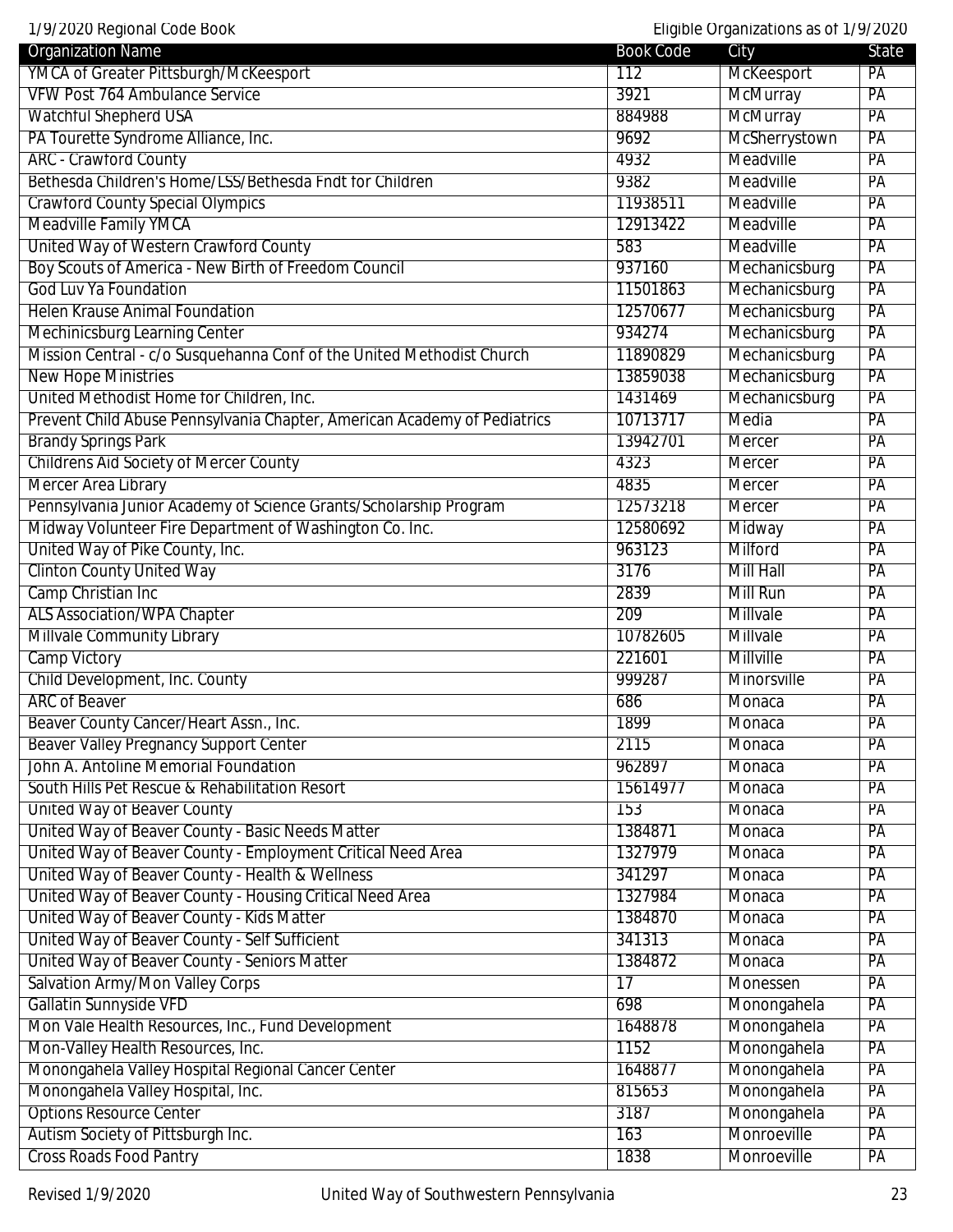1/9/2020 Regional Code Book Eligible Organizations as of 1/9/2020

| 17772020 Rogional obde Door<br><b>Organization Name</b>    | <b>Book Code</b> | $\epsilon$ and $\epsilon$ or darried though as on the $\epsilon$ $\epsilon$<br>City | State           |
|------------------------------------------------------------|------------------|-------------------------------------------------------------------------------------|-----------------|
| Forbes Hospital - Cardiovascular Fund                      | 12621470         | Monroeville                                                                         | PA              |
| Forbes Hospital - Greatest Need                            | 11959533         | Monroeville                                                                         | PA              |
| <b>Forbes Hospital - Nursing Fund</b>                      | 13855259         | Monroeville                                                                         | PA              |
| Forbes Hospital - Oncology Care Fund                       | 12621488         | Monroeville                                                                         | PA              |
| Forbes Hospital - Trauma Fund                              | 12621496         | Monroeville                                                                         | PA              |
|                                                            |                  |                                                                                     |                 |
| Forbes Hospital Employee Assistance Fund                   | 14832018         | Monroeville                                                                         | PA              |
| International Foundation for Genetic Research/Michael Fund | 185              | Monroeville                                                                         | PA              |
| Living In Fulfilled Excellence Inc.                        | 12545497         | Monroeville                                                                         | PA              |
| Monroeville Christian-Judea Foundation                     | 2190             | Monroeville                                                                         | PA              |
| <b>UPMC - East</b>                                         | 11034907         | Monroeville                                                                         | PA              |
| West Penn Minority Jr. Golf Association, Inc.              | 1319863          | Monroeville                                                                         | PA              |
| Yahweh R.Y.S.E./ Fine Arts Program                         | 12576922         | Monroeville                                                                         | $\overline{PA}$ |
| United Way Susquehanna County Charities Distribution Fund  | 929893           | Montrose                                                                            | PA              |
| <b>Allegheny County Camp Cadet</b>                         | 12888830         | <b>Moon Township</b>                                                                | PA              |
| Heritage Valley Health System Foundation                   | 14544977         | <b>Moon Township</b>                                                                | PA              |
| <b>Hope Grows</b>                                          | 12963021         | <b>Moon Township</b>                                                                | PA              |
| Moon Township Public Library                               | 2237             | <b>Moon Township</b>                                                                | PA              |
| Robert Morris University/Empowerment Scholarships          | 12977252         | <b>Moon Township</b>                                                                | PA              |
| Valley Care Adult Day Services - Moon                      | 9940388          | <b>Moon Township</b>                                                                | PA              |
| Frick Hospital and Community Heatlh Center                 | 3780             | <b>Mount Pleasant</b>                                                               | PA              |
| Regional Family YMCA of Laurel Highlands                   | 463              | <b>Mount Pleasant</b>                                                               | PA              |
| Yes, You Can Dance - Special Needs Program                 | 11487972         | Mt. Lebanon                                                                         | PA              |
| Best of the Batch Foundation                               | 9062209          | Munhall                                                                             | PA              |
| Munhall Fire Company #4                                    | 9370             | Munhall                                                                             | PA              |
| St Therese's Food Pantry                                   | 1356             | Munhall                                                                             | PA              |
| Organization of Chinese Amer/Pgh Chapter                   | 2147             | Murrrysville                                                                        | PA              |
| East Suburban Citizen Advocacy                             | 3795             | Murrysville                                                                         | PA              |
| Franklin Regional Athletic Association                     | 2815             | Murrysville                                                                         | PA              |
| Miracle League of Western PA                               | 12888871         | Murrysville                                                                         | PA              |
| Murrysville Community Library                              | 801              | Murrysville                                                                         | PA              |
| Murrysville Meals on Wheels                                | 9917287          | Murrysville                                                                         | PA              |
| <b>Murrysville Medic One</b>                               | 536              | Murrysville                                                                         | PA              |
| Murrysville VFC                                            | 1486             | Murrysville                                                                         | PA              |
| Allegheny Valley Association of Churches/Food Bank         | 3014             | Natrona Heights                                                                     | PA              |
| Allegheny Valley Hospital - Employee Assistance Fund       | 14831895         | Natrona Heights                                                                     | PA              |
| Allegheny Valley Hospital - Greatest Need                  | 11959475         | Natrona Heights                                                                     | PA              |
| Allegheny Valley Hospital - Nursing Fund                   | 13855275         | Natrona Heights                                                                     | PA              |
| <b>Citizens Hose VFD</b>                                   | 4855             | Natrona Heights                                                                     | PA              |
| <b>Community Library Job and Career Center</b>             | 4923             | Natrona Heights                                                                     | PA              |
| Harrison Hills Fire Dept, #4                               | 9725             | Natrona Heights                                                                     | PA              |
| <b>Highlands Area Meals on Wheels</b>                      | 2424             | Natrona Heights                                                                     | PA              |
| <b>YMCA of Allegheny Valley</b>                            | 111              | Natrona Heights                                                                     | PA              |
| Young Life Allegheny Valley South (PA 170)                 | 9694027          | Natrona Heights                                                                     | PA              |
| Young Life of Allegheny Valley - PA 54                     | 9605             | Natrona Heights                                                                     | PA              |
| Perry Human Services/Mulhollen Office Center               | 937166           | <b>New Bloomfield</b>                                                               | PA              |
| <b>Beaver County YMCA</b>                                  | 591              | New Brighton                                                                        | PA              |
| <b>Big Brothers Big Sisters of Beaver County</b>           | 1749             | New Brighton                                                                        | PA              |
| <b>McGuire Memorial Home</b>                               | 160              | <b>New Brighton</b>                                                                 | PA              |
| Children Dyslexia Center of Western PA                     | 13950159         | <b>New Castle</b>                                                                   | PA              |
|                                                            |                  | <b>New Castle</b>                                                                   |                 |
| Children's Advocacy Center of Lawrence County              | 12954160         |                                                                                     | PA              |
| <b>City Rescue Mission/New Castle</b>                      | 2912             | <b>New Castle</b>                                                                   | PA              |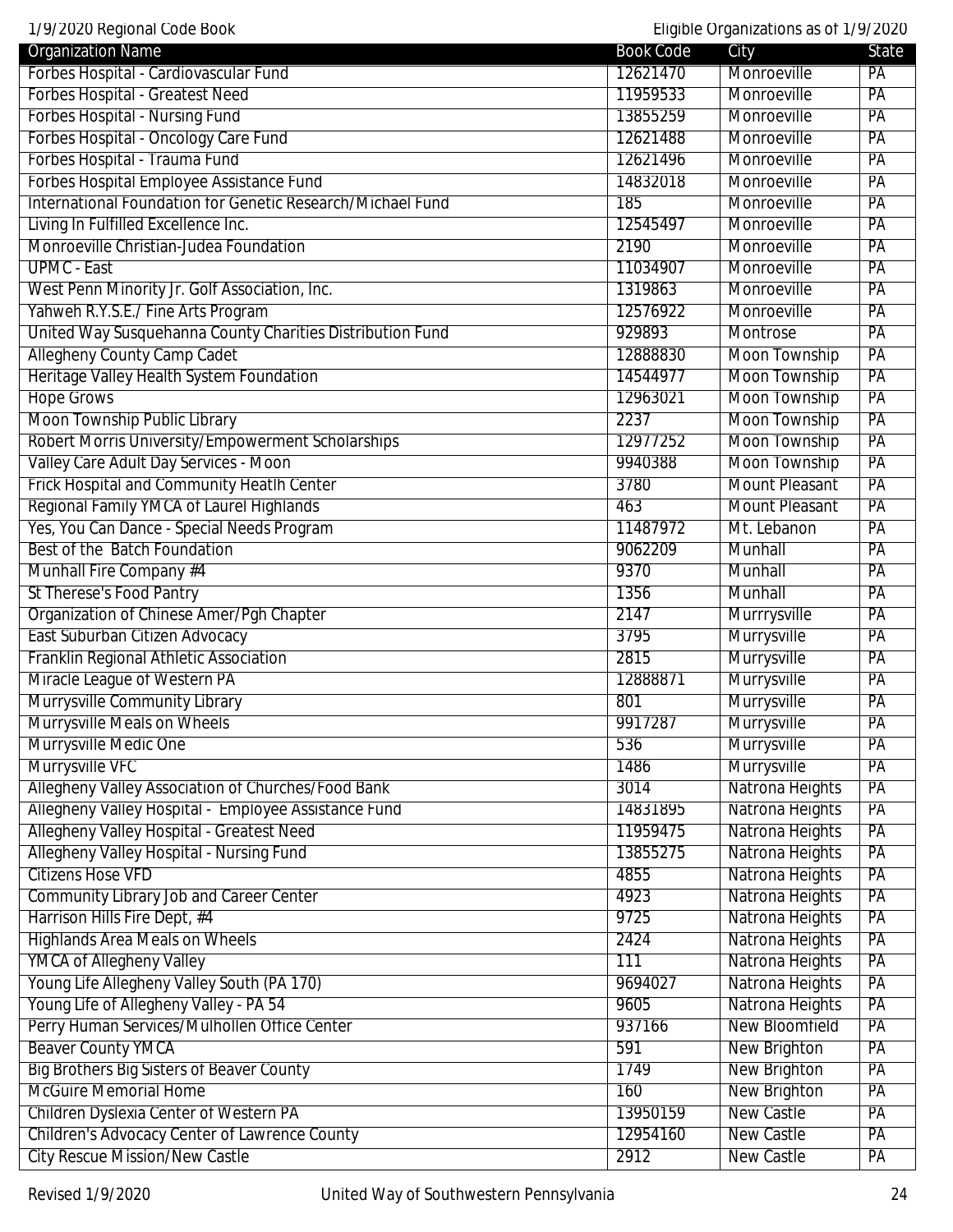| 1/9/2020 Regional Code Book                                                |                  | Eligible Organizations as of 1/9/2020 |                 |
|----------------------------------------------------------------------------|------------------|---------------------------------------|-----------------|
| <b>Organization Name</b>                                                   | <b>Book Code</b> | City                                  | State           |
| <b>Cray Youth and Family Services</b>                                      | 963434           | New Castle                            | PA              |
| <b>Crisis Shelter of Lawrence County</b>                                   | 2861             | <b>New Castle</b>                     | PA              |
| <b>Giving Hands Foundation of Barahona</b>                                 | 13918966         | <b>New Castle</b>                     | $\overline{PA}$ |
| Jameson Hospice of Lawrence County                                         | 1334431          | <b>New Castle</b>                     | $\overline{PA}$ |
| <b>Lark Enterprises</b>                                                    | 1704             | <b>New Castle</b>                     | PA              |
| Lawrence County Association for Responsible Care                           | 3387             | <b>New Castle</b>                     | PA              |
| Lawrence County Children and Youth Services                                | 11947355         | <b>New Castle</b>                     | PA              |
| <b>New Castle Community YMCA</b>                                           | 963438           | New Castle                            | PA              |
| Salvation Army/Lawrence County                                             | 1655             | <b>New Castle</b>                     | PA              |
| United Way of Lawrence County                                              | 456              | <b>New Castle</b>                     | $\overline{PA}$ |
| <b>Welsh Mountain Medical and Dental Center</b>                            | 998936           | <b>New Holland</b>                    | PA              |
| Eloise and Edith Christian Day School                                      | 1420             | New Homestead                         | PA              |
| <b>Burrell Education Foundation</b>                                        | 220863           | New Kensington                        | PA              |
| Catholic Charities Diocese of Greensburg/Lower Burrell                     | 2813             | New Kensington                        | PA              |
| Community and Wildlife Foundation/Human Services Programs                  | 10660827         | <b>New Kensington</b>                 | PA              |
| <b>Knead Community Cafe</b>                                                | 12819918         | <b>New Kensington</b>                 | PA              |
| Lost Dreams Awakening                                                      | 12985305         | New Kensington                        | $\overline{PA}$ |
| Lower Burrell VFC #3                                                       | 4550             | New Kensington                        | PA              |
| Mt. Vernon Residents Association                                           | 222839           | <b>New Kensington</b>                 | PA              |
| People's Library/New Kensington Inc.                                       | 971              | <b>New Kensington</b>                 | PA              |
| Salvation Army/New Kensington-Lower Burrell                                | 269              | <b>New Kensington</b>                 | PA              |
| Salvation Army/Westmoreland                                                | 409              | New Kensington                        | PA              |
| United Way of Westmoreland County - Alle-Kiski Open Your Heart to a Senior | 1659293          | <b>New Kensington</b>                 | PA              |
| <b>Upper Burrell Township VFD 1</b>                                        | 3821             | New Kensington                        | PA              |
| <b>Valley Points Family YMCA</b>                                           | 1459345          | New Kensington                        | PA              |
| YMCA of Kiski Valley c/o Valley Points YMCA                                | 1771             | <b>New Kensington</b>                 | PA              |
| YMCA of New Kensington c/o Valley Points YMCA                              | 270              | New Kensington                        | PA              |
| <b>Cumberland Valley High Shcool Band Booster Organization</b>             | 15614381         | New Kingstown                         | PA              |
| United Way of Susquehanna County                                           | 14789564         | <b>New Milford</b>                    | PA              |
| <b>Bair Foundation (The)</b>                                               | 9589             | <b>New Wilmington</b>                 | PA              |
| <b>HPCA Foundation</b>                                                     | 13919626         | Norristown                            | $\overline{PA}$ |
| <b>Montgomery Hospital</b>                                                 | 221570           | Norristown                            | $\overline{PA}$ |
| Special Olympics PA- Interscholastic Unified Sports                        | 12554770         | Norristown                            | $\overline{PA}$ |
| Special Olympics Pennsylvania                                              | 2362             | Norristown                            | PA              |
| North East Community Chest                                                 | 963386           | <b>North East</b>                     | PA              |
| Beverly's Birthdays                                                        | 10713600         | North                                 | PA              |
|                                                                            |                  | Huntingdon                            |                 |
| North Huntingdon Twp Vol Rescue 8                                          | 614              | North                                 | PA              |
|                                                                            |                  | Huntingdon                            |                 |
| L.I.F.E. Male STEAM Academy                                                | 13919014         | North Huntington                      | PA              |
| Children and Adults Developmental Agency Programs (CADA Programs)          | 989393           | <b>North Versailles</b>               | PA              |
| <b>East Allegheny Meals on Wheels</b>                                      | 14790612         | <b>North Versailles</b>               | PA              |
| Ma's Pantry Food Bank                                                      | 1978             | <b>North Versailles</b>               | $\overline{PA}$ |
| Foundation for Ichthyosis Related Skin Types (F.I.R.S.T.)                  | 10060            | <b>North Wales</b>                    | $\overline{PA}$ |
| <b>Heroes Supporting Heroes</b>                                            | 12899605         | Oakdale                               | PA              |
| Oakdale Borough VFD                                                        | 4712             | Oakdale                               | PA              |
| <b>Western Allegheny Community Library</b>                                 | 10660835         | <b>Oakdale</b>                        | PA              |
| Borough of Oakmont Volunteer Fire Department                               | 4559             | <b>Oakmont</b>                        | PA              |
| <b>Cheryl Kay Foundation</b>                                               | 11945706         | <b>Oakmont</b>                        | PA              |
| <b>International Assistance Group</b>                                      | 996186           | Oakmont                               | PA              |
| Oakmont Carnegie Library/Job and Career Center                             | 996270           | <b>Oakmont</b>                        | PA              |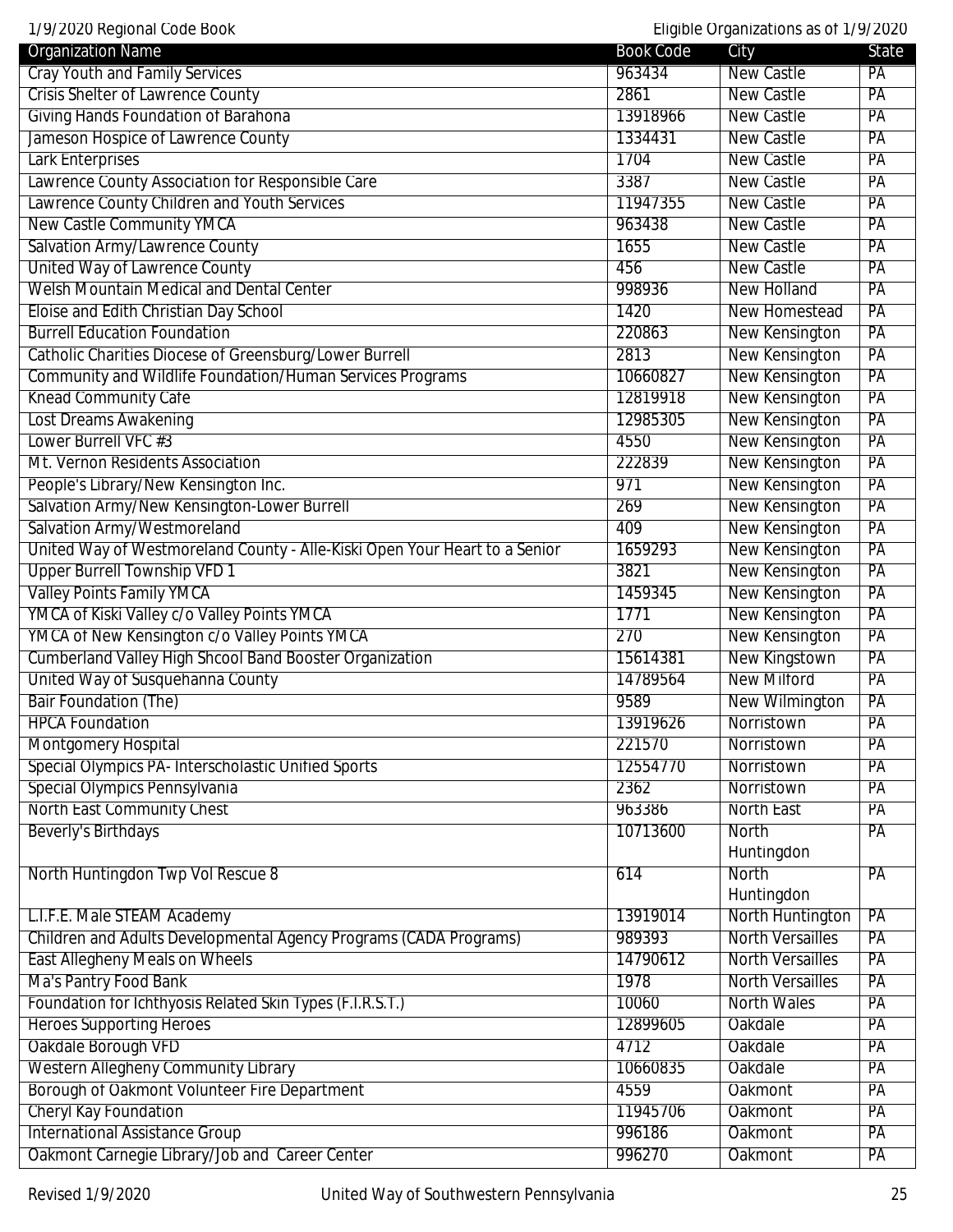| 1/9/2020 Regional Code Book<br>Eligible Organizations as of 1/9/2020   |                  |                 |                 |
|------------------------------------------------------------------------|------------------|-----------------|-----------------|
| <b>Organization Name</b>                                               | <b>Book Code</b> | City            | State           |
| Presbyterian SeniorCare/Commons of Saxonburg                           | 973085           | Oakmont         | PA              |
| Presbyterian SeniorCare/Oakmont Presbyt                                | 1032             | <b>Oakmont</b>  | PA              |
| Presbyterian SeniorCare/Woodside Place                                 | 9874             | <b>Oakmont</b>  | PA              |
| Riverview Community Action Corp.                                       | 168              | Oakmont         | PA              |
| The Blessing Board                                                     | 11126638         | <b>Oakmont</b>  | PA              |
| American Cancer Society/Oil City                                       | 996315           | Oil City        | PA              |
| <b>Community Services of Venango County</b>                            | 4316             | <b>Oil City</b> | PA              |
| Erie to Pittsburgh Trail Alliance                                      | 13918941         | Oil City        | PA              |
| <b>Family Service and Children Aid Society</b>                         | 3639             | Oil City        | PA              |
| Venango Area Community Foundation                                      | 963449           | Oil City        | PA              |
| <b>YWCA of Oil City</b>                                                | 994108           | <b>Oil City</b> | PA              |
| Eli Seth Matthews Leukemia Foundation, Inc.                            | 12545059         | Oxford          | PA              |
| United Way of Oxford (PA)                                              | 9843             | Oxford          | PA              |
| iCan Shine/iBike@QV                                                    | 12945770         | Paoli           | PA              |
| SpiritLife, Inc.                                                       | 14196216         | Penn Runn       | PA              |
| <b>AIDS Fund</b>                                                       | 222467           | Philadelphia    | PA              |
| American Association For Cancer Research, Inc.                         | 963546           | Philadelphia    | PA              |
| Center in the Park                                                     | 3496             | Philadelphia    | PA              |
| <b>Chosen 300 Ministries</b>                                           | 14797484         | Philadelphia    | PA              |
| Epilepsy Foundation of Eastern Pennsylvania                            | 2844             | Philadelphia    | PA              |
| Episcopal Community Services - Philadelphia                            | 968938           | Philadelphia    | PA              |
| <b>Fox Chase Cancer Center</b>                                         | 668              | Philadelphia    | PA              |
| Friends of Seger Park Playground                                       | 11891835         | Philadelphia    | PA              |
| Inspiritec, Inc                                                        | 1529559          | Philadelphia    | PA              |
| Juvenile Law Center                                                    | 223045           | Philadelphia    | PA              |
| Metropolitan Area Neighborhood Nutrition Alliance (Manna)              | 89               | Philadelphia    | $\overline{PA}$ |
| National Multiple Sclerosis Society / Greater Delaware Valley Chapter  | 9168             | Philadelphia    | PA              |
| Net Treatment Services - CAPE Philadelphia - Child Abuse Treatment Srv | 1377673          | Philadelphia    | PA              |
| Pennsylvania Innocence Project                                         | 11121076         | Philadelphia    | PA              |
| Philabundance                                                          | 947961           | Philadelphia    | PA              |
| Philadelphia Bar Foundation                                            | 1532005          | Philadelphia    | PA              |
| Philadelphia VIP                                                       | 1528239          | Philadelphia    | $\overline{PA}$ |
| Planned Parenthood of Southeastern Pennsylvania                        | 13978911         | Philadelphia    | PA              |
| Shriners Hospitals for Children/Philadelphia                           | 12987814         | Philadelphia    | PA              |
| Spin - Special People In Northeast, Inc.                               | 9780             | Philadelphia    | PA              |
| United Negro College Fund of Philadelphia                              | 222549           | Philadelphia    | PA              |
| United Negro College Fund/Faifax                                       | 984411           | Philadelphia    | PA              |
| United Way of Atlantic County - UWGPSNJ                                | 906373           | Philadelphia    | PA              |
| United Way of Burlington County-UWGPSNJ                                | 3479             | Philadelphia    |                 |
| United Way of Camden County - UWGPSNJ                                  |                  | Philadelphia    | PA              |
|                                                                        | 646              |                 | PA              |
| United Way of Cape May County - UWGPSNJ                                | 9810             | Philadelphia    | PA              |
| United Way of Greater Cumberland County - UWGPSNJ                      | 885256           | Philadelphia    | PA              |
| United Way of Greater Philadelphia and Southern New Jersey             | 643              | Philadelphia    | PA              |
| United Way of Pottstown and Upper Perkiomen Valley Area                | 9124             | Philadelphia    | PA              |
| United Way of Southeast Delaware                                       | 477              | Philadelphia    | PA              |
| United Way of Southeastern PA-Investing in our Children and Youth      | 1527771          | Philadelphia    | PA              |
| USO Pennsylvania/Southern New Jersey                                   | 921671           | Philadelphia    | PA              |
| William Way Lgbt Community Center                                      | 222469           | Philadelphia    | PA              |
| <b>Women's Law Project</b>                                             | 9867631          | Philadelphia    | PA              |
| Women's Way                                                            | 12950382         | Philadelphia    | PA              |
| World Affairs Council of Philadelphia                                  | 14761142         | Philadelphia    | PA              |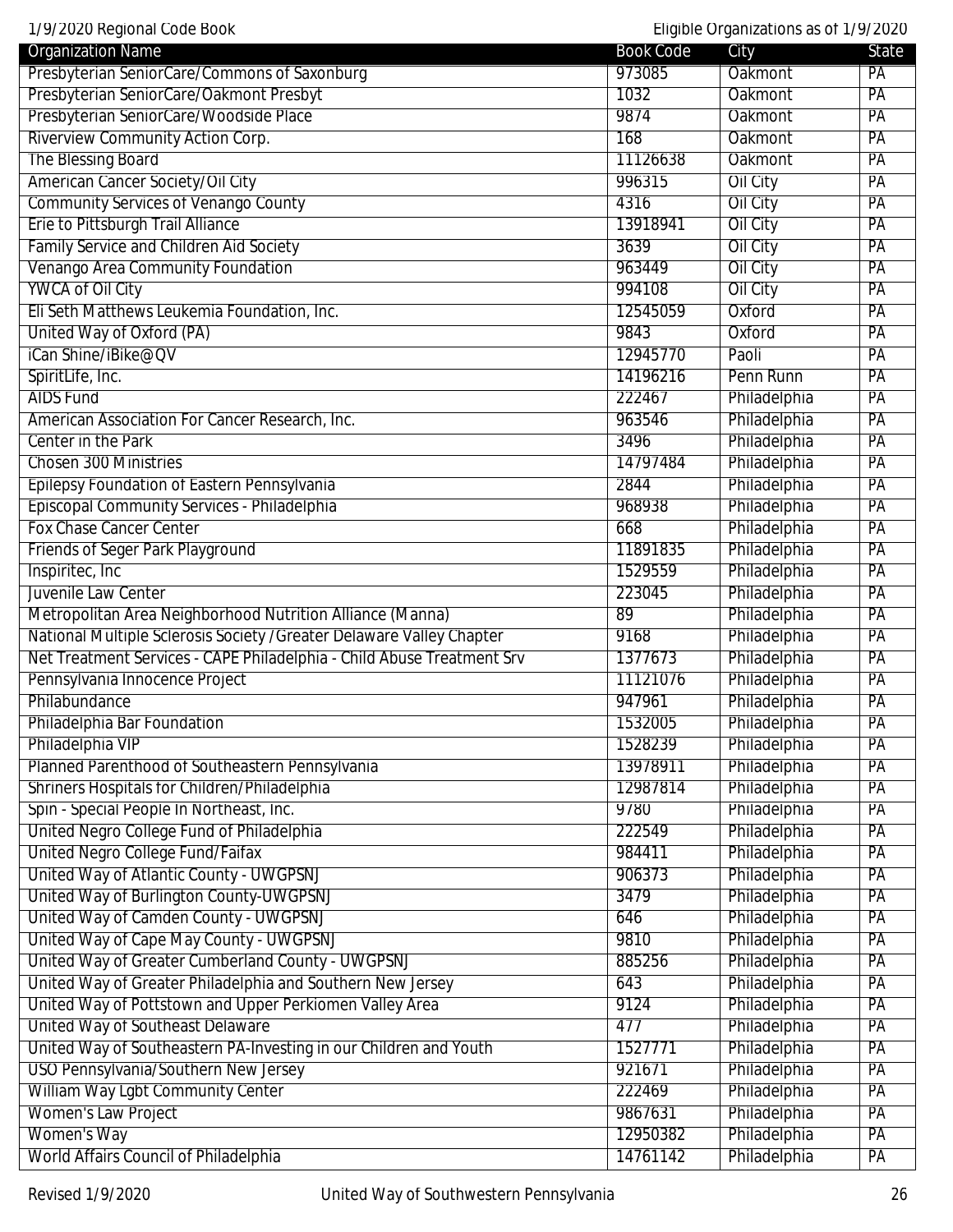| <b>Organization Name</b>                                               | <b>Book Code</b> | City                    | <b>State</b>    |
|------------------------------------------------------------------------|------------------|-------------------------|-----------------|
| St. Mary's Franciscan Shelter                                          | 224582           | Phoenixville            | PA              |
| <b>Centre County United Way</b>                                        | 1681             | <b>Pine Grove Mills</b> | PA              |
| Centre County United Way - Community Building                          | 932616           | <b>Pine Grove Mills</b> | PA              |
| (The) Friendship Circle of Pittsburgh                                  | 9940339          | Pittsburgh              | PA              |
| 100,000 Books                                                          | 12580478         | Pittsburgh              | PA              |
| 100,000 Books                                                          | 12621835         | Pittsburgh              | PA              |
| 2-1-1 Digital Evolution                                                | 15590318         | Pittsburgh              | PA              |
| 2-1-1 Emergency Basic Needs                                            | 14196901         | Pittsburgh              | PA              |
| 21 and Able                                                            | 10226777         | Pittsburgh              | PA              |
| 412 Food Rescue                                                        | 12835179         | Pittsburgh              | PA              |
| 5A Elite Youth Empowerment                                             | 12729083         | Pittsburgh              | PA              |
| A Child's Place                                                        | 1380537          | Pittsburgh              | PA              |
| A For the People Institute                                             | 11542347         | Pittsburgh              | PA              |
| A Giving Heart                                                         | 11224615         | Pittsburgh              | PA              |
| A Plus Schools - Pittsburgh's Community Alliance for Public Education  | 1432300          | Pittsburgh              | PA              |
| A Second Chance, Inc.                                                  | 9640             | Pittsburgh              | PA              |
| A. Philip Randolph Institute Education Fund - Pittsburgh Chapter       | 11946167         | Pittsburgh              | PA              |
| <b>ABOARD's Autism Connection of PA</b>                                | 9817             | Pittsburgh              | $\overline{PA}$ |
| AC-ACLD/Association for Children and Adults with Learning Disabilities | 368              | Pittsburgh              | PA              |
| <b>ACH Clear Pathways</b>                                              | 10532885         | Pittsburgh              | PA              |
| <b>ACHIEVA</b>                                                         | 161              | Pittsburgh              | PA              |
| <b>ACHIEVA - The Cecil and David Rosenthal Memorial Fund</b>           | 14788657         | Pittsburgh              | PA              |
| ACTION-Housing, Inc.                                                   | 54               | Pittsburgh              | PA              |
| ACTION-Housing, Inc./Foreclosure Assistance Program                    | 1669657          | Pittsburgh              | PA              |
| ACTION-Housing, Inc./Weatherization Program                            | 1621519          | Pittsburgh              | PA              |
| <b>Adagio Health</b>                                                   | 572              | Pittsburgh              | PA              |
| <b>Adam's Quest</b>                                                    | 11932175         | Pittsburgh              | PA              |
| Adopt a School                                                         | 11945474         | Pittsburgh              | PA              |
| Afro-American Music Institute, Inc.                                    | 927578           | Pittsburgh              | PA              |
| <b>Age Friendly Greater Pittsburgh</b>                                 | 14191050         | Pittsburgh              | PA              |
| <b>AHEPA Charities Foundation</b>                                      | 434              | Pittsburgh              | PA              |
| <b>AHN</b> - Medicine Institute                                        | 15328552         | Pittsburgh              | PA              |
| Aleph Institute, Inc.                                                  | 1458005          | Pittsburgh              | PA              |
| All of Us Care - Volunteers of America                                 | 928861           | Pittsburgh              | PA              |
| Allegheny County Bar Foundation Attorneys Against Hunger               | 1331312          | Pittsburgh              | PA              |
| Allegheny County Bar Foundation Fellows Program                        | 1527943          | Pittsburgh              | PA              |
| <b>Allegheny County Bar Foundation General Fund</b>                    | 880334           | Pittsburgh              | PA              |
| <b>Allegheny County Literacy Council</b>                               | 2146             | Pittsburgh              | PA              |
| <b>Allegheny Family Network</b>                                        | 10249100         | Pittsburgh              | PA              |
| Allegheny General Hosp - Cardiovascular Fund                           | 12621504         | Pittsburgh              | PA              |
| Allegheny General Hosp - Neurosciences Care Fund                       | 4729             | Pittsburgh              | PA              |
| Allegheny General Hospital - Greatest Need                             | 11959509         | Pittsburgh              | PA              |
| Allegheny General Hospital - Nursing Fund                              | 13855283         | Pittsburgh              | PA              |
| Allegheny General Hospital - Oncology Fund                             | 2185             | Pittsburgh              | PA              |
| Allegheny General Hospital - Trauma Fund                               | 12621512         | Pittsburgh              | PA              |
| Allegheny General Hospital Employee Assistance Fund                    | 14831820         | Pittsburgh              | PA              |
| Allegheny Health Network - Cancer Care Fund                            | 13855317         | Pittsburgh              | PA              |
| Allegheny Health Network - Diabetes Care Fund                          | 12621413         | Pittsburgh              | PA              |
| Allegheny Health Network - Emergency Medicine Care Fund                | 12621520         | Pittsburgh              | PA              |
| Allegheny Health Network - Greatest Need                               | 11959673         | Pittsburgh              | PA              |
| Allegheny Health Network - Hospice and Palliative Care Fund            | 12621538         | Pittsburgh              | PA              |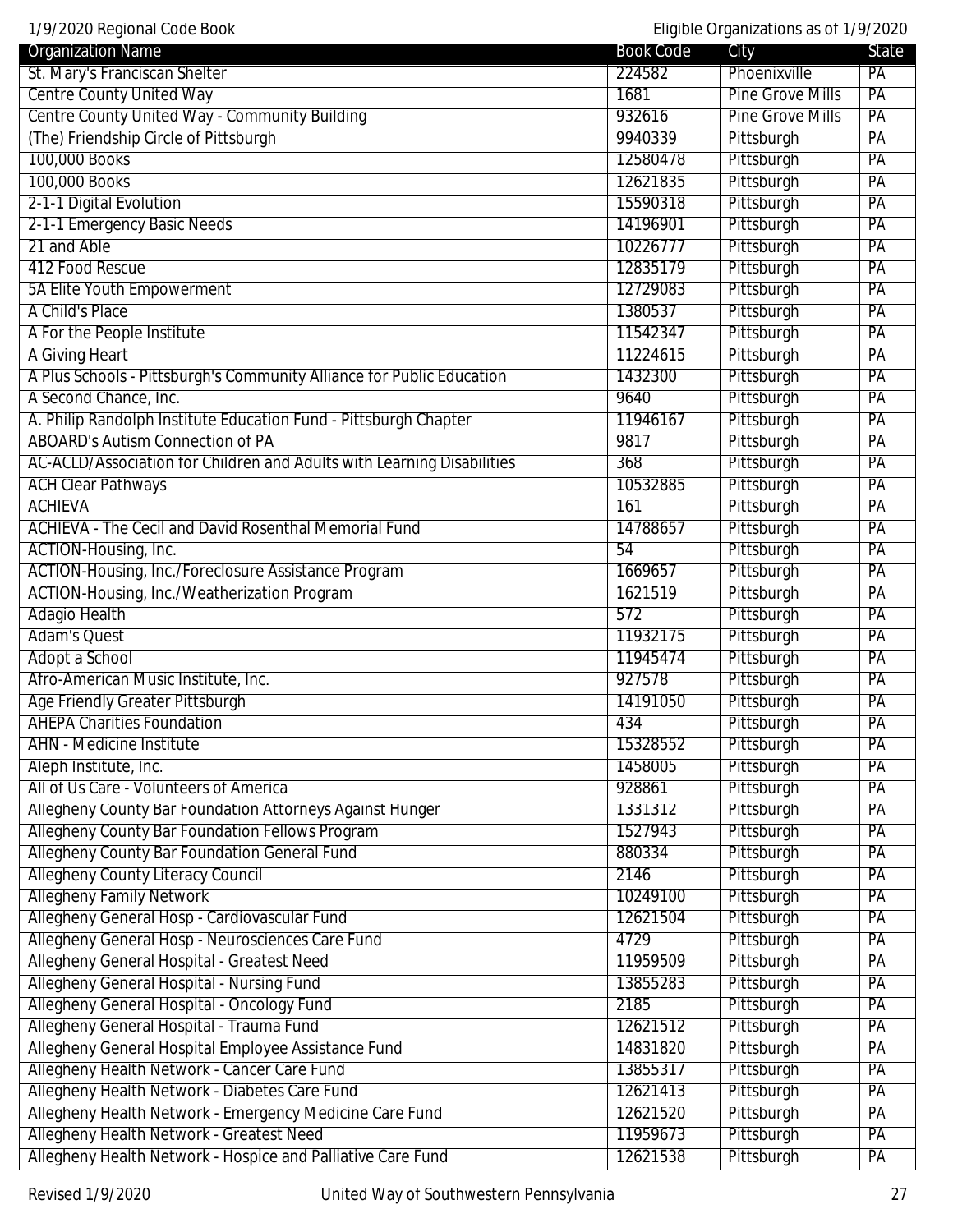| <b>Organization Name</b>                                            | <b>Book Code</b> | $Engiono$ or garmeations as or $n$<br>City | State           |
|---------------------------------------------------------------------|------------------|--------------------------------------------|-----------------|
| Allegheny Health Network - Neurosciences Care Fund                  | 12621546         | Pittsburgh                                 | PA              |
| Allegheny Health Network - Nursing Fund                             | 13855291         | Pittsburgh                                 | PA              |
| Allegheny Health Network - Orthopedics Care Fund                    | 12621553         | Pittsburgh                                 | PA              |
| Allegheny Health Network - Pediatric Care Fund                      | 12621561         | Pittsburgh                                 | $\overline{PA}$ |
| Allegheny Health Network - Research Fund                            | 12621579         | Pittsburgh                                 | $\overline{PA}$ |
| Allegheny Health Network - Transplant Fund                          | 13855309         | Pittsburgh                                 | PA              |
| Allegheny Health Network - Women's Care Fund                        | 12621587         | Pittsburgh                                 | PA              |
| Allegheny Health Network- Cardiovascular Care Fund                  | 12621405         | Pittsburgh                                 | PA              |
| Allegheny Health Network- Employee Assistance Fund                  | 14831648         | Pittsburgh                                 | PA              |
| <b>Allegheny Mountain Rescue</b>                                    | 2538             | Pittsburgh                                 | PA              |
| Allegheny Partners for Out-of-School Time                           | 9834052          | Pittsburgh                                 | $\overline{PA}$ |
| Allegheny Partners for Out-of-School Time                           | 9834052          | Pittsburgh                                 | PA              |
| <b>Allegheny Youth Development</b>                                  | 9474             | Pittsburgh                                 | PA              |
| Allen Place Community Services, Inc.                                | 10258887         | Pittsburgh                                 | PA              |
| Allentown Senior Citizen Center Inc                                 | 283              | Pittsburgh                                 | PA              |
| Allentown Senior Citizen/Adult Care                                 | 2776             | Pittsburgh                                 | PA              |
| Alliance for Refugee Youth Support and Education                    | 15614878         | Pittsburgh                                 | PA              |
| <b>Allies For Children Initiative</b>                               | 10704567         | Pittsburgh                                 | PA              |
| Allies for Health and Wellbeing known as Pittsburgh Aids Task Force | 1783             | Pittsburgh                                 | PA              |
| Alpha House Inc                                                     | 356              | Pittsburgh                                 | PA              |
| Alzheimer Disease Research/Montefiore                               | 9828             | Pittsburgh                                 | PA              |
| Amachi Pittsburgh                                                   | 9693912          | Pittsburgh                                 | PA              |
| <b>AMD3 Foundation</b>                                              | 10242444         | Pittsburgh                                 | PA              |
| American Cancer Society/Clarion                                     | 1462184          | Pittsburgh                                 | PA              |
| American Cancer Society/Greene County                               | 1542             | Pittsburgh                                 | $\overline{PA}$ |
| American Cancer Society/Jefferson County                            | 1462186          | Pittsburgh                                 | $\overline{PA}$ |
| American Cancer Society/R. DePalma Memorial                         | 4549             | Pittsburgh                                 | PA              |
| American Chronic Pain Assn/Pgh                                      | 928              | Pittsburgh                                 | PA              |
| American Civil Liberties Union Foundation of PA/Pittsburgh Office   | 523              | Pittsburgh                                 | PA              |
| <b>American Diabetes Association/Beaver</b>                         | 838              | Pittsburgh                                 | PA              |
| <b>American Diabetes Association/Butler County</b>                  | 9743             | Pittsburgh                                 | PA              |
| <b>American Diabetes Association/Dubois Area</b>                    | 1431409          | Pittsburgh                                 | PA              |
| <b>American Diabetes Association/Indiana</b>                        | 220930           | Pittsburgh                                 | PA              |
| <b>American Diabetes Association/PA Affiliate</b>                   | 132              | Pittsburgh                                 | PA              |
| American Diabetes Association/Washington PA                         | 289              | Pittsburgh                                 | PA              |
| American Diabetes Association/Westmoreland                          | 670              | Pittsburgh                                 | PA              |
| American Friends of Hope, Inc.                                      | 11947512         | Pittsburgh                                 | PA              |
| <b>American Heart Association/Beaver County</b>                     | 1330             | Pittsburgh                                 | PA              |
| American Heart Association/Pittsburgh Metro                         | 186              | Pittsburgh                                 | $\overline{PA}$ |
| American Liver Foundation of Western Pennsylvania                   | 1459149          | Pittsburgh                                 | PA              |
| American Lung Association/Pittsburgh                                | 963425           | Pittsburgh                                 | PA              |
| American Parkinson Disease Association                              | 345              | Pittsburgh                                 | PA              |
| American Red Cross, SWPA Chapter 38300                              | 55               | Pittsburgh                                 | PA              |
| American Red Cross/Foster Grandparent Chaper 38300                  | 2284             | Pittsburgh                                 | PA              |
| Anchorpoint Counseling Ministry, Inc.                               | 354              | Pittsburgh                                 | $\overline{PA}$ |
| Angels' Place, Inc. Northside                                       | 1200             | Pittsburgh                                 | $\overline{PA}$ |
| Angels' Place, Inc. Swissvale                                       | 3977             | Pittsburgh                                 | PA              |
| Anglican Diocese of Pittsburgh (Anglican)                           | 4406             | Pittsburgh                                 | PA              |
| <b>Animal Friends for Veterans</b>                                  | 12578787         | Pittsburgh                                 | PA              |
| Animal Friends/Pet Assisted Therapy                                 | 374              | Pittsburgh                                 | PA              |
| Arsenal Family and Children's Center                                | 841              | Pittsburgh                                 | PA              |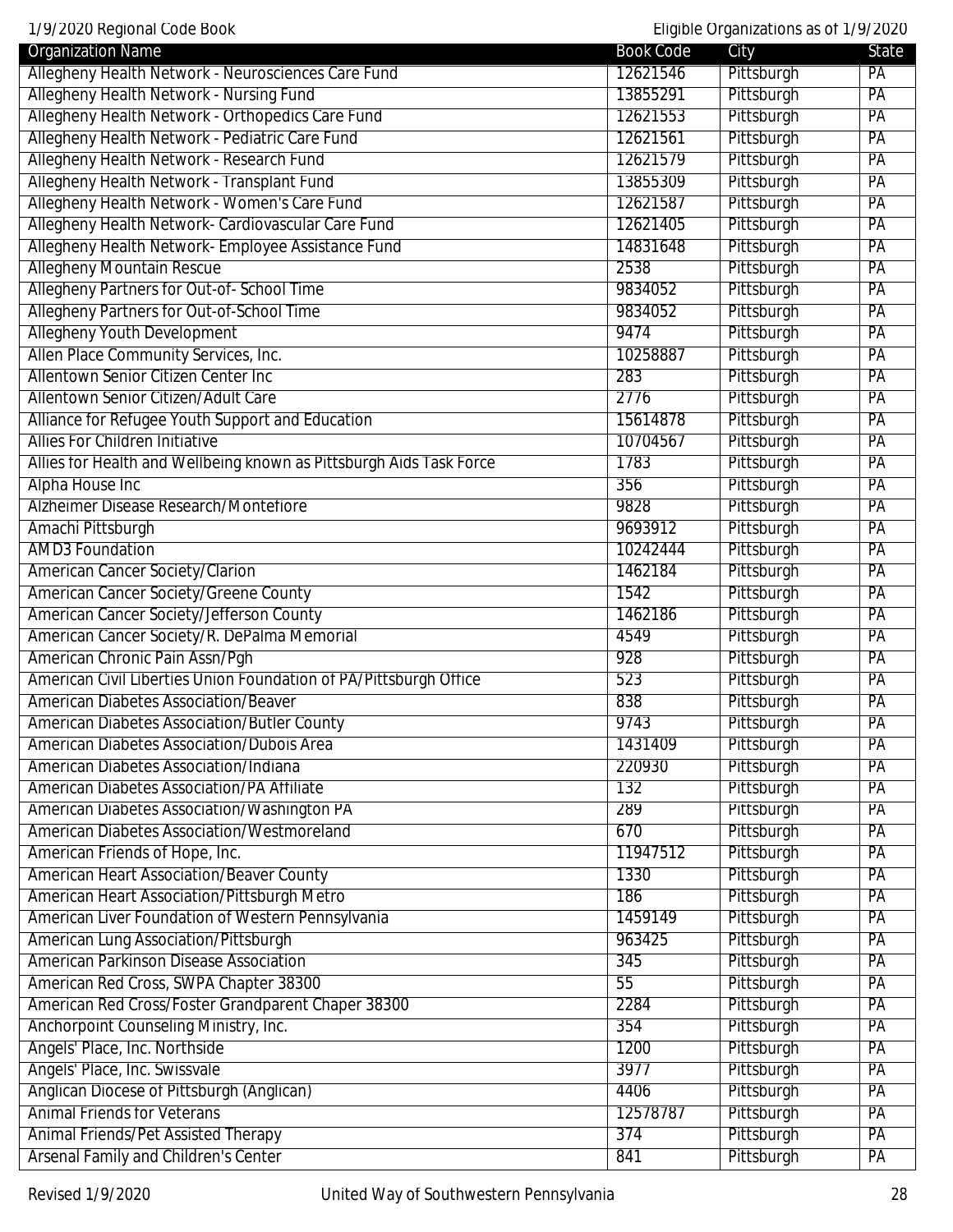| 17772020 Rugional oodd Doort<br><b>Organization Name</b>                     | Book Code    | Lingtone original internations as on the research<br>City | State           |
|------------------------------------------------------------------------------|--------------|-----------------------------------------------------------|-----------------|
| <b>Art Expression</b>                                                        | 10660884     | Pittsburgh                                                | PA              |
| Arthritis Fdt. WPA Chapter/Westmoreland                                      | 789          | Pittsburgh                                                | PA              |
| Arthritis Foundation of WPA/Washington County                                | 4210         | Pittsburgh                                                | PA              |
| <b>Arthritis Foundation of WPA/Beaver</b>                                    | 4207         | Pittsburgh                                                | PA              |
| <b>Arthritis Foundation WPA Chapter</b>                                      | 56           | Pittsburgh                                                | PA              |
| <b>Arthritis Foundation/WPA/Butler County</b>                                | 5979         | Pittsburgh                                                | PA              |
| <b>Asbury Foundation</b>                                                     | 308          | Pittsburgh                                                | PA              |
| <b>Aspinwall Meals on Wheels</b>                                             | 9693938      | Pittsburgh                                                | PA              |
| Assemble                                                                     | 12458006     | Pittsburgh                                                | PA              |
| <b>ASSET Inc. (ASSET STEM Education)</b>                                     | 12472411     | Pittsburgh                                                | PA              |
| Audubon Society of Western Pennsylvania - JR/SR Program                      | 11120052     | Pittsburgh                                                | PA              |
| Autism Speaks - Pittsburgh Chapter                                           | 223545       | Pittsburgh                                                | PA              |
| Autism Urban Connections Inc.                                                | 14830988     | Pittsburgh                                                | PA              |
| <b>Baldwin Borough Public Library</b>                                        | 14643530     | Pittsburgh                                                | PA              |
| <b>Baldwin EMS</b>                                                           | 1092         | Pittsburgh                                                | PA              |
| Baldwin Independent Fire Co.#1                                               | 1389         | Pittsburgh                                                | PA              |
| <b>Baptist Homes Foundation</b>                                              | 233          | Pittsburgh                                                | PA              |
| <b>Bartko Foundation</b>                                                     | 12820627     | Pittsburgh                                                | PA              |
| Bayer Center for Non-Profit Management at RMU                                | 4672         | Pittsburgh                                                | PA              |
| Be a Middle School Mentor                                                    | 9834078      | Pittsburgh                                                | PA              |
| Be My Neighbor Day                                                           | 9834177      | Pittsburgh                                                | PA              |
| <b>Be There</b>                                                              | 11527256     | Pittsburgh                                                | PA              |
| <b>Beginning Experience of Pittsburgh</b>                                    | 9436163      | Pittsburgh                                                | PA              |
| <b>Behavioral Health Legal Services</b>                                      | 1455646      | Pittsburgh                                                | PA              |
| <b>Bender Leadership Academy</b>                                             | 15614985     | Pittsburgh                                                | PA              |
| <b>Best Buddies of Western PA</b>                                            | 1328317      | Pittsburgh                                                | PA              |
| Bethany Community Ministries, Inc.                                           | 1508340      | Pittsburgh                                                | PA              |
| <b>Bethany House Ministries</b>                                              | 2836         | Pittsburgh                                                | PA              |
| Bethlehem Haven, Inc.                                                        | 255          | Pittsburgh                                                | PA              |
| <b>Better Choices Better Health</b>                                          | 11499357     | Pittsburgh                                                | PA              |
| <b>Bidwell Training Center Incorporated</b>                                  | 715          | Pittsburgh                                                | PA              |
| Big Brothers and Sisters of SWPA/Washington County                           | 231          | Pittsburgh                                                | PA              |
| <b>Big Brothers Big Sisters Greene County</b>                                | 1233665      | Pittsburgh                                                | PA              |
| <b>Big Brothers Big Sisters of Greater Pittsburgh</b>                        | 158          | Pittsburgh                                                | PA              |
| <b>Bike Pittsburgh</b>                                                       | 10713618     | Pittsburgh                                                | PA              |
| Birthright of Pittsburgh, Inc.                                               | 224          | Pittsburgh                                                | PA              |
| Blind and Vision Rehabilitation Services of Pittsburgh                       | 885171       | Pittsburgh                                                | PA              |
| <b>Bloomfield Garfield Corporation</b>                                       | 260          | Pittsburgh                                                | PA              |
| Boy Scouts of America/Laurel Highlands Council/Allegheny County              | 60           | Pittsburgh                                                | PA              |
| Boy Scouts of America/Laurel Highlands Council/Beaver County                 | 4211         | Pittsburgh                                                | PA              |
| Boy Scouts of America/Laurel Highlands Council/Greene County                 | 4219         | Pittsburgh                                                | PA              |
| Boy Scouts of America/Laurel Highlands Council/Jamison McCready              | 1269086      | Pittsburgh                                                | PA              |
| Boy Scouts of America/Laurel Highlands Council/Mon Valley                    | 4212         | Pittsburgh                                                | PA              |
| Boy Scouts of America/Laurel Highlands Council/Washington County             | 4213         | Pittsburgh                                                | PA              |
| Boys and Girls Club of WPA Carnegie                                          | 7033         | Pittsburgh                                                | PA              |
| Boys and Girls Club of WPA Duquesne                                          | 7035         | Pittsburgh                                                | $\overline{PA}$ |
|                                                                              |              |                                                           |                 |
| Boys and Girls Club of WPA Lawrenceville                                     | 4039<br>7051 | Pittsburgh<br>Pittsburgh                                  | PA<br>PA        |
| Boys and Girls Club of WPA McKeesport<br>Boys and Girls Club of WPA Millvale | 7034         | Pittsburgh                                                | PA              |
| Boys and Girls Club of WPA Shadyside                                         | 4673         | Pittsburgh                                                | PA              |
| Boys and Girls Club of WPA Sto Ken Rox                                       | 7054         | Pittsburgh                                                | PA              |
|                                                                              |              |                                                           |                 |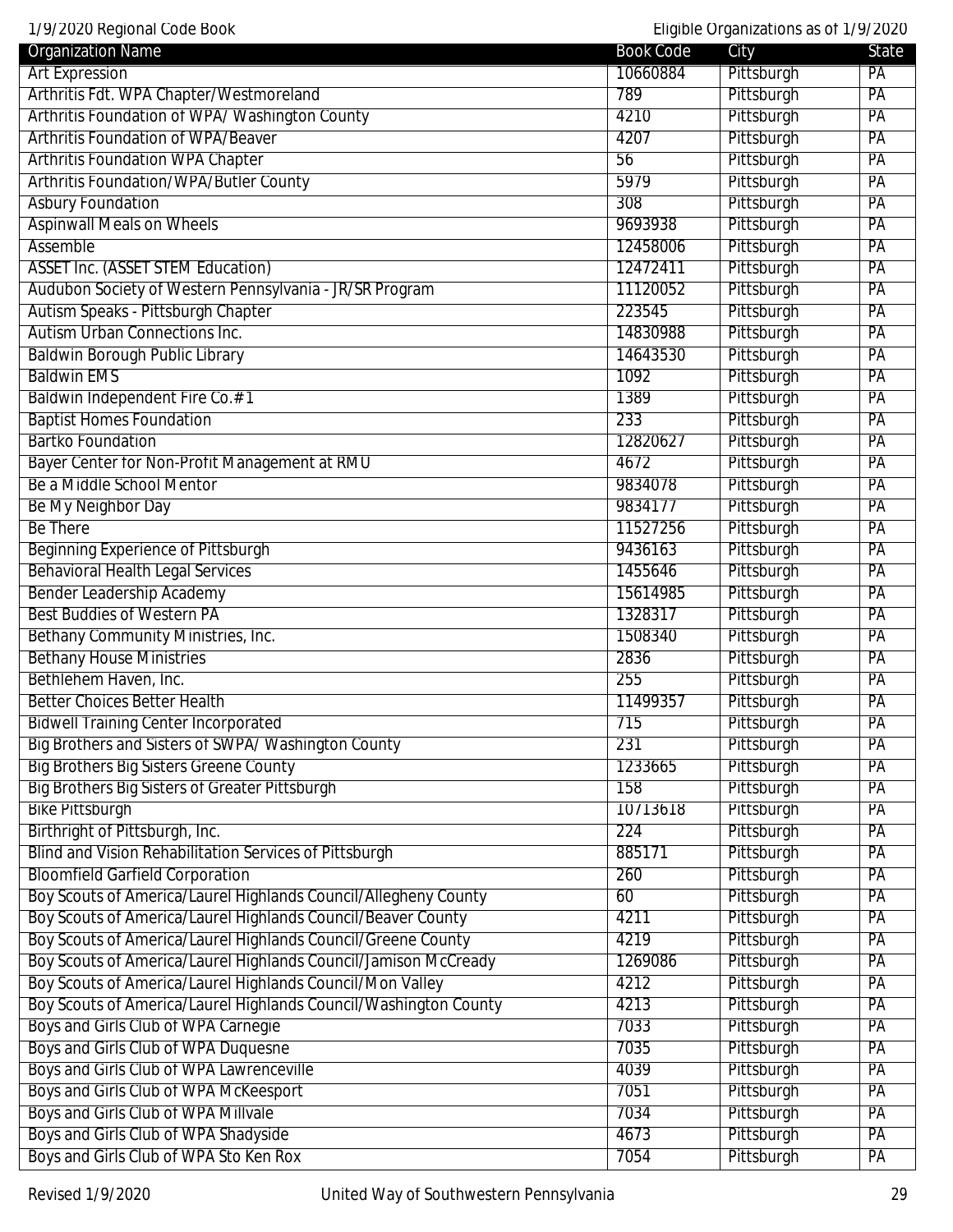| 1/9/2020 Regional Code Book                                  |                  | Eligible Organizations as of 1/9/2020 |                 |
|--------------------------------------------------------------|------------------|---------------------------------------|-----------------|
| <b>Organization Name</b>                                     | <b>Book Code</b> | City                                  | State           |
| Boys and Girls Club of WPA Wilkinsburg                       | 7036             | Pittsburgh                            | PA              |
| Boys and Girls Club of WPA Youth Sports League               | 9296             | Pittsburgh                            | PA              |
| Boys and Girls Clubs of WPA                                  | 62               | Pittsburgh                            | PA              |
| Brashear Association, Inc.                                   | 63               | Pittsburgh                            | PA              |
| <b>Brentwood Presby Church Food Pantry</b>                   | 3246             | Pittsburgh                            | PA              |
| <b>Brighton Heights Citizens Federation</b>                  | 188              | Pittsburgh                            | PA              |
| Brother's Brother Foundation (The)                           | 513              | Pittsburgh                            | PA              |
| <b>Brothers and Sisters Emerging</b>                         | 11224813         | Pittsburgh                            | PA              |
| <b>Campaign for What Works</b>                               | 10259752         | Pittsburgh                            | PA              |
| <b>Cancer Caring Center</b>                                  | 2824             | Pittsburgh                            | PA              |
| Canterbury Place - UPMC                                      | 619              | Pittsburgh                            | PA              |
| Canterbury Place/Benevolent Care - UPMC                      | 222477           | Pittsburgh                            | PA              |
| Canterbury Place/Interfaith Endowment - UPMC                 | 222479           | Pittsburgh                            | PA              |
| Canterbury Place/Respite Care - UPMC                         | 222480           | Pittsburgh                            | PA              |
| Cardinal Wuerl North Catholic Leadership/Student Program     | 221577           | Pittsburgh                            | PA              |
| <b>CARE Ownership</b>                                        | 10242998         | Pittsburgh                            | PA              |
| <b>Career Transition Program</b>                             | 14192702         | Pittsburgh                            | PA              |
| Caregivers Institute, Inc.                                   | 1462324          | Pittsburgh                            | $\overline{PA}$ |
| Carlow University/Campus School                              | 4463             | Pittsburgh                            | PA              |
| Carlow University/Carlow Fund                                | 4588             | Pittsburgh                            | PA              |
| Carnegie Institute/Human Service Programs                    | 14788723         | Pittsburgh                            | PA              |
| Carnegie Library Blind Phy Handicapped                       | 3705             | Pittsburgh                            | PA              |
| Carnegie Library of Pittsburgh                               | 816              | Pittsburgh                            | PA              |
| Carnegie Mellon/Cyert Cnt for Early Ed                       | 1321             | Pittsburgh                            | PA              |
| Carnegie Science Center - STEM Center                        | 15321961         | Pittsburgh                            | PA              |
| Carriage House Children's Ctr Inc                            | 810              | Pittsburgh                            | PA              |
| <b>CASA Program/Allegheny County</b>                         | 802              | Pittsburgh                            | PA              |
| Casa San Jose Latino Resource Center                         | 11481512         | Pittsburgh                            | PA              |
| <b>Catholic Charities Dio of Pgh/Beaver County</b>           | 604              | Pittsburgh                            | PA              |
| Catholic Charities Dio of Pgh/Butler                         | 2445             | Pittsburgh                            | PA              |
| Catholic Charities Dio of Pgh/Green                          | 1943             | Pittsburgh                            | $\overline{PA}$ |
| Catholic Charities Dio of Pgh/Lawrence County                | 2111             | Pittsburgh                            | $\overline{PA}$ |
| <b>Catholic Charities Dio of Pgh/SWPA</b>                    | 4206             | Pittsburgh                            | PA              |
| <b>Catholic Charities Dio of Pgh/Wash</b>                    | 39               | Pittsburgh                            | PA              |
| <b>Catholic Charities Diocese of Pittsburgh</b>              | 95               | Pittsburgh                            | PA              |
| Catholic Charities Free Health Care Center, Inc.             | 9062472          | Pittsburgh                            | PA              |
| <b>Catholic Charities/Current Disaster Effort Web Giving</b> | 222864           | Pittsburgh                            | PA              |
| Catholic Charities/Helpline Discretionary Fund               | 1462333          | Pittsburgh                            | PA              |
| Catholic Charities/Mother Teresa Fund                        | 222784           | Pittsburgh                            | PA              |
| Catholic Charities/Refugee Prg/Kosovo                        | 962418           | Pittsburgh                            | PA              |
| Catholic Charities/Roselia Center                            | 4123             | Pittsburgh                            | PA              |
| Catholic Charities/St Joseph House of Hospitality            | 290              | Pittsburgh                            | PA              |
| <b>Catholic Community of Bloomfield</b>                      | 970824           | Pittsburgh                            | PA              |
| Catholic Diocese of Pgh /Bishop's Educational Fund           | 9752             | Pittsburgh                            | PA              |
| Catholic Diocese of Pittsburgh/Campaign for the Church Alive | 13280383         | Pittsburgh                            | PA              |
| <b>Catholic Youth Association of Pittsburgh</b>              | 96               | Pittsburgh                            | PA              |
| <b>CCAC Educational Foundation</b>                           | 1520509          | Pittsburgh                            | PA              |
| <b>CCAC Educational Foundation/Supportive Services</b>       | 3798             | Pittsburgh                            | PA              |
| <b>CCAC Student Veteran Programs Fund</b>                    | 12558938         | Pittsburgh                            | PA              |
| Center for Family Excellence, Inc.                           | 885170           | Pittsburgh                            | PA              |
| <b>Center for Hearing and Deaf Services</b>                  | 90               | Pittsburgh                            | PA              |
|                                                              |                  |                                       |                 |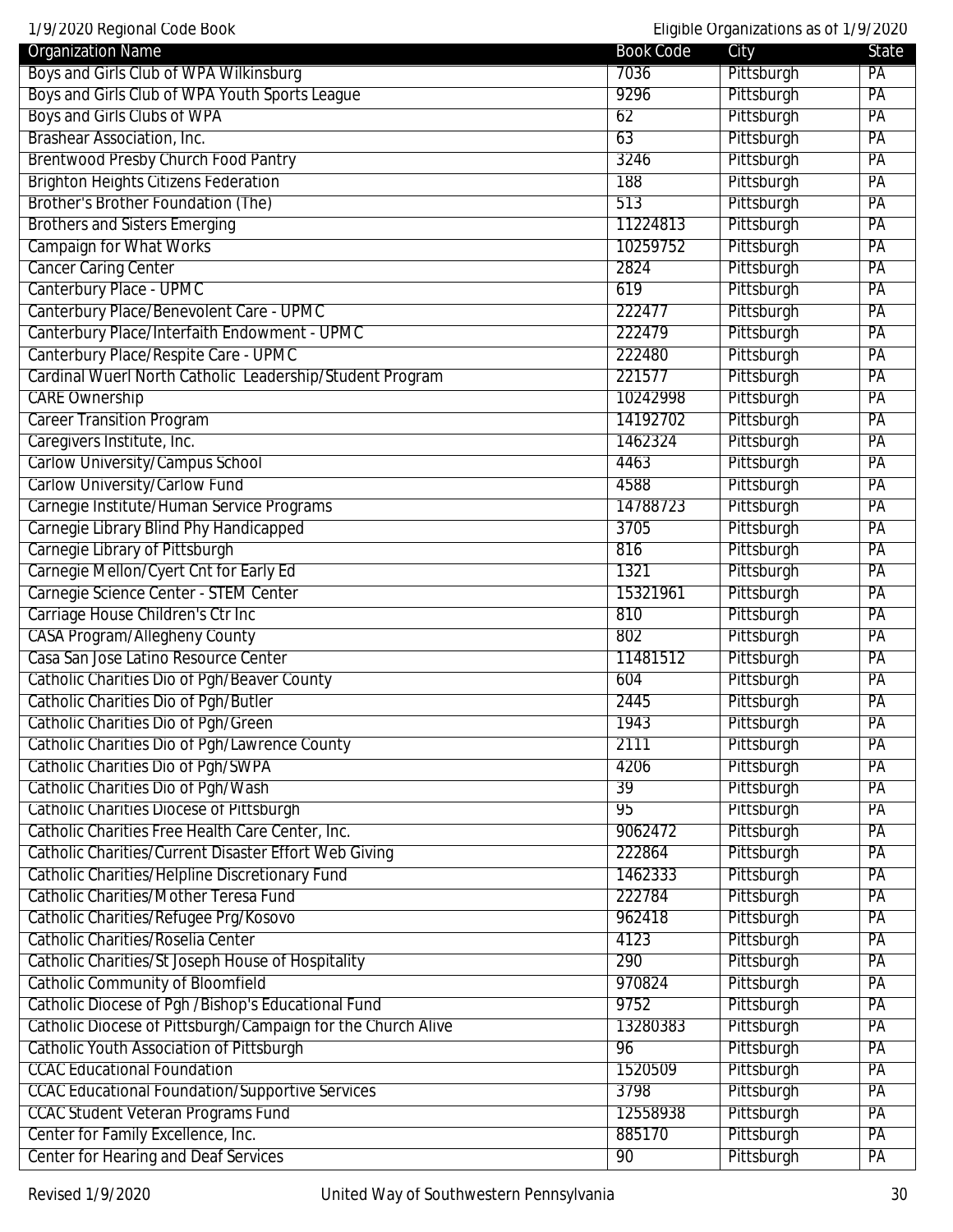1/9/2020 Regional Code Book Eligible Organizations as of 1/9/2020

| 17772020 Regional oode Book<br><b>Organization Name</b>                         | Book Code | Lingtone original international data in 17 Zozo<br>City | State           |
|---------------------------------------------------------------------------------|-----------|---------------------------------------------------------|-----------------|
| Center for Organ Recovery and Education (CORE)                                  | 600       | Pittsburgh                                              | PA              |
| <b>Center for Theater Arts</b>                                                  | 967187    | Pittsburgh                                              | PA              |
| Center for Victims formerly Center for Victims of Violence/Crime and Womansplac | 479       | Pittsburgh                                              | $\overline{PA}$ |
| Center of Life                                                                  | 1315188   | Pittsburgh                                              | PA              |
| CHADD- Pittsburgh and Vicinity Parent Chapter 147                               | 9691825   | Pittsburgh                                              | PA              |
| Child's Way                                                                     | 966893    | Pittsburgh                                              | PA              |
| Childhood Apraxia Speech Association of North America                           | 1229818   | Pittsburgh                                              | PA              |
| <b>Children Youth Ministry</b>                                                  | 879087    | Pittsburgh                                              | PA              |
| <b>Children's Center of Pgh</b>                                                 | 1449      | Pittsburgh                                              | PA              |
| Children's Dyslexia Center - Pittsburgh                                         | 14544985  | Pittsburgh                                              | PA              |
| Children's Home of Pittsburgh                                                   | 155       | Pittsburgh                                              | PA              |
| Children's Home of Pittsburgh/Transitional Infant Care                          | 3591      | Pittsburgh                                              | PA              |
| Children's Hospital - Family Support Fund for Non Malignant Diseases            | 11023199  | Pittsburgh                                              | PA              |
| Children's Hospital of Pittsburgh Foundation/Whole Child Wellness Clinic        | 15515075  | Pittsburgh                                              | PA              |
| Children's Hospital of Pittsburgh of UPMC / Most Pressing Needs                 | 156       | Pittsburgh                                              | PA              |
| Children's Hospital of Pittsburgh/Children's Trust                              | 12462388  | Pittsburgh                                              | PA              |
| Children's Hospital-UPMC Caring for Kids - The Carrie Martin Fund               | 997599    | Pittsburgh                                              | PA              |
| Children's Hospital-UPMC Child Advocacy Center                                  | 1366121   | Pittsburgh                                              | $\overline{PA}$ |
| Children's Hospital-UPMC Free Care Fund                                         | 3330      | Pittsburgh                                              | PA              |
| Children's Hospital-UPMC/ Adolescent Medicine                                   | 1366112   | Pittsburgh                                              | PA              |
| Children's Hospital-UPMC/ Amputee Camp                                          | 1658      | Pittsburgh                                              | PA              |
| Children's Hospital-UPMC/ Asthma and Allergy                                    | 1365374   | Pittsburgh                                              | PA              |
| Children's Hospital-UPMC/ Audiology and Communications Disorders                | 1365370   | Pittsburgh                                              | PA              |
| Children's Hospital-UPMC/ Camp Chihopi Endowment                                | 1366124   | Pittsburgh                                              | $\overline{PA}$ |
| Children's Hospital-UPMC/ Cardiology                                            | 1365364   | Pittsburgh                                              | PA              |
| Children's Hospital-UPMC/ Cardiothoracic Surgery                                | 1366123   | Pittsburgh                                              | PA              |
| Children's Hospital-UPMC/ Child Life Department                                 | 839       | Pittsburgh                                              | PA              |
| Children's Hospital-UPMC/ Cleft Palate Center                                   | 9341207   | Pittsburgh                                              | PA              |
| Children's Hospital-UPMC/ Cystic Fibrosis                                       | 1365368   | Pittsburgh                                              | PA              |
| Children's Hospital-UPMC/ Down Syndrome Center                                  | 2896      | Pittsburgh                                              | PA              |
| Children's Hospital-UPMC/ Emergency Care Services                               | 1365369   | Pittsburgh                                              | PA              |
| Children's Hospital-UPMC/ Family Support Fund                                   | 3009      | Pittsburgh                                              | PA              |
| Children's Hospital-UPMC/ Gastroenterology                                      | 1365363   | Pittsburgh                                              | PA              |
| Children's Hospital-UPMC/ General Surgery                                       | 1366117   | Pittsburgh                                              | PA              |
| Children's Hospital-UPMC/ Infectious Disease                                    | 1366119   | Pittsburgh                                              | PA              |
| Children's Hospital-UPMC/ Jack Paradise Research Endowment                      | 930393    | Pittsburgh                                              | PA              |
| Children's Hospital-UPMC/ Juvenile Diabetes                                     | 1365367   | Pittsburgh                                              | PA              |
| Children's Hospital-UPMC/ Katie Westbrook Cancer Research Fund                  | 998740    | Pittsburgh                                              | PA              |
| Children's Hospital-UPMC/ Medical Research                                      | 1110      | Pittsburgh                                              | $\overline{PA}$ |
| Children's Hospital-UPMC/ Muscular Dystrophy                                    | 4552      | Pittsburgh                                              | PA              |
| Children's Hospital-UPMC/ Neonatal Intensive Care                               | 2119      | Pittsburgh                                              | PA              |
| Children's Hospital-UPMC/ Neurofibromatosis                                     | 4263      | Pittsburgh                                              | PA              |
| Children's Hospital-UPMC/ Patient Care Fund                                     | 221002    | Pittsburgh                                              | PA              |
| Children's Hospital-UPMC/ Pediatric Intensive Care                              | 953620    | Pittsburgh                                              | PA              |
| Children's Hospital-UPMC/ Pennies from Heaven                                   | 223569    | Pittsburgh                                              | PA              |
| Children's Hospital-UPMC/ Ron Francis Charities                                 | 902596    | Pittsburgh                                              | $\overline{PA}$ |
| Children's Hospital-UPMC/ Spina Bifida Clinic                                   | 1910      | Pittsburgh                                              | PA              |
| Children's Hospital-UPMC/ Transport Team Hat Fund                               | 222391    | Pittsburgh                                              | PA              |
| Children's Hospital-UPMC/Autism Center                                          | 9503      | Pittsburgh                                              | PA              |
| Children's Hospital-UPMC/Children's Cancer Fund for Patient Family Expenses     | 845       | Pittsburgh                                              | PA              |
| Children's Hospital-UPMC/Emergency Medical Research and Education               | 222902    | Pittsburgh                                              | PA              |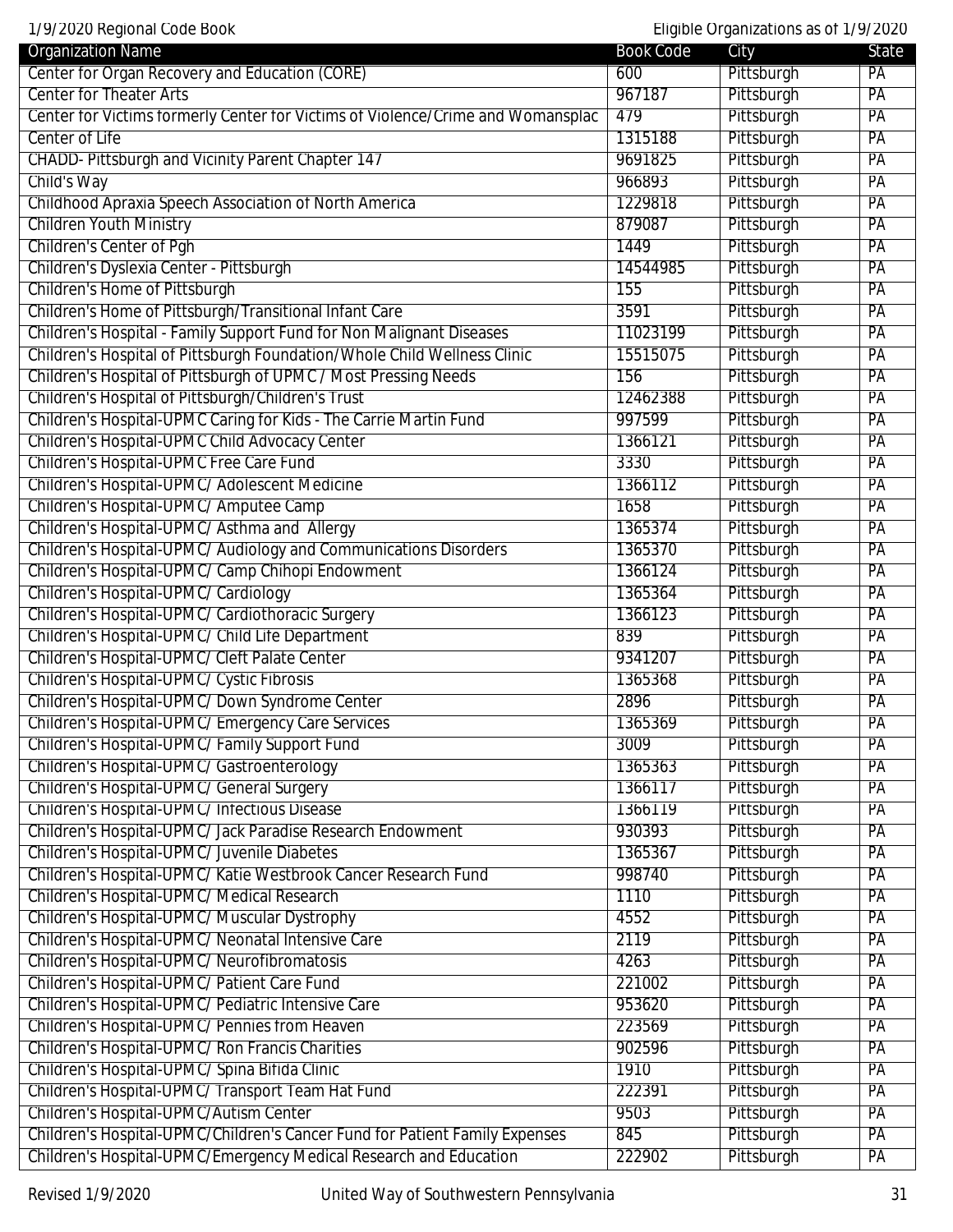1/9/2020 Regional Code Book Eligible Organizations as of 1/9/2020

| <b>Organization Name</b>                                                          | <b>Book Code</b> | City       | State           |
|-----------------------------------------------------------------------------------|------------------|------------|-----------------|
| Children's Hospital-UPMC/Endocrinology                                            | 1366125          | Pittsburgh | PA              |
| Children's Hospital-UPMC/Family Care Connection                                   | 222883           | Pittsburgh | PA              |
| Children's Hospital-UPMC/Fidel Endowed Cardiology Fund                            | 930397           | Pittsburgh | PA              |
| <b>Children's Hospital-UPMC/Genetics</b>                                          | 1365361          | Pittsburgh | $\overline{PA}$ |
| Children's Hospital-UPMC/Hearing Center                                           | 1366120          | Pittsburgh | $\overline{PA}$ |
| Children's Hospital-UPMC/Heart Camp                                               | 973220           | Pittsburgh | PA              |
| Children's Hospital-UPMC/Hematology and Oncology/Cancer                           | 1366111          | Pittsburgh | PA              |
| Children's Hospital-UPMC/Jamie Lee Curtis Endowed Chair in Transplant             | 975306           | Pittsburgh | PA              |
| Children's Hospital-UPMC/Kristian Keefer Leukemia Research Fund                   | 966855           | Pittsburgh | PA              |
| Children's Hospital-UPMC/Londino Endowed Chair in Rheumatology                    | 1366122          | Pittsburgh | PA              |
| Children's Hospital-UPMC/Marty Ostrow Memorial Fund                               | 1555             | Pittsburgh | PA              |
| Children's Hospital-UPMC/Nephrology                                               | 1365365          | Pittsburgh | PA              |
| Children's Hospital-UPMC/Neuro-Oncology                                           | 1365371          | Pittsburgh | PA              |
| Children's Hospital-UPMC/Neurology                                                | 1365373          | Pittsburgh | PA              |
| Children's Hospital-UPMC/Neurosurgery                                             | 1366115          | Pittsburgh | PA              |
| <b>Children's Hospital-UPMC/Nursing</b>                                           | 1366110          | Pittsburgh | PA              |
| Children's Hospital-UPMC/Ophthalmology                                            | 11945268         | Pittsburgh | PA              |
| Children's Hospital-UPMC/Patrick Dick Memorial Fund in Cardiology                 | 959601           | Pittsburgh | $\overline{PA}$ |
| Children's Hospital-UPMC/Phenylketonuria Clinic (PKU)                             | 942550           | Pittsburgh | $\overline{PA}$ |
| Children's Hospital-UPMC/Plastic Surgery                                          | 1366113          | Pittsburgh | PA              |
| Children's Hospital-UPMC/PrimaryCare                                              | 1334376          | Pittsburgh | PA              |
| Children's Hospital-UPMC/Rheumatology                                             | 1366118          | Pittsburgh | PA              |
| Children's Hospital-UPMC/Ronald McDonald Care Mobile                              | 1318230          | Pittsburgh | PA              |
| Children's Hospital-UPMC/Sickle Cell                                              | 1366114          | Pittsburgh | PA              |
| Children's Hospital-UPMC/Supportive Care                                          | 1318229          | Pittsburgh | PA              |
| Children's Hospital-UPMC/Transplantation                                          | 1365366          | Pittsburgh | $\overline{PA}$ |
| Children's Hospital-UPMC/Trauma                                                   | 1366116          | Pittsburgh | PA              |
| Children's Hospital-UPMC/Urbach Family Endowment                                  | 1456452          | Pittsburgh | PA              |
| Children's Hospital-UPMC/Urology                                                  | 1365372          | Pittsburgh | PA              |
| Children's Hospital/ Pediatric Clinical and Translational Research Center         | 14238307         | Pittsburgh | PA              |
| <b>Children's Hospital/ Substance Use Prevention</b>                              | 14823942         | Pittsburgh | PA              |
| Children's Hospital/Basil J. Zitelli, MD Fund                                     | 12996294         | Pittsburgh | $\overline{PA}$ |
| Children's Hospital/Behavioral Health                                             | 14823801         | Pittsburgh | PA              |
| Children's Hospital/Brain and Behavior Fund                                       | 14198287         | Pittsburgh | PA              |
| <b>Children's Hospital/Cleveland Chair</b>                                        | 12726113         | Pittsburgh | PA              |
| Children's Hospital/Creative and Expressive Arts Therapy (CEAT)                   | 12726154         | Pittsburgh | PA              |
| Children's Hospital/Cystic Fibrosis Fam Support/Muriel's Breath of Life Fund      | 12996286         | Pittsburgh | PA              |
| Children's Hospital/Diabetes Wraparound Project                                   | 14823926         | Pittsburgh | PA              |
| Children's Hospital/Homeless Youth Healthcare                                     | 12996328         | Pittsburgh | PA              |
| Children's Hospital/Miracles from Maggie Endowed Fund for Supportive Care         | 14198279         | Pittsburgh | PA              |
| Children's Hospital/Nora Grace Kaufman Neuro-Oncology Fund                        | 15580442         | Pittsburgh | PA              |
| Children's Hospital/Otolaryngology (ENT)                                          | 11847993         | Pittsburgh | PA              |
| <b>Children's Hospital/Pathology</b>                                              | 12996302         | Pittsburgh | PA              |
| Children's Hospital/Pediatric Scleroderma Research                                | 13280185         | Pittsburgh | PA              |
| Children's Hospital/Rehab Institute                                               | 12996278         | Pittsburgh | PA              |
| <b>Children's Hospital/Research Priorities</b>                                    | 15580491         | Pittsburgh | $\overline{PA}$ |
| Children's Hospital/Samuel J. Johnson Amenity Fund                                | 12726188         | Pittsburgh | $\overline{PA}$ |
| Children's Hospital/Starzl Network for Excellence in Pediatric Transplantation    | 14633192         | Pittsburgh | PA              |
| Children's Hospital/The Pittsburgh Study                                          | 14823934         | Pittsburgh | PA              |
| Children's Hospital/Transgender Care/Clinical Support for LGBT Youth              | 12996344         | Pittsburgh | PA              |
| Children's Hospital/Transition Services / Support for Adolescents and Young Adult | 12996336         | Pittsburgh | PA              |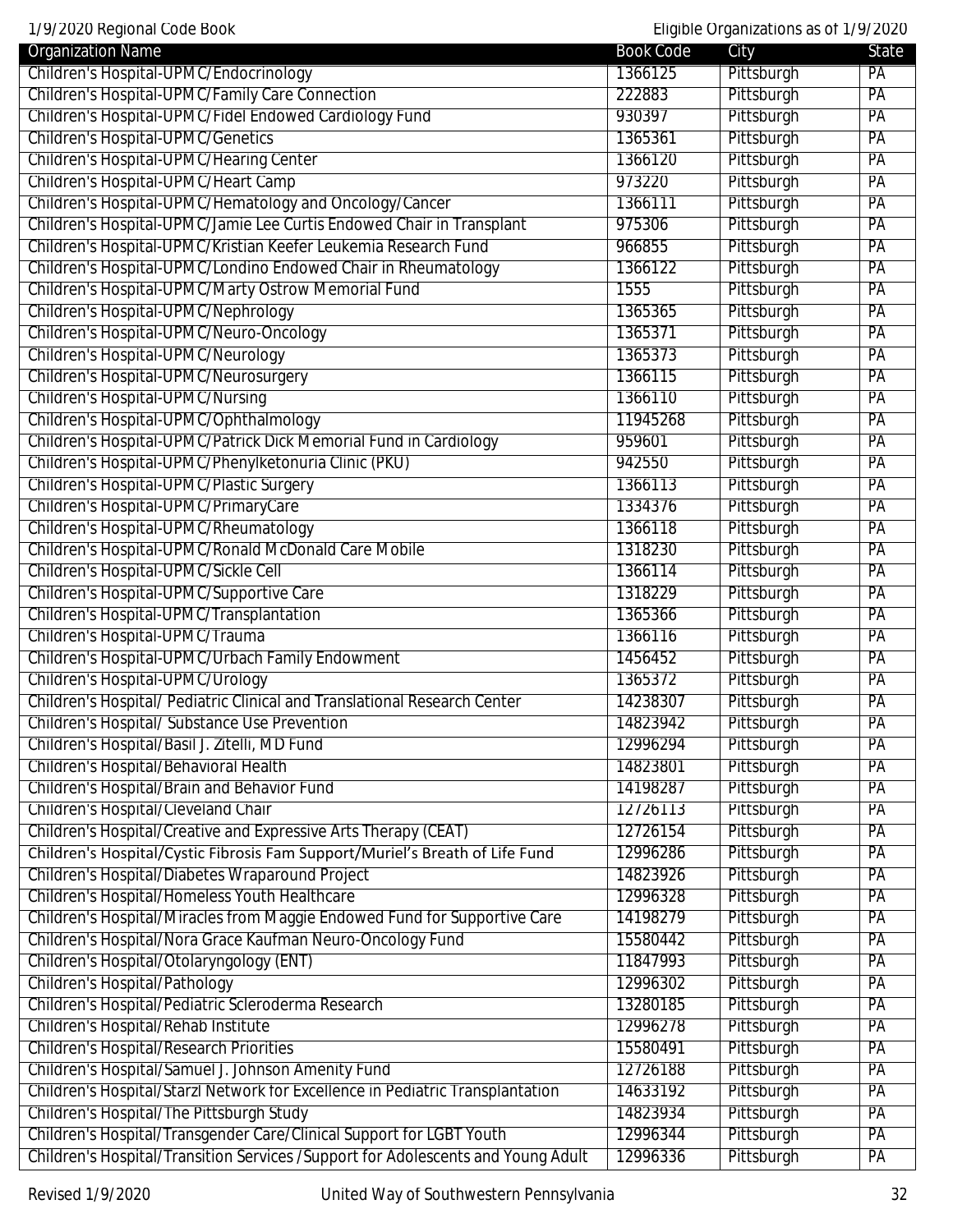| 1/9/2020 Regional Code Book<br>Eligible Organizations as of 1/9/2020 |                  |            |                 |
|----------------------------------------------------------------------|------------------|------------|-----------------|
| <b>Organization Name</b>                                             | <b>Book Code</b> | City       | <b>State</b>    |
| Children's Hospital/Transplant Research                              | 14746564         | Pittsburgh | PA              |
| Children's Hospital/Type 1 Diabetes Gene Therapy Research            | 14823918         | Pittsburgh | PA              |
| Children's Institute of Pittsburgh                                   | 187              | Pittsburgh | PA              |
| Children's Institute of Pittsburgh/Day School                        | 3588             | Pittsburgh | $\overline{PA}$ |
| Children's Institute of Pittsburgh/Project Star                      | 3643             | Pittsburgh | PA              |
| <b>Children's Museum of Pittsburgh</b>                               | 623              | Pittsburgh | PA              |
| <b>Children's Sickle Cell Foundation</b>                             | 1431932          | Pittsburgh | PA              |
| <b>Christ Child Society of Pittsburgh</b>                            | 4688             | Pittsburgh | PA              |
| <b>Christian Associates of Southwest PA</b>                          | 222845           | Pittsburgh | PA              |
| <b>Christian Counselors Collaborative</b>                            | 11088176         | Pittsburgh | PA              |
| <b>Christian Immigration Advocacy Center</b>                         | 14198303         | Pittsburgh | $\overline{PA}$ |
| Christian Legal Aid of Pittsburgh, Inc.                              | 1455117          | Pittsburgh | PA              |
| <b>Christian Life Skills</b>                                         | 935256           | Pittsburgh | PA              |
| <b>Chuck Cooper Foundation</b>                                       | 11224631         | Pittsburgh | PA              |
| <b>Circle Camps for Grieving Children</b>                            | 12972469         | Pittsburgh | PA              |
| CISV - Pittsburgh                                                    | 713              | Pittsburgh | PA              |
| Citizen Power, Inc/Health Care Project                               | 11560810         | Pittsburgh | PA              |
| City of Asylum/Pittsburgh                                            | 1532006          | Pittsburgh | PA              |
| Civic Light Opera - Creative Vision Program                          | 926737           | Pittsburgh | PA              |
| Clean Slate E3                                                       | 11946191         | Pittsburgh | PA              |
| Cloverleaf Area Ecumencial Assistance Program                        | 1390             | Pittsburgh | PA              |
| <b>Coaching Boys Into Men</b>                                        | 11940830         | Pittsburgh | PA              |
| <b>Coalition for Christian Outreach</b>                              | 1452             | Pittsburgh | PA              |
| <b>Colorful Communities</b>                                          | 12949574         | Pittsburgh | PA              |
| <b>Comm Outreach Ministries</b>                                      | 5141             | Pittsburgh | PA              |
| <b>Communications Project</b>                                        | 14195275         | Pittsburgh | PA              |
| Communities in Schools of Pittsburgh - Allegheny County              | 9592             | Pittsburgh | PA              |
| Community Empowerment Association, Inc.                              | 996269           | Pittsburgh | PA              |
| <b>Community Human Services Corporation</b>                          | 127              | Pittsburgh | PA              |
| <b>Community Kitchen Pittsburgh</b>                                  | 12431748         | Pittsburgh | PA              |
| <b>Community LIFE</b>                                                | 223438           | Pittsburgh | $\overline{PA}$ |
| Community Living and Support Services, Inc. (CLASS) of Pittsburgh    | 99               | Pittsburgh | PA              |
| <b>Community Options</b>                                             | 887035           | Pittsburgh | PA              |
| <b>Companies In The Class Room</b>                                   | 14197336         | Pittsburgh | PA              |
| Compassionate Friends/Pqh                                            | 2647             | Pittsburgh | PA              |
| <b>Computer Reach</b>                                                | 12545752         | Pittsburgh | PA              |
| <b>Connecting Champions</b>                                          | 12887816         | Pittsburgh | PA              |
|                                                                      |                  |            |                 |
| <b>Consumer Health Coalition</b>                                     | 9693961          | Pittsburgh | PA              |
| <b>Cooper-Siegel Community Library</b>                               | 1529168          | Pittsburgh | PA              |
| Coro Center for Civic Leadership                                     | 1328052          | Pittsburgh | PA              |
| Covenant Church of Pittsburgh/Regeneration Ministries                | 11539954         | Pittsburgh | PA              |
| <b>Crafton Childrens Corner Inc</b>                                  | 814              | Pittsburgh | PA              |
| <b>Crafton Ingram Food Pantry</b>                                    | 9062449          | Pittsburgh | PA              |
| <b>Creative Citizen Studios</b>                                      | 14198253         | Pittsburgh | PA              |
| <b>Crestfield Camp and Conference Center</b>                         | 222701           | Pittsburgh | PA              |
| Cribs for Kids. Inc.                                                 | 402              | Pittsburgh | PA              |
| <b>Criminal Justice Education Services, Inc.</b>                     | 10252278         | Pittsburgh | PA              |
| <b>Crisis Center North</b>                                           | 432              | Pittsburgh | PA              |
| Crohn's and Colitis Foundation, WPA-WV Chapter                       | 2951             | Pittsburgh | PA              |
| <b>Crossroads Foundation</b>                                         | 996185           | Pittsburgh | PA              |
| <b>Cystic Fibrosis Foundation of Western PA</b>                      | 65               | Pittsburgh | PA              |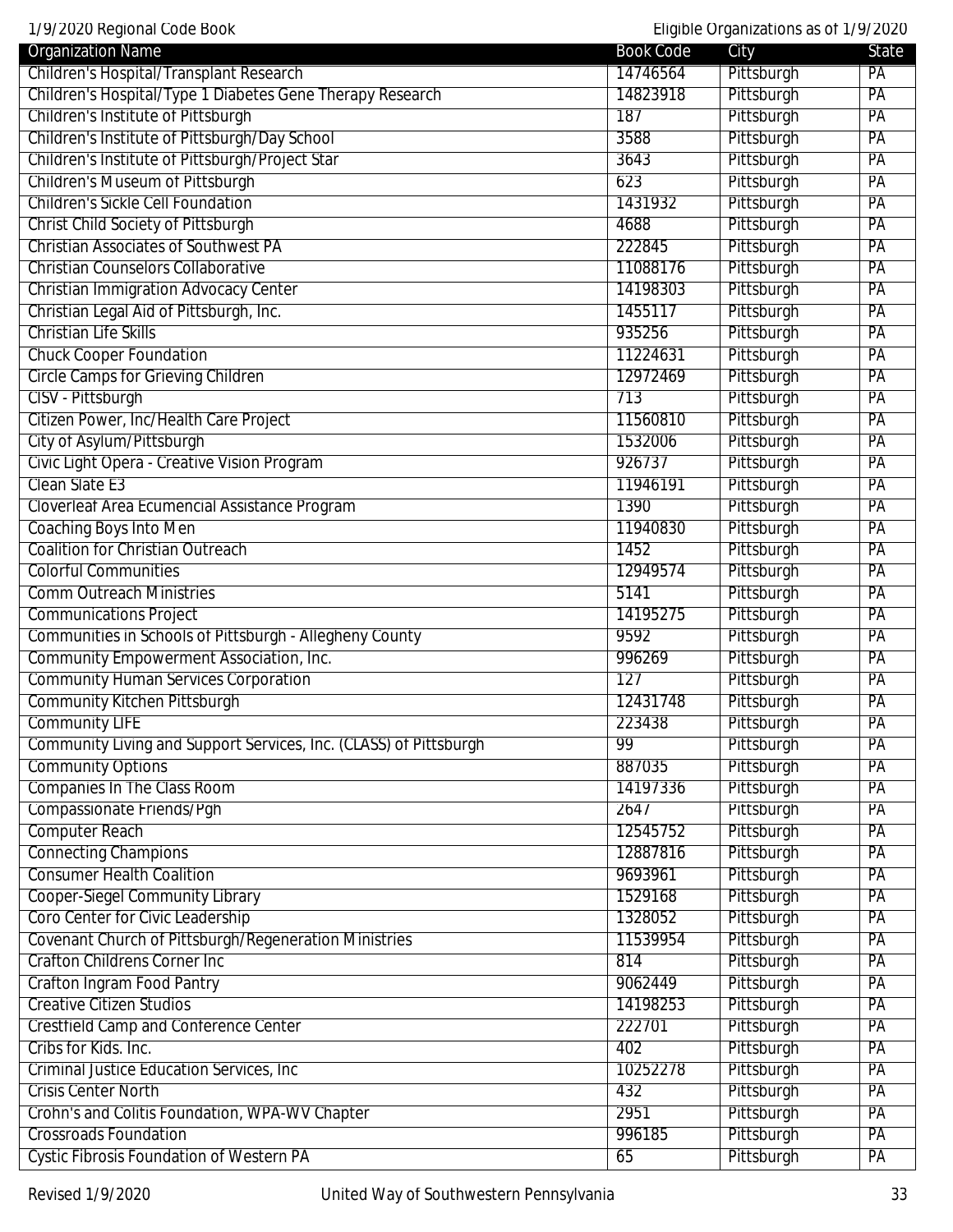| <b>Organization Name</b>                                   | <b>Book Code</b> | City       | State           |
|------------------------------------------------------------|------------------|------------|-----------------|
| Dapper Dan Youth Sports League                             | 9751             | Pittsburgh | PA              |
| <b>Dating Matters</b>                                      | 14196695         | Pittsburgh | PA              |
| Days of Caring                                             | 10704575         | Pittsburgh | PA              |
| Delta Foundation of Pittsburgh                             | 10242949         | Pittsburgh | $\overline{PA}$ |
| DePaul School for Hearing and Speech                       | 169              | Pittsburgh | PA              |
| Dollar Energy Fund, Inc.                                   | 836              | Pittsburgh | PA              |
| DoorWay Inc                                                | 3249             | Pittsburgh | PA              |
| <b>Dormont Public Library</b>                              | 952547           | Pittsburgh | PA              |
| <b>Dreams of Hope</b>                                      | 13919691         | Pittsburgh | PA              |
| <b>Dress for Success Pittsburgh</b>                        | 1462214          | Pittsburgh | $\overline{PA}$ |
| Duquense University School of Law Clinical Legal Education | 12888814         | Pittsburgh | $\overline{PA}$ |
| Duquesne University/Center for Pharmacy Care               | 1530473          | Pittsburgh | PA              |
| Duquesne University/City Music Center                      | 9387             | Pittsburgh | PA              |
| Duquesne University/Empowerment Scholarship Program        | 11948064         | Pittsburgh | PA              |
| Duquesne University/Spirit of Diversity Support Fund       | 12977278         | Pittsburgh | PA              |
| Duquesne University/The Center for Pharmacy Service        | 11224664         | Pittsburgh | PA              |
| Duttine-Cavatio Fund/Drop the Puck on Cancer               | 12909040         | Pittsburgh | $\overline{PA}$ |
| <b>Early Literacy Fund</b>                                 | 10015279         | Pittsburgh | $\overline{PA}$ |
| Earned Income Tax Credit Campaign                          | 12621686         | Pittsburgh | PA              |
| <b>Earthen Vessels Outreach</b>                            | 10503118         | Pittsburgh | PA              |
| <b>East End Cooperative Ministry</b>                       | 325              | Pittsburgh | PA              |
| East Liberty Family Health Care Center                     | 338              | Pittsburgh | PA              |
| East Liberty Presb Church/Family Enrichment                | 911570           | Pittsburgh | PA              |
| Easternseals Western and Central Pennsylvania              | 176              | Pittsburgh | $\overline{PA}$ |
| Eastside Neighborhood Employment Center                    | 887128           | Pittsburgh | $\overline{PA}$ |
| Elizabeth Seton Center Inc                                 | 2315             | Pittsburgh | PA              |
| <b>Emergency Basic Needs Fund</b>                          | 11723277         | Pittsburgh | PA              |
| Emmaus Community/Pittsburgh Inc                            | 9123             | Pittsburgh | PA              |
| Epic, Incorporated                                         | 961970           | Pittsburgh | PA              |
| Epilepsy Association of Western and Central PA             | 288              | Pittsburgh | PA              |
| <b>Etna Volunteer Fire Department</b>                      | 2946             | Pittsburgh | PA              |
| Every Child, Inc.                                          | 929345           | Pittsburgh | PA              |
| <b>Eviction Prevention Network Program</b>                 | 10648491         | Pittsburgh | $\overline{PA}$ |
| <b>Evolve Coaching Inc</b>                                 | 14198261         | Pittsburgh | PA              |
| <b>Extra Mile Education Foundation</b>                     | 3332             | Pittsburgh | PA              |
| Eye and Ear Foundation of Pittsburgh                       | 9940321          | Pittsburgh | PA              |
| Eye and Ear/Ophthamology                                   | 929792           | Pittsburgh | PA              |
| Eye and Ear/Otolaryngology                                 | 221138           | Pittsburgh | PA              |
| Face2Face Healing, Inc.                                    | 13914700         | Pittsburgh | $\overline{PA}$ |
| Family Guidance, Inc.                                      | 166              | Pittsburgh | PA              |
| <b>Family Hospice and Palliative Care</b>                  | 171              | Pittsburgh | PA              |
| <b>Family House of Pittsburgh</b>                          | 859              | Pittsburgh | PA              |

Family House of Pittsburgh 859 Pittsburgh 859

Family Life Fund PA PA PA Camera Contract Contract Contract Contract Contract Contract PA PA PA PA PA PA PA PA Family Promise of Southwestern PA formerly Interfaith Hospitality Network 10151 Pittsburgh PA Family Resources **Family Resources** PA FamilyLinks 254 Pittsburgh PA Fine Art Miracles, Inc. 2012 Page 2014 12909123 Pittsburgh PA Fineview Citizens Council Inc **PA** Research PA Research Part of the B85330 Pittsburgh PA First Charities Inc./First Food and Friends 12948642 Pittsburgh PA FISA Foundation PA PA PA PARTICLE PRODUCED PROPERTY AT A PARTICLE PARTICLE PARTICLE PARTICLE PARTICLE PARTICLE Fit United 10527950 Pittsburgh PA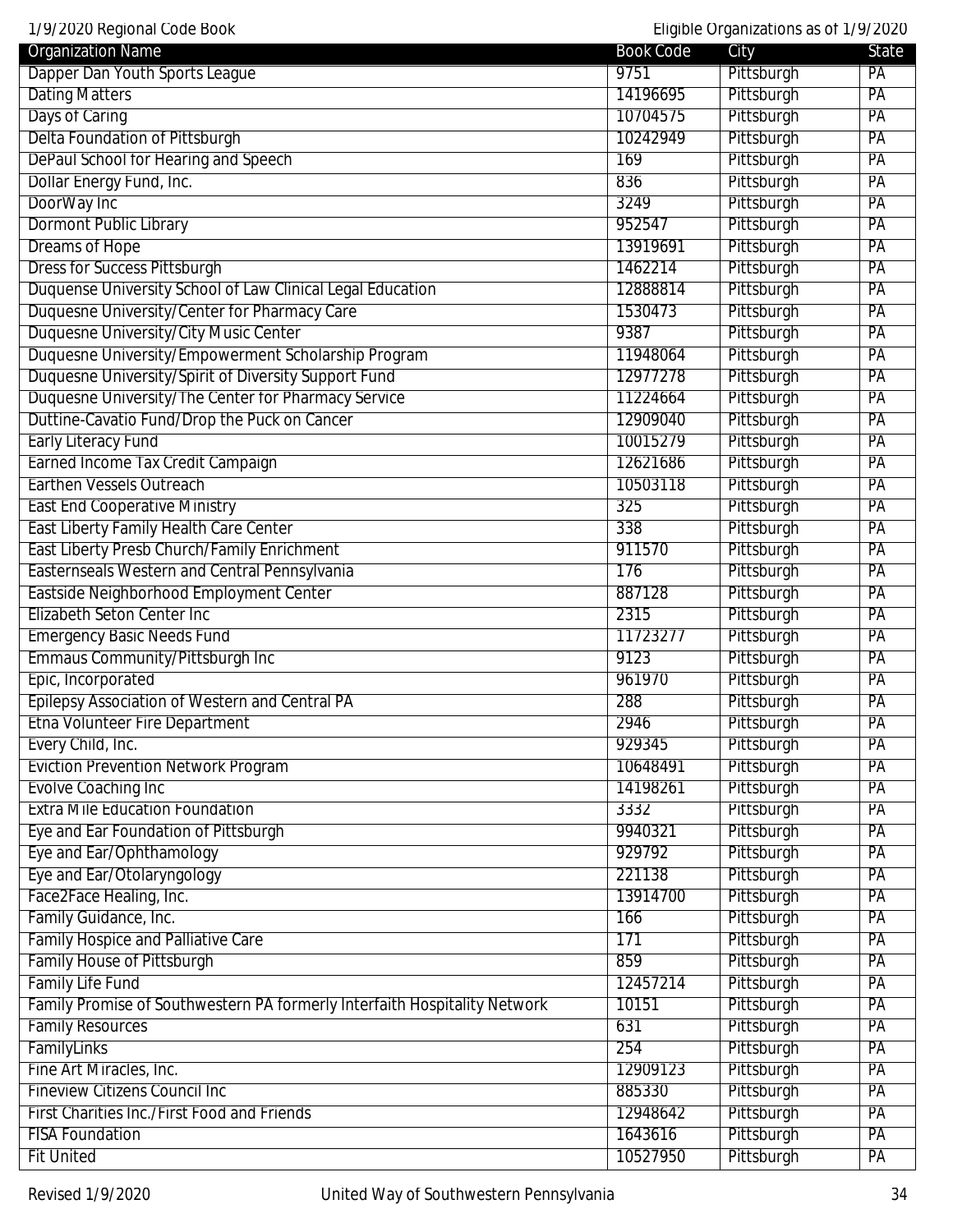| 1/9/2020 Regional Code Book                                        |                  | Eligible Organizations as of 1/9/2020 |                 |
|--------------------------------------------------------------------|------------------|---------------------------------------|-----------------|
| <b>Organization Name</b>                                           | <b>Book Code</b> | City                                  | State           |
| <b>Fit United</b>                                                  | 10527950         | Pittsburgh                            | PA              |
| <b>Five James Foundation</b>                                       | 13959507         | Pittsburgh                            | PA              |
| Forest Hills Community Service Inc.                                | 497              | Pittsburgh                            | PA              |
| <b>Forest Hills VFD</b>                                            | 2927             | Pittsburgh                            | PA              |
| Foundation for the Autoimmunity Institute                          | 1382665          | Pittsburgh                            | PA              |
| <b>Foundation of Hope</b>                                          | 12457222         | Pittsburgh                            | PA              |
| Fox Chapel Area Education Fund - Pittsburgh Foundation             | 3756             | Pittsburgh                            | PA              |
| <b>Foxwall Emergency Medical Service</b>                           | 12549549         | Pittsburgh                            | PA              |
| Franciscan Child Day Care Center                                   | 3485             | Pittsburgh                            | PA              |
| <b>Free Tax Prep</b>                                               | 9834169          | Pittsburgh                            | PA              |
| <b>Friends of Albert Schweitzer Hospital</b>                       | 10607802         | Pittsburgh                            | PA              |
| Friends of Mt Lebanon Library/Child Literature                     | 4670             | Pittsburgh                            | PA              |
| Friends of the Pittsburgh Fisher House                             | 12839585         | Pittsburgh                            | PA              |
| Friends of the Riverfront, Inc.                                    | 13943592         | Pittsburgh                            | PA              |
| Fund Advancement of Minorities through Education (FAME)            | 9809             | Pittsburgh                            | PA              |
| G. O. Girls Inc                                                    | 13919790         | Pittsburgh                            | PA              |
| <b>Garfield Jubilee Association</b>                                | 1905             | Pittsburgh                            | PA              |
| Gateway to the Arts/Early Childhood Programs                       | 993099           | Pittsburgh                            | PA              |
| Gay and Lesbian Community Center Inc.                              | 4788             | Pittsburgh                            | PA              |
| <b>Genesis of Pittsburgh/Genesis House</b>                         | 181              | Pittsburgh                            | PA              |
| Girl Scouts Western Pennsylvania                                   | 67               | Pittsburgh                            | PA              |
| Girls on the Run at UPMC Magee-Womens Hospital                     | 14649636         | Pittsburgh                            | PA              |
| <b>Global Links</b>                                                | 4319             | Pittsburgh                            | PA              |
| <b>Global Solutions Education Fund, Pittsburgh</b>                 | 9920182          | Pittsburgh                            | PA              |
| <b>Global War on Terror Memorial Foundation</b>                    | 13950936         | Pittsburgh                            | PA              |
| Golden Triangle Obedience Training Club/Therapy Dog Programs       | 12960845         | Pittsburgh                            | PA              |
| <b>Good Shepherd Christian Preschool</b>                           | 13959473         | Pittsburgh                            | PA              |
| <b>Goodfellows Toy Fund</b>                                        | 867              | Pittsburgh                            | PA              |
| <b>Goodwill of Southwestern PA</b>                                 | 140              | Pittsburgh                            | PA              |
| Goodwill of Southwestern PA Literacy Initiative                    | 2642             | Pittsburgh                            | PA              |
| <b>Green Tree Public Library</b>                                   | 992844           | Pittsburgh                            | $\overline{PA}$ |
| <b>Grow Pittsburgh</b>                                             | 9687237          | Pittsburgh                            | PA              |
| <b>Gwen's Girls</b>                                                | 1267223          | Pittsburgh                            | PA              |
| H.O.P.E. Network                                                   | 968193           | Pittsburgh                            | PA              |
| <b>Habitat for Humanity Greater Pittsburgh</b>                     | 7283             | Pittsburgh                            | PA              |
| Habitat for Humanity Greater Pittsburgh/Braddock                   | 4139             | Pittsburgh                            | PA              |
| Habitat for Humanity Greater Pittsburgh/Corey Avenue               |                  |                                       | PA              |
|                                                                    | 7159             | Pittsburgh                            |                 |
| Habitat for Humanity Greater Pittsburgh/Duquesne                   | 2156             | Pittsburgh                            | PA              |
| Habitat for Humanity Greater Pittsburgh/Homestead                  | 7160             | Pittsburgh                            | PA              |
| <b>Hair Peace Charities</b>                                        | 10660371         | Pittsburgh                            | PA              |
| <b>Haitian Families First</b>                                      | 11179793         | Pittsburgh                            | PA              |
| Hazelwood Initiative                                               | 1321468          | Pittsburgh                            | PA              |
| <b>Healthy Start Inc</b>                                           | 9282             | Pittsburgh                            | PA              |
| <b>HEARTH</b>                                                      | 3384             | Pittsburgh                            | PA              |
| <b>Hearts of The Homeless</b>                                      | 14198162         | Pittsburgh                            | PA              |
| Heaven's Rainbow, Inc.                                             | 10782613         | Pittsburgh                            | PA              |
| Hebrew Free Loan Association of Pittsburgh                         | 4924             | Pittsburgh                            | PA              |
| <b>Heinz History Center</b>                                        | 11545191         | Pittsburgh                            | PA              |
| <b>Heitz 61 Memorial Foundation</b>                                | 12543013         | Pittsburgh                            | PA              |
| <b>Hello Neighbor</b>                                              | 14198220         | Pittsburgh                            | PA              |
| Help Connecting Disaster Victims to Necessary Resources Right Away | 11550852         | Pittsburgh                            | PA              |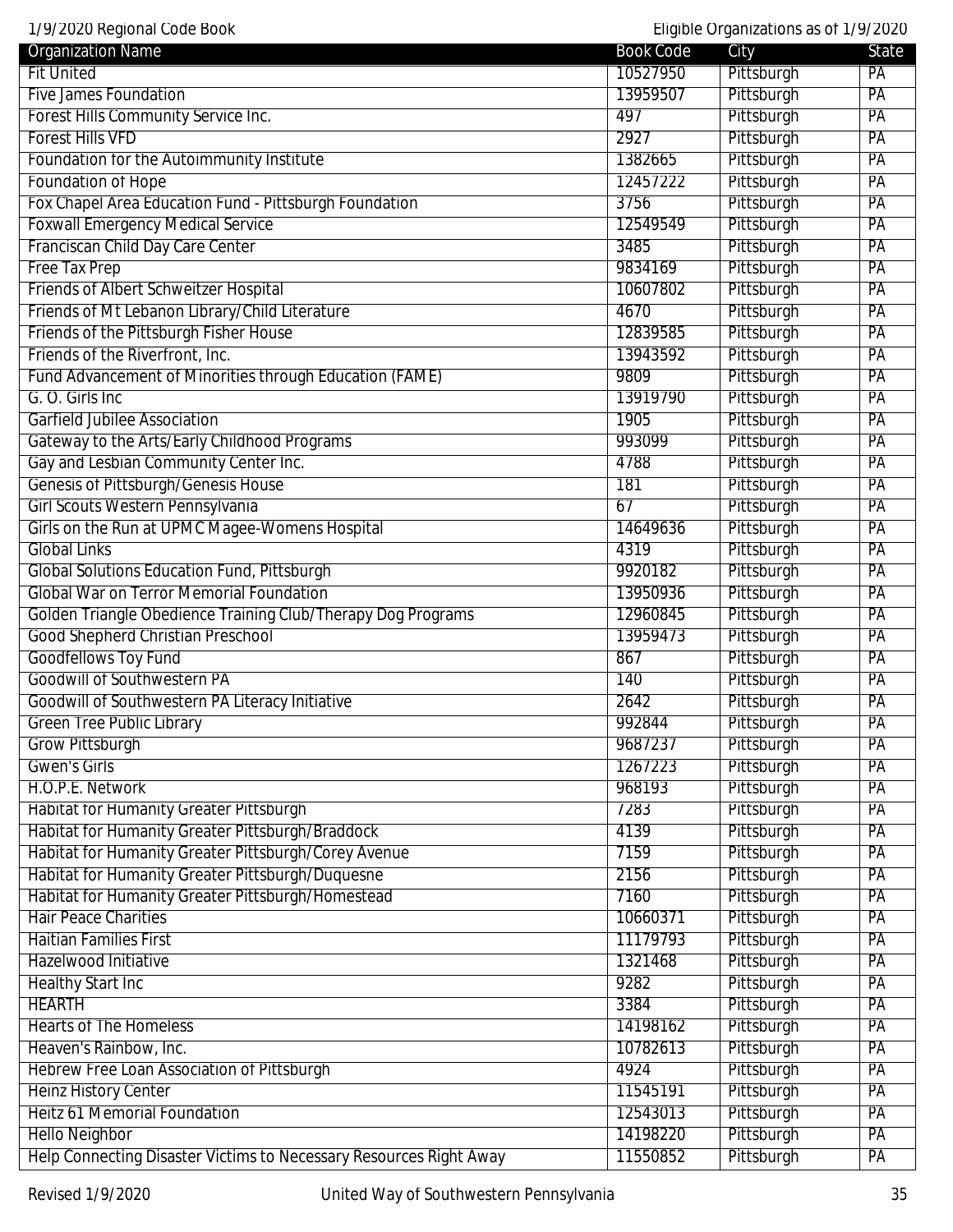1/9/2020 Regional Code Book Eligible Organizations as of 1/9/2020 Organization Name State State City State City Help Kids Achieve Academic Success Through After School Programs 11550894 Pittsburgh PA Help Seniors with Visual Impairment Live Safely and Independently at Home 11550860 Pittsburgh PA Helping Ourselves Produce Excellence for Tomorrow Inc. 14172993 Pittsburgh PA Helping Seniors **PACK PROXIMATE PROXIMATE PROXIMATE PROXIMATE PROXIMATE PROXIMATE PROXIMATE PROXIMATE PROXIMATE** Hero's Journey Foundation **PA** Hi5! Project 11003092 Pittsburgh PA High School Transition - To And Through College 14500060 Pittsburgh PA Higher Achievement Pittsburgh 10597441 Pittsburgh PA Highland Volunteer Fire Department PA Highmark Caring Place **1950** Pittsburgh PA Hiland Child Care Center 2008 PA 2009 Page 2014 12:00 Page 2014 12:00 Page 2014 12:00 PA Hill Dance Academy Theatre (HDAT) Theory of the Academy Theatre (HDAT) 11035136 Pittsburgh PA Hill District AfterZone **PA** Hill House Association **PA** Hill House Association/Neighborhood Partnership 19515 Pittsburgh PA His Place Contact Center Inc **Product Center Inc.** This Place Contact Center Inc Hockey Sticks Together PA Contact the Contact of the Contact of the Pittsburgh PA PA PA Contact PA PA PA PA PA Holiday Park VFD 1102 Pittsburgh PA Holy Family Institute **PA** Holy Family Institute Foundation (The) 19690 Pittsburgh PA Homeless Children's Education Fund 963315 Pittsburgh PA Homewood Children's Village 10248896 Pittsburgh PA Homewood Community Sports 15628464 Pittsburgh PA Hopital Albert Schweitzer Haiti 9834540 Pittsburgh PA Hot Metal Bridge Faith Community **13943550** Pittsburgh PA House of the Crossroads **According PA** Pittsburgh PA PA Pittsburgh PA Hug Me Tight Childlife Centers, Inc. 10713659 Pittsburgh PA Human Coalition 2898 Pittsburgh PA Humane Animal Rescue/Human Service Programs 621 bitsburgh Pittsburgh PA Huntington's Disease Society of America/WPA 521 Pittsburgh PA I Am Whole 12996377 Pittsburgh PA I Want to Work Campaign **PA** Imani Christian Academy 1229849 Pittsburgh PA International Society for Bipolar Disorder 1327135 Pittsburgh PA Interplay Child Care Center 9664574 Pittsburgh PA IOTA Phi Foundation of Pittsburgh, Inc. 1300342 Pittsburgh PA Ireland Institute of Pittsburgh 4534 Pittsburgh PA iRise Leadership Institute 14198295 Pittsburgh PA Islamic Center of Pittsburgh/Food Pantry 14641906 Pittsburgh PA JADA House International Inc. 13280359 Pittsburgh PA James D. Luketich Chair Fund/Thoracic Division 1327581 Pittsburgh PA Jane Holmes Residence 3464 Pittsburgh PA JDRF International - Western PA Chapter 2624 Pittsburgh PA JDRF International - Western PA Chapter 4690 Pittsburgh PA Jefferson Regional Medical Center 1308 Pittsburgh PA Jefferson Regional Medical Center/Counseling Center 514 Pittsburgh PA Jefferson Regional Medical Center/Free Care Fund 3513 Pittsburgh PA Jefferson Regional Medical Center/Senior Adult Services 9243 Pittsburgh PA Jeremiah's Place **10977494** Pittsburgh PA Jewish Asso on Aging/Cncl Car/Adult Day Services 1923 1923 Pittsburgh PA Jewish Association on Aging PA Participate on Aging Participate on the Participate of Participate PA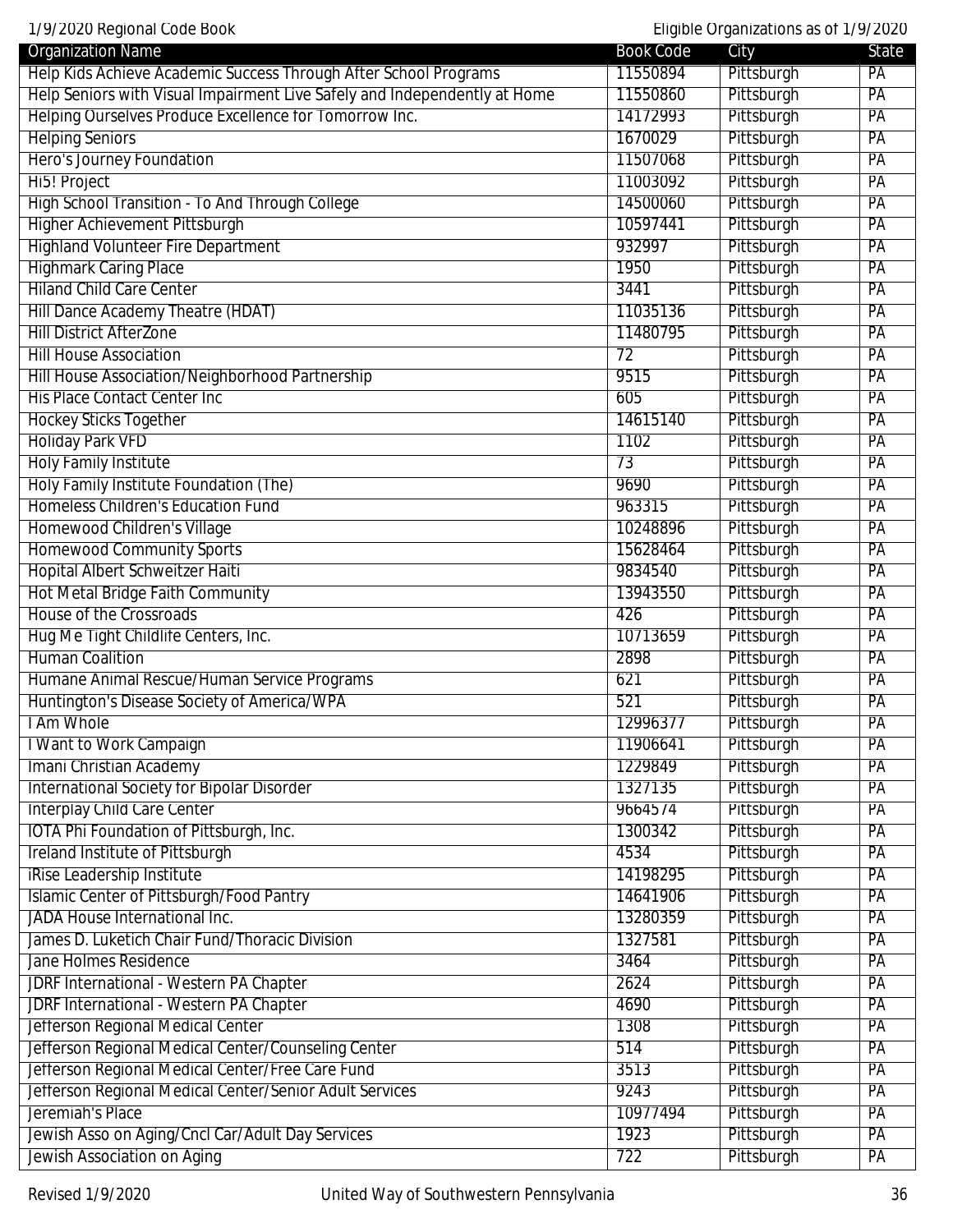1/9/2020 Regional Code Book Eligible Organizations as of 1/9/2020

| <b>Organization Name</b>                                                 | <b>Book Code</b> | City       | State |
|--------------------------------------------------------------------------|------------------|------------|-------|
| Jewish Association on Aging/Riverview Center                             | 77               | Pittsburgh | PA    |
| Jewish Community Center of Greater Pittsburgh                            | 75               | Pittsburgh | PA    |
| Jewish Community Center of Greater Pittsburgh/South Hills                | 9456             | Pittsburgh | PA    |
| Jewish Family and Community Services (JFCS)                              | 76               | Pittsburgh | PA    |
| Jewish Family and Community Services/SOS Pittsburgh Emergency Assistance | 10621654         | Pittsburgh | PA    |
| Program                                                                  |                  |            |       |
| Jewish Federation of Greater Pgh PNC Community Builders Award            | 1621518          | Pittsburgh | PA    |
| Jewish Federation of Greater Pittsburgh                                  | 100              | Pittsburgh | PA    |
| Jewish Federation of Greater Pittsburgh- Community Resilency Fund        | 14774665         | Pittsburgh | PA    |
| Jewish Federation of Greater Pittsburgh/Holocaust Center                 | 964899           | Pittsburgh | PA    |
| <b>Jewish Residential Services</b>                                       | 3963             | Pittsburgh | PA    |
| Jewish University Center of Pittsburgh/Hillel Foundation                 | 2448             | Pittsburgh | PA    |
| JFCS - Immigrant Legal Support Campaign                                  | 14196703         | Pittsburgh | PA    |
| John J. Kane Hospital Foundation                                         | 3708             | Pittsburgh | PA    |
| <b>Josh Gibson Foundation</b>                                            | 11489093         | Pittsburgh | PA    |
| Joshua Development Corporation                                           | 9691890          | Pittsburgh | PA    |
| Jubilee Association, Inc.                                                | 313              | Pittsburgh | PA    |
| Junior League of Pittsburgh Inc                                          | 655              | Pittsburgh | PA    |
| <b>Just Harvest Education Fund</b>                                       | 2493             | Pittsburgh | PA    |
| Juvenile Firesetters Intervention Team of Allegheny County               | 11089620         | Pittsburgh | PA    |
| Kappa Scholarship Endowment Fd-WPA                                       | 4338             | Pittsburgh | PA    |
| <b>KB's Chemo Care Kits</b>                                              | 15641475         | Pittsburgh | PA    |
| Keystone Paralyzed Veterans of America                                   | 10713576         | Pittsburgh | PA    |
| <b>Keystone Young Marines</b>                                            | 1459115          | Pittsburgh | PA    |
| KidsVoice/Legal Aid Society of Pittsburgh                                | 78               | Pittsburgh | PA    |
| Kingsley Association/Youth and Fitness Center                            | 974627           | Pittsburgh | PA    |
| Kollel Jewish Learning Center                                            | 388              | Pittsburgh | PA    |
| La Escuelita Arcoiris                                                    | 14546303         | Pittsburgh | PA    |
| La Roche College/Empowerment Scholarship                                 | 12976544         | Pittsburgh | PA    |
| Ladies Hospital Aid Society of Western Pennsylvania (LHAS)               | 1524634          | Pittsburgh | PA    |
| Latino Community Center                                                  | 14277842         | Pittsburgh | PA    |
| Lauri Ann West Community Center                                          | 1203             | Pittsburgh | PA    |
| Leadership Pittsburgh, Inc.                                              | 1040147          | Pittsburgh | PA    |
| <b>Lending Hearts</b>                                                    | 10316545         | Pittsburgh | PA    |
| Leukemia and Lymphoma Society                                            | 154              | Pittsburgh | PA    |
| Life'sWork of Western Pennsylvania                                       | 107              | Pittsburgh | PA    |
| Lifeline of SWPA/Beaver                                                  | 1781             | Pittsburgh | PA    |
| Lifeline of SWPA/Butler                                                  | 1959             | Pittsburgh | PA    |
| Lifeline of SWPA/Charleroi                                               | 803              | Pittsburgh | PA    |
| Lifeline of SWPA/Connellsville Uniontown                                 | 3592             | Pittsburgh | PA    |
| Lifeline of SWPA/Cranberry                                               | 1960             | Pittsburgh | PA    |
| Lifeline of SWPA/Pittsburgh                                              | 133              | Pittsburgh | PA    |
| Light of Life Rescue Mission/Allegheny County                            | 223              | Pittsburgh | PA    |
| <b>Literacy Pittsburgh</b>                                               | 252              | Pittsburgh | PA    |
| Little Sisters of the Poor                                               | 244              | Pittsburgh | PA    |
| Lupus Foundation of Pennsylvania                                         | 212              | Pittsburgh | PA    |
| Lutheran Service Society of WPA                                          | 191              | Pittsburgh | PA    |
| Lutheran Service Society/Meals On Wheels                                 | 11034923         | Pittsburgh | PA    |
| Lydia's Place                                                            | 4921             | Pittsburgh | PA    |
| M-Powerhouse of Greater Pittsburgh                                       | 12581732         | Pittsburgh | PA    |
| Macedonia FACE                                                           | 888941           | Pittsburgh | PA    |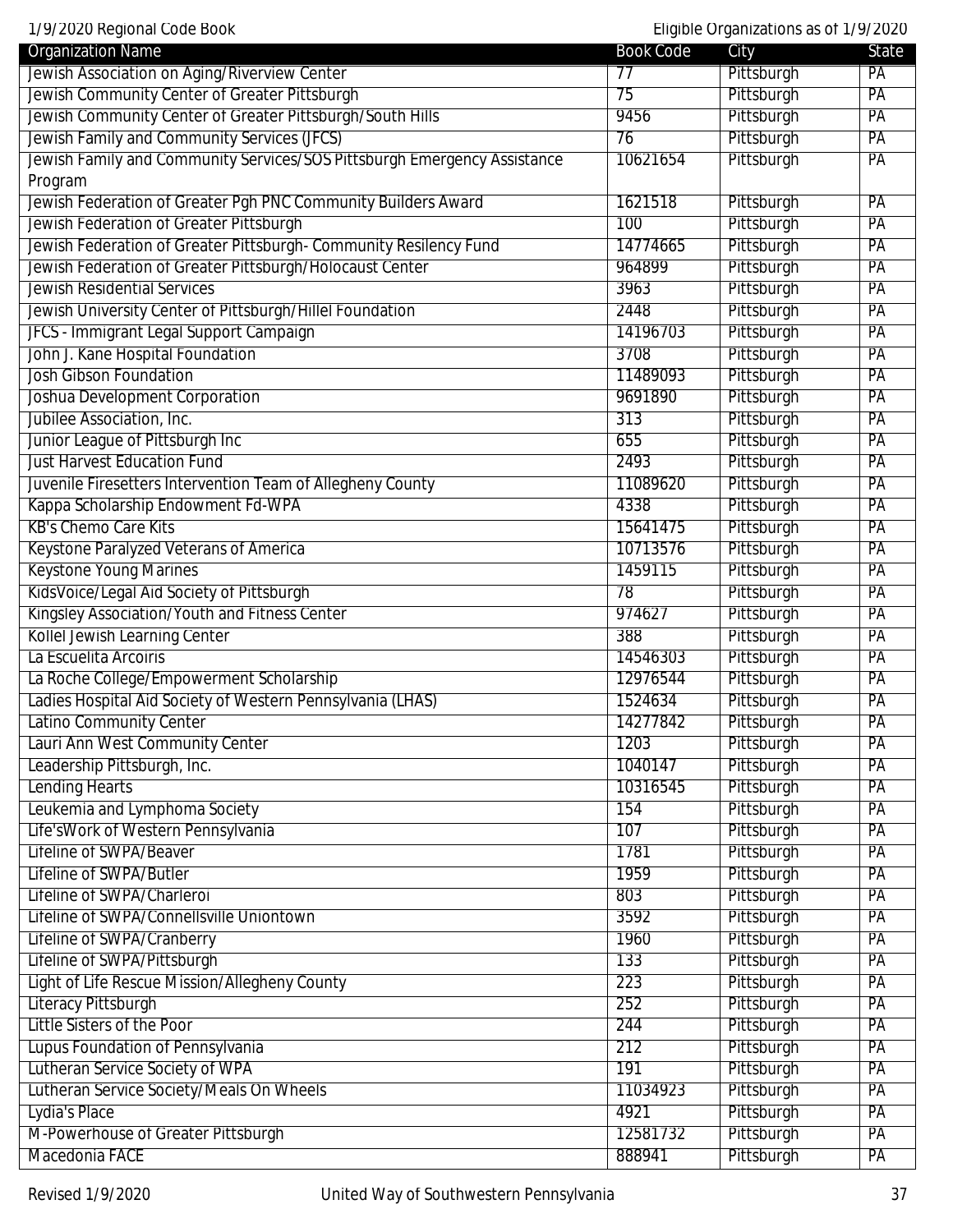| <b>Organization Name</b>                                                      | <b>Book Code</b> | City       | <b>State</b> |
|-------------------------------------------------------------------------------|------------------|------------|--------------|
| Magee Womens Health Foundation, UPMC                                          | 215              | Pittsburgh | PA           |
| Magee Womens Hospital/Neonatal Intensive Care Unit                            | 944              | Pittsburgh | PA           |
| Magee Womens Hospital/Patient Care Fund, UPMC                                 | 2182             | Pittsburgh | PA           |
| Magee Womens Research Institute Breast and Ovarian Cancer Research            | 12998415         | Pittsburgh | PA           |
| Magee-Womens Research Institute Capital Campaign                              | 14302368         | Pittsburgh | PA           |
| Magee-Womens Research Institute Women and Infant's Health Research            | 2183             | Pittsburgh | PA           |
| <b>Mainstay Life Services</b>                                                 | 959313           | Pittsburgh | PA           |
| Make-A-Wish Foundation of Altoona                                             | 222688           | Pittsburgh | PA           |
| Make-A-Wish Foundation of Erie                                                | 980266           | Pittsburgh | PA           |
| Make-A-Wish Foundation of WPA/Westmoreland Cty                                | 888451           | Pittsburgh | PA           |
| Make-A-Wish Foundation/Greater Pennsylvania and West Virginia                 | 913              | Pittsburgh | PA           |
| Make-A-Wish Foundation/WPA-Washington PA                                      | 888450           | Pittsburgh | PA           |
| Manchester - Bidwell Corporation                                              | 1458696          | Pittsburgh | PA           |
| Manchester Craftsmen's Guild                                                  | 2757             | Pittsburgh | PA           |
| Manchester Youth Development Center                                           | 58               | Pittsburgh | PA           |
| March of Dimes - Western PA                                                   | 138              | Pittsburgh | PA           |
| <b>Marian Manor Corporation</b>                                               | 275              | Pittsburgh | PA           |
| <b>Mario Lemieux Foundation</b>                                               | 9148             | Pittsburgh | PA           |
| Martin Luther King, Jr. Cultural Center                                       | 9187071          | Pittsburgh | PA           |
| <b>Meals on Wheels (NAMS)</b>                                                 | 12573275         | Pittsburgh | PA           |
| Mentoring Partnership of SW (One to One Mentoring)                            | 931761           | Pittsburgh | PA           |
| Mercy Behavioral Health                                                       | 316              | Pittsburgh | PA           |
| Mercy Hospital, UPMC/ Copeland Burn Unit Fund                                 | 1005             | Pittsburgh | PA           |
| Mercy Hospital, UPMC/Child Development Center                                 | 2394             | Pittsburgh | PA           |
| Message Carriers of Pennsylvania                                              | 14787014         | Pittsburgh | PA           |
| <b>Metro Community Health Center</b>                                          | 221120           | Pittsburgh | PA           |
| <b>MGR Youth Empowerment</b>                                                  | 11481124         | Pittsburgh | PA           |
| Mid-Atlantic Mothers' Milk Bank                                               | 13919949         | Pittsburgh | PA           |
| MidWife Center for Birth and Women's Health (THE)                             | 999078           | Pittsburgh | PA           |
| Miles Against Melanoma PA                                                     | 11089489         | Pittsburgh | PA           |
| <b>Milestone Centers Inc</b>                                                  | $\overline{123}$ | Pittsburgh | PA           |
| Miracle League of the South Hills                                             | 10255057         | Pittsburgh | PA           |
| <b>Mission United</b>                                                         | 11506722         | Pittsburgh | PA           |
| <b>Mission United 2.0</b>                                                     | 14593313         | Pittsburgh | PA           |
| <b>Montefiore University Hospital</b>                                         | 429              | Pittsburgh | PA           |
| Montefiore University Hospital/Patient Services                               | 961              | Pittsburgh | PA           |
| Mount Washington Children Center                                              | 812              | Pittsburgh | PA           |
| Mt. Alvernia Day Care Center                                                  | 2319             | Pittsburgh | PA           |
| Mt. Ararat Community Activity Center Inc.                                     | 3644             | Pittsburgh | PA           |
| Mt. Lebanon Community Endowment                                               | 9940735          | Pittsburgh | PA           |
| Mt. Lebanon Extended Day Care Program                                         | 2646             | Pittsburgh | PA           |
| Mt. Lebanon Foundation for Education                                          | 9031576          | Pittsburgh | PA           |
| Mt. Lebanon Village                                                           | 10660488         | Pittsburgh | PA           |
| Mt. Nazareth Learning Center formerly The Community at Holy Family Manor Inc. | 3918             | Pittsburgh | PA           |
| Mt. Washington Community Development Corporation                              | 222781           | Pittsburgh | PA           |
| Multiple Sclerosis Srvc Society Division of/CLASS Armstrong County            | 4866             | Pittsburgh | PA           |
| Multiple Sclerosis Srvc Society Division of/CLASS Beaver County               | 4220             | Pittsburgh | PA           |
| Multiple Sclerosis Srvc Society Division of/CLASS Butler County               | 5980             | Pittsburgh | PA           |
| Multiple Sclerosis Srvc Society Division of/CLASS Greene County               | 4221             | Pittsburgh | PA           |
| Multiple Sclerosis Srvc Society Division of/CLASS Lawrence County             | 963440           | Pittsburgh | PA           |
| Multiple Sclerosis Srvc Society Division of/CLASS Mon Valley                  | 4222             | Pittsburgh | PA           |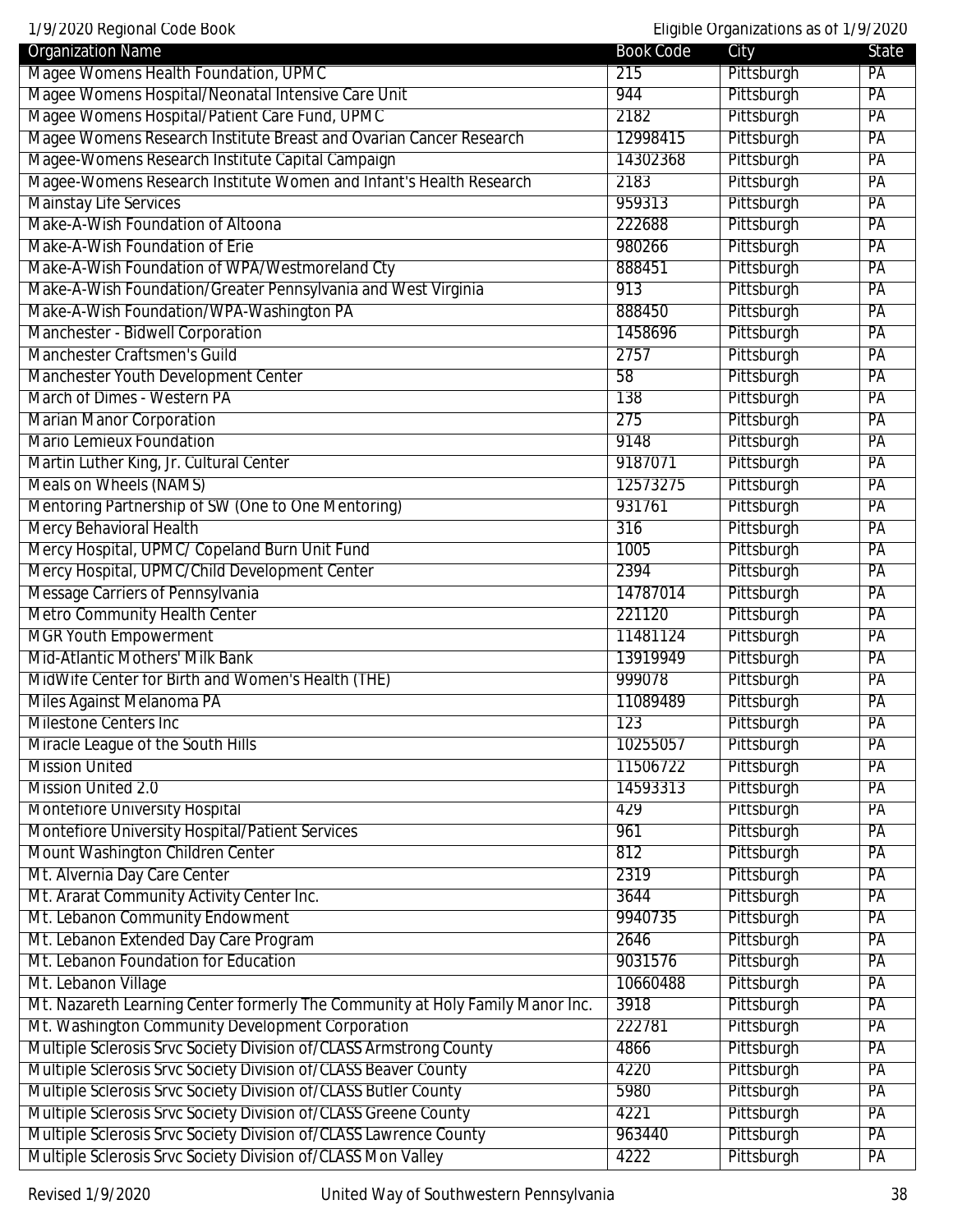1/9/2020 Regional Code Book Eligible Organizations as of 1/9/2020

| Multiple Sclerosis Srvc Society Division of/CLASS Washington County<br>4223<br>Pittsburgh<br>PA   |  |
|---------------------------------------------------------------------------------------------------|--|
|                                                                                                   |  |
| Multiple Sclerosis Srvc Society Division of/CLASS Western Pennsylvania<br>PA<br>108<br>Pittsburgh |  |
| Multiple Sclerosis Srvc Society Division of/CLASS Westmoreland County<br>Pittsburgh<br>1171<br>PA |  |
| Muscular Dystrophy Association/Pittsburgh East<br>146<br>Pittsburgh<br>PA                         |  |
| <b>Mushroom Family Learning</b><br>885339<br>Pittsburgh<br>PA                                     |  |
| Myasthenia Gravis Assn of WPA/Beaver<br>Pittsburgh<br>4861<br>PA                                  |  |
| Myasthenia Gravis Assn. WPA/Westmoreland<br>1178<br>Pittsburgh<br>PA                              |  |
| Myasthenia Gravis Association of Western PA, Inc.<br>Pittsburgh<br>82<br>PA                       |  |
| Myasthenia Gravis Association of WPA/Butler County<br>Pittsburgh<br>PA<br>5981                    |  |
| NAACP - Pittsburgh<br>Pittsburgh<br>119<br>PA                                                     |  |
| <b>Nabhi Christian Ministries</b><br>Pittsburgh<br>9187014<br>PA                                  |  |
| Pittsburgh<br>885586<br>PA<br>NAMI Keystone Pennsylvania                                          |  |
| <b>NAMI South Hills Chapter</b><br>Pittsburgh<br>2253<br>PA                                       |  |
| Naomi's Place Transitional Housing, Inc.<br>9600<br>Pittsburgh<br>PA                              |  |
| <b>National Aviary</b><br>7196<br>Pittsburgh<br>PA                                                |  |
| National Center for Arts and Technology<br>12949491<br>Pittsburgh<br>PA                           |  |
| National Council of Jewish Women<br>Pittsburgh<br>4587<br>PA                                      |  |
| National Multiple Sclerosis Society / Franklin County<br>Pittsburgh<br>4376<br>PA                 |  |
| National Multiple Sclerosis Society/Allegheny County<br>Pittsburgh<br>898<br>PA                   |  |
| National Ovarian Cancer Coalition Pittsburgh Chapter<br>Pittsburgh<br>PA<br>14830756              |  |
| <b>Negro Educational Emergency Drive (NEED)</b><br>Pittsburgh<br>PA<br>250                        |  |
| Neighborhood Academy (The)<br>Pittsburgh<br>221578<br>PA                                          |  |
| <b>Neighborhood Housing Services</b><br>Pittsburgh<br>PA<br>11105046                              |  |
| Neighborhood Learning Alliance<br>Pittsburgh<br>1528678<br>PA                                     |  |
| Neighborhood Legal Service Assn/Allegheny County<br>Pittsburgh<br>2761<br>PA                      |  |
| Neighborhood Legal Services/EJC<br>534<br>Pittsburgh<br>PA                                        |  |
| Neighborhood Resilience Project<br>Pittsburgh<br>PA<br>15641459                                   |  |
| Neurofibromatosis Clinic Association<br>Pittsburgh<br>885410<br>PA                                |  |
| <b>New Century Careers</b><br>Pittsburgh<br>1461264<br>PA                                         |  |
| North Allegheny Foundation<br>Pittsburgh<br>3567<br>PA                                            |  |
| North Hills Community Outreach Transportation Assistance Program<br>Pittsburgh<br>1528691<br>PA   |  |
| North Hills Food Bank<br>1463<br>Pittsburgh<br>PA                                                 |  |
| North Side Christian Health Center<br>9106<br>Pittsburgh<br>PA                                    |  |
| Pittsburgh<br>Northern Area Multi-Service Center of A.C.<br>85<br>PA                              |  |
| Northside Coalition for Fair Housing<br>Pittsburgh<br>11002912<br>PA                              |  |
| Northside Common Ministries<br>Pittsburgh<br>1476<br>PA                                           |  |
| Pittsburgh<br>Northside Leadership Conference<br>PA<br>11109147                                   |  |
| <b>NSABP Foundation, Inc.</b><br>Pittsburgh<br>896839<br>PA                                       |  |
| Oakland Planning and Development Corp<br>Pittsburgh<br>300<br>PA                                  |  |
| Off The Floor Pittsburgh Furniture Bank of Southwest PA<br>Pittsburgh<br>11940673<br>PA           |  |
| <b>Ohio Township Volunteer Fire Company</b><br>Pittsburgh<br>13262720<br>PA                       |  |
| Pittsburgh<br>Onala Club<br>997<br>PA                                                             |  |
| <b>Oncology Nursing Society (ONS) Foundation</b><br>4785<br>Pittsburgh<br>PA                      |  |
| One Hundred Black Men of Western PA<br>Pittsburgh<br>885156<br>PA                                 |  |
| Pittsburgh<br>One North Side<br>11948072<br>PA                                                    |  |
| <b>One North Side Corps</b><br>12580460<br>Pittsburgh<br>PA                                       |  |
| Pittsburgh<br>Open Field<br>14562862<br>PA                                                        |  |
| Pittsburgh<br><b>Open hand Ministries, Inc.</b><br>13031695<br>PA                                 |  |
| Open Up<br>15614902<br>Pittsburgh<br>PA                                                           |  |
| Open Your Heart to a Senior<br>11723285<br>Pittsburgh<br>PA                                       |  |
| <b>Operation Backpack</b><br>Pittsburgh<br>11940764<br>PA                                         |  |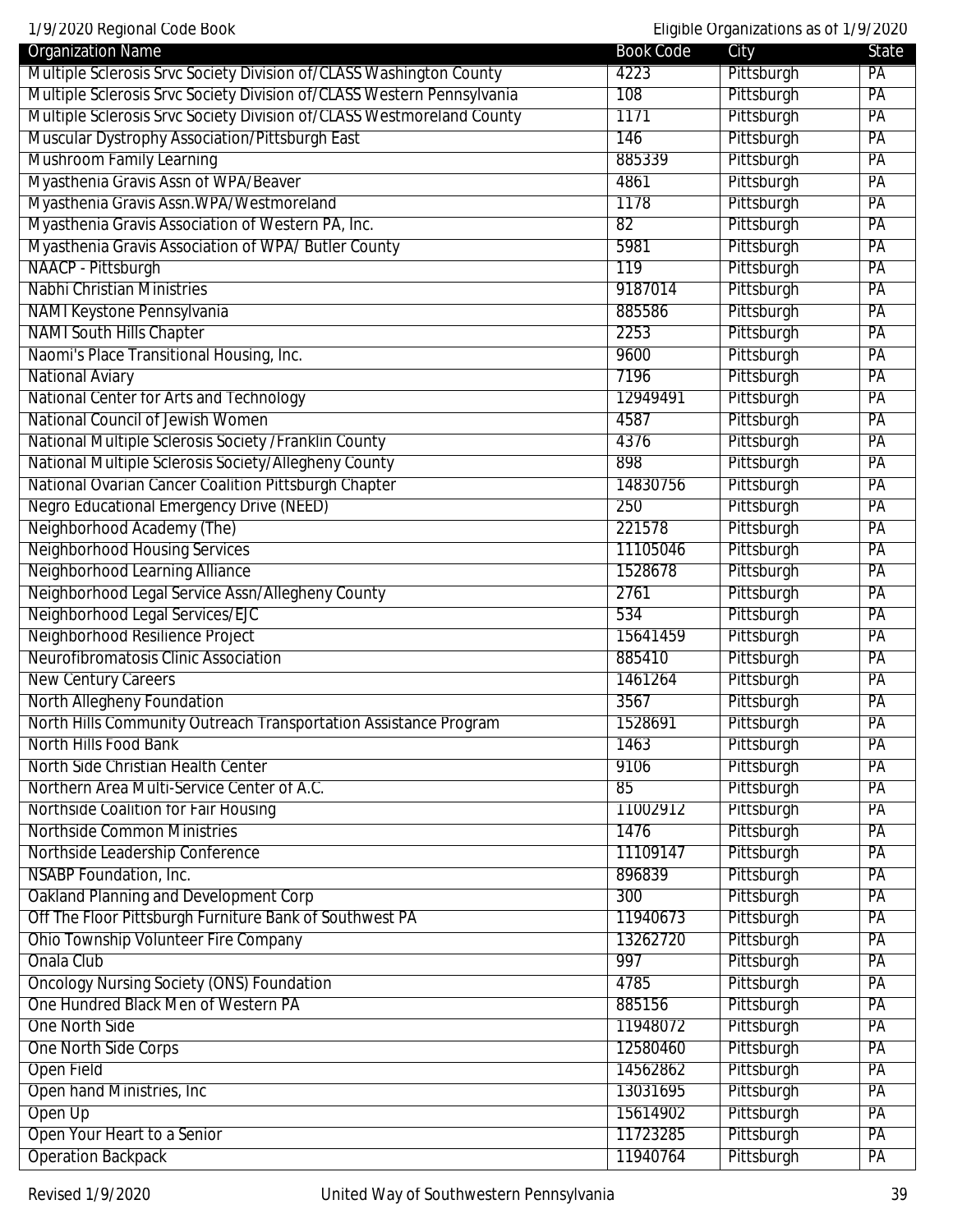| 1/9/2020 Regional Code Book                                     |                  | Eligible Organizations as of 1/9/2020 |       |
|-----------------------------------------------------------------|------------------|---------------------------------------|-------|
| <b>Organization Name</b>                                        | <b>Book Code</b> | City                                  | State |
| Operation Better Block, Inc.                                    | 86               | Pittsburgh                            | PA    |
| <b>Operation Strong Mind</b>                                    | 13919667         | Pittsburgh                            | PA    |
| <b>Orange Arrow</b>                                             | 15627193         | Pittsburgh                            | PA    |
| Our Clubhouse (formerly Gilda's Clubhouse Western PA)           | 221008           | Pittsburgh                            | PA    |
| Our Kids, Our Committment                                       | 14589634         | Pittsburgh                            | PA    |
| Outreach Teen and Family Services Inc                           | 126              | Pittsburgh                            | PA    |
| <b>Outreached Arms</b>                                          | 14641872         | Pittsburgh                            | PA    |
| Ozanam, Inc.                                                    | 9940404          | Pittsburgh                            | PA    |
| P.O.O.R.L.A.W.                                                  | 14187090         | Pittsburgh                            | PA    |
| PA 2-1-1 Southwest                                              | 10203446         | Pittsburgh                            | PA    |
| PA 2-1-1 Southwest                                              | 13260930         | Pittsburgh                            | PA    |
| Pace School                                                     | 651              | Pittsburgh                            | PA    |
| Pacem In Terris Institute Counseling Program at LaRoche College | 9595             | Pittsburgh                            | PA    |
| Parent Education and Advocacy Leadership Center (PEAL)          | 9941030          | Pittsburgh                            | PA    |
| Parent Resource Network, Inc.                                   | 9040684          | Pittsburgh                            | PA    |
| Partner4Work                                                    | 1459657          | Pittsburgh                            | PA    |
| <b>Partners in Progress</b>                                     | 13914619         | Pittsburgh                            | PA    |
| Passavant Hospital Foundation - Patient Assistant Fund          | 11558723         | Pittsburgh                            | PA    |
| Passavant Hospital Foundation - Bridge to Hope                  | 12710802         | Pittsburgh                            | PA    |
| Passavant Hospital Foundation - Cancer Care Fund                | 11558913         | Pittsburgh                            | PA    |
| Passavant Hospital Foundation - Nursing Education Fund          | 11558921         | Pittsburgh                            | PA    |
| Passavant Hospital Foundation, UPMC                             | 419              | Pittsburgh                            | PA    |
| Passavant Memorial Home                                         | 222838           | Pittsburgh                            | PA    |
| Peer Support and Advocacy Network                               | 1333934          | Pittsburgh                            | PA    |
| Pennsylvania Foundation for Life                                | 184              | Pittsburgh                            | PA    |
| Pennsylvania Health Law Project - Pittsburgh                    | 11089521         | Pittsburgh                            | PA    |
| Pennsylvania Interfaith Impact Network                          | 10713725         | Pittsburgh                            | PA    |
| Pennsylvania Women Work                                         | 4768             | Pittsburgh                            | PA    |
| People's Oakland Inc                                            | 330              | Pittsburgh                            | PA    |
| Persad Center Inc/AIDS Fund Drive                               | 1948             | Pittsburgh                            | PA    |
|                                                                 | 217              |                                       | PA    |
| Persad Center Incorporated                                      |                  | Pittsburgh                            |       |
| <b>PFLAG Pittsburgh</b>                                         | 224984           | Pittsburgh                            | PA    |
| Pgh Center for the Arts/Spec Arts Prgm                          | 282335           | Pittsburgh                            | PA    |
| Pgh Community Services/Hunger Fund                              | 2698             | Pittsburgh                            | PA    |
| Phipps Conservatory/Let's Move Pittsburgh Program               | 903797           | Pittsburgh                            | PA    |
| <b>Pirates Charities</b>                                        | 10782597         | Pittsburgh                            | PA    |
| <b>Pittsburgh Action Against Rape</b>                           | 216              | Pittsburgh                            | PA    |
| <b>Pittsburgh Cares</b>                                         | 459              | Pittsburgh                            | PA    |
| Pittsburgh Center for the Arts                                  | 2621             | Pittsburgh                            | PA    |
| <b>Pittsburgh Community Broadcasting Corporation</b>            | 12957437         | Pittsburgh                            | PA    |
| <b>Pittsburgh Community Services</b>                            | 3645             | Pittsburgh                            | PA    |
| <b>Pittsburgh Emergency Medicine Foundation</b>                 | 3642             | Pittsburgh                            | PA    |
| <b>Pittsburgh Family Focus</b>                                  | 9691742          | Pittsburgh                            | PA    |
| <b>Pittsburgh Festival Opera</b>                                | 14173108         | Pittsburgh                            | PA    |
| Pittsburgh Foundation/Alan and Elaine Bloch Family Fund         | 1476708          | Pittsburgh                            | PA    |
| Pittsburgh Foundation/August Wilson Legacy Fund                 | 14194757         | Pittsburgh                            | PA    |
| Pittsburgh Foundation/Austin D. Kelly Fund                      | 11550449         | Pittsburgh                            | PA    |
| Pittsburgh Foundation/Avonworth Fund                            | 9300             | Pittsburgh                            | PA    |
| <b>Pittsburgh Foundation/Barrasso</b>                           | 3773             | Pittsburgh                            | PA    |
| Pittsburgh Foundation/Chiafullo Fund                            | 947328           | Pittsburgh                            | PA    |
| Pittsburgh Foundation/Conover Fund                              | 1371228          | Pittsburgh                            | PA    |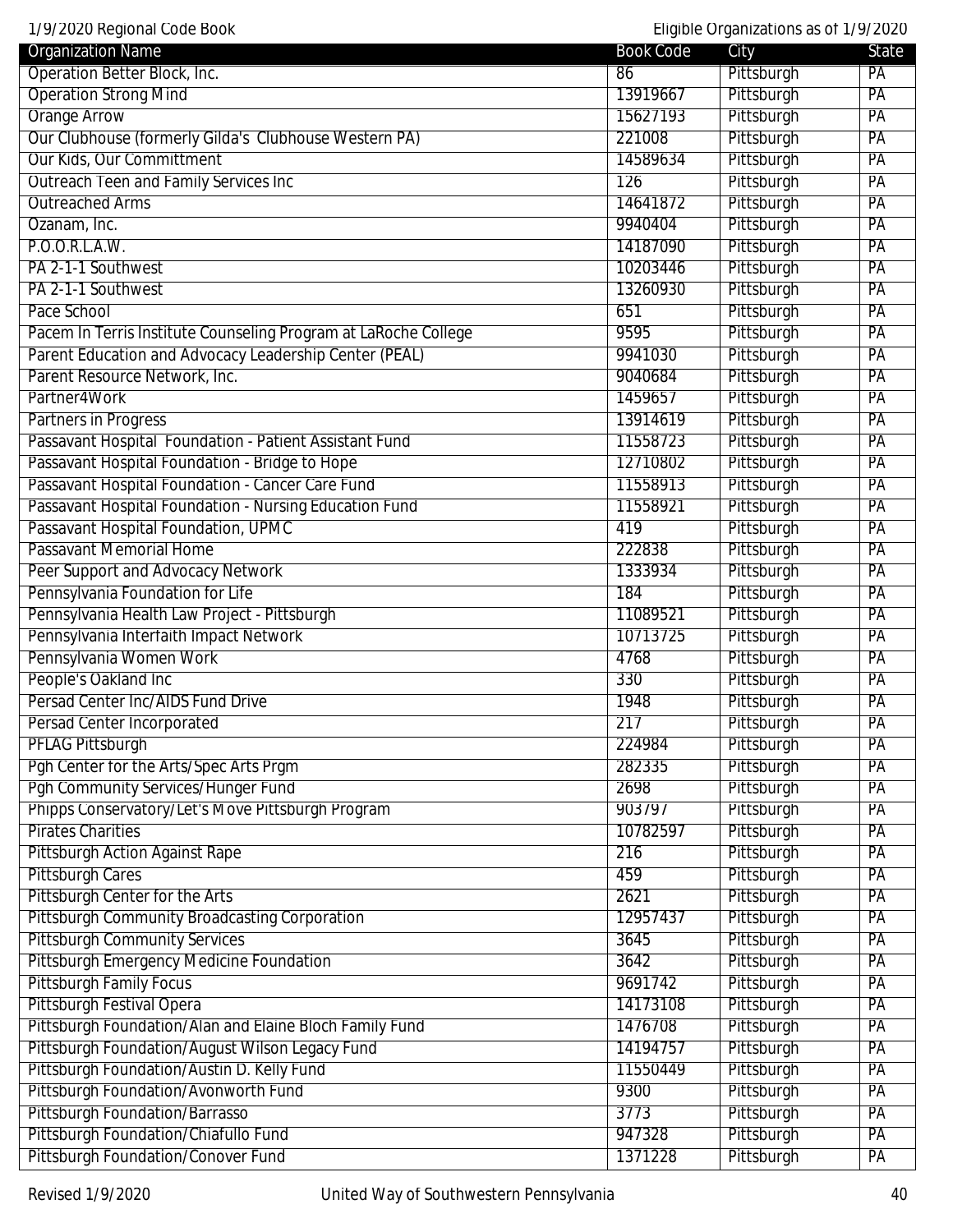1/9/2020 Regional Code Book Eligible Organizations as of 1/9/2020

| <b>Organization Name</b>                                          | <b>Book Code</b> | City       | State |
|-------------------------------------------------------------------|------------------|------------|-------|
| Pittsburgh Foundation/Eugene Fabrizi Fund                         | 916873           | Pittsburgh | PA    |
| <b>Pittsburgh Foundation/Forbes Fund</b>                          | 4642             | Pittsburgh | PA    |
| Pittsburgh Foundation/Gabler Family Charitable Fund               | 11106085         | Pittsburgh | PA    |
| <b>Pittsburgh Foundation/Hammer</b>                               | 3958             | Pittsburgh | PA    |
| Pittsburgh Foundation/Hancock Fund                                | 1334351          | Pittsburgh | PA    |
| <b>Pittsburgh Foundation/Homeless Fund</b>                        | 3019             | Pittsburgh | PA    |
| Pittsburgh Foundation/Joseph A. Massaro Alzheimer's Research Fund | 11948049         | Pittsburgh | PA    |
| Pittsburgh Foundation/Kids Sake                                   | 2686             | Pittsburgh | PA    |
| Pittsburgh Foundation/Lamanna                                     | 2225             | Pittsburgh | PA    |
| Pittsburgh Foundation/Lemington Home Fund                         | 4821             | Pittsburgh | PA    |
| Pittsburgh Foundation/Live like Lou Org Fund                      | 10605251         | Pittsburgh | PA    |
| Pittsburgh Foundation/Mahoney Fund                                | 222607           | Pittsburgh | PA    |
| <b>Pittsburgh Foundation/McCants Fund</b>                         | 975909           | Pittsburgh | PA    |
| <b>Pittsburgh Foundation/Meyer Fund</b>                           | 1356396          | Pittsburgh | PA    |
| Pittsburgh Foundation/Miller/Heather Clair                        | 4510             | Pittsburgh | PA    |
| Pittsburgh Foundation/Mogus-Mance Family                          | 961206           | Pittsburgh | PA    |
| Pittsburgh Foundation/Patricia Knebel Fund                        | 10259216         | Pittsburgh | PA    |
| Pittsburgh Foundation/Paul Stackhouse, Sr., Memorial Fund         | 1278366          | Pittsburgh | PA    |
| Pittsburgh Foundation/Public Giving Fund                          | 2878             | Pittsburgh | PA    |
| Pittsburgh Foundation/Public Giving Fund Heinz Micronutrient Fund | 1649817          | Pittsburgh | PA    |
| Pittsburgh Foundation/Richard S. Caliguiri Fund                   | 2697             | Pittsburgh | PA    |
| Pittsburgh Foundation/Sarah Hrivnak Memorial Fund                 | 980147           | Pittsburgh | PA    |
| Pittsburgh Foundation/Sarah Kristin Owen Fund                     | 1462425          | Pittsburgh | PA    |
| Pittsburgh Foundation/Silva Fund                                  | 1648882          | Pittsburgh | PA    |
| Pittsburgh Foundation/Trail Volunteer Fund                        | 9040783          | Pittsburgh | PA    |
| Pittsburgh Foundation/William K. Plunkett Fund                    | 1458008          | Pittsburgh | PA    |
| Pittsburgh Glass Center, Inc.                                     | 14650204         | Pittsburgh | PA    |
| <b>Pittsburgh Hires Veterans</b>                                  | 14790638         | Pittsburgh | PA    |
| Pittsburgh ICE                                                    | 1363854          | Pittsburgh | PA    |
| Pittsburgh Leadership Foundation                                  | 394              | Pittsburgh | PA    |
| Pittsburgh Leadership Foundation                                  | 1180             | Pittsburgh | PA    |
| <b>Pittsburgh Learning Commons</b>                                | 15628449         | Pittsburgh | PA    |
| Pittsburgh Mercy Health System Free Care Fund                     | 997602           | Pittsburgh | PA    |
| <b>Pittsburgh Musical Theater</b>                                 | 1027298          | Pittsburgh | PA    |
| Pittsburgh Musicals/Disabilities Program                          | 222672           | Pittsburgh | PA    |
| Pittsburgh Parks Conservancy - Young Naturalist Program           | 12898078         | Pittsburgh | PA    |
| Pittsburgh Pastoral Institute                                     | 1231             | Pittsburgh | PA    |
| <b>Pittsburgh Penguins Foundation</b>                             | 10495604         | Pittsburgh | PA    |
| <b>Pittsburgh Pirates Alumni Charities</b>                        | 9272             | Pittsburgh | PA    |
| Pittsburgh Project (The)                                          | 3319             | Pittsburgh | PA    |
| Pittsburgh Regional Health Initiative                             | 360479           | Pittsburgh | PA    |
| Pittsburgh Social Venture Partners-PSVP                           | 222493           | Pittsburgh | PA    |
| Pittsburgh Steelwheelers Inc                                      | 1687             | Pittsburgh | PA    |
| Pittsburgh Three Rivers Marathon, Inc. Kids of Steel Programs     | 12957452         | Pittsburgh | PA    |
| Pittsburgh Urban Christian School/Social Services Program         | 4372             | Pittsburgh | PA    |
| Pittsburgh Urban Leadership Service Experience (PULSE)            | 11089513         | Pittsburgh | PA    |
| Pittsburgh Urban Magnet Project (PUMP)                            | 11525045         | Pittsburgh | PA    |
| Pittsburgh Vintage Grand Prix Associatio                          | 1308229          | Pittsburgh | PA    |
| <b>Pittsburgh Youth Chorus</b>                                    | 3339             | Pittsburgh | PA    |
| Pittsburgh Youth Golf Foundation/Youth Outreach                   | 3890             | Pittsburgh | PA    |
|                                                                   |                  |            |       |
| Pittsburgh Youth Philharmonic Orchestra                           | 11124823         | Pittsburgh | PA    |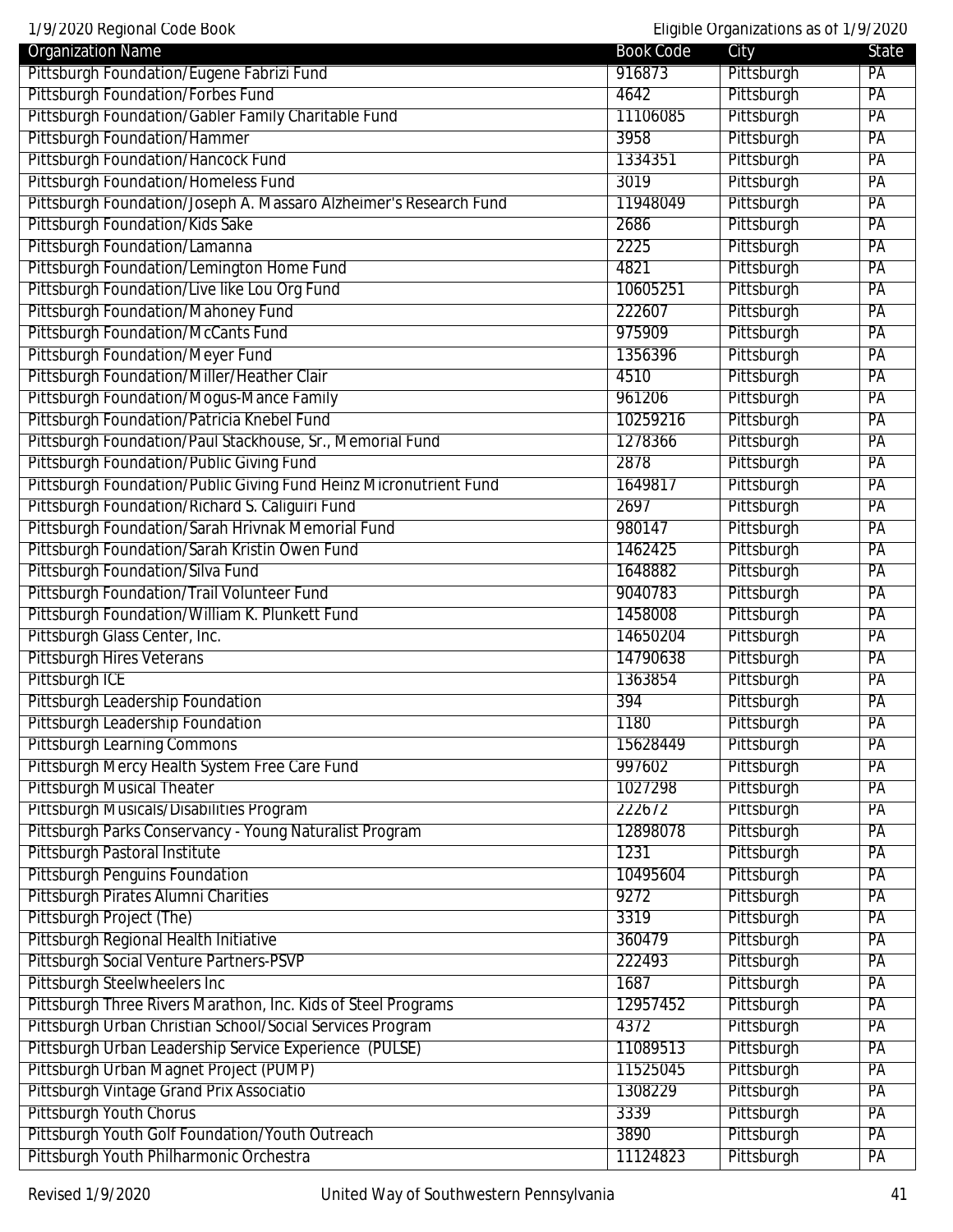| 1/9/2020 Regional Code Book                                          |                  | Eligible Organizations as of 1/9/2020 |                 |
|----------------------------------------------------------------------|------------------|---------------------------------------|-----------------|
| <b>Organization Name</b>                                             | <b>Book Code</b> | City                                  | State           |
| Pittsburgh Zoo and PPG Aquarium Head Start Life Science Program      | 223611           | Pittsburgh                            | PA              |
| Planned Parenthood of Western PA (PPWP)                              | 144              | Pittsburgh                            | PA              |
| Planned Parenthood Women's Health Servs/Vivian Campbell Fund         | 3923             | Pittsburgh                            | PA              |
| Plant A Seed Childrens Partnership Inc.                              | 12990800         | Pittsburgh                            | $\overline{PA}$ |
| <b>PLEA</b>                                                          | 848              | Pittsburgh                            | PA              |
| Pleasant Hills Public Library                                        | 9620             | Pittsburgh                            | PA              |
| Plum Community Library/Outreach Program                              | 11122777         | Pittsburgh                            | PA              |
| Plum Emergency Medical Service Inc                                   | 4607             | Pittsburgh                            | PA              |
| <b>Plum Food Pantry</b>                                              | 1077             | Pittsburgh                            | PA              |
| <b>Plum Senior Community Center</b>                                  | 297              | Pittsburgh                            | PA              |
| <b>Poise Foundation</b>                                              | 1066             | Pittsburgh                            | PA              |
| Poise Foundation - Evelyn Paige Parker Scholarship Fund              | 15637432         | Pittsburgh                            | PA              |
| Poise Foundation - The Leah Baker Fowler Fund                        | 14546345         | Pittsburgh                            | PA              |
| <b>Polish Hill Civic Association</b>                                 | 258              | Pittsburgh                            | PA              |
| POWER (PA Org for Women in Early Recovery)                           | 3511             | Pittsburgh                            | PA              |
| <b>PPG Tech Ed Initiative</b>                                        | 12536827         | Pittsburgh                            | PA              |
| <b>Pressley Ridge</b>                                                | 257              | Pittsburgh                            | PA              |
| <b>Preventing Youth Violence</b>                                     | 1621714          | Pittsburgh                            | PA              |
| Preventing Youth Violence - Summer Youth Violence Prevention Project | 9863143          | Pittsburgh                            | PA              |
| <b>Prevention Point Pittsburgh</b>                                   | 12957395         | Pittsburgh                            | PA              |
| <b>PRISM</b>                                                         | 2911             | Pittsburgh                            | PA              |
| Pro Bono Legal Assistance for Lower Income Families and the Disabled | 11550845         | Pittsburgh                            | PA              |
| Program to Aid Citizen Enterprise (PACE)                             | 87               | Pittsburgh                            | PA              |
| Project Destiny, Inc.                                                | 223351           | Pittsburgh                            | PA              |
| <b>Project Star/Beaver County</b>                                    | 4699             | Pittsburgh                            | PA              |
| Propel Afterschool MAGIC                                             | 11142205         | Pittsburgh                            | PA              |
| Proud Haven, Inc.                                                    | 14650162         | Pittsburgh                            | PA              |
| Providence Connections, Inc.                                         | 1529465          | Pittsburgh                            | PA              |
| <b>Quaill District Firemens Assoc Inc.</b>                           | 2879             | Pittsburgh                            | PA              |
| Reach Up, Inc.                                                       | 1648876          | Pittsburgh                            | PA              |
| Reading is Fundamental/Pittsburgh                                    | 3804             | Pittsburgh                            | PA              |
| <b>Rebuilding Together Pittsburgh</b>                                | 941888           | Pittsburgh                            | $\overline{PA}$ |
| Red Door/St Mary of Mercy                                            | 1045             | Pittsburgh                            | PA              |
| Reformed Presbyterian Home                                           | 529              | Pittsburgh                            | PA              |
| Renaissance Christian Academy (formerly Abundant Beginnings)         | 10827962         | Pittsburgh                            | PA              |
| Renewal, Inc                                                         | 13919832         | Pittsburgh                            | PA              |
| Residential Care Services Inc                                        | 3347             | Pittsburgh                            | PA              |
| <b>Restricted Future Designations</b>                                | 8888             | Pittsburgh                            | PA              |
| <b>Rheumatoid Society Inc</b>                                        | 452              | Pittsburgh                            | PA              |
| RiverQuest/Former Pittsburgh Voyager                                 | 885180           | Pittsburgh                            | PA              |
| Riverview Towers, Inc.                                               | 468              | Pittsburgh                            | PA              |
| Rodman St Baptist/Day Care Ctr                                       | 1479             | Pittsburgh                            | PA              |
| Ronald McDonald House Charities of Pgh., Inc.                        | 384              | Pittsburgh                            | PA              |
| Ross/West View EMSA (Emergency Medical Services Authority)           | 1840             | Pittsburgh                            | PA              |
| <b>Rukmini Foundation</b>                                            | 12913414         | Pittsburgh                            | $\overline{PA}$ |
| Ruth's Way, Inc.                                                     | 11906575         | Pittsburgh                            | $\overline{PA}$ |
| Saint Vincent Health Center- Nursing Fund                            | 13855127         | Pittsburgh                            | PA              |
| Saint Vincent Hospital - Greatest Need                               | 12621439         | Pittsburgh                            | PA              |
| <b>Saltworks Theatre Company</b>                                     | 4292             | Pittsburgh                            | PA              |
| Salvation Army - Westside Worship and Service Center                 | 7270             | Pittsburgh                            | PA              |
| Salvation Army ARC                                                   | 9729             | Pittsburgh                            | PA              |
|                                                                      |                  |                                       |                 |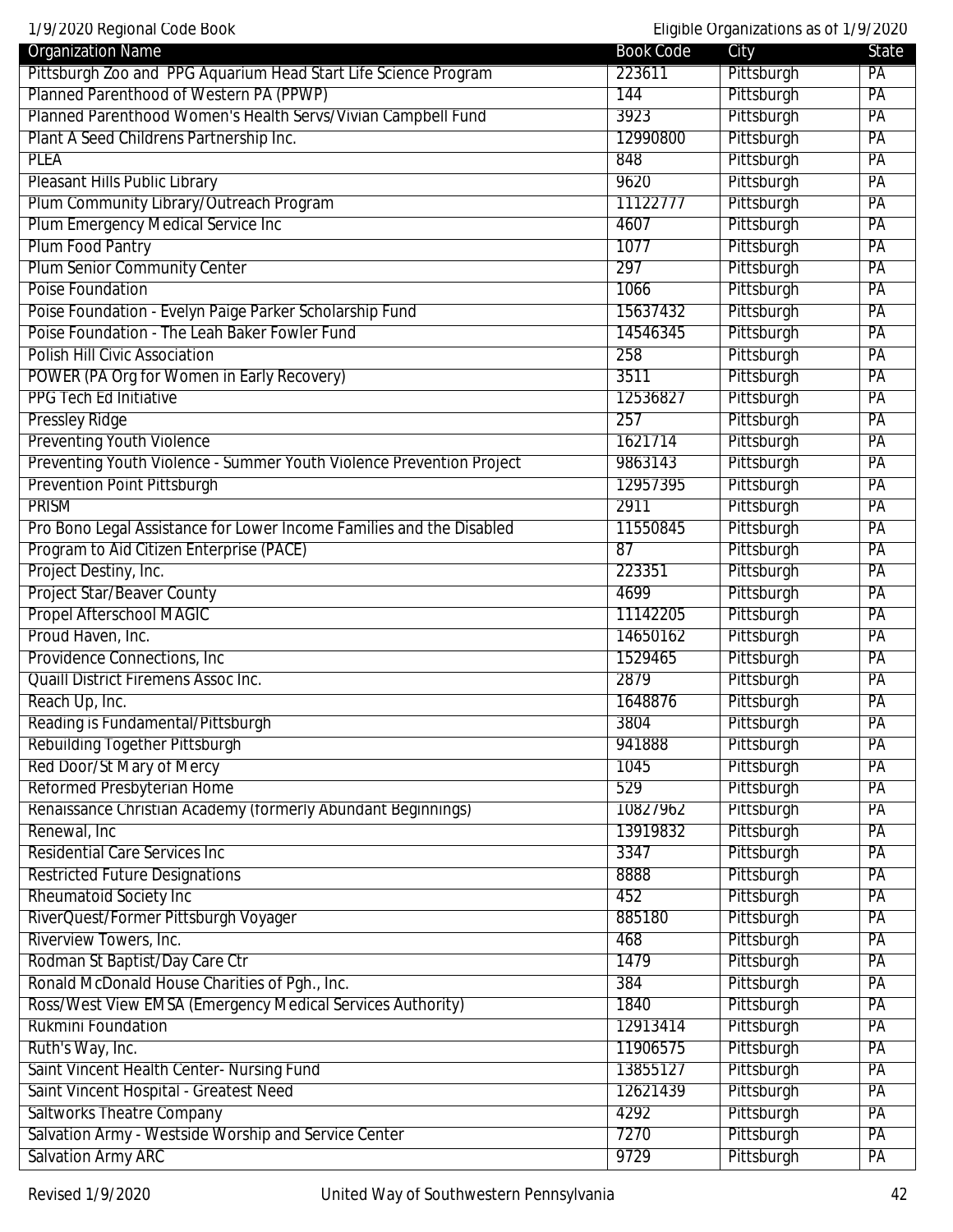| 1/9/2020 Regional Code Book<br>Eligible Organizations as of 1/9/2020     |                  |            |                 |
|--------------------------------------------------------------------------|------------------|------------|-----------------|
| <b>Organization Name</b>                                                 | <b>Book Code</b> | City       | <b>State</b>    |
| Salvation Army of WPA/Adult Rehabilitation                               | 4922             | Pittsburgh | PA              |
| Salvation Army-Titusville Service Unit                                   | 929673           | Pittsburgh | PA              |
| Salvation Army/Carnegie                                                  | 4920             | Pittsburgh | PA              |
| Salvation Army/Clairton PA                                               | 885183           | Pittsburgh | PA              |
| Salvation Army/Clearfield County                                         | 4412             | Pittsburgh | PA              |
| Salvation Army/Coraopolis                                                | 624              | Pittsburgh | PA              |
| <b>Salvation Army/Delmont</b>                                            | 1627             | Pittsburgh | PA              |
| Salvation Army/Emergency Disaster Servic                                 | 3985             | Pittsburgh | PA              |
| Salvation Army/Export/Murrysville                                        | 4929             | Pittsburgh | PA              |
| Salvation Army/Family Caring Center formerly Salvaton Army/East Liberty  | 3986             | Pittsburgh | $\overline{PA}$ |
| Salvation Army/Fayette                                                   | 223347           | Pittsburgh | PA              |
| Salvation Army/Fredericktown                                             | 885206           | Pittsburgh | PA              |
| Salvation Army/Gibsonia S.U.                                             | 885196           | Pittsburgh | PA              |
| Salvation Army/Greene County                                             | 1239             | Pittsburgh | PA              |
| Salvation Army/Herminie S.U.                                             | 885192           | Pittsburgh | PA              |
| Salvation Army/Homestead                                                 | 416              | Pittsburgh | PA              |
| Salvation Army/Irwin Service Unit                                        | 3960             | Pittsburgh | PA              |
| Salvation Army/McDonald S.U.                                             | 885207           | Pittsburgh | PA              |
| <b>Salvation Army/North Side Corps</b>                                   | 3984             | Pittsburgh | PA              |
| Salvation Army/Perryopolis                                               | 3927             | Pittsburgh | PA              |
| Salvation Army/Warren County Unit                                        | 963398           | Pittsburgh | PA              |
| Salvation Army/WPA/Homewood                                              |                  |            |                 |
|                                                                          | 4665             | Pittsburgh | PA              |
| Sarah Heinz House Association                                            | 227              | Pittsburgh | PA              |
| <b>Satchels of Caring Foundation</b>                                     | 11525052         | Pittsburgh | PA              |
| Schenley Heights After School Tutorial and Enrichment                    | 900581           | Pittsburgh | PA              |
| <b>School Sisters of St. Francis Marian Hall</b>                         | 966785           | Pittsburgh | PA              |
| Science and Math Initiative                                              | 9835182          | Pittsburgh | PA              |
| Seneca Area Emergency Services                                           | 12545521         | Pittsburgh | PA              |
| Senior Caregiver Support Initiative                                      | 11723293         | Pittsburgh | PA              |
| Serving Other Souls, Inc.                                                | 12550034         | Pittsburgh | PA              |
| <b>SETpoint</b>                                                          | 14198154         | Pittsburgh | PA              |
| <b>Shady Lane School</b>                                                 | 346              | Pittsburgh | PA              |
| Shadyside Health Education and Research, UPMC                            | 2223             | Pittsburgh | PA              |
| Shadyside Hosp Foundation/Hillman Cancer Center, UPMC                    | 985298           | Pittsburgh | PA              |
| Shadyside Hospital Foundation, UPMC                                      | 263              | Pittsburgh | PA              |
| Shadyside Hospital Foundation, UPMC/Beckwith Institute                   | 9052655          | Pittsburgh | PA              |
| Shadyside Hospital Foundation/Nursing Certification Scholarhship Program | 10713733         | Pittsburgh | PA              |
| <b>Sheldon Calvary Camp</b>                                              | 9579             | Pittsburgh | $\overline{PA}$ |
| <b>Shepherd Wellness Community</b>                                       | 3186             | Pittsburgh | PA              |
| Shepherd's Heart Fellowship                                              | 222472           | Pittsburgh | $\overline{PA}$ |
| <b>Sickle Cell Society</b>                                               | 193              | Pittsburgh | PA              |
| SisterFriend, Inc                                                        | 14198204         | Pittsburgh | PA              |
| Small Seeds Development Inc.                                             | 1249589          | Pittsburgh | PA              |
| Society of St. Vincent de Paul, Sacred Heart Conference                  | 12621595         | Pittsburgh | PA              |
| Sojourner House, Inc.                                                    | 4286             | Pittsburgh | PA              |
| <b>Somerset County Blind Association</b>                                 | 221123           | Pittsburgh | PA              |
| South Baldwin VFC                                                        | 3536             | Pittsburgh | PA              |
| South Hills Food Pantry                                                  | 3768             | Pittsburgh | PA              |
| Southminster Child-Care Center                                           | 928843           | Pittsburgh | PA              |
| Southminster Nursery School                                              | 928849           | Pittsburgh | PA              |
| Southwinds Inc                                                           | 1242             | Pittsburgh | PA              |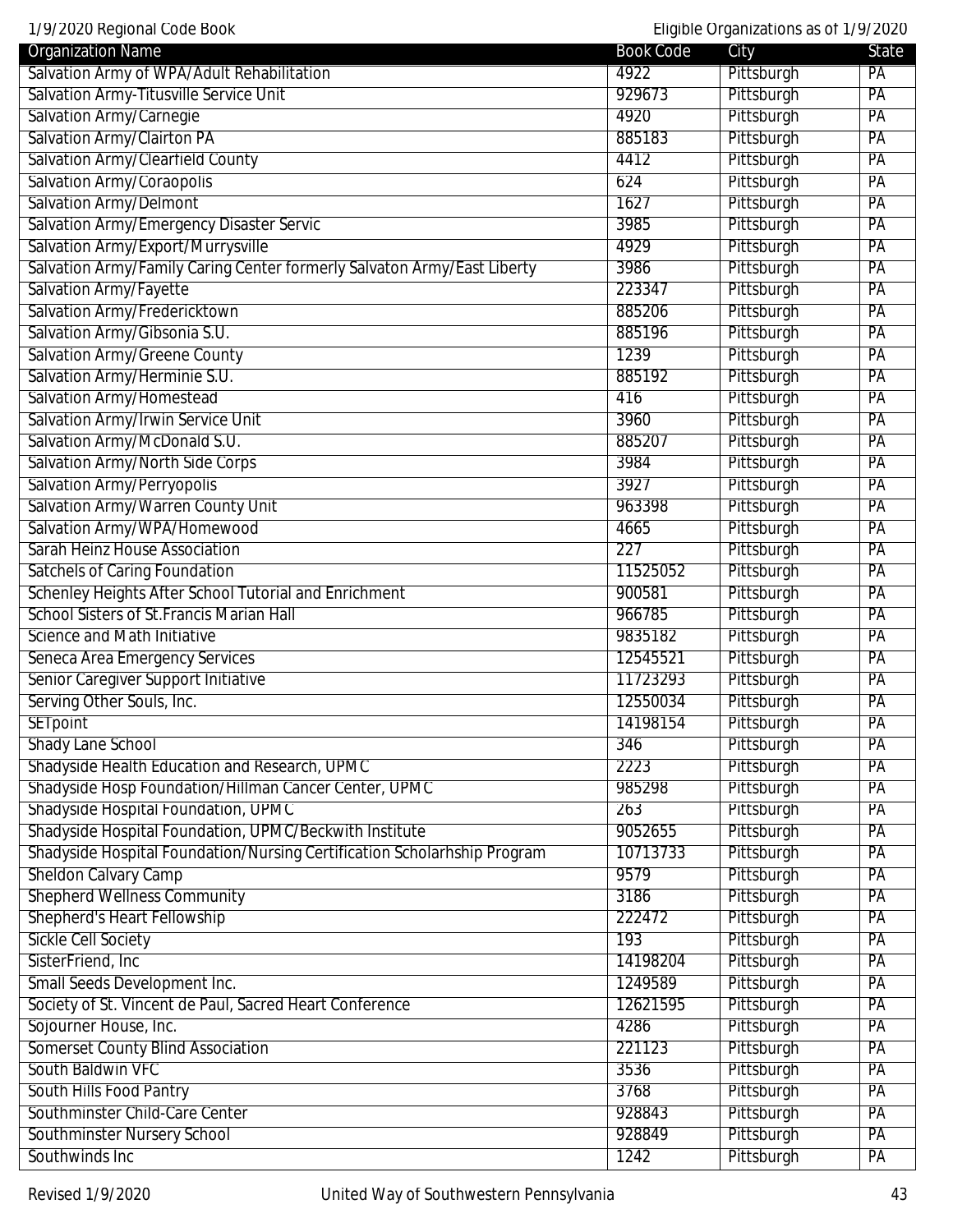| 1/9/2020 Regional Code Book                                   |                      | Eligible Organizations as of 1/9/2020 |                 |
|---------------------------------------------------------------|----------------------|---------------------------------------|-----------------|
| <b>Organization Name</b>                                      | <b>Book Code</b>     | City                                  | State           |
| Spark of Hope                                                 | 994662               | Pittsburgh                            | PA              |
| <b>Spencer Family YMCA</b>                                    | 4854                 | Pittsburgh                            | PA              |
| <b>Spring Hill Civic League</b>                               | 207                  | Pittsburgh                            | PA              |
| <b>Sprout Fund</b>                                            | 1356057              | Pittsburgh                            | PA              |
| <b>Squirrel Hill Health Center</b>                            | 11891793             | Pittsburgh                            | PA              |
| <b>St Clair Hospital</b>                                      | 1326                 | Pittsburgh                            | PA              |
| <b>St Nicholas Cathedral Food Bank</b>                        | 3288                 | Pittsburgh                            | PA              |
| St Paul Retreat Cnt/Alcoholic Recovery                        | 3518                 | Pittsburgh                            | PA              |
| <b>St Pauls Episcopal Nursery School</b>                      | 2774                 | Pittsburgh                            | PA              |
| St Vincent DePaul Society/St Gabriel Conference               | 528                  | Pittsburgh                            | PA              |
| <b>St Winifred's Food Pantry</b>                              | 1635                 | Pittsburgh                            | PA              |
| St. Bartholomew School/Angel Fund                             | 963172               | Pittsburgh                            | PA              |
| St. Clair Hospital/Family Birth Center Fund                   | 1395070              | Pittsburgh                            | PA              |
| St. Clair Hospital/Heart Center Fund                          | 1395065              | Pittsburgh                            | PA              |
| St. Clair Hospital/Oncology Fund                              | 1395078              | Pittsburgh                            | PA              |
| St. Clair Hospital/Patient Assistance Fund                    | 1395067              | Pittsburgh                            | PA              |
| St. Clair Hospital/Patient Transportation Fund                | 1395069              | Pittsburgh                            | PA              |
| St. Clair Hospital/Pediatric Fund                             | 1395088              | Pittsburgh                            | PA              |
| St. Clair Hospital/Psychiatry and Mental Health Services      | 1395119              | Pittsburgh                            | PA              |
| St. Clair Hosptal/Cardiac Rehabilitation Fund                 | 1395064              | Pittsburgh                            | PA              |
| St. Lucy's Auxiliary to the Blind                             | 11940814             | Pittsburgh                            | PA              |
| St. Margaret Foundation, UPMC                                 | 447                  | Pittsburgh                            | PA              |
| St. Paul of the Cross Food Bank                               | 999927               | Pittsburgh                            | PA              |
| St. Paul's Episcopal Church/Continuing the Vision             | 956595               | Pittsburgh                            | PA              |
| St. Vincent de Paul Society                                   | 273                  | Pittsburgh                            | PA              |
| St. Vincent De Paul Society/St. Anne's Conference             | 10713758             | Pittsburgh                            | PA              |
| St. Vincent De Paul/St Thomas More Conference                 | 15590102             | Pittsburgh                            | PA              |
| <b>Standing Firm</b>                                          | 11938206             | Pittsburgh                            | PA              |
| <b>Steel City FC</b>                                          | 13982095             | Pittsburgh                            | PA              |
| Steel City Squash, Inc.                                       | 12545265             | Pittsburgh                            | PA              |
| Steeltown Entertainment Project                               | 12976437             | Pittsburgh                            | $\overline{PA}$ |
| <b>Strength Courage and Wisdom Foundation</b>                 | 12888905             | Pittsburgh                            | $\overline{PA}$ |
| <b>Strong Women, Strong Girls</b>                             | 9187279              | Pittsburgh                            | PA              |
| Suburban General Hospital-WPAHS                               | 222                  | Pittsburgh                            | PA              |
| Susan G. Komen Breast Cancer Fdt., Pittsburgh                 | 962721               | Pittsburgh                            | PA              |
| Tech-Link Program of Pittsburgh                               | 9756                 | Pittsburgh                            | PA              |
| Temple Emanuel Nursery School/Extended Day and Lunch Programs | 1250695              | Pittsburgh                            | PA              |
| The Baldwin-Whitehall Educational Foundation                  | 12887832             | Pittsburgh                            | PA              |
| <b>The Bradley Center</b>                                     | 211                  | Pittsburgh                            | PA              |
| The Cellar of First Presbyterian Church                       | 1683                 | Pittsburgh                            | PA              |
| The Center for Employment Opportunities                       | 13914668             | Pittsburgh                            | PA              |
| The Center for Spirituality in 12 Step Recovery               | 3735                 | Pittsburgh                            | PA              |
| The Center that C.A.R.E.S.                                    | 1531894              | Pittsburgh                            | PA              |
| The Chimbote Foundation                                       | 12542379             | Pittsburgh                            | PA              |
| The Citizen Science Lab                                       |                      | Pittsburgh                            | PA              |
| The Conscience Group Corporation                              | 14655237<br>11940731 | Pittsburgh                            | PA              |
|                                                               | 12956215             |                                       |                 |
| The Door Campaign                                             |                      | Pittsburgh                            | PA              |
| The Early Learning Institute                                  | 148                  | Pittsburgh                            | PA              |
| The Education Partnership (formerly Storehouse for Teachers)  | 1393032              | Pittsburgh                            | PA              |
| The Facilities and Technology Improvement Fund                | 11524923             | Pittsburgh                            | PA              |
| The Famiy Center Pittsburgh East Community Church             | 9940529              | Pittsburgh                            | PA              |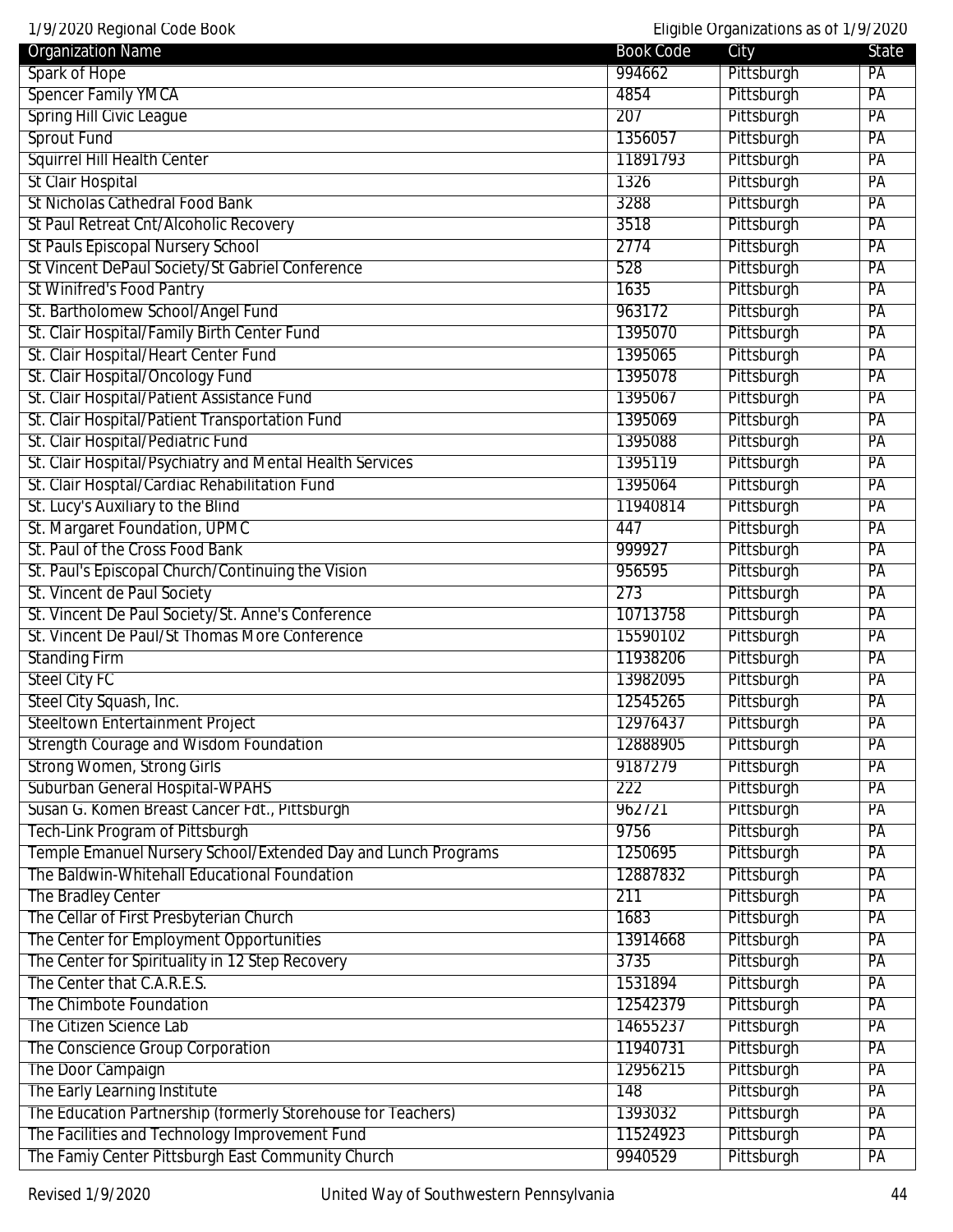1/9/2020 Regional Code Book Eligible Organizations as of 1/9/2020

| 17 77 ZUZU NGYNTAI GOUG DOON                                                      |                   | Lilyibic Organizations as OFTI 772020 |          |
|-----------------------------------------------------------------------------------|-------------------|---------------------------------------|----------|
| <b>Organization Name</b>                                                          | <b>Book Code</b>  | City                                  | State    |
| The First Tee of Pittsburgh<br>The Fred Rogers Company Family Communications      | 1436656<br>203190 | Pittsburgh                            | PA<br>PA |
| <b>The Glen Montessori School</b>                                                 |                   | Pittsburgh                            |          |
|                                                                                   | 14544928          | Pittsburgh                            | PA       |
| The Kitchen of Grace                                                              | 12977286          | Pittsburgh                            | PA       |
| The Mattress Factory - INSTALL Program                                            | 12962809          | Pittsburgh                            | PA       |
| The National Kidney Foundation Serving the Alleghenies                            | 170               | Pittsburgh                            | PA       |
| The Northshore Community Alliance                                                 | 84                | Pittsburgh                            | PA       |
| The Open Door                                                                     | 964607            | Pittsburgh                            | PA       |
| The Pearl Club                                                                    | 12963179          | Pittsburgh                            | PA       |
| The Pittsburgh Cultural Trust/Education and Community Outreach                    | 11467297          | Pittsburgh                            | PA       |
| The Pittsburgh Foundation / Mt. Lebanon Century of Excellence Fund                | 13919741          | Pittsburgh                            | PA       |
| The Pittsburgh Foundation/Rhonda Wasserman Public Interest Law Award Fund         | 14544829          | Pittsburgh                            | PA       |
| The Pittsburgh Foundation/Spenser's Voice Fund                                    | 14544969          | Pittsburgh                            | PA       |
| The Pittsburgh Foundation/The Pat Kelly Memorial Fund                             | 11294519          | Pittsburgh                            | PA       |
| The Pittsburgh Promise                                                            | 9576075           | Pittsburgh                            | PA       |
| THE PROGRAM for Offenders, Inc.                                                   | 91                | Pittsburgh                            | PA       |
| The RYR-1 Foundation                                                              | 14576144          | Pittsburgh                            | PA       |
| The UVS Cares Foundation                                                          | 12996260          | Pittsburgh                            | PA       |
| The Woiner Foundation                                                             | 12448791          | Pittsburgh                            | PA       |
| Theiss Early Child Behaviorial/Trauma/ School Services UPMC Western Psychiatric   | 14575831          | Pittsburgh                            | PA       |
| Therapeutic Early Autism Program at UPMC Western Psychiatric Hospital             | 11848157          | Pittsburgh                            | PA       |
| <b>Thomas Merton Center</b>                                                       | 874               | Pittsburgh                            | PA       |
| <b>Three Rivers Adaptive Sports</b>                                               | 4700              | Pittsburgh                            | PA       |
| <b>Three Rivers Adoption Council</b>                                              | 324               | Pittsburgh                            | PA       |
| Three Rivers Community Foundation                                                 | 962105            | Pittsburgh                            | PA       |
| <b>Three Rivers Rowing Association Program</b>                                    | 1326650           | Pittsburgh                            | PA       |
| Three Rivers Youth, Inc.                                                          | 97                | Pittsburgh                            | PA       |
| <b>Tickets for Kids Charities Tickets for Kids Foundation</b>                     | 941430            | Pittsburgh                            | PA       |
| <b>Travelers Aid Society of Pittsburgh</b>                                        | 98                | Pittsburgh                            | PA       |
| <b>Tree of Hope</b>                                                               | 1381425           | Pittsburgh                            | PA       |
| <b>Trying Together</b>                                                            | 1524827           | Pittsburgh                            | PA       |
| <b>Undercliff VFD</b>                                                             | 1846              | Pittsburgh                            | PA       |
| <b>Union Project</b>                                                              | 1381770           | Pittsburgh                            | PA       |
| <b>United for Children</b>                                                        | 1621715           | Pittsburgh                            | PA       |
| <b>United for Children</b>                                                        | 9834003           | Pittsburgh                            | PA       |
| <b>United For Children</b>                                                        | 9834003           | Pittsburgh                            | PA       |
| <b>United For Women</b>                                                           | 10704138          | Pittsburgh                            | PA       |
| <b>United For Women</b>                                                           | 13260922          | Pittsburgh                            | PA       |
| <b>United for Workers</b>                                                         | 14746606          | Pittsburgh                            | PA       |
| <b>United Methodist Church Union</b>                                              | 322               | Pittsburgh                            | PA       |
| <b>United Mitochondrial Disease Foundation</b>                                    | 930398            | Pittsburgh                            | PA       |
| <b>United Way Forward</b>                                                         | 11447661          | Pittsburgh                            | PA       |
| <b>United Way Good Neighbor Center</b>                                            | 11936820          | Pittsburgh                            | PA       |
| United Way Life - Individual                                                      | 14657654          | Pittsburgh                            | PA       |
| United Way of Southwestern Pennsylvania                                           | 3992              | Pittsburgh                            | PA       |
| Unity Presbyterian Church Food Pantry                                             | 1441              | Pittsburgh                            | PA       |
| Univ of Pgh/Pulmonary, Allergy, and Critical Care Medicine                        | 11412889          | Pittsburgh                            | PA       |
| Univ of Pittsburgh/Nathan S. Arenson Fund for Pancreatic Cancer Research          | 1269095           | Pittsburgh                            | PA       |
|                                                                                   | 2331              |                                       | PA       |
| Univ of Pittsburgh/UPMC Hillman Cancer Center Research Fund                       |                   | Pittsburgh                            |          |
| Univ. of Pitt - Peter M. Winter Inst for Simulation, Education and Research WISER | 11481470          | Pittsburgh                            | PA       |
| University of Pgh Neurological Institute                                          | 222539            | Pittsburgh                            | PA       |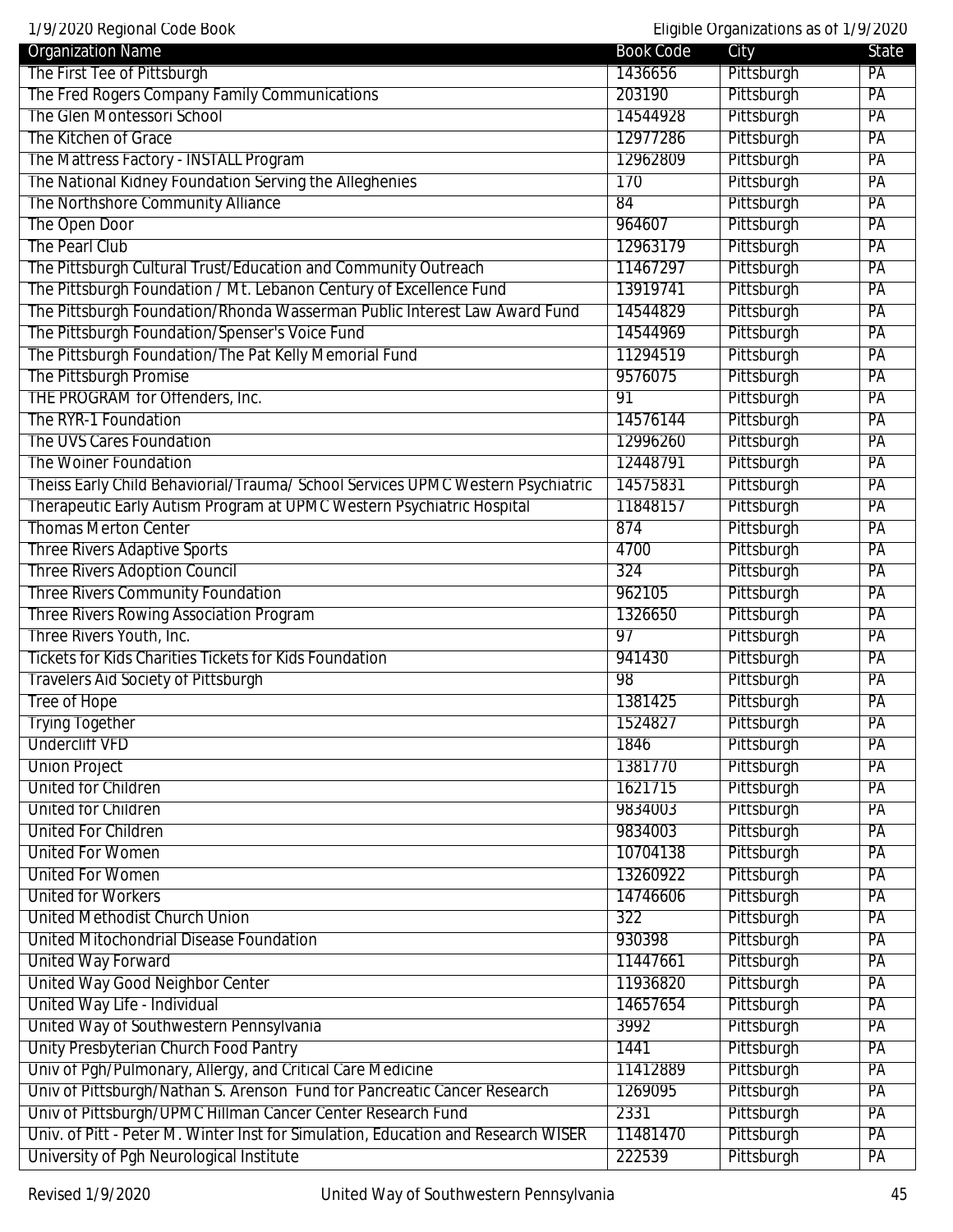1/9/2020 Regional Code Book Eligible Organizations as of 1/9/2020 Organization Name State State City State State City University of Pgh School of Medicine / Creip Chair Patient Care Program 1951936 Pittsburgh PA University of Pgh School of Medicine/Junior Scholars Program 11171543 Pittsburgh PA University of Pgh/Arthritis Institute 942523 Pittsburgh PA University of Pgh/Autism Center PA University of Pgh/Child Development Ctr 1280 Pittsburgh PA University of Pgh/Childrens Neurosurgery Fund 4645 Pittsburgh PA University of Pgh/Cleft Palate-Craniofac 234 Pittsburgh PA University of Pgh/Department of Neurology-Epilepsy 1769 1769 Pittsburgh PA University of Pgh/Division of Gastroenterology, Hepatology and Nutritio 1267216 Pittsburgh PA University of Pgh/Duchenne Gene Therapy Center **1982** 9623 Pittsburgh PA University of Pgh/E.Myers/Otolaryngology entity and the state of the state of Pittsburgh PA University of Pgh/McGowan Institute for Regenerative Medicine 1950497 Pittsburgh PA University of Pgh/School of Medicine - General Research 2305 Pittsburgh PA University of Pgh/Simmons Center for Interstitial Lung Disease 11412855 Pittsburgh PA University of Pittsburgh Community Engagement Centers 14756647 Pittsburgh PA University of Pittsburgh Cystic Fibrosis Research Center 10257848 | Pittsburgh PA University of Pittsburgh, Graduate School of Public Health Research 971599 Pittsburgh PA University of Pittsburgh/Pancreatic/Liver Cancer Research 1642621 Pittsburgh PA University of Pittsburgh/Brain Cancer Research Program 1269098 Pittsburgh PA University of Pittsburgh/Breast Cancer Research **830** Pittsburgh PA University of Pittsburgh/Campus Nursery Center 1633 Pittsburgh PA University of Pittsburgh/Cancer Genetics Research 1269106 Pittsburgh PA University of Pittsburgh/Center for Health Equity 222783 Pittsburgh PA University of Pittsburgh/Center for Vasculitis **10447050** Pittsburgh PA University of Pittsburgh/Colorectal and Gastrointestinal Cancer Research 1269099 Pittsburgh PA University of Pittsburgh/Department of Urology 223038 Pittsburgh PA University of Pittsburgh/Diabetes Institute PA and Participal Participal Participal PA and PA and PA University of Pittsburgh/Esophageal Cancer Research 1642622 Pittsburgh PA University of Pittsburgh/George Taber Chair 1333894 Pittsburgh PA University of Pittsburgh/Geriatric Medicine 11412871 Pittsburgh PA University of Pittsburgh/Head and Neck Cancer Research 1269100 Pittsburgh PA University of Pittsburgh/Joan G. Gaines Cancer Research Fund 1269097 Pittsburgh PA University of Pittsburgh/Leukemia and Lymphoma Cancer Research 1269103 Pittsburgh PA University of Pittsburgh/Liver Cancer Research 1269105 Pittsburgh PA University of Pittsburgh/Lung Cancer Research 1269104 Pittsburgh PA University of Pittsburgh/Melanoma Research 1269101 Pittsburgh PA University of Pittsburgh/Palliative Care 11412863 Pittsburgh PA University of Pittsburgh/Pittsburgh Inst for Neurodegenerative Diseases PIND 10536316 Pittsburgh PA University of Pittsburgh/Plastic Surgery **1648541** Pittsburgh PA University of Pittsburgh/Program for Health Care to Underserve Populat 1372210 Pittsburgh PA University of Pittsburgh/Prostate and Urological Cancer Research 1269102 Pittsburgh PA University of Pittsburgh/Right Start Program 1475 Pittsburgh PA University of Pittsburgh/Safar Center for Resuscitation Research 1456729 Pittsburgh PA University of Pittsburgh/School of Dental Medicine 1788 Pittsburgh PA University of Pittsburgh/School of Nursing The Communication of the 1249592 Pittsburgh PA University of Pittsburgh/Stanley M. Marks Endowed Research Fund 1621517 Pittsburgh PA University of Pittsburgh/The James E. Rohr Family Fellowship 11120045 Pittsburgh PA UPMC - Center for Nursing Excellence 12923611 Pittsburgh PA UPMC - Medical and Health Sciences Foundation 1527799 Pittsburgh PA UPMC - St Margaret School of Nursing The Communication of the Communication of the PA

UPMC Center for Inclusion in Health Care 19619297 Pittsburgh PA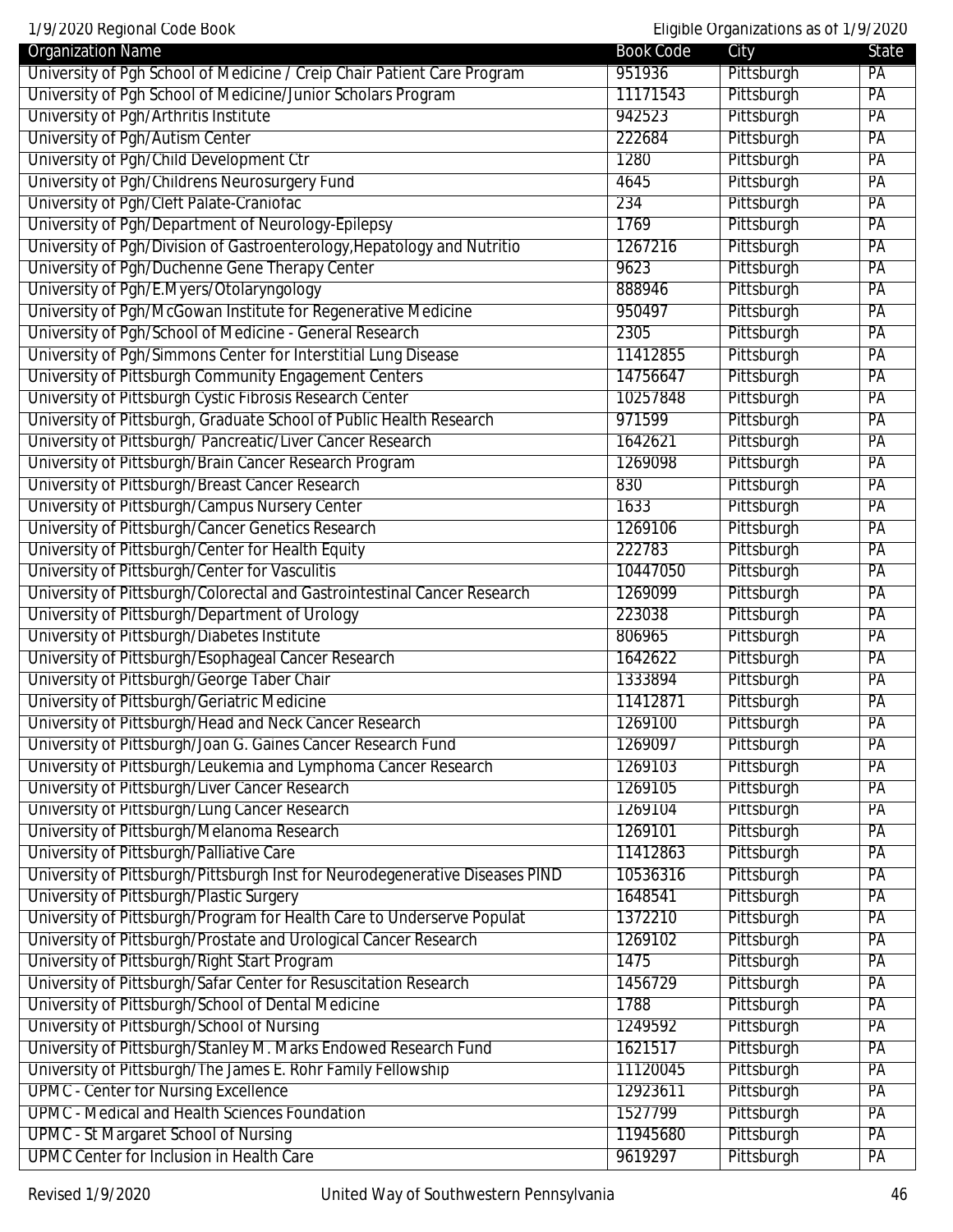| 1/9/2020 Regional Code Book                                       | Eligible Organizations as of 1/9/2020 |            |                 |
|-------------------------------------------------------------------|---------------------------------------|------------|-----------------|
| <b>Organization Name</b>                                          | <b>Book Code</b>                      | City       | State           |
| <b>UPMC Community Care Fund</b>                                   | 9483157                               | Pittsburgh | PA              |
| <b>UPMC Friends of ISMETT</b>                                     | 9619289                               | Pittsburgh | PA              |
| <b>UPMC Hillman Cancer Center</b>                                 | 1285996                               | Pittsburgh | PA              |
| <b>UPMC Hillman Cancer Center/Integrative Oncology</b>            | 12699443                              | Pittsburgh | PA              |
| <b>UPMC Living at Home Program</b>                                | 4363                                  | Pittsburgh | $\overline{PA}$ |
| <b>UPMC McKeesport</b>                                            | 360                                   | Pittsburgh | PA              |
| <b>UPMC McKeesport Diabetes Center</b>                            | 9354                                  | Pittsburgh | PA              |
| <b>UPMC McKeesport Pediatrics</b>                                 | 4904                                  | Pittsburgh | PA              |
| <b>UPMC Mercy - Care of the Poor Fund</b>                         | 10503092                              | Pittsburgh | PA              |
| UPMC Mercy - Mark McGreevy Fund for Psychiatry and Dual Diagnosis | 10503134                              | Pittsburgh | PA              |
| <b>UPMC Mercy - Rehabilitation Network</b>                        | 931765                                | Pittsburgh | PA              |
| UPMC Mercy - Rehabilitation Research and Education Fund           | 10503159                              | Pittsburgh | PA              |
| UPMC Mercy - Siker Anesthesiology and Patient Safety Fund         | 10503142                              | Pittsburgh | PA              |
| <b>UPMC Mercy - Sister Guerin Social Services Fund</b>            | 10503126                              | Pittsburgh | PA              |
| <b>UPMC Mercy Nursing Education Fund</b>                          | 14546220                              | Pittsburgh | PA              |
| <b>UPMC Mercy/ Cancer Support Fund</b>                            | 1052                                  | Pittsburgh | PA              |
| <b>UPMC Mercy/Ministry of Healing Fund</b>                        | 4689                                  | Pittsburgh | PA              |
| <b>UPMC Mercy/Neonatal Intensive Care Unit</b>                    | 2864                                  | Pittsburgh | $\overline{PA}$ |
| <b>UPMC Mercy/Pittsburgh</b>                                      | 887429                                | Pittsburgh | PA              |
| <b>UPMC Mercy/Southside Outpatient Center</b>                     | 278                                   | Pittsburgh | PA              |
| <b>UPMC Palliative Supportive Care Institute</b>                  | 12464038                              | Pittsburgh | PA              |
| <b>UPMC Presbyterian</b>                                          | 1003                                  | Pittsburgh | PA              |
| <b>UPMC Presbyterian Diabetes Center</b>                          | 2592                                  | Pittsburgh | PA              |
| <b>UPMC Presbyterian Dialysis Unit</b>                            | 393                                   | Pittsburgh | PA              |
| <b>UPMC Presbyterian Free Care Program</b>                        | 3760                                  | Pittsburgh | PA              |
| <b>UPMC Presbyterian Gauchers</b>                                 | 1744                                  | Pittsburgh | PA              |
| <b>UPMC Presbyterian Health System</b>                            | 1532                                  | Pittsburgh | PA              |
| <b>UPMC Presbyterian Heart Institute</b>                          | 3954                                  | Pittsburgh | PA              |
| UPMC Presbyterian Hospital/ Transplant Patient                    | 3072                                  | Pittsburgh | PA              |
| <b>UPMC Presbyterian Neurology Psychiatry</b>                     | 3022                                  | Pittsburgh | PA              |
| <b>UPMC Presbyterian Pastoral Care Center</b>                     | 9550                                  | Pittsburgh | PA              |
| <b>UPMC Presbyterian Patient Needs Fund</b>                       | 4332                                  | Pittsburgh | PA              |
| <b>UPMC Presbyterian Patient Service Fund</b>                     | 9203                                  | Pittsburgh | PA              |
| <b>UPMC Presbyterian Trauma Center</b>                            | 2704                                  | Pittsburgh | PA              |
| <b>UPMC Presbyterian University Pgh AIDS Center</b>               | 3343                                  | Pittsburgh | PA              |
| <b>UPMC Presbyterian Volunteer Assoc</b>                          | 1569                                  | Pittsburgh | PA              |
| <b>UPMC Senior Communities</b>                                    | 9619305                               | Pittsburgh | PA              |
| <b>UPMC Shadyside Hospital/Urology Fund</b>                       | 1620573                               | Pittsburgh | PA              |
| <b>UPMC Shadyside/OBGyn Dev Fund</b>                              | 2633                                  | Pittsburgh | PA              |
| <b>UPMC Thomas E. Starzl Transplant Institute</b>                 | 9537                                  | Pittsburgh | PA              |
| <b>UPMC, Shadyside Hospital</b>                                   | 868                                   | Pittsburgh | PA              |
| UPMC, Shadyside Hospital/Bensinger W Fund                         | 2843                                  | Pittsburgh | PA              |
| UPMC, Shadyside Hospital/Cancer Center                            | 2918                                  | Pittsburgh | PA              |
| UPMC, Shadyside Hospital/Cardiac Rehabilitation                   | 4813                                  | Pittsburgh | PA              |
| UPMC, Shadyside Hospital/Complimentary Medicine                   | 220926                                | Pittsburgh | PA              |
| UPMC, Shadyside Hospital/Geriatric Dept                           | 9302                                  | Pittsburgh | PA              |
| UPMC, Shadyside Hospital/Senior Care Institute                    | 928464                                | Pittsburgh | PA              |
| UPMC, Shadyside Hospital/TS Danowski Endc Fel                     | 3080                                  | Pittsburgh | PA              |
| <b>UPMC/Cancer Centers - Patient Assistance Fund</b>              | 1642620                               | Pittsburgh | PA              |
| <b>UPMC/Matilda Theiss Health Center</b>                          | 961916                                | Pittsburgh | PA              |
| <b>Urban Impact Foundation</b>                                    | 9532                                  | Pittsburgh | PA              |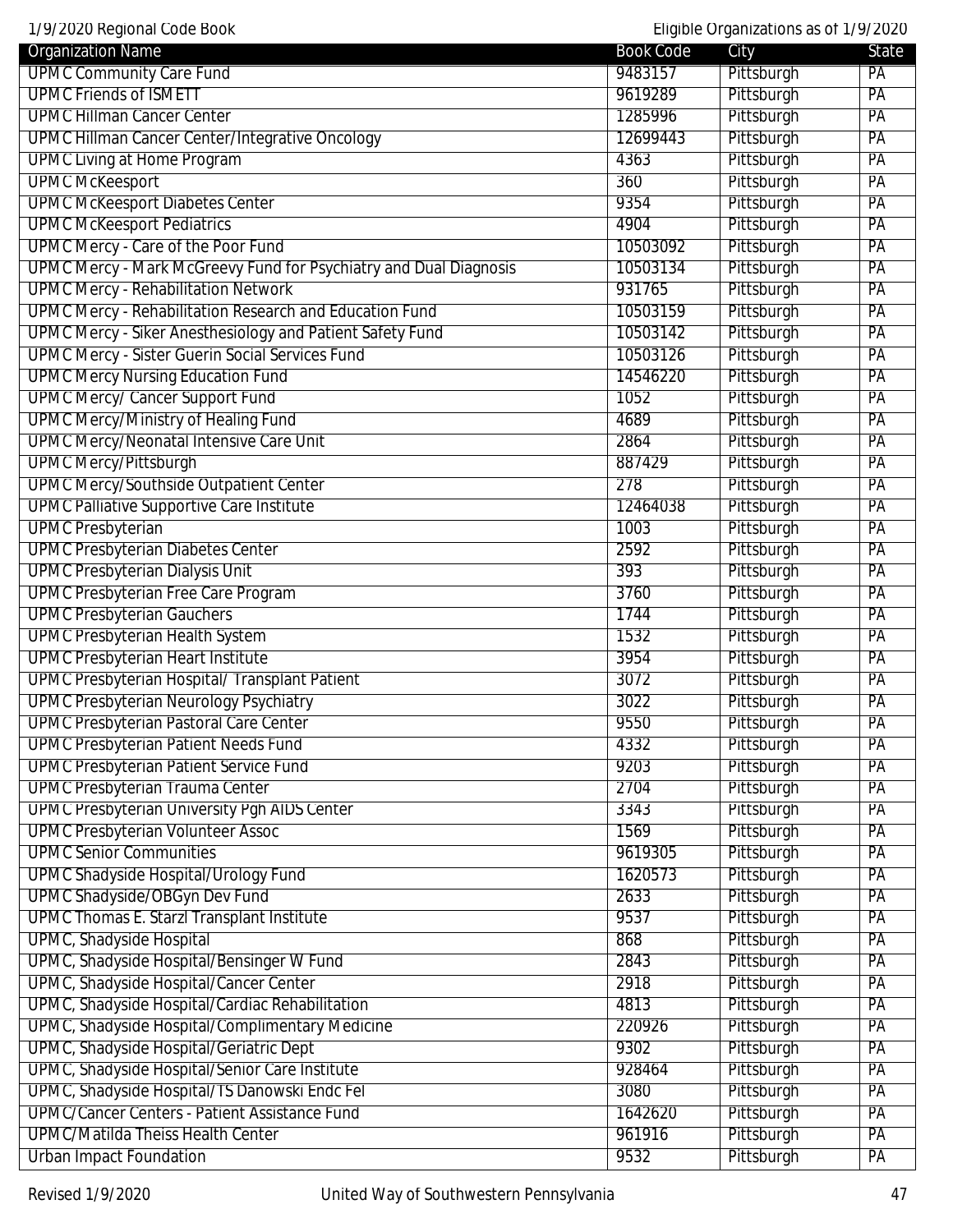1/9/2020 Regional Code Book Eligible Organizations as of 1/9/2020

| <b>Organization Name</b>                                                    | <b>Book Code</b> | City       | <b>State</b>    |
|-----------------------------------------------------------------------------|------------------|------------|-----------------|
| Urban League of Greater Pittsburgh                                          | 103              | Pittsburgh | PA              |
| Urban League of Pittsburgh, Inc./Homeownership Training Program             | 1669659          | Pittsburgh | PA              |
| Urban League of Pittsburgh, Inc/Hunger Service Network                      | 1436873          | Pittsburgh | PA              |
| <b>Ursuline Support Services</b>                                            | 281              | Pittsburgh | PA              |
| <b>UWSWPA Legacy Impact Endowment Fund</b>                                  | 15606619         | Pittsburgh | PA              |
| Venture Outdoors                                                            | 1529517          | Pittsburgh | PA              |
| Veterans Leadership Program of Western PA Inc.                              | 1996             | Pittsburgh | PA              |
| Veterans Place of Washington Boulevard                                      | 1644683          | Pittsburgh | PA              |
| <b>Veterans Transportation Project</b>                                      | 11928280         | Pittsburgh | PA              |
| <b>Vibrant Pittsburgh</b>                                                   | 12887758         | Pittsburgh | PA              |
| Vietnam Veterans Incorporated                                               | 1404             | Pittsburgh | PA              |
| <b>Vincentian Charitable Foundation</b>                                     | 10559722         | Pittsburgh | PA              |
| Vincentian Child Development Center                                         | 3066             | Pittsburgh | PA              |
| Vincentian de Marillac                                                      | 3819             | Pittsburgh | PA              |
| <b>Vincentian Home</b>                                                      | 478              | Pittsburgh | PA              |
| Vintage, Inc.                                                               | 105              | Pittsburgh | PA              |
| Vision for life - Pittsburgh                                                | 10244747         | Pittsburgh | PA              |
| Vitalant (former Central Blood Bank/The Institute for Transfusion Medicine) | 219              | Pittsburgh | PA              |
| Volunteer Fire Company of Mt. Lebanon                                       | 222850           | Pittsburgh | PA              |
| Volunteers of America of Pennsylvania                                       | 1644687          | Pittsburgh | PA              |
| <b>Wallace Avenue Soup Kitchen</b>                                          | 1432737          | Pittsburgh | PA              |
| Ward Home Inc.                                                              | 306              | Pittsburgh | PA              |
| Wayne Fusaro Pancreatic Cancer Research Fund                                | 1454671          | Pittsburgh | PA              |
| <b>Wesley Family Services</b>                                               | 66               | Pittsburgh | PA              |
| West Penn Hospital - Burn Camp                                              | 1042             | Pittsburgh | PA              |
| West Penn Hospital - Cardiovascular Fund                                    | 12621447         | Pittsburgh | PA              |
| West Penn Hospital - Greatest Need                                          | 11959525         | Pittsburgh | PA              |
| West Penn Hospital - NICU (Neonatal Intensive Care Unit)                    | 2791             | Pittsburgh | PA              |
| West Penn Hospital - Nursing Fund                                           | 13855101         | Pittsburgh | PA              |
| West Penn Hospital Employee Assistance Fund                                 | 14832091         | Pittsburgh | PA              |
| Western PA School for the Deaf                                              | 656              | Pittsburgh | PA              |
| Western Pa School for the Deaf/ Choices for Children                        | 3887             | Pittsburgh | PA              |
| Western Pa. Golf Association Scholarship Fund                               | 926754           | Pittsburgh | PA              |
| Western Penn Hills Community Action, Inc.                                   | 9052754          | Pittsburgh | PA              |
| Western Pennsylvania Diaper Bank                                            | 11928744         | Pittsburgh | PA              |
| Western Pennsylvania School for Blind Children                              | 305              | Pittsburgh | PA              |
| Western Psychiatric Institute and Clinic of UPMC                            | 253              | Pittsburgh | PA              |
| Western Psychiatric Institute and Clinic of UPMC/Alzheimer's Research       | 2689             | Pittsburgh | PA              |
| Western Psychiatric Institute and Clinic of UPMC/Schizophrenia Program      | 1853             | Pittsburgh | PA              |
| Western Psychiatric Institute and Clinic of UPMC/The John Merck Program     | 1455634          | Pittsburgh | PA              |
| <b>Whitehall Church of Christ Food Bank</b>                                 | 889538           | Pittsburgh | PA              |
| <b>Whitehall Public Library</b>                                             | 2875             | Pittsburgh | PA              |
| <b>Whitehall VFD</b>                                                        | 20024            | Pittsburgh | PA              |
| Wilkins TWP #4 VFD                                                          | 880323           | Pittsburgh | PA              |
| <b>Will Allen Foundation</b>                                                | 12968194         | Pittsburgh | PA              |
| Winchester Thurston School/Scholarship Program                              | 12507190         | Pittsburgh | PA              |
| Womanspace East, Inc.                                                       | 424              | Pittsburgh | $\overline{PA}$ |
| Women and Girls Foundation of Southwest Pennsylvania                        | 1455637          | Pittsburgh | PA              |
| Women for a Healthy Environment                                             | 12945754         | Pittsburgh | PA              |
| Women's Center and Shelter of Greater Pittsburgh                            | 110              | Pittsburgh | PA              |
| <b>Women's Choice Network</b>                                               | 1519             | Pittsburgh | PA              |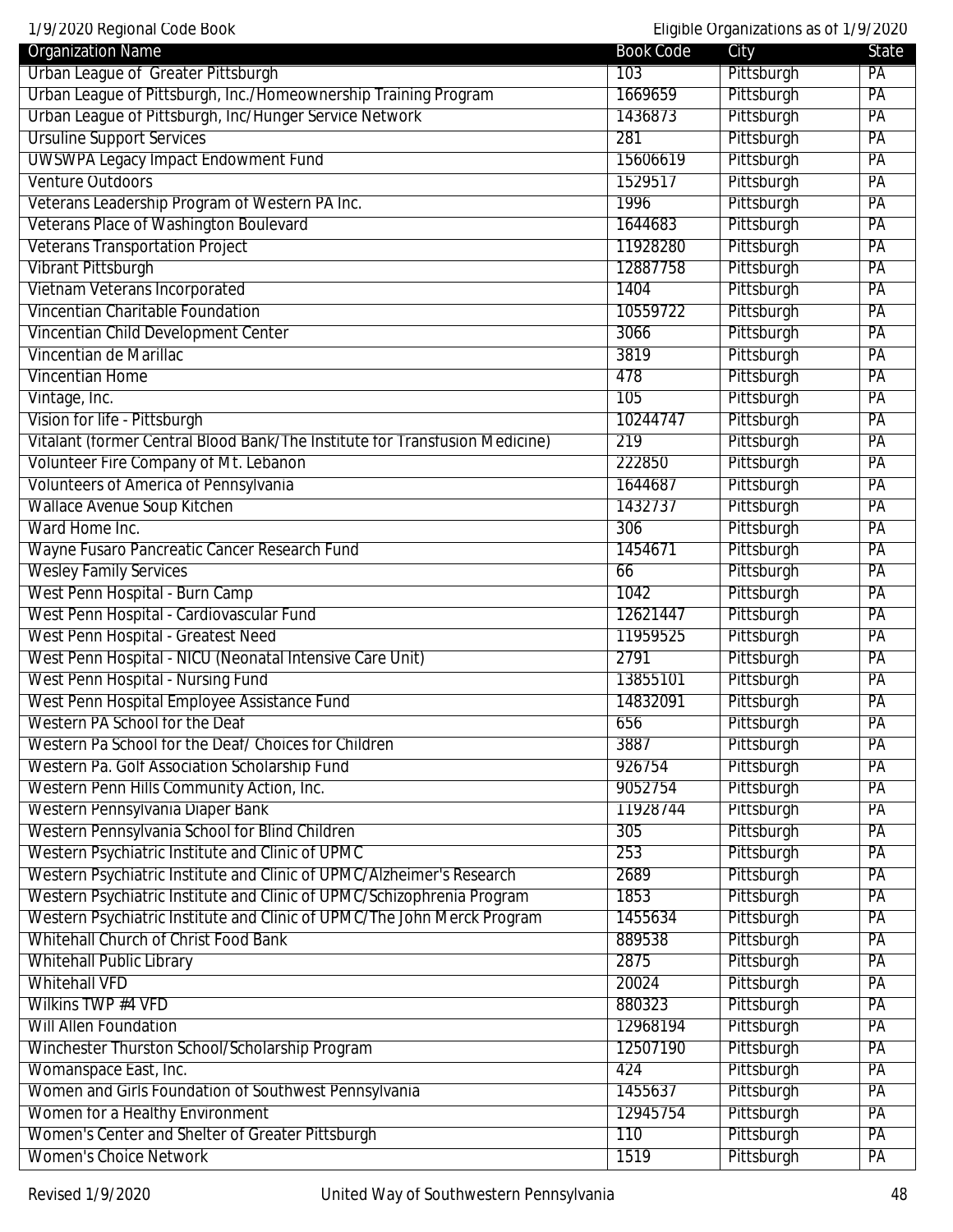1/9/2020 Regional Code Book Eligible Organizations as of 1/9/2020

| <b>Organization Name</b><br>City<br><b>Book Code</b><br>Work<br>Pittsburgh<br>12622114<br>PA<br><b>Workforce Development Global Alliance</b><br>Pittsburgh<br>9052788<br>PA<br><b>Working Order - Volunteers of America</b><br>Pittsburgh<br>976224<br>PA<br><b>World Affairs Council of Pittsburgh</b><br>471<br>Pittsburgh<br>PA |
|------------------------------------------------------------------------------------------------------------------------------------------------------------------------------------------------------------------------------------------------------------------------------------------------------------------------------------|
|                                                                                                                                                                                                                                                                                                                                    |
|                                                                                                                                                                                                                                                                                                                                    |
|                                                                                                                                                                                                                                                                                                                                    |
|                                                                                                                                                                                                                                                                                                                                    |
| Wounded Warrior Project, Inc./Pittsburgh<br>12945788<br>Pittsburgh<br>PA                                                                                                                                                                                                                                                           |
| WPA Conservancy/Community Conservation Program<br>Pittsburgh<br>1327597<br>PA                                                                                                                                                                                                                                                      |
| WPIC-UPMC/Attention Deficit Hyperactiv Disorder (ADHD) Across the Lifespan<br>Pittsburgh<br>PA<br>11848033                                                                                                                                                                                                                         |
| Prog                                                                                                                                                                                                                                                                                                                               |
| WPIC-UPMC/Bellefield Clinic (Adult)<br>11853264<br>Pittsburgh<br>PA                                                                                                                                                                                                                                                                |
| <b>WPIC-UPMC/Center for Children and Families</b><br>Pittsburgh<br>PA<br>11848041                                                                                                                                                                                                                                                  |
| WPIC-UPMC/Center for Psychiatric and Chemical Dependency Services<br>Pittsburgh<br>11848058<br>PA                                                                                                                                                                                                                                  |
| WPIC-UPMC/Child and Adolescent Bipolar Services Clinic (CABS)<br>Pittsburgh<br>11002946<br>PA                                                                                                                                                                                                                                      |
| WPIC-UPMC/Comprehensive Recovery Services Creative and Expressive Arts<br>11853272<br>Pittsburgh<br>PA                                                                                                                                                                                                                             |
| WPIC-UPMC/Comprehensive Recovery Services- Oxford Outpatient<br>Pittsburgh<br>PA<br>11853280                                                                                                                                                                                                                                       |
| WPIC-UPMC/Early Intensive Behavioral Intervention Program<br>Pittsburgh<br>PA<br>11848066                                                                                                                                                                                                                                          |
| <b>WPIC-UPMC/Merck Social Skills Groups</b><br>Pittsburgh<br>11848074<br>PA                                                                                                                                                                                                                                                        |
| WPIC-UPMC/Merck Summer Therapeutic Inclusion Program<br>11848082<br>Pittsburgh<br>PA                                                                                                                                                                                                                                               |
| <b>WPIC-UPMC/Narcotic Addiction Treatment Program</b><br>Pittsburgh<br>11848090<br>PA                                                                                                                                                                                                                                              |
| WPIC-UPMC/Outreach (Homeless Outreach)<br>11853322<br>Pittsburgh<br>PA                                                                                                                                                                                                                                                             |
| WPIC-UPMC/Pediatric Obsessive-Compulsive Disorder Intensive Outpatient Prog.<br>11848108<br>Pittsburgh<br>PA                                                                                                                                                                                                                       |
| <b>WPIC-UPMC/Perinatal Addiction Center (PAC)</b><br>Pittsburgh<br>11848116<br>PA                                                                                                                                                                                                                                                  |
| WPIC-UPMC/Re:solve Crisis Network<br>Pittsburgh<br>11883659<br>PA                                                                                                                                                                                                                                                                  |
| WPIC-UPMC/SAFE<br>11848124<br>Pittsburgh<br>PA                                                                                                                                                                                                                                                                                     |
| WPIC-UPMC/School Assistance Program<br>Pittsburgh<br>11848132<br>PA                                                                                                                                                                                                                                                                |
| WPIC-UPMC/Service for the Treatment of Early Psychoses (STEP)<br>Pittsburgh<br>11883667<br>PA                                                                                                                                                                                                                                      |
| <b>WPIC-UPMC/STAR Clinic</b><br>Pittsburgh<br>12926796<br>PA                                                                                                                                                                                                                                                                       |
| <b>WPIC-UPMC/Vocational Training Center</b><br>11848181<br>Pittsburgh<br>PA                                                                                                                                                                                                                                                        |
| WQED/Multimedia Programming<br>Pittsburgh<br>PA<br>$\overline{317}$                                                                                                                                                                                                                                                                |
| YMCA of Greater Pgh, Collegiate (University of Pgh After School Program)<br>Pittsburgh<br>3222<br>PA                                                                                                                                                                                                                               |
| YMCA of Greater Pittsburgh PNC YMCA at U.S. Steel Tower<br>9940479<br>Pittsburgh<br>PA                                                                                                                                                                                                                                             |
| YMCA of Greater Pittsburgh/Allegheny YMCA (North Side)<br>Pittsburgh<br>PA<br>7043                                                                                                                                                                                                                                                 |
| YMCA of Greater Pittsburgh/Association Office<br>113<br>Pittsburgh<br>PA                                                                                                                                                                                                                                                           |
| YMCA of Greater Pittsburgh/Baierl Family YMCA (North Hills)<br>Pittsburgh<br>4827<br>PA                                                                                                                                                                                                                                            |
| YMCA of Greater Pittsburgh/Camp AIM (South Hills)<br>Pittsburgh<br>4668<br>PA                                                                                                                                                                                                                                                      |
| YMCA of Greater Pittsburgh/Camp High Hopes (North Hills)<br>4669<br>Pittsburgh<br>PA                                                                                                                                                                                                                                               |
| YMCA of Greater Pittsburgh/Camp Kon-O-Kwee/Spencer<br>Pittsburgh<br>PA<br>4143                                                                                                                                                                                                                                                     |
| YMCA of Greater Pittsburgh/Camp T. Frank Soles<br>Pittsburgh<br>7263<br>PA                                                                                                                                                                                                                                                         |
| YMCA of Greater Pittsburgh/Centre Avenue YMCA<br>4655<br>Pittsburgh<br>PA                                                                                                                                                                                                                                                          |
| YMCA of Greater Pittsburgh/Child Care<br>Pittsburgh<br>1525217<br>PA                                                                                                                                                                                                                                                               |
| YMCA of Greater Pittsburgh/Collegiate YMCA (University of Pittsburgh)<br>Pittsburgh<br>9160<br>PA                                                                                                                                                                                                                                  |
| YMCA of Greater Pittsburgh/Deer Valley Family Camp<br>4721<br>Pittsburgh<br>PA                                                                                                                                                                                                                                                     |
| YMCA of Greater Pittsburgh/Duquesne University Day Care Center<br>3437<br>Pittsburgh<br>PA                                                                                                                                                                                                                                         |
| YMCA of Greater Pittsburgh/East Suburban Family YMCA (Plum)<br>Pittsburgh<br>4928<br>PA                                                                                                                                                                                                                                            |
| YMCA of Greater Pittsburgh/Hazelwood YMCA<br>4974<br>Pittsburgh<br>PA                                                                                                                                                                                                                                                              |
| YMCA of Greater Pittsburgh/Homewood Brushton YMCA<br>4823<br>Pittsburgh<br>PA                                                                                                                                                                                                                                                      |
| YMCA of Greater Pittsburgh/North Boroughs YMCA<br>Pittsburgh<br>9145<br>PA                                                                                                                                                                                                                                                         |
| YMCA of Greater Pittsburgh/Penn Hills YMCA<br>4679<br>Pittsburgh<br>PA                                                                                                                                                                                                                                                             |
| YMCA of Greater Pittsburgh/PNC Downtown<br>Pittsburgh<br>PA<br>1525216                                                                                                                                                                                                                                                             |
| YMCA of Greater Pittsburgh/Thelma Lovette Family<br>Pittsburgh<br>10257897<br>PA                                                                                                                                                                                                                                                   |
| YMCA of Greater Pittsburgh/Western Area YMCA<br>4954<br>Pittsburgh<br>PA                                                                                                                                                                                                                                                           |
| YMCA of Greater Pittsburgh/Wilmerding YMCA (South East Area)<br>Pittsburgh<br>4839<br>PA                                                                                                                                                                                                                                           |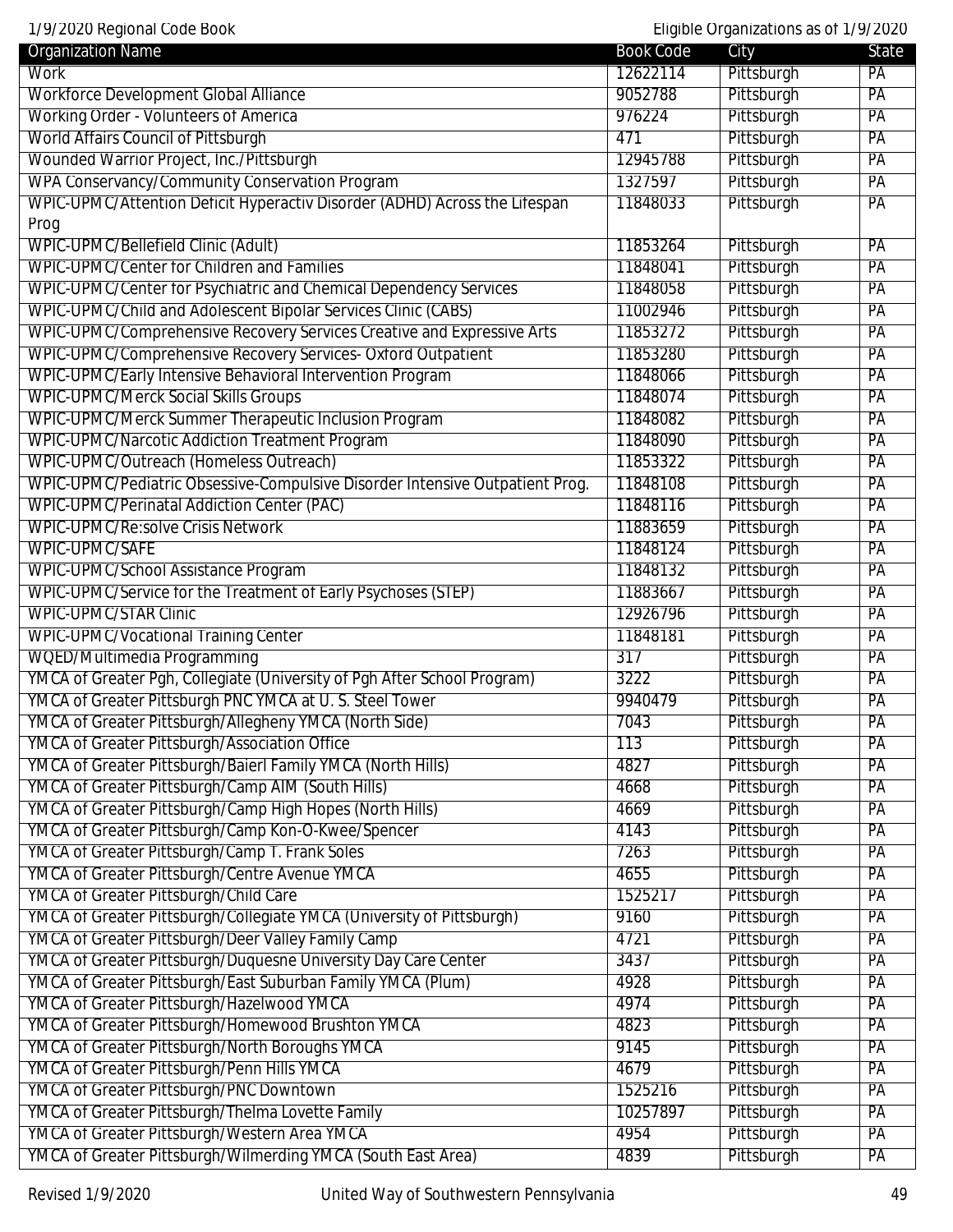| <b>Organization Name</b>                                         | <b>Book Code</b> | City         | State           |
|------------------------------------------------------------------|------------------|--------------|-----------------|
| Young Life East Hills                                            | 1286             | Pittsburgh   | PA              |
| Young Life Pittsburgh North Hills                                | 3238             | Pittsburgh   | PA              |
| Young Life South Hills                                           | 1278             | Pittsburgh   | PA              |
| <b>Young Lives North Hills</b>                                   | 9937574          | Pittsburgh   | $\overline{PA}$ |
| Young Lives Pittsburgh East Hills                                | 9187204          | Pittsburgh   | PA              |
| Youth Enrichment Services Inc.                                   | 967203           | Pittsburgh   | PA              |
| YouthPlaces                                                      | 961195           | Pittsburgh   | PA              |
| Youthworks - A Program of Goodwill of Southwestern PA            | 222432           | Pittsburgh   | PA              |
| <b>YWCA of Greater Pittsburgh</b>                                | 114              | Pittsburgh   | PA              |
| American Red Cross/Schuylkill and E. Northumberland Chapter38364 | 999266           | Pottsville   | PA              |
| <b>Big Impact Group of Schuylkill County</b>                     | 999267           | Pottsville   | PA              |
| <b>Schuylkill United Way</b>                                     | 996114           | Pottsville   | PA              |
| Schuylkill Women in Crisis                                       | 999297           | Pottsville   | PA              |
| <b>Chuck Foley Memorial Foundation</b>                           | 220803           | Presto       | PA              |
| Presto VFD                                                       | 1580             | Presto       | PA              |
| Camp Lutherlyn                                                   | 2489             | Prospect     | PA              |
| Salvation Army/Punxsutawney                                      | 9218             | Punxsutawney | PA              |
| Spina Bifida Association of Greater PA                           | 963420           | Quarryville  | PA              |
| National Transplant Assistance Fund - Help Hope Live             | 5474             | Radnor       | PA              |
| The Association for Frontotemporal Degeneration                  | 12550133         | Radnor       | PA              |
| Rankin Christian Center                                          | 92               | Rankin       | PA              |
| American Cancer Society/Berks County                             | 12977302         | Reading      | PA              |
| American Red Cross/Berks County Chapter 38024                    | 224949           | Reading      | PA              |
| <b>Berks Women in Crisis</b>                                     | 221566           | Reading      | PA              |
| Boy Scouts of America Hawk Mountain Council                      | 999268           | Reading      | $\overline{PA}$ |
| Olivet Boys and Girls Club of Reading and Berks County, Inc.     | 9835042          | Reading      | $\overline{PA}$ |
| <b>Opportunity House</b>                                         | 11106036         | Reading      | PA              |
| <b>United Way of Berks County</b>                                | 2389             | Reading      | PA              |
| Juniata Valley Council/Boy Scouts of America                     | 931777           | Reedsville   | PA              |
| Teen Challenge of WPA                                            | 295              | Rehrersburg  | PA              |
| <b>Teen Challenge Training Center</b>                            | 1974             | Rehrersburg  | PA              |
| American Red Cross/Allegheny Region Chapter 38292                | 9835             | Reno         | PA              |
| United Way of Venango County, Inc.                               | 580              | Reno         | PA              |
| Ridgway Area United Community Fund                               | 596              | Ridgway      | PA              |
| Hosanna Industries Inc                                           | 3750             | Rochester    | PA              |
| Mental Health Assn/Beaver County                                 | 418              | Rochester    | PA              |
| Pennsylvania Branch of the International Dyslexia Association    | 1328032          | Rosemont     | PA              |
| <b>Royersford Community Chest</b>                                | 963387           | Royersford   | PA              |
| <b>West Deer TECH/Food Bank</b>                                  | 2318             | Russellton   | PA              |
| My New Leaf, Inc.                                                | 14198212         | Saltsburg    | PA              |
| <b>Buffalo Township Volunteer Fire Department</b>                | 717              | Sarver       | PA              |
| Evangel Heights Child Development Center                         | 9693995          | Saver        | PA              |
| Equi-Librium                                                     | 1308208          | Sciota       | PA              |
| Jewish Family Service of Northeastern Pennsylvania               | 15730179         | Scranton     | PA              |
| United Way of Lackawanna and Wayne Counties                      | 2513             | Scranton     | PA              |
| Northwest Hospital Foundation                                    | 14184881         | Seneca       | PA              |
| Carebreak                                                        | 1951             | Sewickley    | PA              |
| <b>Child Health Association of Sewickley</b>                     | 9629             | Sewickley    | PA              |
| <b>Education Center at the Watson Institute</b>                  | 4591             | Sewickley    | PA              |
| Franklin Park Volunteer Fire Company No1                         | 4885             | Sewickley    | PA              |
| Heritage Valley Sewickley Foundation Unrestricted Fund           | 555              | Sewickley    | PA              |
|                                                                  |                  |              |                 |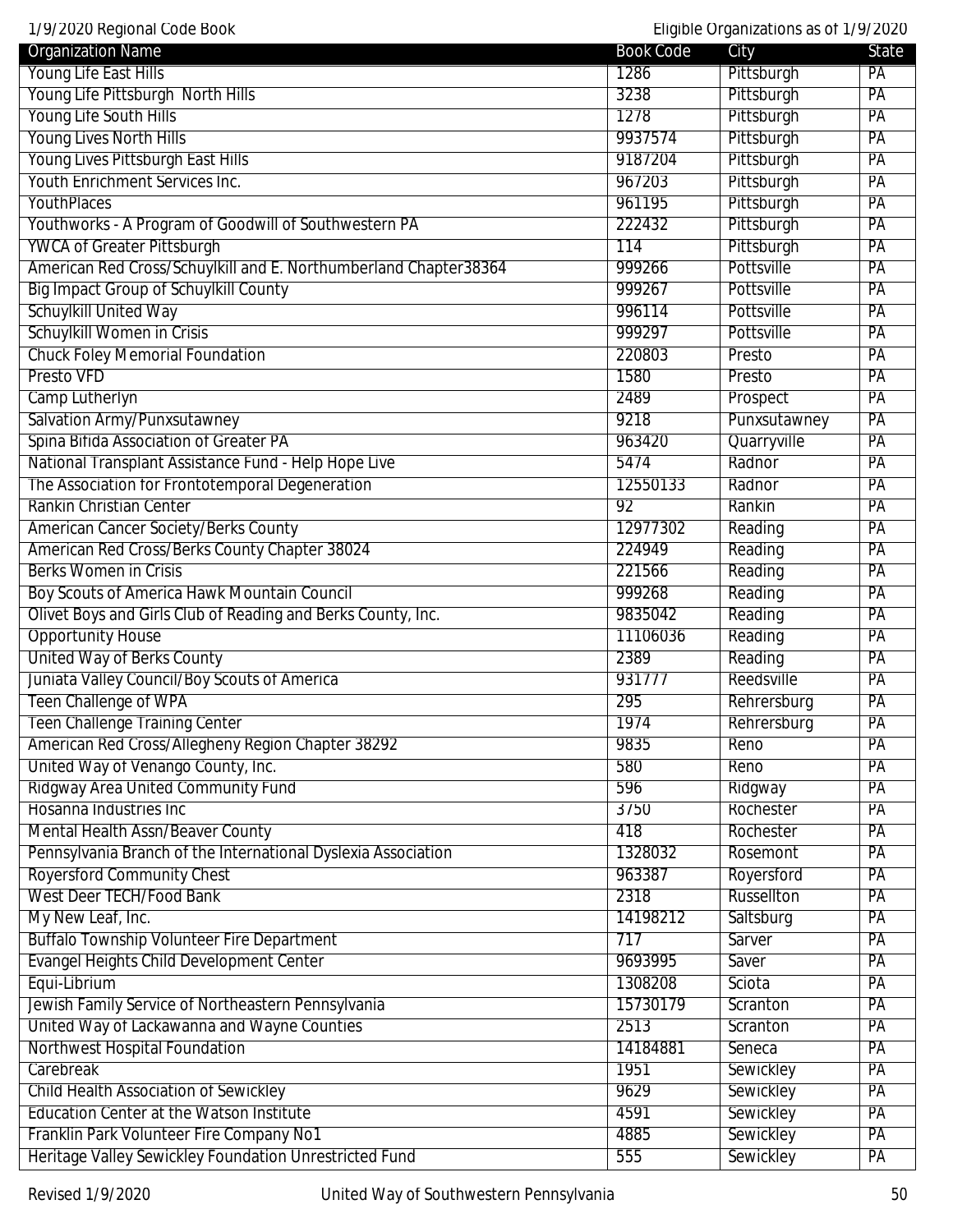1/9/2020 Regional Code Book Eligible Organizations as of 1/9/2020

| <b>Organization Name</b>                                 | <b>Book Code</b> | City                 | State           |
|----------------------------------------------------------|------------------|----------------------|-----------------|
| Heritage Valley Sewickley Staunton Clinic Fund           | 554              | Sewickley            | PA              |
| Laughlin Center                                          | 151              | Sewickley            | PA              |
| Pittsburgh Fellows - Volunteers in the Community Program | 11481140         | Sewickley            | PA              |
| Saints John and Paul Parish Outreach                     | 10245389         | Sewickley            | PA              |
| Samaritan Counseling Center of WPA                       | 910351           | Sewickley            | PA              |
| Sewickley Academy/Summerbridge Pittsburgh                | 880386           | Sewickley            | PA              |
| Sewickley Community Center                               | 12472437         | Sewickley            | PA              |
| Sewickley Public Library-Referral Ser.                   | 887032           | Sewickley            | PA              |
| <b>Sewickley Valley YMCA</b>                             | 286              | Sewickley            | PA              |
| The Pittsburgh Experiment                                | 706              | Sewickley            | PA              |
| The Watson Friendship Academy                            | 200              | Sewickley            | PA              |
| <b>Union Aid Society</b>                                 | 703              | Sewickley            | PA              |
| Verland Foundation Inc. ICF/ORC                          | 1267208          | Sewickley            | PA              |
| Verland Foundation Inc. Sewickley                        | 221              | Sewickley            | PA              |
| <b>Verland Foundation/CLA</b>                            | 9180             | Sewickley            | PA              |
| Watson Institute (The)                                   | 150              | Sewickley            | PA              |
| <b>Yates Fund for Cancer Hope</b>                        | 9932310          | Sewickley            | PA              |
| Lower Anthracite Region United Way                       | 964429           | Shamokin             | PA              |
| Catholic Charities/Oil City PA                           | 9852             | Sharon               | PA              |
| <b>Community Action Partnership of Mercer County</b>     | 1377083          | Sharon               | PA              |
| <b>Community Food Warehouse</b>                          | 1700             | Sharon               | PA              |
| <b>Keystone Blind Association</b>                        | 997600           | Sharon               | PA              |
| <b>Mighty Cubs</b>                                       | 14198246         | Sharon               | PA              |
| United Way of the Shippensburg Area                      | 4640             | Shippensburg         | PA              |
| Slippery Rock Rotary Foundation, Inc.                    | 14649834         | <b>Slippery Rock</b> | PA              |
| <b>Slippery Rock University Foundation Inc.</b>          | 15614993         | <b>Slippery Rock</b> | PA              |
| Slippery Rock Volunteer Fire Company                     | 12913554         | <b>Slippery Rock</b> | PA              |
| Boys and Girls Club of Someset County                    | 1453709          | Somerset             | PA              |
| <b>Childrens Aid Home and Society</b>                    | 2746             | Somerset             | PA              |
| Meals on Wheels Inc.                                     | 1282003          | Somerset             | PA              |
| <b>Salvation Army/Somerset Unit</b>                      | 9570             | Somerset             | $\overline{PA}$ |
| Somerset Hospitals In Touch Hospice                      | 4454             | Somerset             | PA              |
| Teen Quest                                               | 2564             | Somerset             | PA              |
| <b>Twin Lakes Center Inc</b>                             | 14173132         | Somerset             | PA              |
| United Negro College Fund Incorporated                   | 287              | South                | PA              |
|                                                          |                  | Philadelphia         |                 |
| <b>Lower Valley Cooperative Ministries</b>               | 10109            | Springdale           | PA              |
| Lower Valley Food Bank                                   | 2138             | Springdale           | PA              |
| Springdale Free Public Library                           | 12960316         | Springdale           | PA              |
| St. Marys Area United Way                                | 3106             | St. Marys            | PA              |
| American Red Cross/Centre Communities - Chapter #38368   | 9652             | <b>State College</b> | PA              |
| Centre County Youth Service Bureau                       | 932584           | <b>State College</b> | PA              |
| Centre Volunteers in Medicine (CVIM)                     | 11884525         | <b>State College</b> | PA              |
| <b>Easter Seal Society of Central PA</b>                 | 932560           | <b>State College</b> | PA              |
| <b>Housing Transitions Inc</b>                           | 14652622         | <b>State College</b> | PA              |
| The Sight-Loss Support Group                             | 932575           | State College        | PA              |
| Sturgeon VFD K-9 Search and Rescue Team                  | 1529244          | Sturgeon             | PA              |
| Greater Susquehanna Valley United Way                    | 1229948          | Sunbury              | PA              |
| Monroe County United Way Fund/Project R.E.D.             | 14009070         | Sweetwater           | PA              |
| <b>MAYA Organization</b>                                 | 12954632         | Swissvale            | PA              |
| United Way of Monroe County                              | 3961             | <b>Tannersville</b>  | PA              |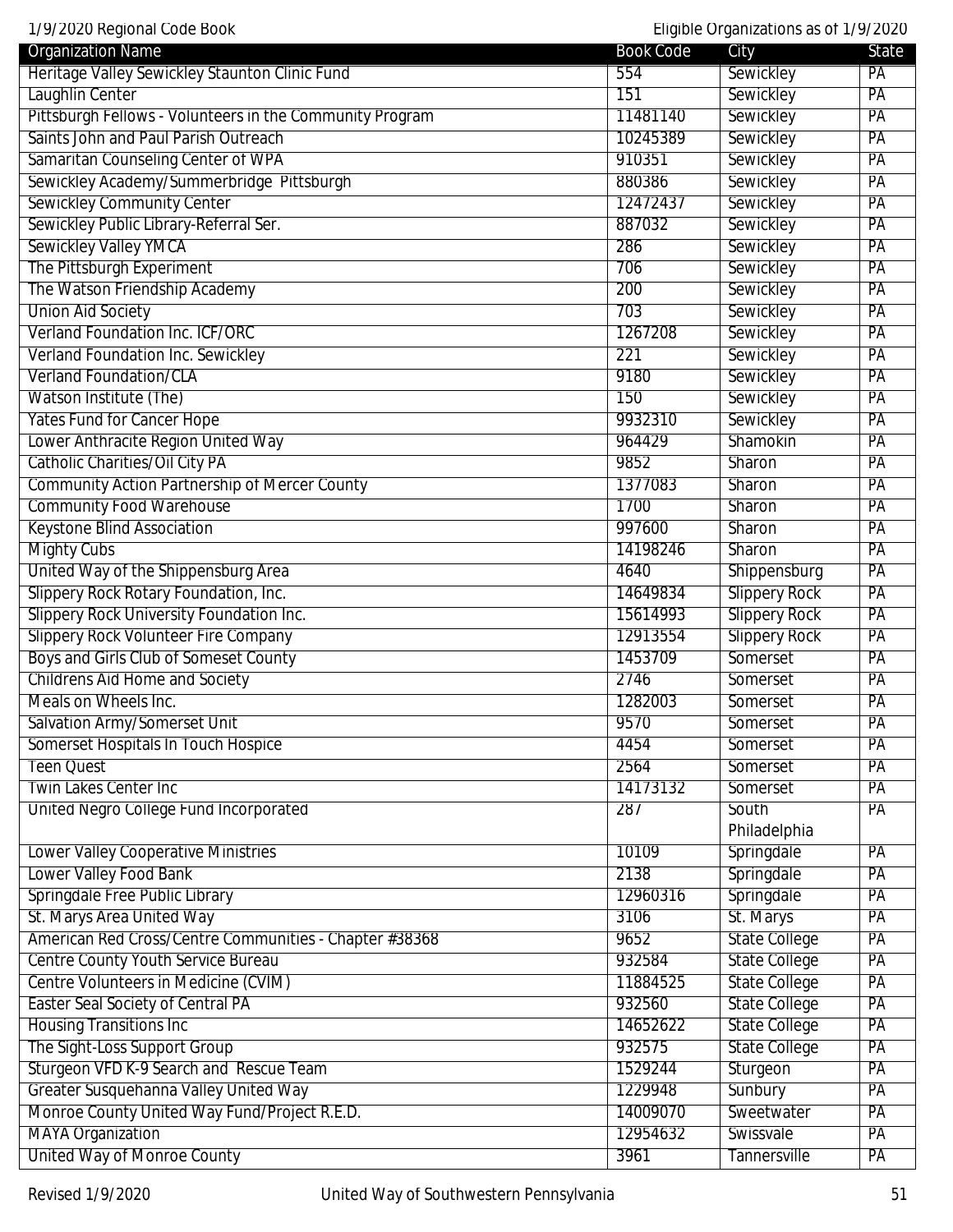1/9/2020 Regional Code Book Eligible Organizations as of 1/9/2020

| 1797 ZUZU NEYIUHAI GUUE DUUN                                             |                  | Liigipie Organizations as OL 1797 2020 |          |
|--------------------------------------------------------------------------|------------------|----------------------------------------|----------|
| <b>Organization Name</b>                                                 | <b>Book Code</b> | City                                   | State    |
| Alle-Kiski Area Hope Center<br><b>Eureka Community Ambulance Service</b> | 180<br>1697      | Tarentum<br><b>Tarentum</b>            | PA<br>PA |
| <b>Summit Hose Company</b>                                               | 12957403         | <b>Tarentum</b>                        | PA       |
| West Deer VFC #1                                                         | 9368             | Tarentum                               | PA       |
| Handi-Crafters, Inc.                                                     | 220081           | Thorndale                              | PA       |
| United Way of the Titusville Region                                      | 4906             | <b>Titusville</b>                      | PA       |
| <b>United Way of Bradford County</b>                                     | 963382           | Towanda                                | PA       |
| St. Regis Catholic Church/Ministry of Caring                             | 221020           | Trafford                               | PA       |
| <b>Trafford Boro Recreation Center</b>                                   | 9869             | Trafford                               | PA       |
| <b>Trafford Community Public Library</b>                                 | 1091             | Trafford                               | PA       |
| <b>Trafford EMS</b>                                                      | 535              | <b>Trafford</b>                        | PA       |
| <b>Willow Women's Center</b>                                             | 14173140         | <b>Transfer</b>                        | PA       |
| Crohn's and Colitis Foundation of America, Philadelphia Delaware Valley  | 9853698          | Trevose                                | PA       |
| Planned Parenthood Keystone                                              | 1431941          | Trexlertown                            | PA       |
| <b>Wyoming County United Way</b>                                         | 3456             | <b>Tunkhannock</b>                     | PA       |
| <b>Athletic Trauma Unit</b>                                              | 12549796         | <b>Turtle Creek</b>                    | PA       |
| Eastern Area Adult Services Inc                                          | 3093             | <b>Turtle Creek</b>                    | PA       |
| <b>Eastern Area Pre-Hospital Services</b>                                | 1299147          | <b>Turtle Creek</b>                    | PA       |
| <b>Human Services Center Corporation</b>                                 | 922              | <b>Turtle Creek</b>                    | PA       |
| Human Services Center Corporation/McKeesport Collaborative               | 9514             | <b>Turtle Creek</b>                    | PA       |
| Human Services Center/Westinghouse Mon Valley Providers                  | 222694           | <b>Turtle Creek</b>                    | PA       |
| Human Services Center/Westinghouse Valley Emerging Leaders Program       | 1621520          | <b>Turtle Creek</b>                    | PA       |
| <b>Wilkins Township VFC 1</b>                                            | 1396             | <b>Turtle Creek</b>                    | PA       |
| <b>Woodland Hills Foundation</b>                                         | 10660819         | <b>Turtle Creek</b>                    | PA       |
| Safe Horizons Services for Women                                         | 981964           | <b>Union City</b>                      | PA       |
| Alexandra's Butterflies of Hope                                          | 10288157         | Uniontown                              | PA       |
| <b>American Heart Association/Washington</b>                             | 495              | Uniontown                              | PA       |
| Catholic Charities Diocese of Greensburg/Fayette                         | 9601             | Uniontown                              | PA       |
| <b>Community Resources of Fayette County</b>                             | 4822             | Uniontown                              | PA       |
| Domestic Violence Services of Southwestern PA - Fayette County           | 2467             | Uniontown                              | PA       |
| <b>East End United Community Center</b>                                  | 878              | Uniontown                              | PA       |
| <b>Fayette County Association for the Blind</b>                          | 620              | Uniontown                              | PA       |
| <b>Fayette County Community Action Agency Inc</b>                        | 4953             | <b>Uniontown</b>                       | PA       |
| Interfaith Volunteer Caregivers of Fayette, Inc.                         | 907321           | Uniontown                              | PA       |
| <b>YMCA of Uniontown Area</b>                                            | 1067             | <b>Uniontown</b>                       | PA       |
| St. John Capistran Ladies of Charity                                     | 1327750          | <b>Upper Saint Clair</b>               | PA       |
| <b>Upper St Clair VFD</b>                                                | 1967             | <b>Upper Saint Clair</b>               | PA       |
| The Sonny Pugar Memorial Inc/Music Smiles Program                        | 10249209         | <b>Upper St. Clair</b>                 | PA       |
| Lighthouse Foundation (The)                                              | 4950             | Valencia                               | PA       |
| <b>TC Open Charitable Foundation</b>                                     | 11559747         | Venetia                                | PA       |
| <b>Riverview Children's Center</b>                                       | 259              | Verona                                 | PA       |
| William McKinley Citizen Center                                          | 1206             | Verona,                                | PA       |
| <b>Wampum Community Revitalization</b>                                   | 11891579         | Wampum                                 | PA       |
| United Fund of Warren County                                             | 947              | Warren                                 | PA       |
| Marshall Township VFD #1                                                 | 9467             | Warrendale                             | PA       |
| Southwestern Pa Partnership for Aging                                    | 929114           | Warrendale                             | PA       |
| <b>AMI Inc of Washington County</b>                                      | 36               | Washington                             | PA       |
| <b>ARC Human Services, Inc.</b>                                          | $\overline{37}$  | Washington                             | PA       |
| <b>Blueprints</b>                                                        | 887989           | Washington                             | PA       |
| <b>Brownson House Inc</b>                                                | 43               | Washington                             | PA       |
| CASA for Kids, Inc./Washington                                           | 1331410          | Washington                             | PA       |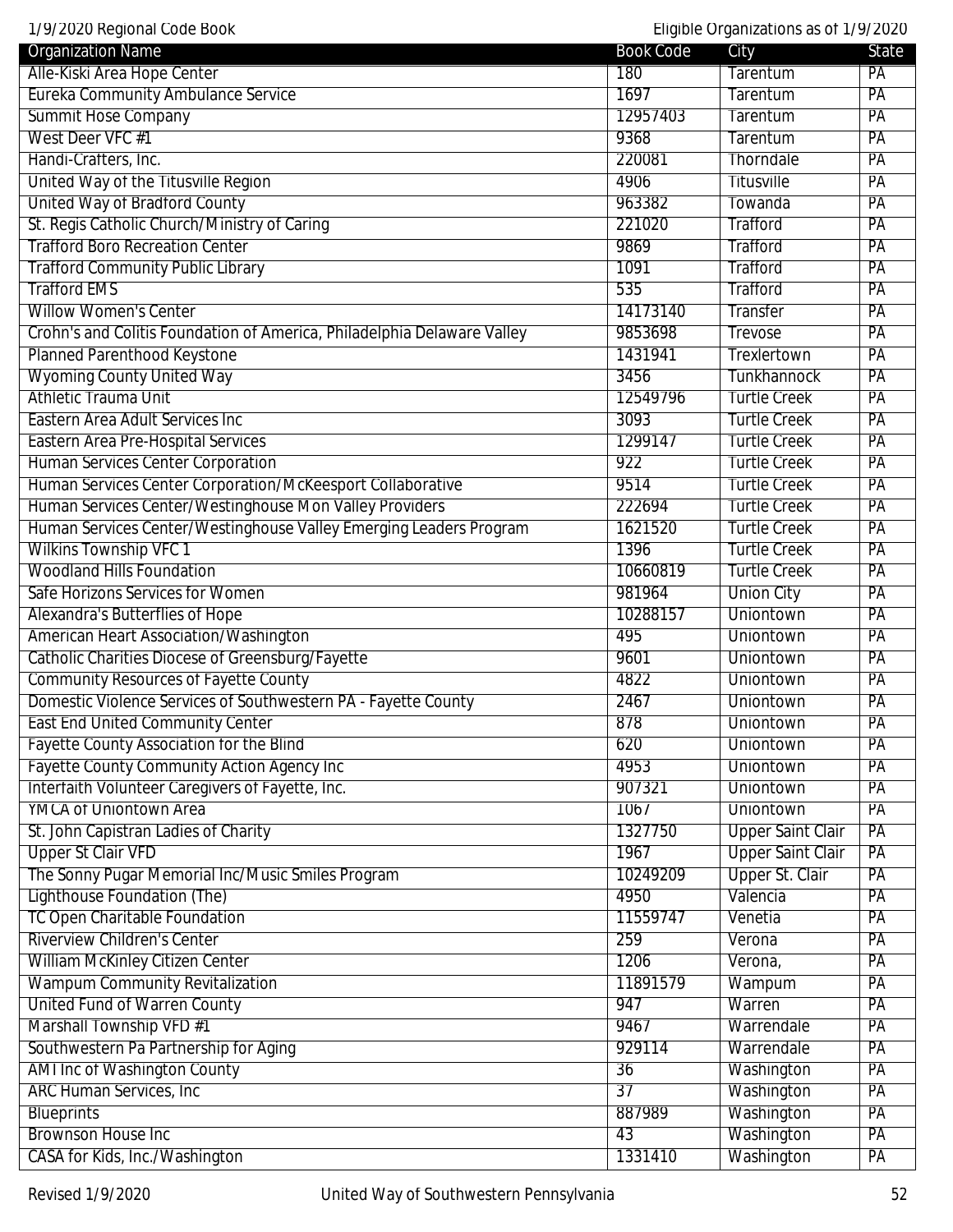1/9/2020 Regional Code Book Eligible Organizations as of 1/9/2020

| <b>Organization Name</b>                                               | <b>Book Code</b> | City                | State           |
|------------------------------------------------------------------------|------------------|---------------------|-----------------|
| Child Evangelism Outreach                                              | 2207             | Washington          | PA              |
| Domestic Violence Services of Southwestern PA                          | 2440             | Washington          | PA              |
| Hospice Care Inc/Washington                                            | 537              | Washington          | PA              |
| Hospice Care Inc/Waynesburg                                            | 2274             | Washington          | $\overline{PA}$ |
| <b>Kids Chance</b>                                                     | 11542156         | Washington          | PA              |
| <b>Literacy Council of Southwestern PA</b>                             | 2902             | Washington          | PA              |
| North Franklin Township VFD                                            | 3419             | Washington          | PA              |
| <b>Olivia Scott Foundation</b>                                         | 14173090         | Washington          | PA              |
| Pathways of Southwestern Pennsylvania                                  | 856              | Washington          | PA              |
| Presby SeniorCare/Bellmead Apt                                         | 966595           | Washington          | PA              |
| Presbyterian SeniorCare/Washington Presb                               | 2872             | Washington          | PA              |
| Salvation Army/Washington                                              | 44               | Washington          | PA              |
| The LeMoyne Community Center                                           | 12565206         | Washington          | PA              |
| United Way of Washington County                                        | 2                | Washington          | PA              |
| United Way of Washington County - Education                            | 1327992          | Washington          | PA              |
| United Way of Washington County - Financial Stability/Critical Needs   | 1327993          | Washington          | PA              |
| United Way of Washington County - Healthy Lifesytles                   | 1327990          | Washington          | PA              |
| <b>Washington City Mission</b>                                         | 49               | Washington          | PA              |
| Washington County 4-H Development Fund                                 | 1394597          | Washington          | PA              |
| Washington County Habitat for Humanity                                 | 3869             | Washington          | PA              |
| Washington Hospital Fdt/Donnell House                                  | 1376932          | Washington          | PA              |
| <b>Washington Hospital Foundation</b>                                  | 704              | Washington          | PA              |
| Washington Hospital Foundation/Cancer Treatment Center                 | 9744             | Washington          | PA              |
| Washington Hospital Foundation/Teen Outreach                           | 9632             | Washington          | PA              |
| <b>Wesley Family Services Washington Office</b>                        | 13919907         | Washington          | PA              |
| Youth for Christ/Southwest Area Pennsylvania                           | 167              | Washington          | PA              |
| <b>Greene County United Way</b>                                        | 4                | Waynesburg          | PA              |
| Greene County United Way - Increasing Self-Sufficiency & Emergency Nee | 1382936          | Waynesburg          | PA              |
| Greene County United Way - Nurturing Children, Youth and Families      | 1382935          | Waynesburg          | PA              |
| Greene County United Way - Promoting Health & Wellness                 | 1382938          | Waynesburg          | PA              |
| <b>Greene County United Way - Supporting Seniors</b>                   | 1382937          | Waynesburg          | PA              |
| <b>Greene Cty Habitat for Humanity</b>                                 | 2485             | Waynesburg          | PA              |
| <b>WWJD Youth Center</b>                                               | 222511           | Waynesburg          | PA              |
| <b>UPMC Soldiers and Sailors Hospital</b>                              | 14643514         | Wellsboro           | PA              |
| Richard J. Caron Foundation                                            | 3884             | Wernersville        | PA              |
| The Crime Victims' Center of Chester County, Inc.                      | 220075           | <b>West Chester</b> | PA              |
| A.C.E. Ministries, Inc./After School Program                           | 14544944         | <b>West Mifflin</b> | PA              |
| Civil Air Patrol - Squadron 602                                        | 10117            | <b>West Mifflin</b> | PA              |
| <b>Pittsburgh Aviation Animal Rescue Team</b>                          | 15614910         | <b>West Mifflin</b> | PA              |
| Saint Agnes Angel Fund                                                 | 1531914          | <b>West Mifflin</b> | PA              |
| <b>Regional Trail Corporation</b>                                      | 961067           | <b>West Newton</b>  | PA              |
| West Newton Community Fund Inc                                         | 329              | <b>West Newton</b>  | PA              |
| A Glimmer of Hope The Symbol of the Cure                               | 1320081          | Wexford             | PA              |
| AutismLink/Autism Center of Pittsburgh                                 | 1382643          | Wexford             | PA              |
| <b>Balanced Heart Healing Center</b>                                   | 10660868         | Wexford             | PA              |
| Bethany Christian Services Allegheny and Butler Counties               | 1533             | Wexford             | PA              |
| Catholic Hospice, Inc.                                                 | 9691965          | Wexford             | PA              |
| <b>Clear Thoughts Foundation</b>                                       | 13919758         | Wexford             | PA              |
| Good Samaritan Hospice of Pittsburgh                                   | 1315316          | Wexford             | PA              |
| Independent Family Resource Group                                      | 11907227         | Wexford             | PA              |
| <b>InVision Human Services</b>                                         | 223437           | Wexford             | PA              |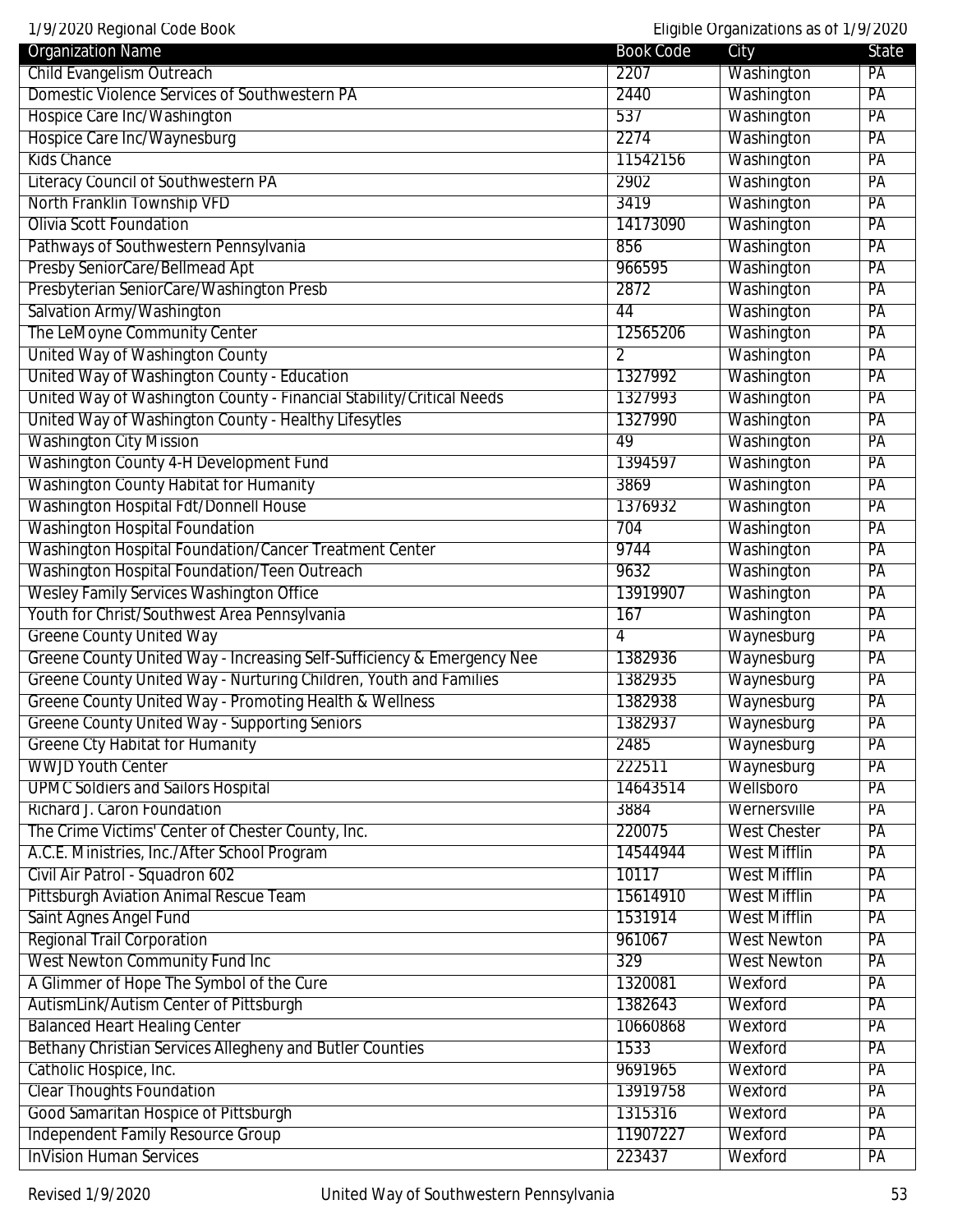1/9/2020 Regional Code Book Eligible Organizations as of 1/9/2020

| It's About the Warriors Foundation<br>PA<br>15614787<br>Wexford<br>Mercy Parish Nurse and Health Ministry Program<br>9159<br>PA<br>Wexford<br>North Way Christian Community/Food Pantry<br>PA<br>224954<br>Wexford<br><b>Operation Safety Net</b><br>4677<br>PA<br>Wexford<br>Perry Highway Lutheran Pre-Kindergarten<br>10713709<br>Wexford<br>PA<br>Pittsburgh Mercy Family Health Center<br>887385<br>Wexford<br>PA<br>Pittsburgh Mercy Health System Community Outreach Programs<br>204<br>PA<br>Wexford<br>Pittsburgh Mercy Health System Domestic Violence<br>PA<br>1380535<br>Wexford<br>Priority2Work<br>2102<br>Wexford<br>PA<br><b>RSG1 Foundation</b><br>10231835<br>PA<br>Wexford<br>Spina Bifida Association of WPA<br>280<br>Wexford<br>PA<br>St. Anthony School Programs<br>194<br>Wexford<br>PA<br><b>Sudden Cardiac Arrest Foundation</b><br>9940420<br>Wexford<br>PA<br>The Alexis Joy Foundation<br>12554879<br>Wexford<br>PA<br>The Cameron Heyward Foundation<br>13978903<br>Wexford<br>PA<br>The Nathan Trapuzzano Memorial Foundation<br>PA<br>12550000<br>Wexford<br><b>Together for Retarded Youth Inc</b><br>1424<br>Wexford<br>PA<br>Township of Pine Enrichment Programs<br>9845<br>Wexford<br>PA<br>Variety The Children's Charity<br>2195<br>PA<br>Wexford<br>Wexford Children's Center/Day Care Program<br>PA<br>1461662<br>Wexford<br><b>Wexford Hospital - Greatest Need</b><br>15493414<br>Wexford<br>PA<br><b>Wexford Volunteer Fire Department</b><br>222466<br>Wexford<br>PA<br><b>Woodlands Foundation</b><br>993107<br>PA<br>Wexford<br>Arts Out Loud Inc<br>13943667<br><b>White Oak</b><br>PA<br>United Way of Wyoming Valley<br>1047<br>Wilkes-Barre<br>PA<br>A Peace of Mind Inc.<br>13944012<br>Wilkinsburg<br>PA<br><b>HOSANNA HOUSE Wilkinsburg Community Center</b><br>Wilkinsburg<br>3617<br>PA<br><b>Wilkinsburg Community Development Corporation</b><br>Wilkinsburg<br>PA<br>10832152<br><b>Wilkinsburg Community Ministry</b><br>Wilkinsburg<br>PA<br>242<br><b>Boy Scouts of America/Susquehanna</b><br>Williamsport<br>998017<br>PA<br><b>Hope Enterprises</b><br>Williamsport<br>14652663<br>PA<br>Lions of Pennsylvania Foundation<br>Williamsport<br>PA<br>887637<br>Lycoming County United Way<br>Williamsport<br>1345<br>PA<br><b>YWCA-Williamsport</b><br>Williamsport<br>15494461<br>PA<br><b>Windber Hospice</b><br>Windber<br>990606<br>PA<br>Wings for our Heroes<br>14173157<br>Windber<br>PA<br>American Heart Association Capital Region<br>Wormleysburg<br>937108<br>PA<br><b>Bucks County Housing/Monday Nite Club</b><br>Wrightstown<br>1453006<br>PA<br><b>Adoptions from the Heart</b><br>Wynnewood<br>931348<br>PA<br>American Red Cross/York County Chapter 38444<br>York<br>880115<br>PA<br><b>Bell Socialization Services</b><br>924281<br>York<br>PA<br><b>Big Brothers Big Sisters of York County</b><br>924288<br>PA<br>York<br><b>Human Life Services</b><br>PA<br>13942966<br>York<br>Olivia's House Grief and Loss Center For Children<br>PA<br>14652127<br>York<br><b>Pressley Ridge/York County</b><br>13859061<br>PA<br><b>York</b><br><b>United Way of York County</b><br>1812<br>York<br>PA<br>United Way of York County - Volunteer Center of York County<br>880083<br>PA<br>York<br>YMCA of York and York County<br>PA<br>924312<br>York<br><b>York County Literacy Council</b><br>924306<br>PA<br>York<br><b>YWCA YORK</b><br>PA<br>15497126<br>York | <b>Organization Name</b> | <b>Book Code</b> | City      | State |
|------------------------------------------------------------------------------------------------------------------------------------------------------------------------------------------------------------------------------------------------------------------------------------------------------------------------------------------------------------------------------------------------------------------------------------------------------------------------------------------------------------------------------------------------------------------------------------------------------------------------------------------------------------------------------------------------------------------------------------------------------------------------------------------------------------------------------------------------------------------------------------------------------------------------------------------------------------------------------------------------------------------------------------------------------------------------------------------------------------------------------------------------------------------------------------------------------------------------------------------------------------------------------------------------------------------------------------------------------------------------------------------------------------------------------------------------------------------------------------------------------------------------------------------------------------------------------------------------------------------------------------------------------------------------------------------------------------------------------------------------------------------------------------------------------------------------------------------------------------------------------------------------------------------------------------------------------------------------------------------------------------------------------------------------------------------------------------------------------------------------------------------------------------------------------------------------------------------------------------------------------------------------------------------------------------------------------------------------------------------------------------------------------------------------------------------------------------------------------------------------------------------------------------------------------------------------------------------------------------------------------------------------------------------------------------------------------------------------------------------------------------------------------------------------------------------------------------------------------------------------------------------------------------------------------------------------------------------------------------------------------------------------------------------------------------------------------------------------------------------------------------------------------------------------------------------------------------------------------------------------------------------------------------------------------------------------------------------------------------------------------------------------------------------------------------------------|--------------------------|------------------|-----------|-------|
|                                                                                                                                                                                                                                                                                                                                                                                                                                                                                                                                                                                                                                                                                                                                                                                                                                                                                                                                                                                                                                                                                                                                                                                                                                                                                                                                                                                                                                                                                                                                                                                                                                                                                                                                                                                                                                                                                                                                                                                                                                                                                                                                                                                                                                                                                                                                                                                                                                                                                                                                                                                                                                                                                                                                                                                                                                                                                                                                                                                                                                                                                                                                                                                                                                                                                                                                                                                                                                                |                          |                  |           |       |
|                                                                                                                                                                                                                                                                                                                                                                                                                                                                                                                                                                                                                                                                                                                                                                                                                                                                                                                                                                                                                                                                                                                                                                                                                                                                                                                                                                                                                                                                                                                                                                                                                                                                                                                                                                                                                                                                                                                                                                                                                                                                                                                                                                                                                                                                                                                                                                                                                                                                                                                                                                                                                                                                                                                                                                                                                                                                                                                                                                                                                                                                                                                                                                                                                                                                                                                                                                                                                                                |                          |                  |           |       |
|                                                                                                                                                                                                                                                                                                                                                                                                                                                                                                                                                                                                                                                                                                                                                                                                                                                                                                                                                                                                                                                                                                                                                                                                                                                                                                                                                                                                                                                                                                                                                                                                                                                                                                                                                                                                                                                                                                                                                                                                                                                                                                                                                                                                                                                                                                                                                                                                                                                                                                                                                                                                                                                                                                                                                                                                                                                                                                                                                                                                                                                                                                                                                                                                                                                                                                                                                                                                                                                |                          |                  |           |       |
|                                                                                                                                                                                                                                                                                                                                                                                                                                                                                                                                                                                                                                                                                                                                                                                                                                                                                                                                                                                                                                                                                                                                                                                                                                                                                                                                                                                                                                                                                                                                                                                                                                                                                                                                                                                                                                                                                                                                                                                                                                                                                                                                                                                                                                                                                                                                                                                                                                                                                                                                                                                                                                                                                                                                                                                                                                                                                                                                                                                                                                                                                                                                                                                                                                                                                                                                                                                                                                                |                          |                  |           |       |
|                                                                                                                                                                                                                                                                                                                                                                                                                                                                                                                                                                                                                                                                                                                                                                                                                                                                                                                                                                                                                                                                                                                                                                                                                                                                                                                                                                                                                                                                                                                                                                                                                                                                                                                                                                                                                                                                                                                                                                                                                                                                                                                                                                                                                                                                                                                                                                                                                                                                                                                                                                                                                                                                                                                                                                                                                                                                                                                                                                                                                                                                                                                                                                                                                                                                                                                                                                                                                                                |                          |                  |           |       |
|                                                                                                                                                                                                                                                                                                                                                                                                                                                                                                                                                                                                                                                                                                                                                                                                                                                                                                                                                                                                                                                                                                                                                                                                                                                                                                                                                                                                                                                                                                                                                                                                                                                                                                                                                                                                                                                                                                                                                                                                                                                                                                                                                                                                                                                                                                                                                                                                                                                                                                                                                                                                                                                                                                                                                                                                                                                                                                                                                                                                                                                                                                                                                                                                                                                                                                                                                                                                                                                |                          |                  |           |       |
|                                                                                                                                                                                                                                                                                                                                                                                                                                                                                                                                                                                                                                                                                                                                                                                                                                                                                                                                                                                                                                                                                                                                                                                                                                                                                                                                                                                                                                                                                                                                                                                                                                                                                                                                                                                                                                                                                                                                                                                                                                                                                                                                                                                                                                                                                                                                                                                                                                                                                                                                                                                                                                                                                                                                                                                                                                                                                                                                                                                                                                                                                                                                                                                                                                                                                                                                                                                                                                                |                          |                  |           |       |
|                                                                                                                                                                                                                                                                                                                                                                                                                                                                                                                                                                                                                                                                                                                                                                                                                                                                                                                                                                                                                                                                                                                                                                                                                                                                                                                                                                                                                                                                                                                                                                                                                                                                                                                                                                                                                                                                                                                                                                                                                                                                                                                                                                                                                                                                                                                                                                                                                                                                                                                                                                                                                                                                                                                                                                                                                                                                                                                                                                                                                                                                                                                                                                                                                                                                                                                                                                                                                                                |                          |                  |           |       |
|                                                                                                                                                                                                                                                                                                                                                                                                                                                                                                                                                                                                                                                                                                                                                                                                                                                                                                                                                                                                                                                                                                                                                                                                                                                                                                                                                                                                                                                                                                                                                                                                                                                                                                                                                                                                                                                                                                                                                                                                                                                                                                                                                                                                                                                                                                                                                                                                                                                                                                                                                                                                                                                                                                                                                                                                                                                                                                                                                                                                                                                                                                                                                                                                                                                                                                                                                                                                                                                |                          |                  |           |       |
|                                                                                                                                                                                                                                                                                                                                                                                                                                                                                                                                                                                                                                                                                                                                                                                                                                                                                                                                                                                                                                                                                                                                                                                                                                                                                                                                                                                                                                                                                                                                                                                                                                                                                                                                                                                                                                                                                                                                                                                                                                                                                                                                                                                                                                                                                                                                                                                                                                                                                                                                                                                                                                                                                                                                                                                                                                                                                                                                                                                                                                                                                                                                                                                                                                                                                                                                                                                                                                                |                          |                  |           |       |
|                                                                                                                                                                                                                                                                                                                                                                                                                                                                                                                                                                                                                                                                                                                                                                                                                                                                                                                                                                                                                                                                                                                                                                                                                                                                                                                                                                                                                                                                                                                                                                                                                                                                                                                                                                                                                                                                                                                                                                                                                                                                                                                                                                                                                                                                                                                                                                                                                                                                                                                                                                                                                                                                                                                                                                                                                                                                                                                                                                                                                                                                                                                                                                                                                                                                                                                                                                                                                                                |                          |                  |           |       |
|                                                                                                                                                                                                                                                                                                                                                                                                                                                                                                                                                                                                                                                                                                                                                                                                                                                                                                                                                                                                                                                                                                                                                                                                                                                                                                                                                                                                                                                                                                                                                                                                                                                                                                                                                                                                                                                                                                                                                                                                                                                                                                                                                                                                                                                                                                                                                                                                                                                                                                                                                                                                                                                                                                                                                                                                                                                                                                                                                                                                                                                                                                                                                                                                                                                                                                                                                                                                                                                |                          |                  |           |       |
|                                                                                                                                                                                                                                                                                                                                                                                                                                                                                                                                                                                                                                                                                                                                                                                                                                                                                                                                                                                                                                                                                                                                                                                                                                                                                                                                                                                                                                                                                                                                                                                                                                                                                                                                                                                                                                                                                                                                                                                                                                                                                                                                                                                                                                                                                                                                                                                                                                                                                                                                                                                                                                                                                                                                                                                                                                                                                                                                                                                                                                                                                                                                                                                                                                                                                                                                                                                                                                                |                          |                  |           |       |
|                                                                                                                                                                                                                                                                                                                                                                                                                                                                                                                                                                                                                                                                                                                                                                                                                                                                                                                                                                                                                                                                                                                                                                                                                                                                                                                                                                                                                                                                                                                                                                                                                                                                                                                                                                                                                                                                                                                                                                                                                                                                                                                                                                                                                                                                                                                                                                                                                                                                                                                                                                                                                                                                                                                                                                                                                                                                                                                                                                                                                                                                                                                                                                                                                                                                                                                                                                                                                                                |                          |                  |           |       |
|                                                                                                                                                                                                                                                                                                                                                                                                                                                                                                                                                                                                                                                                                                                                                                                                                                                                                                                                                                                                                                                                                                                                                                                                                                                                                                                                                                                                                                                                                                                                                                                                                                                                                                                                                                                                                                                                                                                                                                                                                                                                                                                                                                                                                                                                                                                                                                                                                                                                                                                                                                                                                                                                                                                                                                                                                                                                                                                                                                                                                                                                                                                                                                                                                                                                                                                                                                                                                                                |                          |                  |           |       |
|                                                                                                                                                                                                                                                                                                                                                                                                                                                                                                                                                                                                                                                                                                                                                                                                                                                                                                                                                                                                                                                                                                                                                                                                                                                                                                                                                                                                                                                                                                                                                                                                                                                                                                                                                                                                                                                                                                                                                                                                                                                                                                                                                                                                                                                                                                                                                                                                                                                                                                                                                                                                                                                                                                                                                                                                                                                                                                                                                                                                                                                                                                                                                                                                                                                                                                                                                                                                                                                |                          |                  |           |       |
|                                                                                                                                                                                                                                                                                                                                                                                                                                                                                                                                                                                                                                                                                                                                                                                                                                                                                                                                                                                                                                                                                                                                                                                                                                                                                                                                                                                                                                                                                                                                                                                                                                                                                                                                                                                                                                                                                                                                                                                                                                                                                                                                                                                                                                                                                                                                                                                                                                                                                                                                                                                                                                                                                                                                                                                                                                                                                                                                                                                                                                                                                                                                                                                                                                                                                                                                                                                                                                                |                          |                  |           |       |
|                                                                                                                                                                                                                                                                                                                                                                                                                                                                                                                                                                                                                                                                                                                                                                                                                                                                                                                                                                                                                                                                                                                                                                                                                                                                                                                                                                                                                                                                                                                                                                                                                                                                                                                                                                                                                                                                                                                                                                                                                                                                                                                                                                                                                                                                                                                                                                                                                                                                                                                                                                                                                                                                                                                                                                                                                                                                                                                                                                                                                                                                                                                                                                                                                                                                                                                                                                                                                                                |                          |                  |           |       |
|                                                                                                                                                                                                                                                                                                                                                                                                                                                                                                                                                                                                                                                                                                                                                                                                                                                                                                                                                                                                                                                                                                                                                                                                                                                                                                                                                                                                                                                                                                                                                                                                                                                                                                                                                                                                                                                                                                                                                                                                                                                                                                                                                                                                                                                                                                                                                                                                                                                                                                                                                                                                                                                                                                                                                                                                                                                                                                                                                                                                                                                                                                                                                                                                                                                                                                                                                                                                                                                |                          |                  |           |       |
|                                                                                                                                                                                                                                                                                                                                                                                                                                                                                                                                                                                                                                                                                                                                                                                                                                                                                                                                                                                                                                                                                                                                                                                                                                                                                                                                                                                                                                                                                                                                                                                                                                                                                                                                                                                                                                                                                                                                                                                                                                                                                                                                                                                                                                                                                                                                                                                                                                                                                                                                                                                                                                                                                                                                                                                                                                                                                                                                                                                                                                                                                                                                                                                                                                                                                                                                                                                                                                                |                          |                  |           |       |
|                                                                                                                                                                                                                                                                                                                                                                                                                                                                                                                                                                                                                                                                                                                                                                                                                                                                                                                                                                                                                                                                                                                                                                                                                                                                                                                                                                                                                                                                                                                                                                                                                                                                                                                                                                                                                                                                                                                                                                                                                                                                                                                                                                                                                                                                                                                                                                                                                                                                                                                                                                                                                                                                                                                                                                                                                                                                                                                                                                                                                                                                                                                                                                                                                                                                                                                                                                                                                                                |                          |                  |           |       |
|                                                                                                                                                                                                                                                                                                                                                                                                                                                                                                                                                                                                                                                                                                                                                                                                                                                                                                                                                                                                                                                                                                                                                                                                                                                                                                                                                                                                                                                                                                                                                                                                                                                                                                                                                                                                                                                                                                                                                                                                                                                                                                                                                                                                                                                                                                                                                                                                                                                                                                                                                                                                                                                                                                                                                                                                                                                                                                                                                                                                                                                                                                                                                                                                                                                                                                                                                                                                                                                |                          |                  |           |       |
|                                                                                                                                                                                                                                                                                                                                                                                                                                                                                                                                                                                                                                                                                                                                                                                                                                                                                                                                                                                                                                                                                                                                                                                                                                                                                                                                                                                                                                                                                                                                                                                                                                                                                                                                                                                                                                                                                                                                                                                                                                                                                                                                                                                                                                                                                                                                                                                                                                                                                                                                                                                                                                                                                                                                                                                                                                                                                                                                                                                                                                                                                                                                                                                                                                                                                                                                                                                                                                                |                          |                  |           |       |
|                                                                                                                                                                                                                                                                                                                                                                                                                                                                                                                                                                                                                                                                                                                                                                                                                                                                                                                                                                                                                                                                                                                                                                                                                                                                                                                                                                                                                                                                                                                                                                                                                                                                                                                                                                                                                                                                                                                                                                                                                                                                                                                                                                                                                                                                                                                                                                                                                                                                                                                                                                                                                                                                                                                                                                                                                                                                                                                                                                                                                                                                                                                                                                                                                                                                                                                                                                                                                                                |                          |                  |           |       |
|                                                                                                                                                                                                                                                                                                                                                                                                                                                                                                                                                                                                                                                                                                                                                                                                                                                                                                                                                                                                                                                                                                                                                                                                                                                                                                                                                                                                                                                                                                                                                                                                                                                                                                                                                                                                                                                                                                                                                                                                                                                                                                                                                                                                                                                                                                                                                                                                                                                                                                                                                                                                                                                                                                                                                                                                                                                                                                                                                                                                                                                                                                                                                                                                                                                                                                                                                                                                                                                |                          |                  |           |       |
|                                                                                                                                                                                                                                                                                                                                                                                                                                                                                                                                                                                                                                                                                                                                                                                                                                                                                                                                                                                                                                                                                                                                                                                                                                                                                                                                                                                                                                                                                                                                                                                                                                                                                                                                                                                                                                                                                                                                                                                                                                                                                                                                                                                                                                                                                                                                                                                                                                                                                                                                                                                                                                                                                                                                                                                                                                                                                                                                                                                                                                                                                                                                                                                                                                                                                                                                                                                                                                                |                          |                  |           |       |
|                                                                                                                                                                                                                                                                                                                                                                                                                                                                                                                                                                                                                                                                                                                                                                                                                                                                                                                                                                                                                                                                                                                                                                                                                                                                                                                                                                                                                                                                                                                                                                                                                                                                                                                                                                                                                                                                                                                                                                                                                                                                                                                                                                                                                                                                                                                                                                                                                                                                                                                                                                                                                                                                                                                                                                                                                                                                                                                                                                                                                                                                                                                                                                                                                                                                                                                                                                                                                                                |                          |                  |           |       |
|                                                                                                                                                                                                                                                                                                                                                                                                                                                                                                                                                                                                                                                                                                                                                                                                                                                                                                                                                                                                                                                                                                                                                                                                                                                                                                                                                                                                                                                                                                                                                                                                                                                                                                                                                                                                                                                                                                                                                                                                                                                                                                                                                                                                                                                                                                                                                                                                                                                                                                                                                                                                                                                                                                                                                                                                                                                                                                                                                                                                                                                                                                                                                                                                                                                                                                                                                                                                                                                |                          |                  |           |       |
|                                                                                                                                                                                                                                                                                                                                                                                                                                                                                                                                                                                                                                                                                                                                                                                                                                                                                                                                                                                                                                                                                                                                                                                                                                                                                                                                                                                                                                                                                                                                                                                                                                                                                                                                                                                                                                                                                                                                                                                                                                                                                                                                                                                                                                                                                                                                                                                                                                                                                                                                                                                                                                                                                                                                                                                                                                                                                                                                                                                                                                                                                                                                                                                                                                                                                                                                                                                                                                                |                          |                  |           |       |
|                                                                                                                                                                                                                                                                                                                                                                                                                                                                                                                                                                                                                                                                                                                                                                                                                                                                                                                                                                                                                                                                                                                                                                                                                                                                                                                                                                                                                                                                                                                                                                                                                                                                                                                                                                                                                                                                                                                                                                                                                                                                                                                                                                                                                                                                                                                                                                                                                                                                                                                                                                                                                                                                                                                                                                                                                                                                                                                                                                                                                                                                                                                                                                                                                                                                                                                                                                                                                                                |                          |                  |           |       |
|                                                                                                                                                                                                                                                                                                                                                                                                                                                                                                                                                                                                                                                                                                                                                                                                                                                                                                                                                                                                                                                                                                                                                                                                                                                                                                                                                                                                                                                                                                                                                                                                                                                                                                                                                                                                                                                                                                                                                                                                                                                                                                                                                                                                                                                                                                                                                                                                                                                                                                                                                                                                                                                                                                                                                                                                                                                                                                                                                                                                                                                                                                                                                                                                                                                                                                                                                                                                                                                |                          |                  |           |       |
|                                                                                                                                                                                                                                                                                                                                                                                                                                                                                                                                                                                                                                                                                                                                                                                                                                                                                                                                                                                                                                                                                                                                                                                                                                                                                                                                                                                                                                                                                                                                                                                                                                                                                                                                                                                                                                                                                                                                                                                                                                                                                                                                                                                                                                                                                                                                                                                                                                                                                                                                                                                                                                                                                                                                                                                                                                                                                                                                                                                                                                                                                                                                                                                                                                                                                                                                                                                                                                                |                          |                  |           |       |
|                                                                                                                                                                                                                                                                                                                                                                                                                                                                                                                                                                                                                                                                                                                                                                                                                                                                                                                                                                                                                                                                                                                                                                                                                                                                                                                                                                                                                                                                                                                                                                                                                                                                                                                                                                                                                                                                                                                                                                                                                                                                                                                                                                                                                                                                                                                                                                                                                                                                                                                                                                                                                                                                                                                                                                                                                                                                                                                                                                                                                                                                                                                                                                                                                                                                                                                                                                                                                                                |                          |                  |           |       |
|                                                                                                                                                                                                                                                                                                                                                                                                                                                                                                                                                                                                                                                                                                                                                                                                                                                                                                                                                                                                                                                                                                                                                                                                                                                                                                                                                                                                                                                                                                                                                                                                                                                                                                                                                                                                                                                                                                                                                                                                                                                                                                                                                                                                                                                                                                                                                                                                                                                                                                                                                                                                                                                                                                                                                                                                                                                                                                                                                                                                                                                                                                                                                                                                                                                                                                                                                                                                                                                |                          |                  |           |       |
|                                                                                                                                                                                                                                                                                                                                                                                                                                                                                                                                                                                                                                                                                                                                                                                                                                                                                                                                                                                                                                                                                                                                                                                                                                                                                                                                                                                                                                                                                                                                                                                                                                                                                                                                                                                                                                                                                                                                                                                                                                                                                                                                                                                                                                                                                                                                                                                                                                                                                                                                                                                                                                                                                                                                                                                                                                                                                                                                                                                                                                                                                                                                                                                                                                                                                                                                                                                                                                                |                          |                  |           |       |
|                                                                                                                                                                                                                                                                                                                                                                                                                                                                                                                                                                                                                                                                                                                                                                                                                                                                                                                                                                                                                                                                                                                                                                                                                                                                                                                                                                                                                                                                                                                                                                                                                                                                                                                                                                                                                                                                                                                                                                                                                                                                                                                                                                                                                                                                                                                                                                                                                                                                                                                                                                                                                                                                                                                                                                                                                                                                                                                                                                                                                                                                                                                                                                                                                                                                                                                                                                                                                                                |                          |                  |           |       |
|                                                                                                                                                                                                                                                                                                                                                                                                                                                                                                                                                                                                                                                                                                                                                                                                                                                                                                                                                                                                                                                                                                                                                                                                                                                                                                                                                                                                                                                                                                                                                                                                                                                                                                                                                                                                                                                                                                                                                                                                                                                                                                                                                                                                                                                                                                                                                                                                                                                                                                                                                                                                                                                                                                                                                                                                                                                                                                                                                                                                                                                                                                                                                                                                                                                                                                                                                                                                                                                |                          |                  |           |       |
|                                                                                                                                                                                                                                                                                                                                                                                                                                                                                                                                                                                                                                                                                                                                                                                                                                                                                                                                                                                                                                                                                                                                                                                                                                                                                                                                                                                                                                                                                                                                                                                                                                                                                                                                                                                                                                                                                                                                                                                                                                                                                                                                                                                                                                                                                                                                                                                                                                                                                                                                                                                                                                                                                                                                                                                                                                                                                                                                                                                                                                                                                                                                                                                                                                                                                                                                                                                                                                                |                          |                  |           |       |
|                                                                                                                                                                                                                                                                                                                                                                                                                                                                                                                                                                                                                                                                                                                                                                                                                                                                                                                                                                                                                                                                                                                                                                                                                                                                                                                                                                                                                                                                                                                                                                                                                                                                                                                                                                                                                                                                                                                                                                                                                                                                                                                                                                                                                                                                                                                                                                                                                                                                                                                                                                                                                                                                                                                                                                                                                                                                                                                                                                                                                                                                                                                                                                                                                                                                                                                                                                                                                                                |                          |                  |           |       |
|                                                                                                                                                                                                                                                                                                                                                                                                                                                                                                                                                                                                                                                                                                                                                                                                                                                                                                                                                                                                                                                                                                                                                                                                                                                                                                                                                                                                                                                                                                                                                                                                                                                                                                                                                                                                                                                                                                                                                                                                                                                                                                                                                                                                                                                                                                                                                                                                                                                                                                                                                                                                                                                                                                                                                                                                                                                                                                                                                                                                                                                                                                                                                                                                                                                                                                                                                                                                                                                |                          |                  |           |       |
|                                                                                                                                                                                                                                                                                                                                                                                                                                                                                                                                                                                                                                                                                                                                                                                                                                                                                                                                                                                                                                                                                                                                                                                                                                                                                                                                                                                                                                                                                                                                                                                                                                                                                                                                                                                                                                                                                                                                                                                                                                                                                                                                                                                                                                                                                                                                                                                                                                                                                                                                                                                                                                                                                                                                                                                                                                                                                                                                                                                                                                                                                                                                                                                                                                                                                                                                                                                                                                                |                          |                  |           |       |
|                                                                                                                                                                                                                                                                                                                                                                                                                                                                                                                                                                                                                                                                                                                                                                                                                                                                                                                                                                                                                                                                                                                                                                                                                                                                                                                                                                                                                                                                                                                                                                                                                                                                                                                                                                                                                                                                                                                                                                                                                                                                                                                                                                                                                                                                                                                                                                                                                                                                                                                                                                                                                                                                                                                                                                                                                                                                                                                                                                                                                                                                                                                                                                                                                                                                                                                                                                                                                                                |                          |                  |           |       |
|                                                                                                                                                                                                                                                                                                                                                                                                                                                                                                                                                                                                                                                                                                                                                                                                                                                                                                                                                                                                                                                                                                                                                                                                                                                                                                                                                                                                                                                                                                                                                                                                                                                                                                                                                                                                                                                                                                                                                                                                                                                                                                                                                                                                                                                                                                                                                                                                                                                                                                                                                                                                                                                                                                                                                                                                                                                                                                                                                                                                                                                                                                                                                                                                                                                                                                                                                                                                                                                |                          |                  |           |       |
|                                                                                                                                                                                                                                                                                                                                                                                                                                                                                                                                                                                                                                                                                                                                                                                                                                                                                                                                                                                                                                                                                                                                                                                                                                                                                                                                                                                                                                                                                                                                                                                                                                                                                                                                                                                                                                                                                                                                                                                                                                                                                                                                                                                                                                                                                                                                                                                                                                                                                                                                                                                                                                                                                                                                                                                                                                                                                                                                                                                                                                                                                                                                                                                                                                                                                                                                                                                                                                                |                          |                  |           |       |
|                                                                                                                                                                                                                                                                                                                                                                                                                                                                                                                                                                                                                                                                                                                                                                                                                                                                                                                                                                                                                                                                                                                                                                                                                                                                                                                                                                                                                                                                                                                                                                                                                                                                                                                                                                                                                                                                                                                                                                                                                                                                                                                                                                                                                                                                                                                                                                                                                                                                                                                                                                                                                                                                                                                                                                                                                                                                                                                                                                                                                                                                                                                                                                                                                                                                                                                                                                                                                                                |                          |                  |           |       |
|                                                                                                                                                                                                                                                                                                                                                                                                                                                                                                                                                                                                                                                                                                                                                                                                                                                                                                                                                                                                                                                                                                                                                                                                                                                                                                                                                                                                                                                                                                                                                                                                                                                                                                                                                                                                                                                                                                                                                                                                                                                                                                                                                                                                                                                                                                                                                                                                                                                                                                                                                                                                                                                                                                                                                                                                                                                                                                                                                                                                                                                                                                                                                                                                                                                                                                                                                                                                                                                |                          |                  |           |       |
|                                                                                                                                                                                                                                                                                                                                                                                                                                                                                                                                                                                                                                                                                                                                                                                                                                                                                                                                                                                                                                                                                                                                                                                                                                                                                                                                                                                                                                                                                                                                                                                                                                                                                                                                                                                                                                                                                                                                                                                                                                                                                                                                                                                                                                                                                                                                                                                                                                                                                                                                                                                                                                                                                                                                                                                                                                                                                                                                                                                                                                                                                                                                                                                                                                                                                                                                                                                                                                                |                          |                  |           |       |
|                                                                                                                                                                                                                                                                                                                                                                                                                                                                                                                                                                                                                                                                                                                                                                                                                                                                                                                                                                                                                                                                                                                                                                                                                                                                                                                                                                                                                                                                                                                                                                                                                                                                                                                                                                                                                                                                                                                                                                                                                                                                                                                                                                                                                                                                                                                                                                                                                                                                                                                                                                                                                                                                                                                                                                                                                                                                                                                                                                                                                                                                                                                                                                                                                                                                                                                                                                                                                                                |                          |                  |           |       |
|                                                                                                                                                                                                                                                                                                                                                                                                                                                                                                                                                                                                                                                                                                                                                                                                                                                                                                                                                                                                                                                                                                                                                                                                                                                                                                                                                                                                                                                                                                                                                                                                                                                                                                                                                                                                                                                                                                                                                                                                                                                                                                                                                                                                                                                                                                                                                                                                                                                                                                                                                                                                                                                                                                                                                                                                                                                                                                                                                                                                                                                                                                                                                                                                                                                                                                                                                                                                                                                |                          |                  |           |       |
|                                                                                                                                                                                                                                                                                                                                                                                                                                                                                                                                                                                                                                                                                                                                                                                                                                                                                                                                                                                                                                                                                                                                                                                                                                                                                                                                                                                                                                                                                                                                                                                                                                                                                                                                                                                                                                                                                                                                                                                                                                                                                                                                                                                                                                                                                                                                                                                                                                                                                                                                                                                                                                                                                                                                                                                                                                                                                                                                                                                                                                                                                                                                                                                                                                                                                                                                                                                                                                                |                          |                  |           |       |
|                                                                                                                                                                                                                                                                                                                                                                                                                                                                                                                                                                                                                                                                                                                                                                                                                                                                                                                                                                                                                                                                                                                                                                                                                                                                                                                                                                                                                                                                                                                                                                                                                                                                                                                                                                                                                                                                                                                                                                                                                                                                                                                                                                                                                                                                                                                                                                                                                                                                                                                                                                                                                                                                                                                                                                                                                                                                                                                                                                                                                                                                                                                                                                                                                                                                                                                                                                                                                                                | Hospaws Inc              | 15641400         | Youngwood | PA    |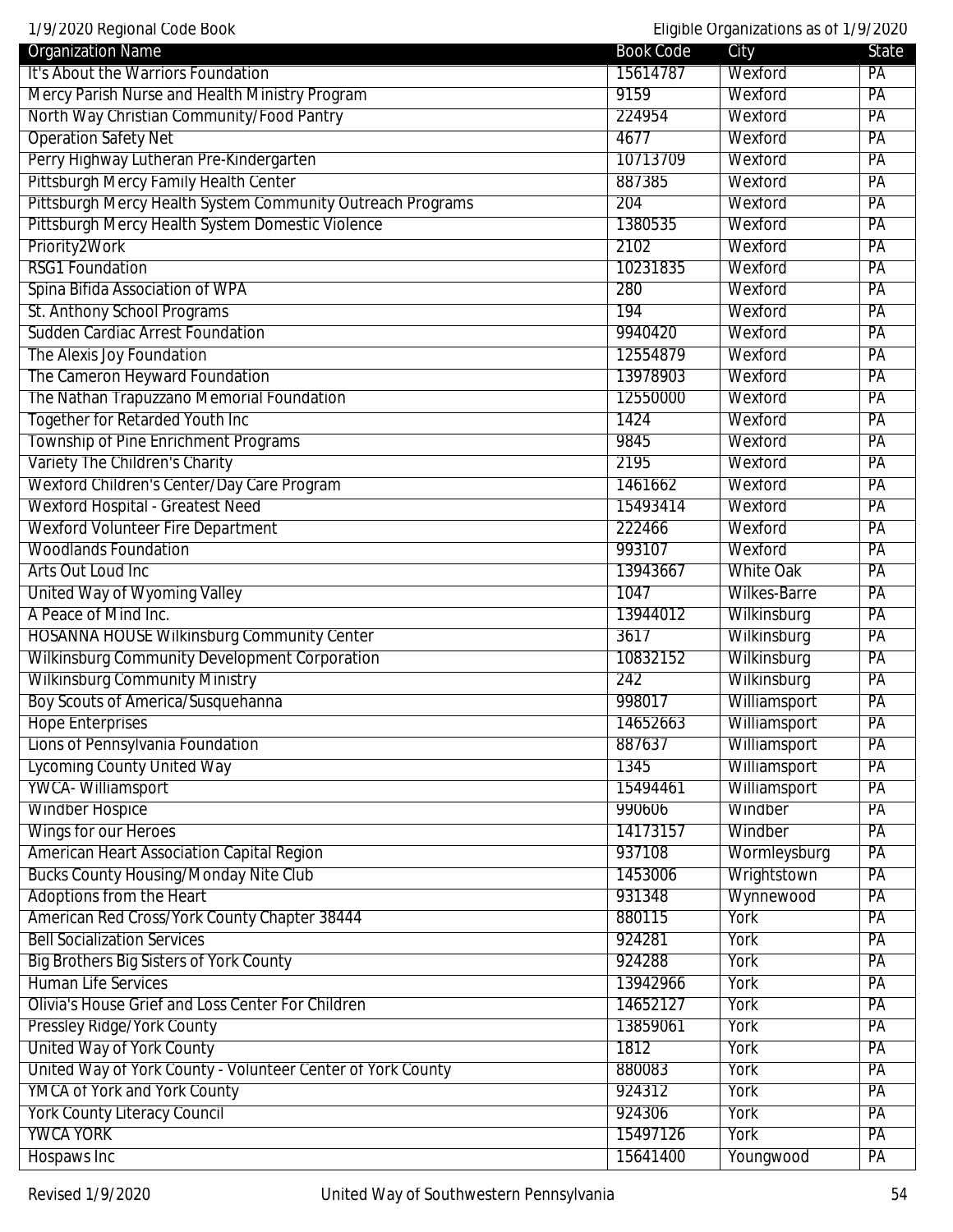|  | 1/9/2020 Regional Code Book |
|--|-----------------------------|
|  |                             |

Eligible Organizations as of 1/9/2020

| <b>Organization Name</b>                                                                       | <b>Book Code</b> | City                      | State                  |
|------------------------------------------------------------------------------------------------|------------------|---------------------------|------------------------|
| Christian Sports International/Youth Outreach                                                  | 996312           | Zelienople                | PA                     |
| <b>Glade Run Lutheran Services Foundation</b>                                                  | 189              | Zelienople                | PA                     |
| LIFE Beaver, Butler and Lawrence Counties/Lutheran Senior Life Foundation                      | 1452211          | Zelienople                | PA                     |
| Lutheran SeniorLife Foundation                                                                 | 4250             | Zelienople                | PA                     |
| Parents in Toto                                                                                | 9691718          | Zelienople                | PA                     |
| Passavant Retirement and Health Center                                                         | 573              | Zelienople                | PA                     |
| United Way of Southern West Virginia, Inc.                                                     | 2216             | <b>Beckley</b>            | <b>WV</b>              |
| United Way of the Virginias Inc. (The)                                                         | 3630             | <b>Bluefield</b>          | <b>WV</b>              |
| United Way of the Virginias, Inc.                                                              | 568              | <b>Bluefield</b>          | WV                     |
| Animal Welfare Society of Jefferson County                                                     | 999990           | <b>Charles Town</b>       | $\overline{\text{WV}}$ |
| Children's Therapy Clinic, Inc.                                                                | 1319327          | Charleston                | $\overline{\text{WV}}$ |
| Daymark, Inc.                                                                                  | 1331626          | Charleston                | WV                     |
| <b>Girl Scouts of Black Diamond Council</b>                                                    | 936004           | Charleston                | WV                     |
| Habitat For Humanity of West Virginia                                                          | 1383294          | Charleston                | <b>WV</b>              |
| United Way of Central West Virginia                                                            | 1366             | Charleston                | <b>WV</b>              |
| West Virginia Flood Emergency Fund                                                             | 12581997         | Charleston                | <b>WV</b>              |
| <b>YWCA of Charleston WV</b>                                                                   | 9860370          | Charleston                | WV                     |
| United Way of Harrison County, Inc.                                                            | 676              | Clarksburg                | WV                     |
| <b>American Diabetes Association/West VA Affiliate</b>                                         | 407              | Dunbar                    | WV                     |
| United Way of Randolph County                                                                  | 2828             | <b>Elkins</b>             | WV                     |
| Boy Scouts of Amer/Mountaineer Area Coun                                                       | 9155             | Fairmont                  | $\overline{\text{WV}}$ |
| <b>CASA of Marion County</b>                                                                   | 936007           | Fairmont                  | <b>WV</b>              |
| <b>Marion County Humane Society</b>                                                            | 15637093         | Fairmont                  | <b>WV</b>              |
| <b>United Way of Marion County</b>                                                             | 599              | Fairmont                  | $\overline{\text{WV}}$ |
| <b>Brooke-Hancock Retired and Senior Program</b>                                               | 963013           | Follansbee                | WV                     |
| Big Brothers Big Sisters of the Tri-State Inc.                                                 | 14643522         | Huntington                | WV                     |
| <b>Dress for Success River Cities</b>                                                          | 14652754         | Huntington                | WV                     |
| United Way of the River Cities, Inc.                                                           | 2451             | Huntington                | <b>WV</b>              |
| Hospice of the Panhandle, Inc.                                                                 | 963414           | Kearneysville             | WV                     |
| <b>United Way of Mineral County</b>                                                            | 1383210          | Keyser                    | WV                     |
| <b>United Way of Greenbrier Valley</b>                                                         | 1319160          | Lewisburg                 | WV                     |
| Panhandle Home Health                                                                          | 220113           | Martinsburg               | $\overline{\text{WV}}$ |
| United Way of the Eastern Panhandle                                                            | 9219             | Martinsburg               | $\overline{\text{WV}}$ |
| Make-A-Wish Foundation of Northern West Virginia                                               | 9254             | Morgantown                | WV                     |
| Milan Puskar Health Right                                                                      | 4716             | Morgantown                | <b>WV</b>              |
| Mountaineer Area Rescue Group #18325                                                           | 14173066         |                           | <b>WV</b>              |
| Rape and Domestic Violence Information Center, Inc.                                            | 3317             | Morgantown<br>Morgantown  | <b>WV</b>              |
|                                                                                                | 542              | Morgantown                | WV                     |
| United Way of Monongalia & Preston Counties                                                    |                  |                           | WV                     |
| WVU Foundation, Inc. FBO WVU Children's Hospital<br>United Way Alliance of the Mid-Ohio Valley | 10144            | Morgantown<br>Parkersburg | WV                     |
|                                                                                                | 2243             |                           | WV                     |
| United Way of Washington County                                                                | 3763             | Parkesburg                |                        |
| Youth Leadership Association/Camp Horseshoe                                                    | 11550431         | Pt. Pleasant              | WV                     |
| <b>Shack Neighborhood House</b>                                                                | 1331598          | Pursglove                 | <b>WV</b>              |
| St. Ursula Food Pantry and Outreach                                                            | 1367689          | Pursglove                 | WV                     |
| <b>United Way of Hampshire County</b>                                                          | 1383215          | Romney                    | $\overline{\text{WV}}$ |
| <b>Weirton Christian Center</b>                                                                | 4590             | Weirton                   | WV                     |
| Weirton United Way, Inc.                                                                       | 545              | Weirton                   | WV                     |
| West Liberty Univ. Foundation/Charles B. Davis Scholarship                                     | 11824703         | <b>West Liberty</b>       | WV                     |
| United Way of Gilmer, Lewis and Upshur, Inc.                                                   | 9280371          | Weston                    | $\overline{\text{WV}}$ |
| Boy Scouts of America Ohio River Valley                                                        | 2231             | Wheeling                  | <b>WV</b>              |
| Catholic Charities West Virginia, Inc.                                                         | 3526             | Wheeling                  | WV                     |